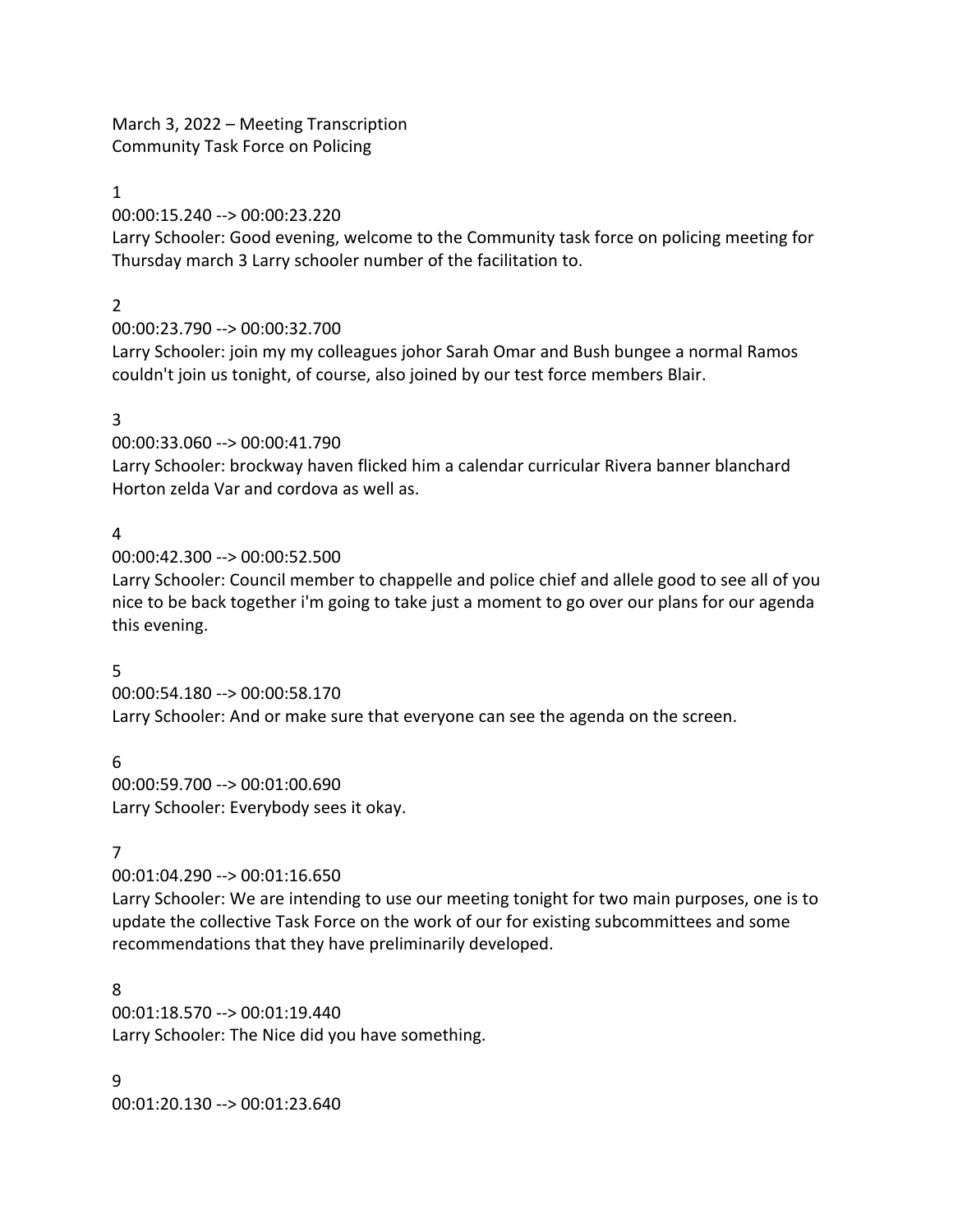Danise: I did Mr battles isn't able to get on.

10 00:01:24.840 --> 00:01:25.860 Sara Omar: with him Denise.

11 00:01:26.040 --> 00:01:26.430 Okay.

12 00:01:29.640 --> 00:01:30.360 Larry Schooler: Excellent no snow.

13 00:01:31.620 --> 00:01:32.610 Larry Schooler: So, as I say.

## 14

00:01:33.180 --> 00:01:43.890

Larry Schooler: Two different key objectives for tonight, one is to have each subcommittee share the preliminary recommendations that they have developed and any other progress that they'd like to share.

## 15

00:01:44.670 --> 00:01:48.210 Larry Schooler: The second is to share with you all a little bit of information about.

## 16

00:01:48.780 --> 00:01:59.130

Larry Schooler: A proposed path for Community engagement, so we do have some Community members or a Community Member at least that wants to make public comment tonight at our meeting we've also gotten a little bit of email.

## 17

00:01:59.970 --> 00:02:06.570

Larry Schooler: But in addition to that, we are still planning to host some opportunities for the Community to come, and so we will.

## 18

00:02:07.650 --> 00:02:18.540

Larry Schooler: share some ideas for that with you in the second half of our meeting want to just refresh folks on the discussion agreements, the group has put out for itself, I know that.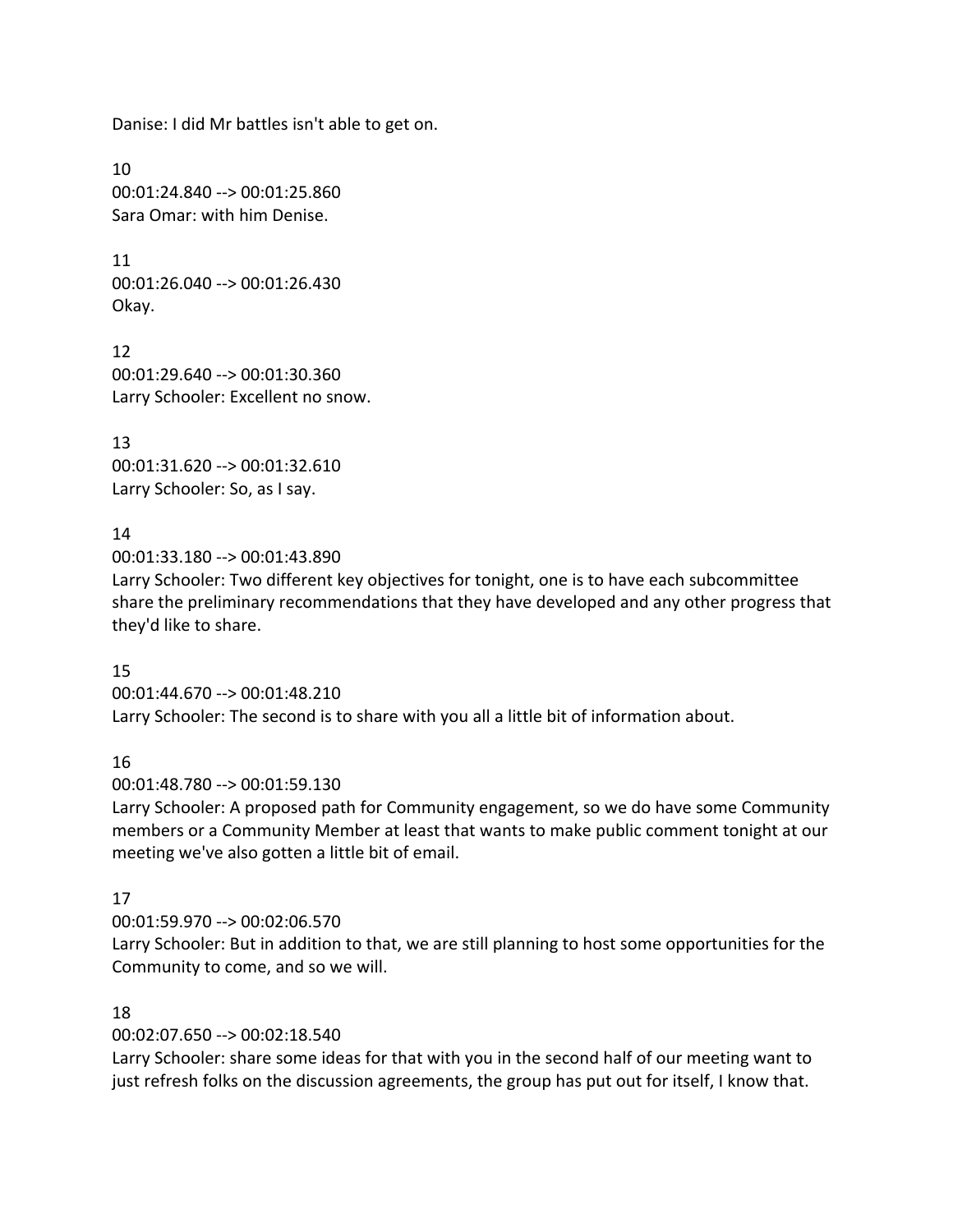00:02:19.800 --> 00:02:28.230

Larry Schooler: tonight is likely to feature some conversation about recommendations that you support and there may be recommendations that you oppose.

## 20

00:02:28.740 --> 00:02:44.100

Larry Schooler: And we simply ask that folks continue to exhibit the same level of mutual respect for each other, as we have deliberations and the key is for our recommendations to ultimately be ones that.

## 21

00:02:44.550 --> 00:02:50.700

Larry Schooler: All on the test force are willing to support in the event that we can't get consensus we can certainly.

## 22

00:02:51.180 --> 00:02:57.000

Larry Schooler: Have recommendations come for a vote, but I think we are striving for consensus wherever possible.

## 23

00:02:57.750 --> 00:03:03.570

Larry Schooler: But one key for me tonight, given that we have four different subcommittees is to provide a balance of speaking time.

## $24$

00:03:03.930 --> 00:03:16.050 Larry Schooler: So it's important that all four subcommittees feel that they have equitable opportunity to share their subcommittees respective work and so that's something that I will need to keep an eye out for.

## 25

00:03:17.250 --> 00:03:23.430 Larry Schooler: Once I get through with reviewing this agenda, we will turn to City Hall for some public comment, we also want to share.

## 26

00:03:24.000 --> 00:03:31.980

Larry Schooler: The email that we received from Community members i'll then do a quick high level recap of our activities today, before I turn it over to.

27 00:03:32.370 --> 00:03:39.300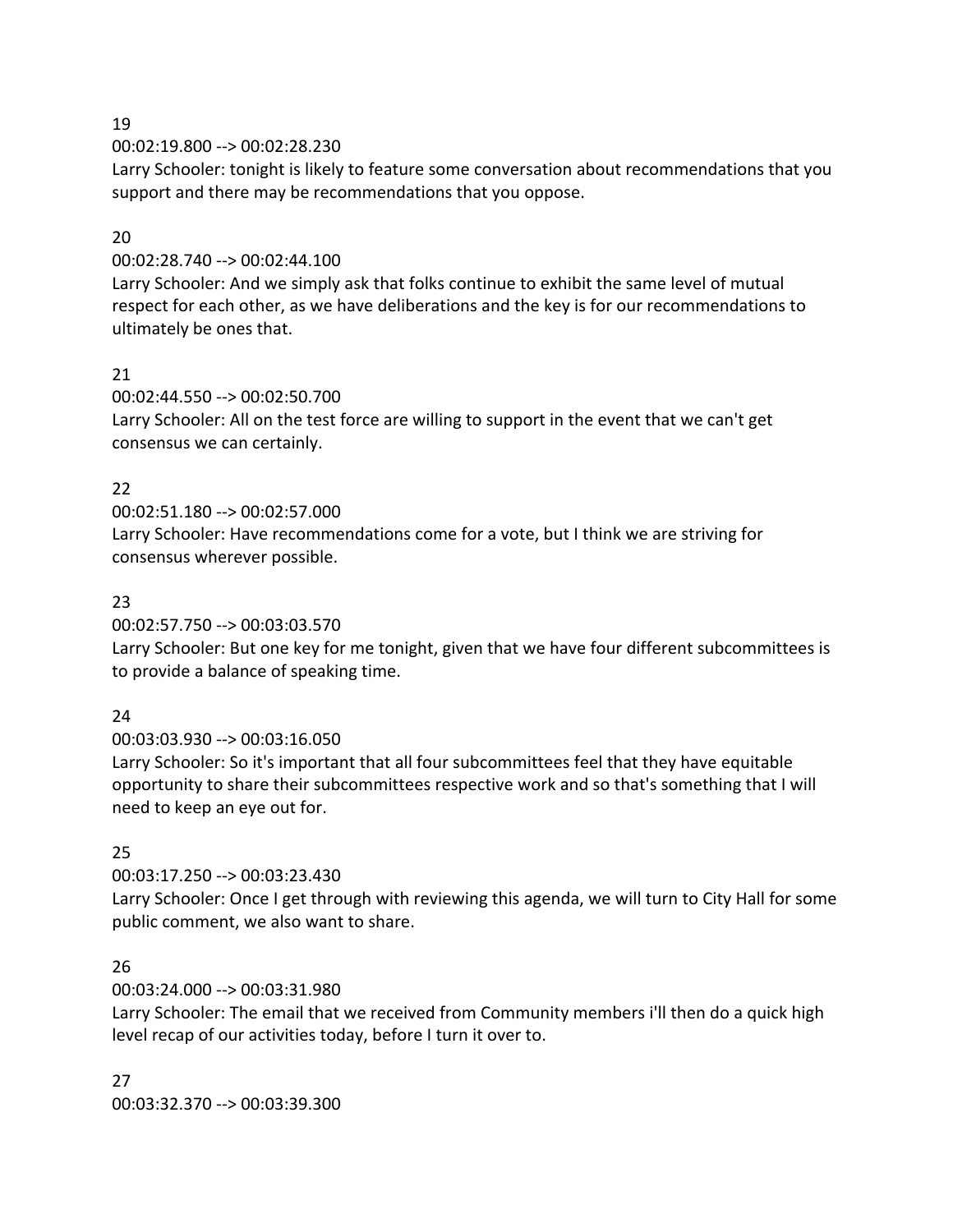Larry Schooler: Members of the task force, who will share subcommittee recommendations for the subcommittees that they are in.

## 28

## 00:03:39.840 --> 00:03:48.630

Larry Schooler: And we intend to take a pause close to the top of the hour, just for folks to be able to you know get something to eat or drink or take a restroom break what have you.

## 29

## 00:03:49.590 --> 00:03:59.340

Larry Schooler: But we'll play that by ear as time goes on, we then want to go over the process and approach for other subcommittees that the group had settled on.

## 30

## 00:04:00.270 --> 00:04:08.700

Larry Schooler: Late last year and discuss how to manage that process going forward and then save time at the end to discuss a proposed framework for our Community engagement.

## 31

00:04:09.240 --> 00:04:18.060

Larry Schooler: beyond just public comment, so we expect to finish, no later than eight o'clock I do have to apologize in advance that there is a chance i'll have to.

## 32

## 00:04:18.480 --> 00:04:32.130

Larry Schooler: Leave the meeting early to do a prior engagement, but of course you'll be in good hands with Joe and Sarah and bushra and, of course, will be sharing responsibility for facilitating as we always do any questions about the agenda for the.

33 00:04:35.250 --> 00:04:35.550 Great.

## 34

## 00:04:37.110 --> 00:04:52.410

Larry Schooler: Let me, let me encourage Task Force members to you if they're not speaking i'm picking up a lot of background noise, so if folks could mute their microphones while not speaking that'd be helpful Denise did you have something to look like you might have a question or comment.

35 00:04:52.980 --> 00:04:55.920 Danise: I did either any meeting minutes.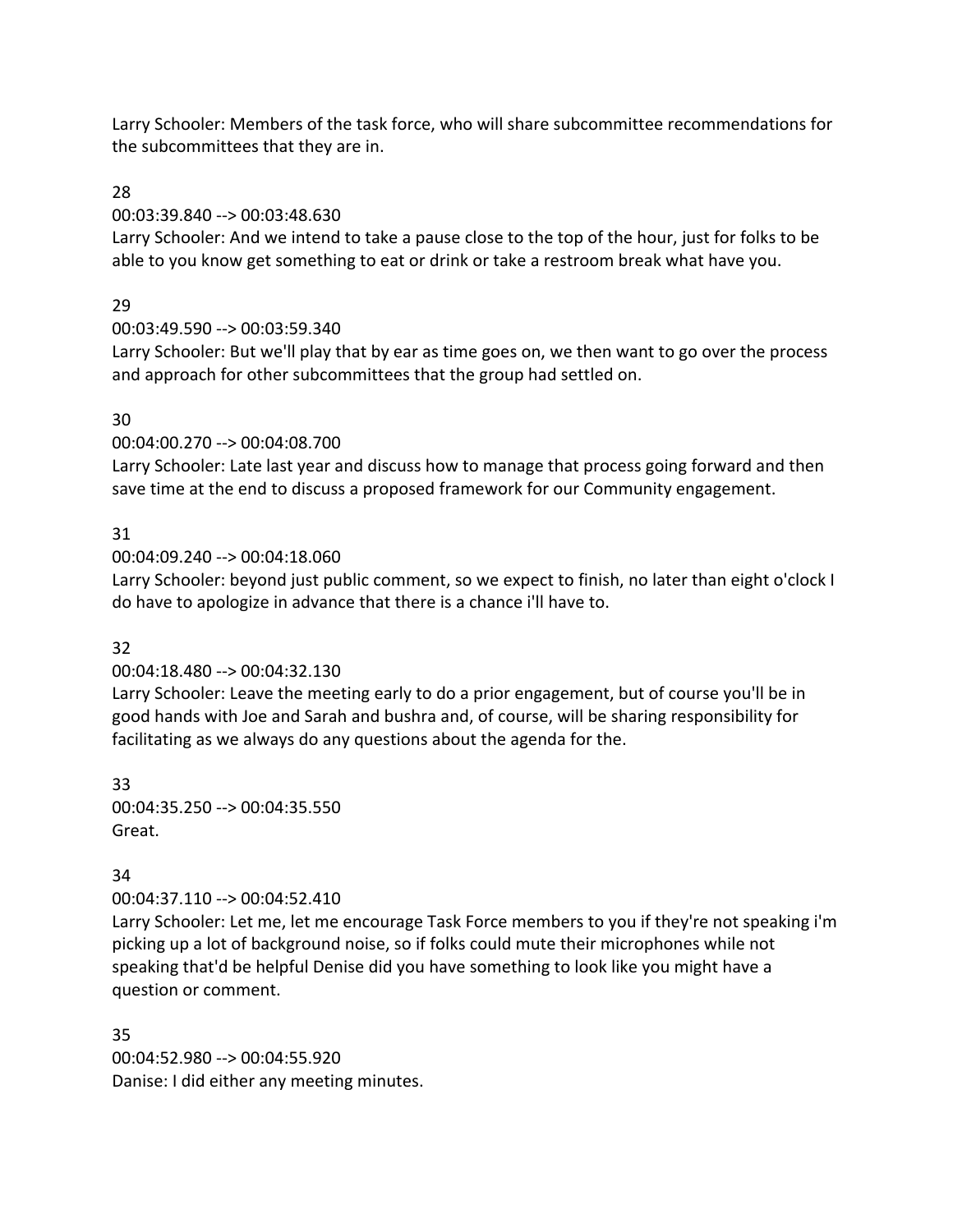00:04:57.930 --> 00:05:03.630

Larry Schooler: or not, we will circle back on that there are not any minutes for us to review the stock.

37 00:05:05.520 --> 00:05:06.270 Larry Schooler: Let us.

## 38

00:05:07.080 --> 00:05:18.720

Larry Schooler: Let me stop sharing the screen, so that we can focus in on City Hall, and again thanks to task force Member joshua brockway for being there for us and I understand we have a member of the public that wishes to speak.

39 00:05:25.080 --> 00:05:26.340 City Hall: um can you hear me.

40 00:05:26.700 --> 00:05:27.270 Larry Schooler: Yes, we can.

### 41

00:05:27.810 --> 00:05:37.530

City Hall: Okay, thanks, good evening, good evening, my name is sherry Lucy i'm a resident of Elgin and first of all we'd like to thank all the task force members facilitators.

## 42

00:05:37.920 --> 00:05:47.100 City Hall: Council members city and the city staff involved in this process it's been a lot of work so far put your efforts are appreciated tonight like to.

## 43

00:05:47.670 --> 00:05:59.940

City Hall: express a few opinions and concerns one when the civilian review board is developed be sure that it has strong subpoena power in redress if officers are not disciplined as recommended.

## 44

00:06:00.270 --> 00:06:08.130

City Hall: And I highly recommend to have a lawyer on the board to do not change the recruitment requirements high school diploma or ged.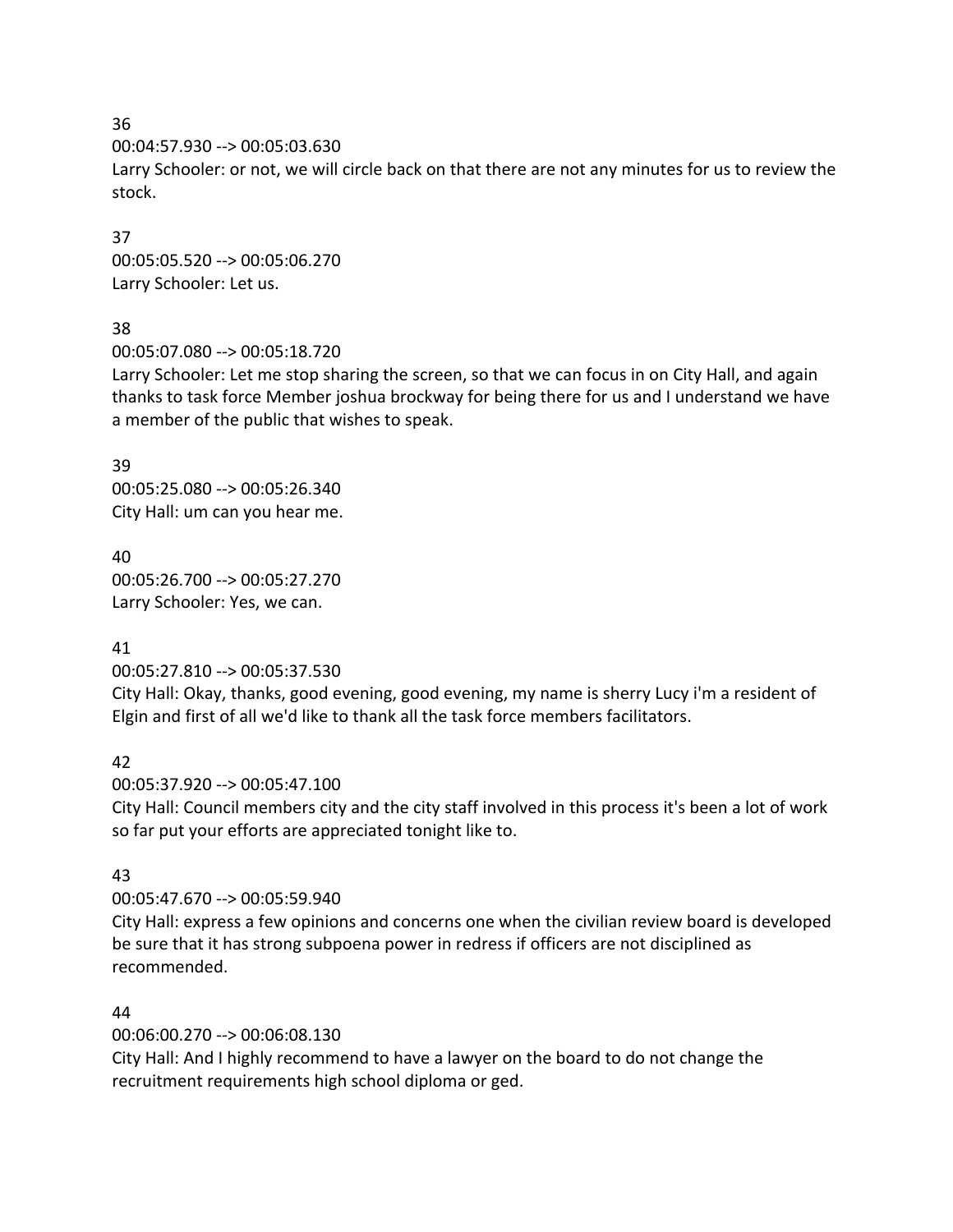00:06:08.550 --> 00:06:18.210

City Hall: Three real reallocate money from the police budget to other human service agencies and departments within the city of Elgin for.

## 46

## 00:06:18.960 --> 00:06:40.050

City Hall: I recommend that Elgin police department discontinue the wording of their weapons and paying overtime for officers to attend Community engagement events by our please re evaluate the trainer's within the police department six please provide statistics on disparities and seven.

## 47

00:06:41.310 --> 00:06:55.830

City Hall: continue to encourage the task force Members to speak up in the meetings everyone's input is valuable the work of this task force is vital in the examination and advocacy for structural change and public safety, once again, thank you.

## 48

00:06:57.420 --> 00:07:08.280

Larry Schooler: It is so nice of you to come down and give us such detailed feedback we greatly appreciate it, there were a couple of things that you shared that I know we can provide you some information on, and I just wonder if you could maybe leave us.

## 49

## 00:07:09.150 --> 00:07:15.750

Larry Schooler: an email address or something with test scores remember brockway just so we could follow up if if that would be helpful.

## 50

00:07:16.530 --> 00:07:17.970 City Hall: Absolutely, thank you.

# 51

00:07:18.000 --> 00:07:18.480 Larry Schooler: Very good.

## 52

00:07:18.840 --> 00:07:27.270

Larry Schooler: test for us numbers before she leaves us, is there any questions that anyone wanted to ask our speaker we don't generally have like a back and forth, but if anyone had any questions.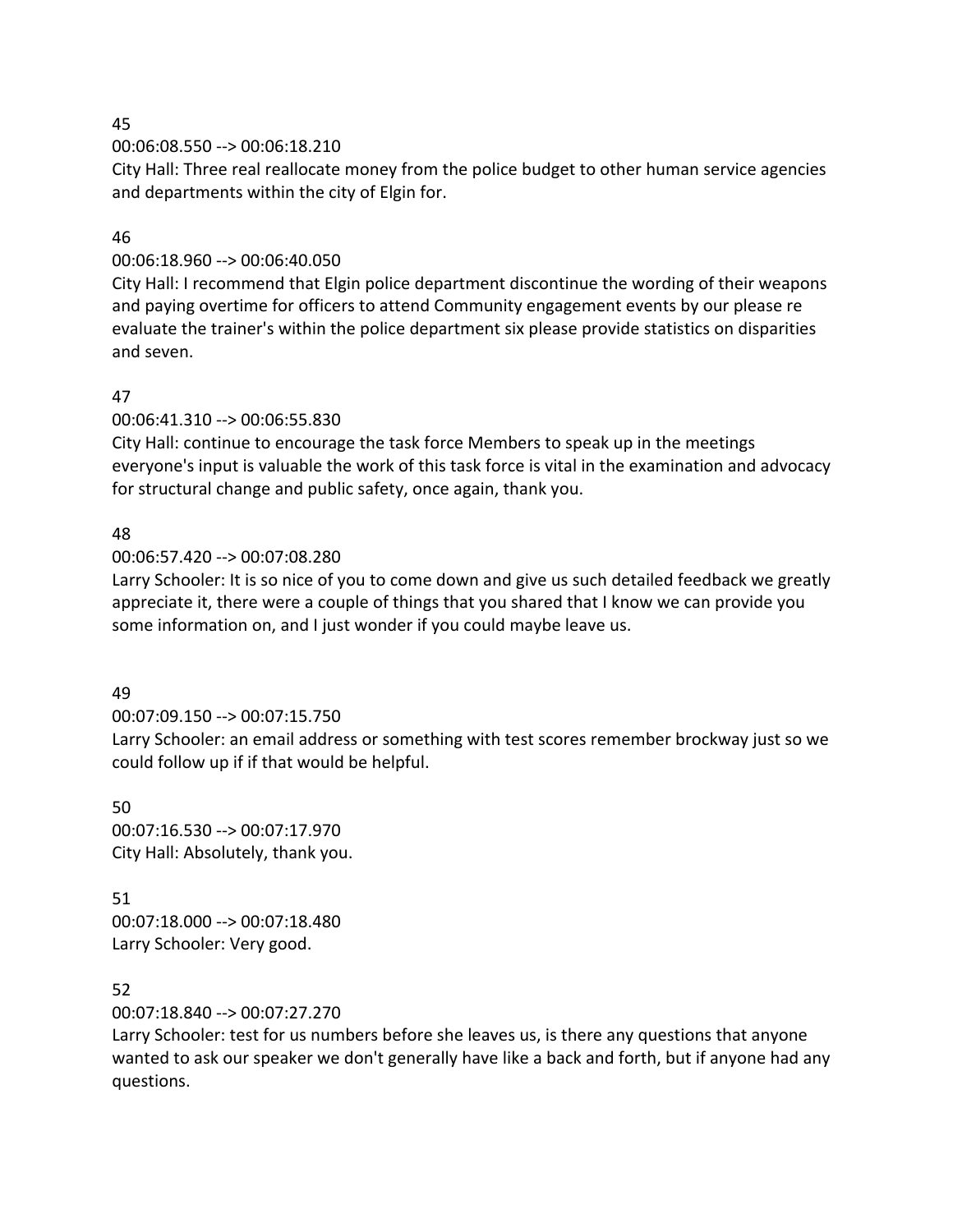00:07:27.630 --> 00:07:33.360

Charles Horton: You have a question is there, is it possible for her to provide the list that she gave.

### 54

00:07:35.730 --> 00:07:37.770 Larry Schooler: Is it possible for you to provide your comments in print.

## 55

00:07:38.370 --> 00:07:39.060 Absolutely.

## 56

00:07:40.800 --> 00:07:42.900 Larry Schooler: Very good, good question thanks anybody else.

## 57

00:07:45.360 --> 00:07:49.650 Larry Schooler: Well, again, thank you so much for coming down and taking the time we really appreciate it.

### 58

00:07:51.000 --> 00:07:51.240 Larry Schooler: So.

### 59

00:07:51.450 --> 00:07:52.980 Larry Schooler: i'm going to turn things over to Sarah Omar.

### 60

00:07:52.980 --> 00:07:53.340 Carroll Bailey: For.

## 61

00:07:53.790 --> 00:07:57.240 Larry Schooler: Because we wanted to share with you some email we had received.

### 62 00:07:58.740 --> 00:07:59.460 Jesus.

63 00:08:02.580 --> 00:08:09.990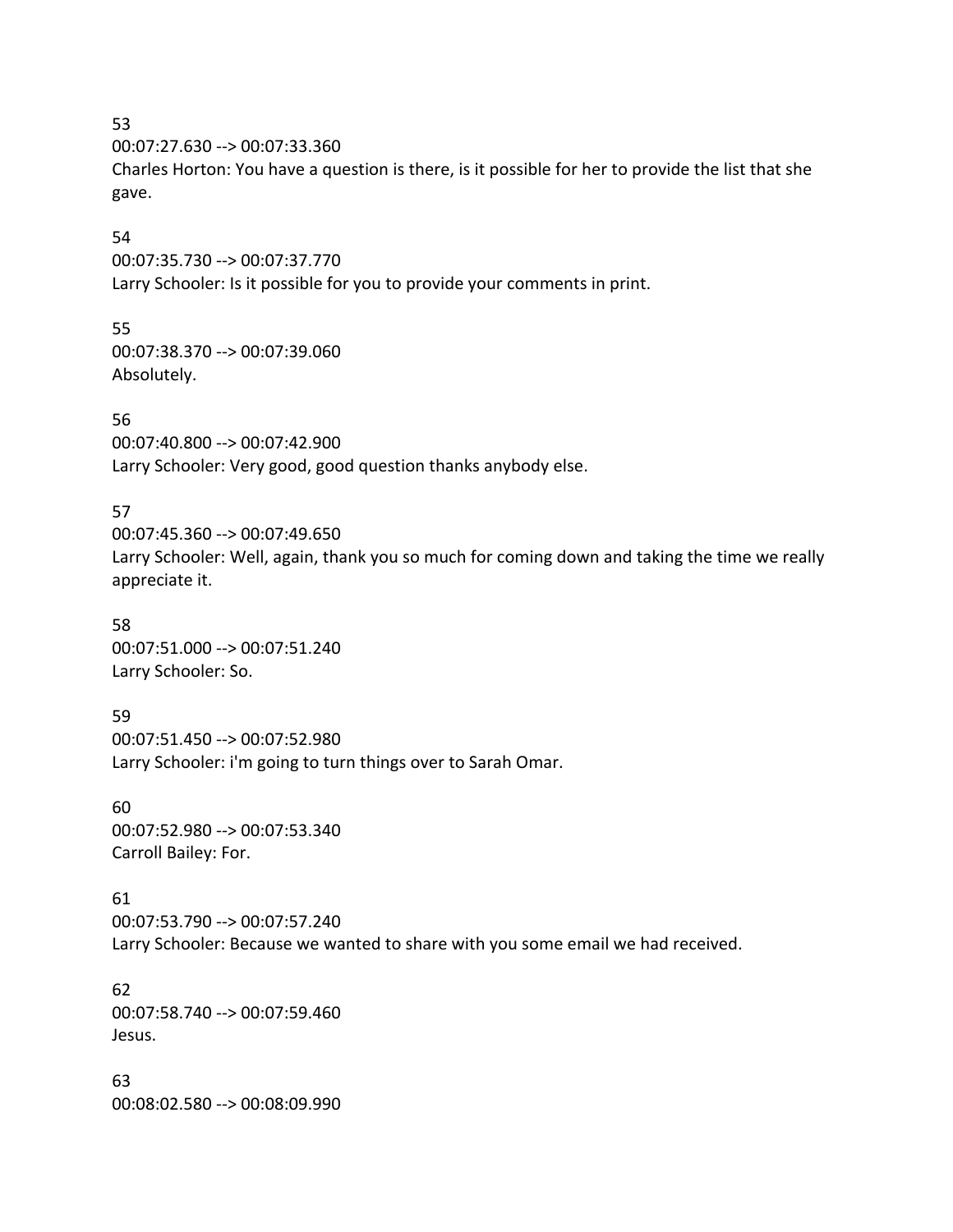Sara Omar: Thank you very I did want to acknowledge that we did receive about two to three emails from.

64 00:08:11.040 --> 00:08:12.120 Sara Omar: Community members.

65

00:08:12.450 --> 00:08:28.440

Sara Omar: Regarding voicing their concern about lowering the education requirements for police officers from bachelor's degree to a high school diploma and or TV, so we just wanted to.

66

00:08:29.070 --> 00:08:40.380

Sara Omar: In light of being transparent let everyone know that these we've received about two emails on from Community Members about their concerns their.

## 67

00:08:43.140 --> 00:09:04.290

Larry Schooler: Extra for the public, the email address that we have is policing Task Force at city of Elgin dot O rg so any questions or items that you'd like to have the task force receive can be sent to policing Task Force at city of Elgin dot orgy go ahead, tough for some Raven.

## 68

00:09:07.110 --> 00:09:14.400

Danise: Generally, when the emails I received for public body, they should be shared with the public body.

69 00:09:16.320 --> 00:09:17.190 Larry Schooler: and went on to do that.

## 70

00:09:17.910 --> 00:09:19.470 Danise: So right now.

## 71

00:09:20.310 --> 00:09:35.850

Larry Schooler: Well, we were advised based on our experience at your first meeting that you should redact some information, and so we wanted to make sure we could do that before we share the emails with the public body, so we will do so as quickly as we can.

72 00:09:36.390 --> 00:09:39.570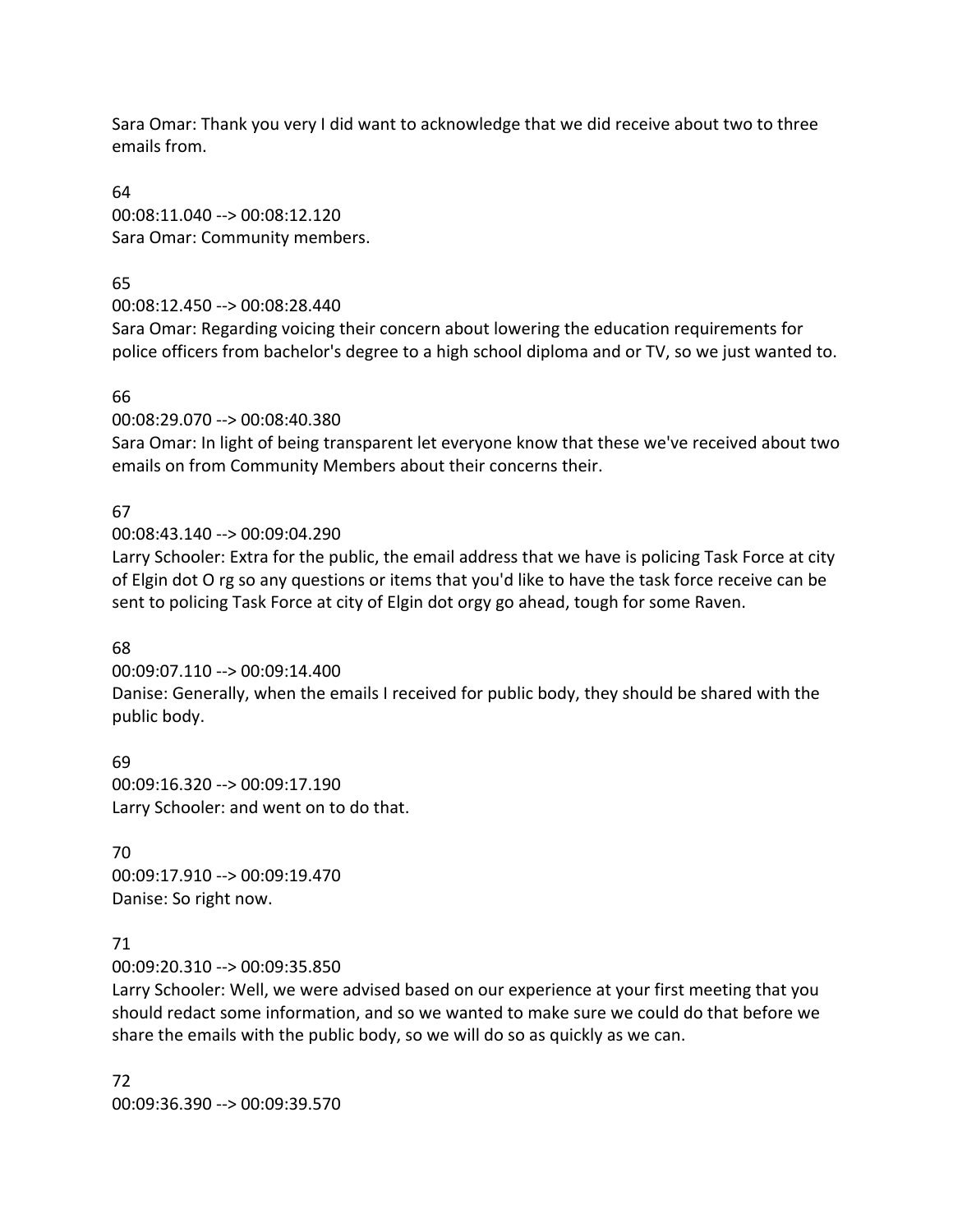Danise: So when did the Sarah wonder the emails come in.

73

00:09:43.200 --> 00:09:49.620

Sara Omar: And you can't I think it was yesterday and i'm just not, I can tell you off the top of my head underneath.

## 74

00:09:50.220 --> 00:09:56.460 Danise: So can I make a suggestion that we get the reaction are checking occurred prior to the meeting.

## 75

00:09:58.770 --> 00:10:01.800 Larry Schooler: Yes, we apologize for not having that ready to distribute.

## 76

00:10:04.710 --> 00:10:05.040 Larry Schooler: Okay.

77 00:10:06.750 --> 00:10:07.140 Larry Schooler: All right.

## 78

00:10:07.920 --> 00:10:10.620 Larry Schooler: Anything else on Community my feedback.

79 00:10:11.640 --> 00:10:11.970 Sara Omar: No.

## 80

00:10:12.990 --> 00:10:24.750 Larry Schooler: All right, great well, let me just as as part of our next item on the agenda, both for the task force, but also for the public just give a quick update on where we have been all this time because we've been.

## 81

00:10:25.950 --> 00:10:34.530

Larry Schooler: Not in a full Task Force mode for a bit, so this task force last met December, the 16th just before the holidays and at that time.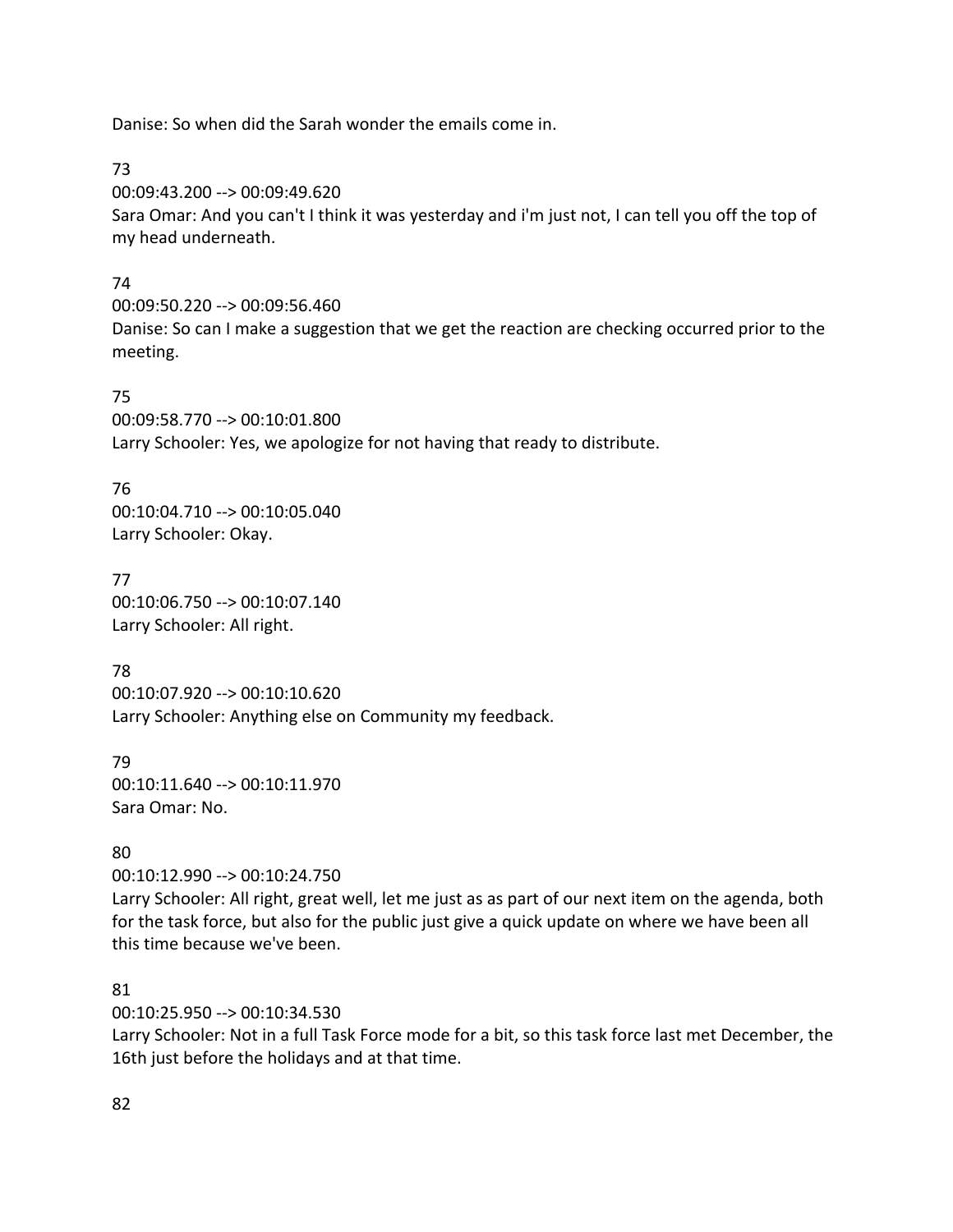#### 00:10:34.890 --> 00:10:51.210

Larry Schooler: We chose to both form and prioritize for different subcommittees and those subcommittees are the Subcommittee on the allocation of resources of the video resources, and let me forgive me, let me get to.

83 00:10:54.660 --> 00:10:55.140 LeJewel K Crigler: Larry.

84 00:10:56.880 --> 00:10:57.360 LeJewel K Crigler: Larry.

85 00:11:02.280 --> 00:11:02.670 Sara Omar: I believe.

86 00:11:03.990 --> 00:11:04.140 Sara Omar: Oh.

87 00:11:04.800 --> 00:11:06.540 LeJewel K Crigler: i'm sorry okay Larry.

88

00:11:06.840 --> 00:11:17.310 LeJewel K Crigler: Yes, i'm getting a message from the public that they're not able to connect on to the effort the YouTube site and.

89 00:11:17.610 --> 00:11:18.090 LeJewel K Crigler: they're saying.

90 00:11:18.690 --> 00:11:22.020 Larry Schooler: wrong, we are on the task forces.

91 00:11:24.210 --> 00:11:26.520 Larry Schooler: channel, and so let me.

92 00:11:28.380 --> 00:11:39.960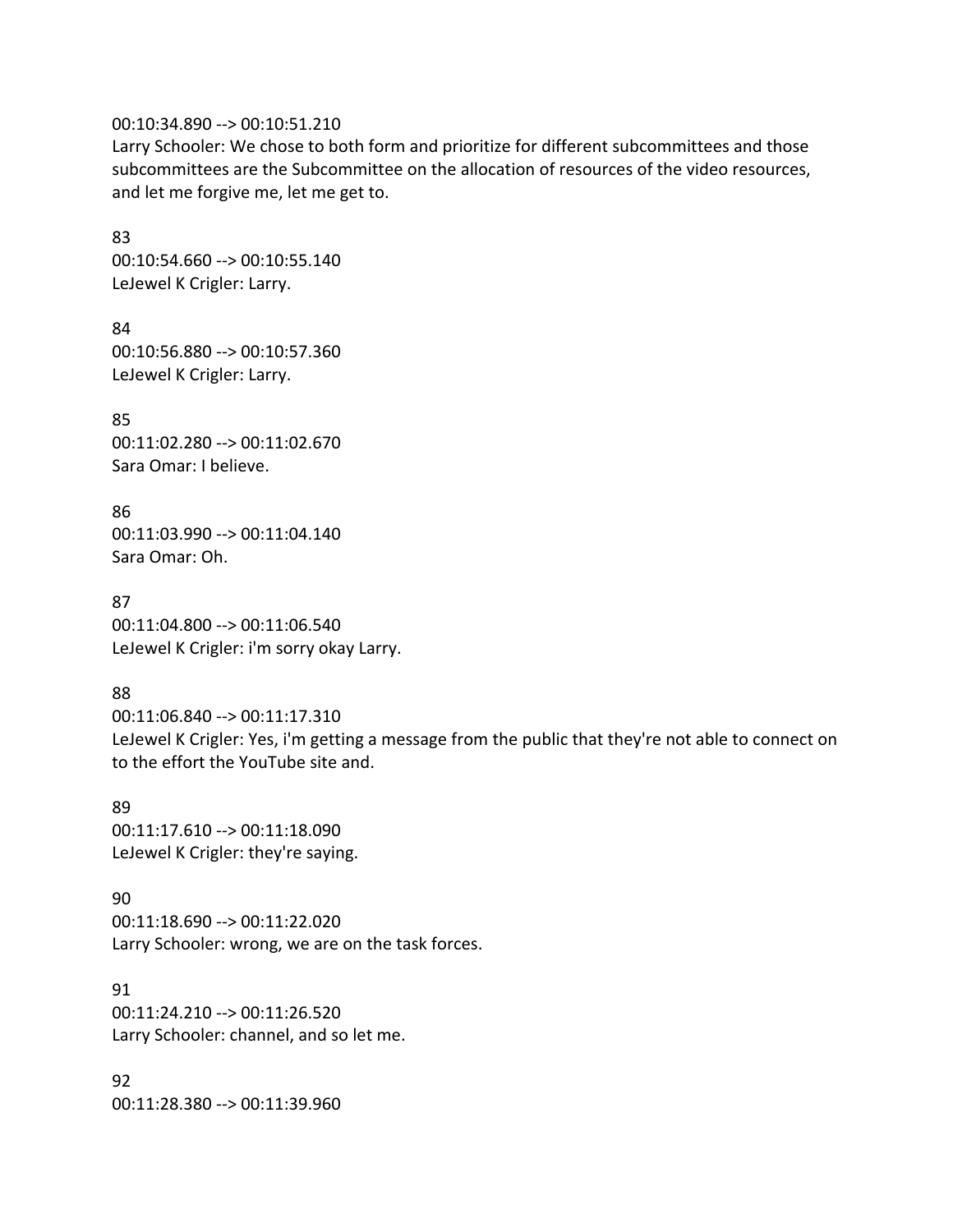Larry Schooler: Let me get you the link to share with with folks so that it's easy to it's going to be city of elgin.org forward slash watch Task Force.

93 00:11:41.310 --> 00:11:44.400 Sara Omar: To be in the public agenda on the website.

### 94

00:11:45.960 --> 00:11:53.190 LeJewel K Crigler: yeah that's what I sent out of what you had sent Sarah and they're saying they can't sign on it's not allowing them to.

### 95

00:11:54.780 --> 00:12:00.150 Larry Schooler: yeah so we, we are, I was able to see it, we are on the.

### 96

00:12:01.890 --> 00:12:04.410 Larry Schooler: The task forces channel on YouTube there are.

### 97

00:12:05.400 --> 00:12:07.710 Larry Schooler: 12 folks are so there, but again.

## 98

00:12:08.040 --> 00:12:17.730 Larry Schooler: For chair kriegler it's it's city of elgin.org forward slash watch task force those spaces and that should get everybody where they need to go.

99 00:12:18.180 --> 00:12:19.590 LeJewel K Crigler: Okay i'll check again, thank you.

100 00:12:19.920 --> 00:12:21.090 Larry Schooler: Of course, sorry about that.

101 00:12:21.720 --> 00:12:22.020 alright.

102 00:12:23.280 --> 00:12:25.560 Larry Schooler: So whoops i'm in the wrong.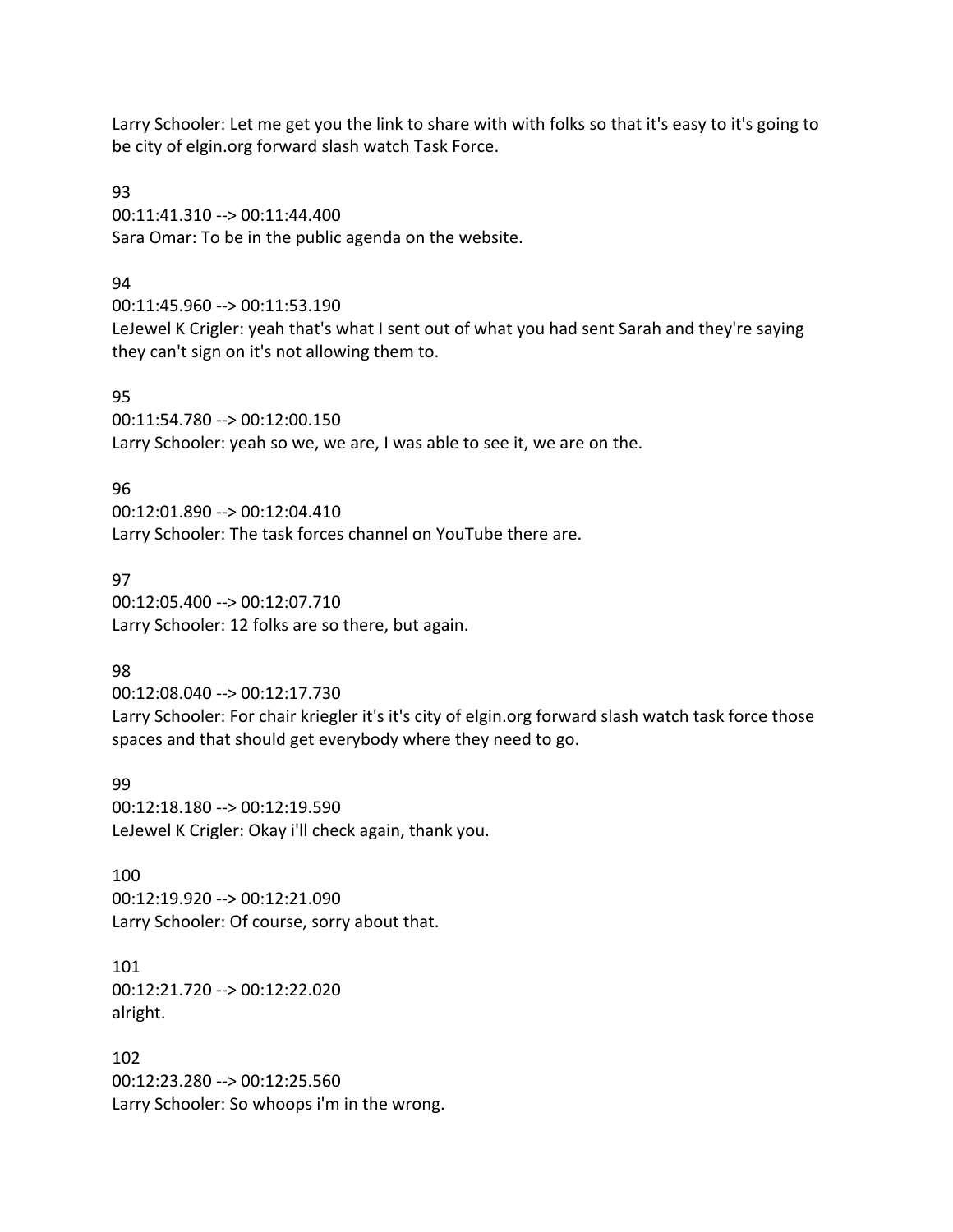103 00:12:29.340 --> 00:12:29.760 There we go.

#### 104

00:12:33.720 --> 00:12:36.870 Larry Schooler: So, as I mentioned we've had four subcommittees that.

#### 105

00:12:37.380 --> 00:12:47.610

Larry Schooler: Were formed and prioritize that that December 16 meeting, they are the Subcommittee on training, hiring recruitment retention and promotion, the Subcommittee on racial and other profiling disparities.

#### 106

00:12:48.030 --> 00:12:54.630

Larry Schooler: The Subcommittee on the development of a civilian review Board and the Subcommittee on assessing EP D allocation of resources.

#### 107

00:12:55.080 --> 00:13:03.420

Larry Schooler: have had the privilege of helping facilitate the ladder to the civilian review board and allocation of resources, Sarah has been facilitating training and Joe.

#### 108

00:13:03.780 --> 00:13:13.290

Larry Schooler: has facilitated racial and other profiling disparities each of those subcommittees has met either four or five times since we last got together.

#### 109

00:13:13.830 --> 00:13:22.920 Larry Schooler: Each of them has begun the development of some preliminary recommendations and some are a little bit further along than others, which is absolutely fine.

#### 110

00:13:24.480 --> 00:13:25.800 Larry Schooler: The intent.

#### 111

00:13:27.000 --> 00:13:40.260

Larry Schooler: Oh sorry, this is a list of all of the subcommittee meetings that have occurred, so far, so, as you can see allocations has there for training had for disparities, has had five and civilian review board has said five.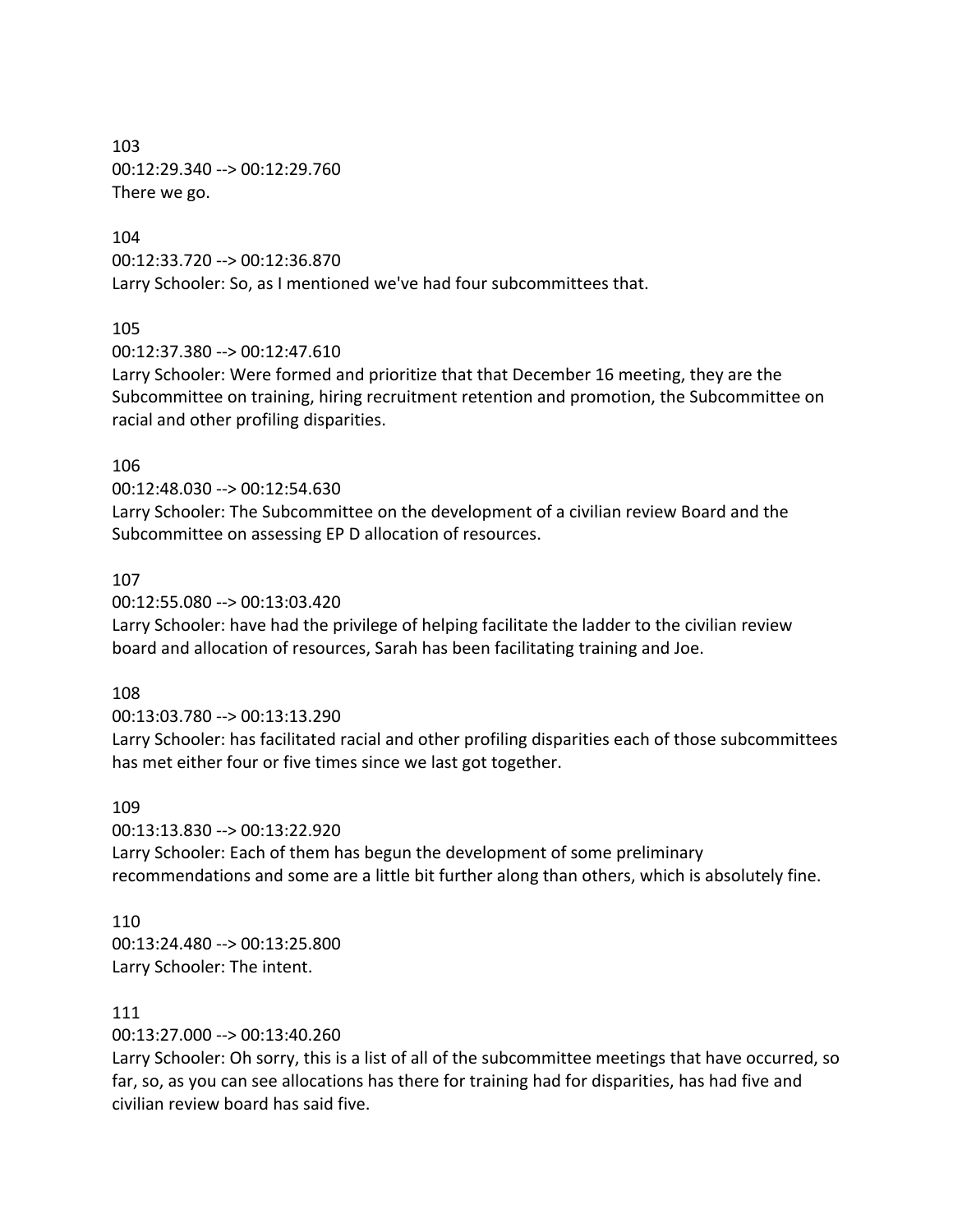00:13:42.060 --> 00:13:50.400

Larry Schooler: The subcommittee's have been formulating recommendations were possible via consensus and we're not possible some votes were taken.

### 113

### 00:13:50.820 --> 00:14:01.080

Larry Schooler: to volunteer from each of those subcommittees will report to the full Task Force what those recommendations are for them, the task force to be able to review and then.

### 114

00:14:01.920 --> 00:14:07.980

Larry Schooler: The police department, the city manager the City Council can certainly provide resources or answer questions as we go.

### 115

### 00:14:08.490 --> 00:14:18.330

Larry Schooler: But the purpose is for the subcommittees to bring their recommendations to the task force for the test for us to review them and determine what they'd like to advance on to the city council.

### 116

00:14:19.590 --> 00:14:29.280

Larry Schooler: So, before I get to the first subcommittee does anybody have any question or correction about just the recap of our process today.

### 117

00:14:34.440 --> 00:14:34.740 Larry Schooler: alright.

## 118

00:14:35.970 --> 00:14:42.210

Larry Schooler: Well Denise haven and Cory battles are members of the civilian review board subcommittee and.

### 119

00:14:43.710 --> 00:14:51.090

Larry Schooler: I wonder if they might be willing to go first to share that subcommittees work with us, and we have slides that can help.

### 120

00:14:52.170 --> 00:14:56.940 Larry Schooler: track your presentation that would if you'd like us to have that up on screen.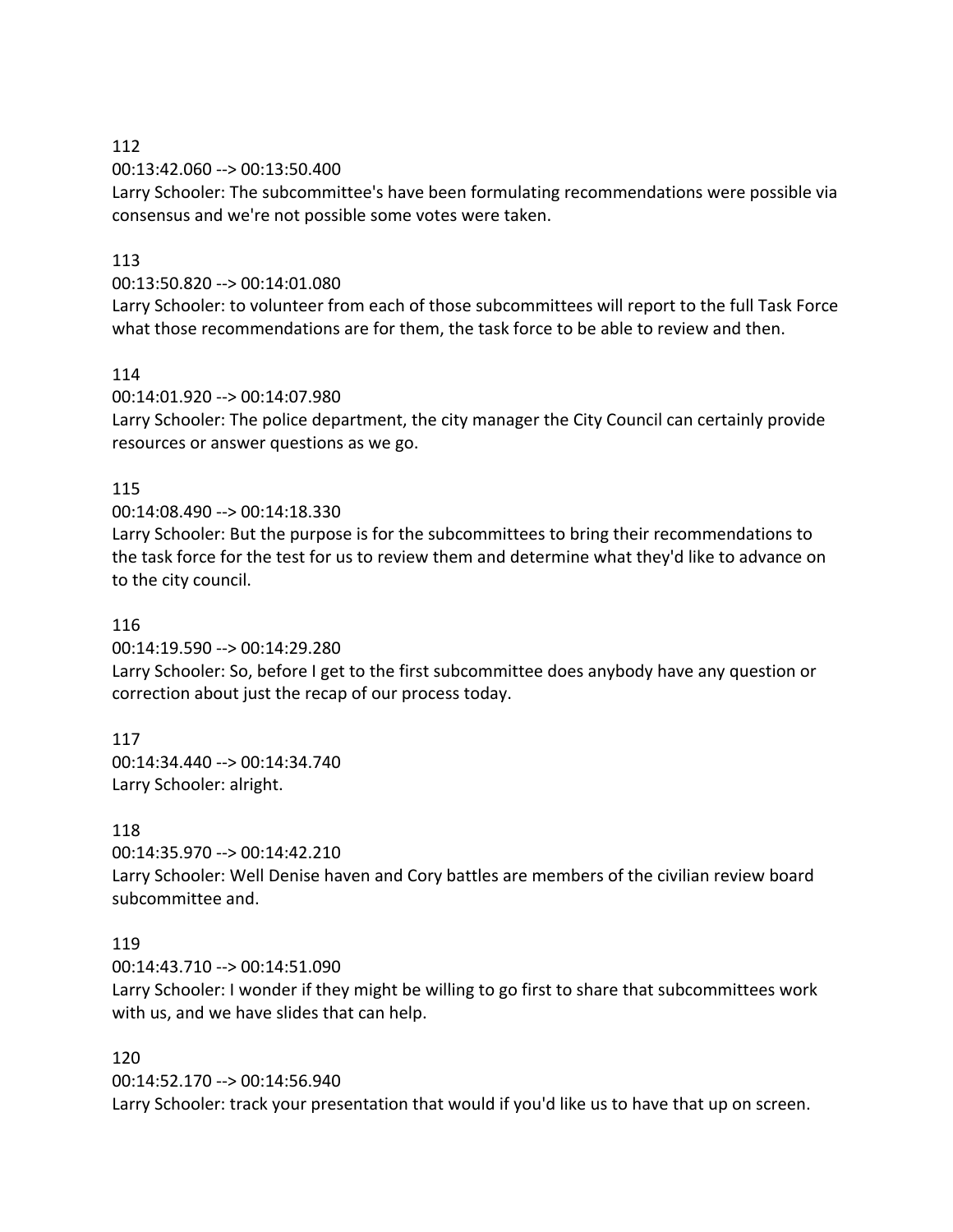121 00:14:57.330 --> 00:15:00.510 Corey Battles: Yes, that's fine forgive me, my cameras going in and out so.

122 00:15:00.990 --> 00:15:02.070 Larry Schooler: No worries no worries.

### 123

00:15:07.800 --> 00:15:10.440 Larry Schooler: The florist is a test remember havens and battles.

### 124

00:15:11.160 --> 00:15:27.120

Corey Battles: Well let's say for starters, we are our first recommendation we did come up with the creation of the civilian review Board and the recommendation is the city of Elgin should establish a civilian review board to provide oversight and accountability for the elephant police depart.

### 125

00:15:28.590 --> 00:15:32.130 Corey Battles: So that's our first recommendation, you know for the civilian boo boy.

### 126

00:15:37.740 --> 00:15:40.110 Corey Battles: didn't Denise with a you'll be coming in on this one.

#### 127

00:15:40.980 --> 00:15:44.520 Corey Battles: um well i'm sorry i'm sorry is any is any questions.

### 128

00:15:44.670 --> 00:15:49.170 Corey Battles: As far as or you know any questions about that part of solving a real board.

## 129

00:15:54.600 --> 00:15:56.640 Okay okay cool.

### 130

00:15:57.930 --> 00:16:11.250

Danise: So I want to say one thing that what you'll be seeing right now in the rest of this, you know PowerPoint is that there's a lot of backfilling that we have to do.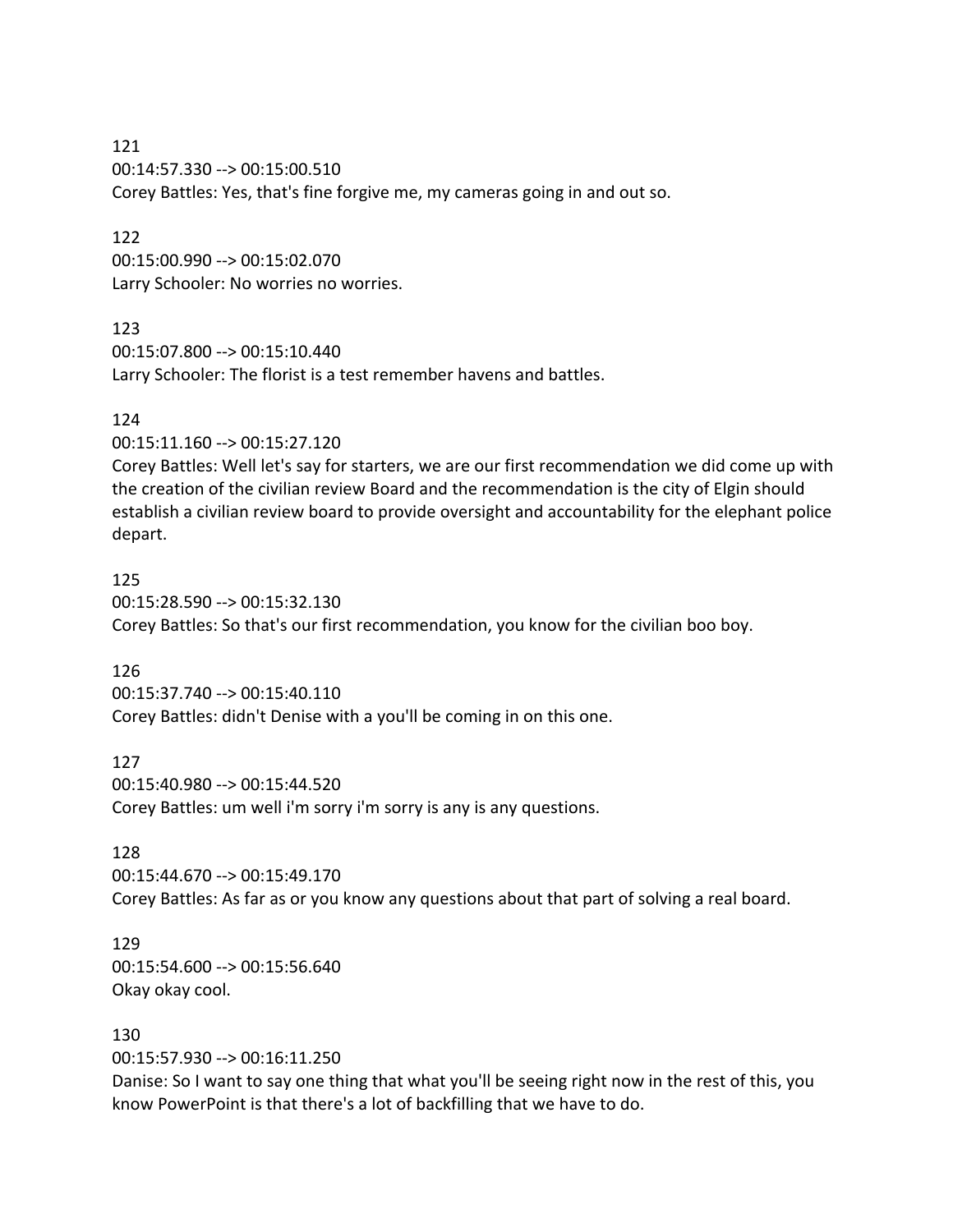#### 131 00:16:12.090 --> 00:16:32.370

Danise: So we've been doing this in pieces, and so we recognize that there is much more to be added and so when we have discussion around the membership of who's you know who will be on the civilian review board, we came to consensus that the crb will have nine Members.

## 132

## 00:16:33.630 --> 00:16:40.440

Danise: No less than five numbers of the review Board will shall be African American.

## 133

## 00:16:41.940 --> 00:16:58.230

Danise: No more than five members of the review Board should be side east or west of the facts river, so we want to have representation from across the city of Elgin in mind to have representation.

134 00:17:00.060 --> 00:17:02.340 Danise: For folks who are.

135 00:17:03.660 --> 00:17:04.590 Danise: Often most.

## 136

00:17:05.850 --> 00:17:24.750

Danise: Have the most impact with police we have consensus around that was that we want representation of people who are there was my dog who are 25 years of age or younger because that that's the population of people who often have.

## 137

00:17:26.190 --> 00:17:40.590

Danise: involved with law enforcement and then we want the membership of flipboard have to have representation of people who have had encounters with law enforcement.

## 138

## 00:17:41.160 --> 00:18:00.480

Danise: And so we didn't come up with a specific number that sometimes we want to make sure that there's that where is that type of representation, and then we had discussion to go this to sherry whiskies point we've had conversations about perhaps having a lawyer.

139 00:18:01.980 --> 00:18:07.410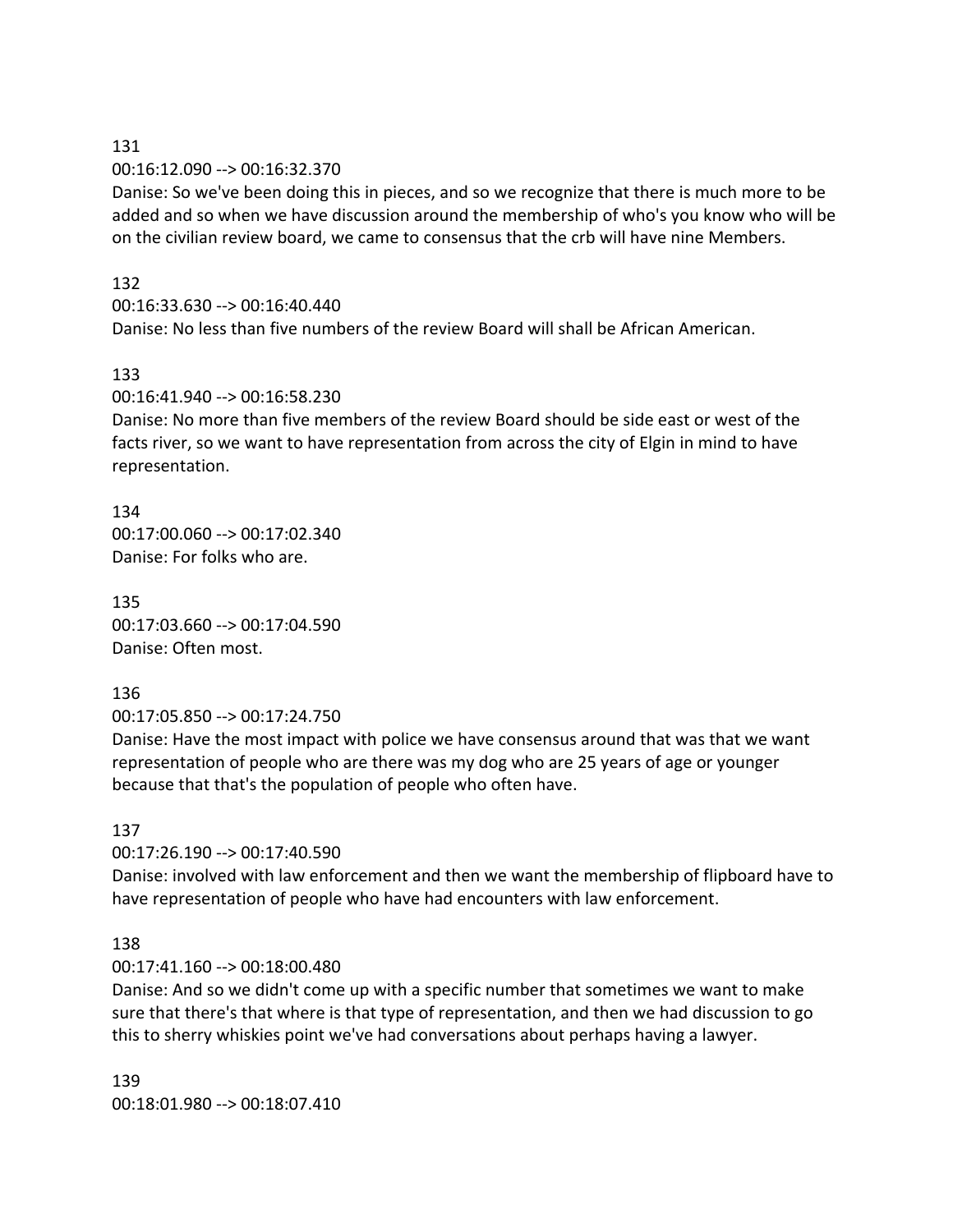Danise: On as part of the board, but there was no consensus around there.

140 00:18:08.700 --> 00:18:18.990 Danise: So I might take a few minutes to pause here a few seconds to pause to see if there is input or suggestions in this area.

#### 141

00:18:21.390 --> 00:18:24.390 Larry Schooler: tests were remember Bailey that banner that river.

142 00:18:28.260 --> 00:18:29.220 Carroll Bailey: Good evening everybody.

143 00:18:30.900 --> 00:18:34.230 Carroll Bailey: um I was just curious about the.

144 00:18:36.090 --> 00:18:37.770 Carroll Bailey: The makeup of review board.

145 00:18:40.740 --> 00:18:42.450 Carroll Bailey: So there's gonna be nine people on it.

146 00:18:42.870 --> 00:18:47.520 Carroll Bailey: Right you're not recommending recommending any Asian or Hispanics.

147 00:18:48.450 --> 00:18:53.850 Danise: No i'm not saying that we are not, this is where we got into consensus.

148 00:18:55.470 --> 00:18:56.400 Danise: Right right now.

149 00:18:58.110 --> 00:18:58.950 Carroll Bailey: Okay, I was just curious.

150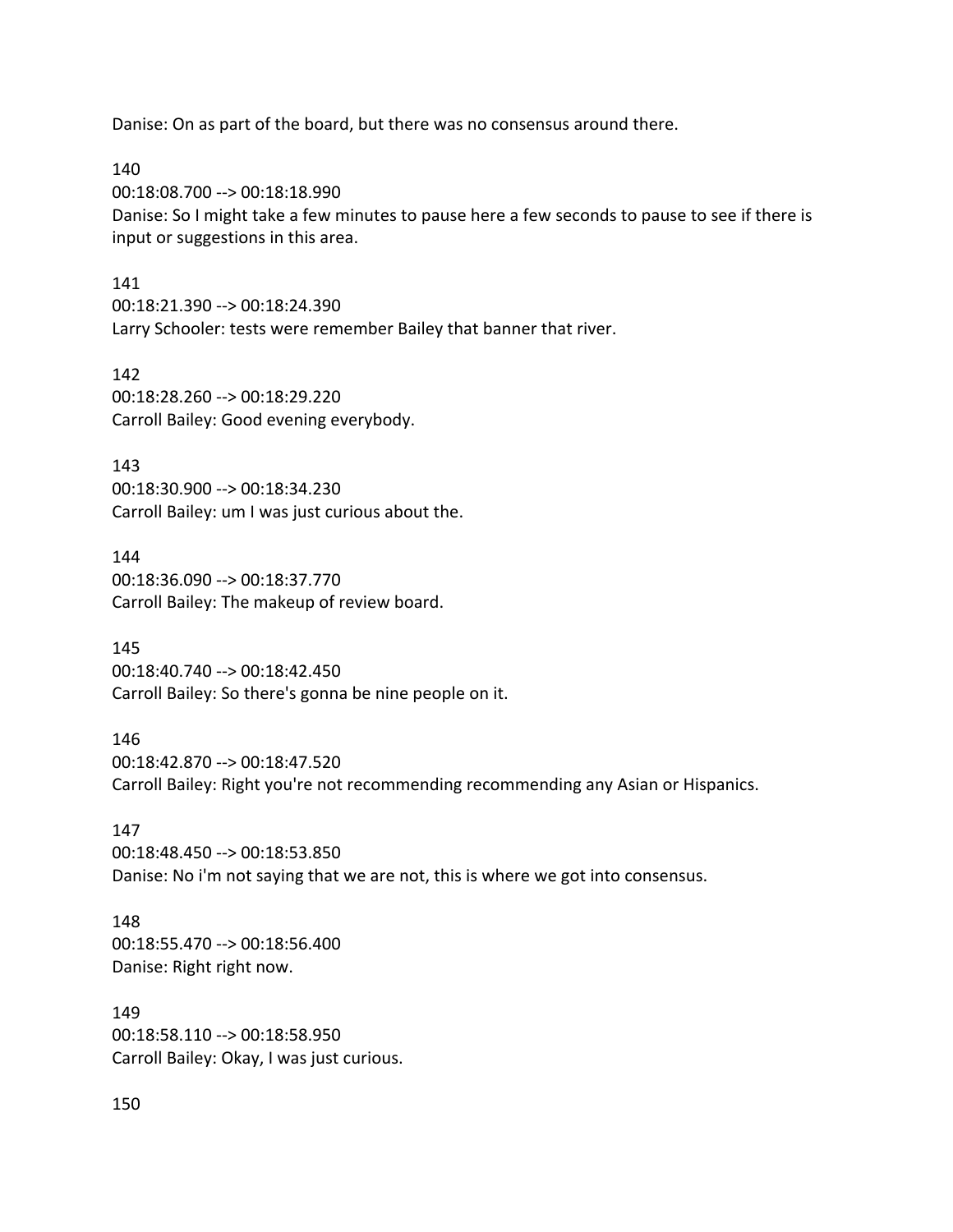00:18:59.310 --> 00:19:00.930 Danise: If no that's a great question.

151

00:19:03.090 --> 00:19:08.640

Danise: yeah so this isn't a fully formed list so, but this is where this is where the group came to.

152

00:19:10.710 --> 00:19:13.350

Larry Schooler: Remember, a banner them Rivera then saw the bar.

153 00:19:14.220 --> 00:19:14.880 bar guess.

154 00:19:16.530 --> 00:19:17.940 Marcus"The People's Champ" Banner: That evening everyone.

155 00:19:19.530 --> 00:19:21.570 Marcus"The People's Champ" Banner: I think there should be representation.

156 00:19:21.690 --> 00:19:25.290 Marcus"The People's Champ" Banner: From our high schools and middle schools.

157

00:19:26.400 --> 00:19:37.140

Marcus"The People's Champ" Banner: They have a very unique perspective and engagement with law enforcement that needs to be heard and for them to have a platform to feel comfortable.

### 158

00:19:38.340 --> 00:19:44.070 Marcus"The People's Champ" Banner: To speak on it, I think that should be something that's incorporated somehow with this a boy.

159 00:19:44.910 --> 00:19:46.920 Corey Battles: So can I step in with them real quick.

160 00:19:47.460 --> 00:19:55.020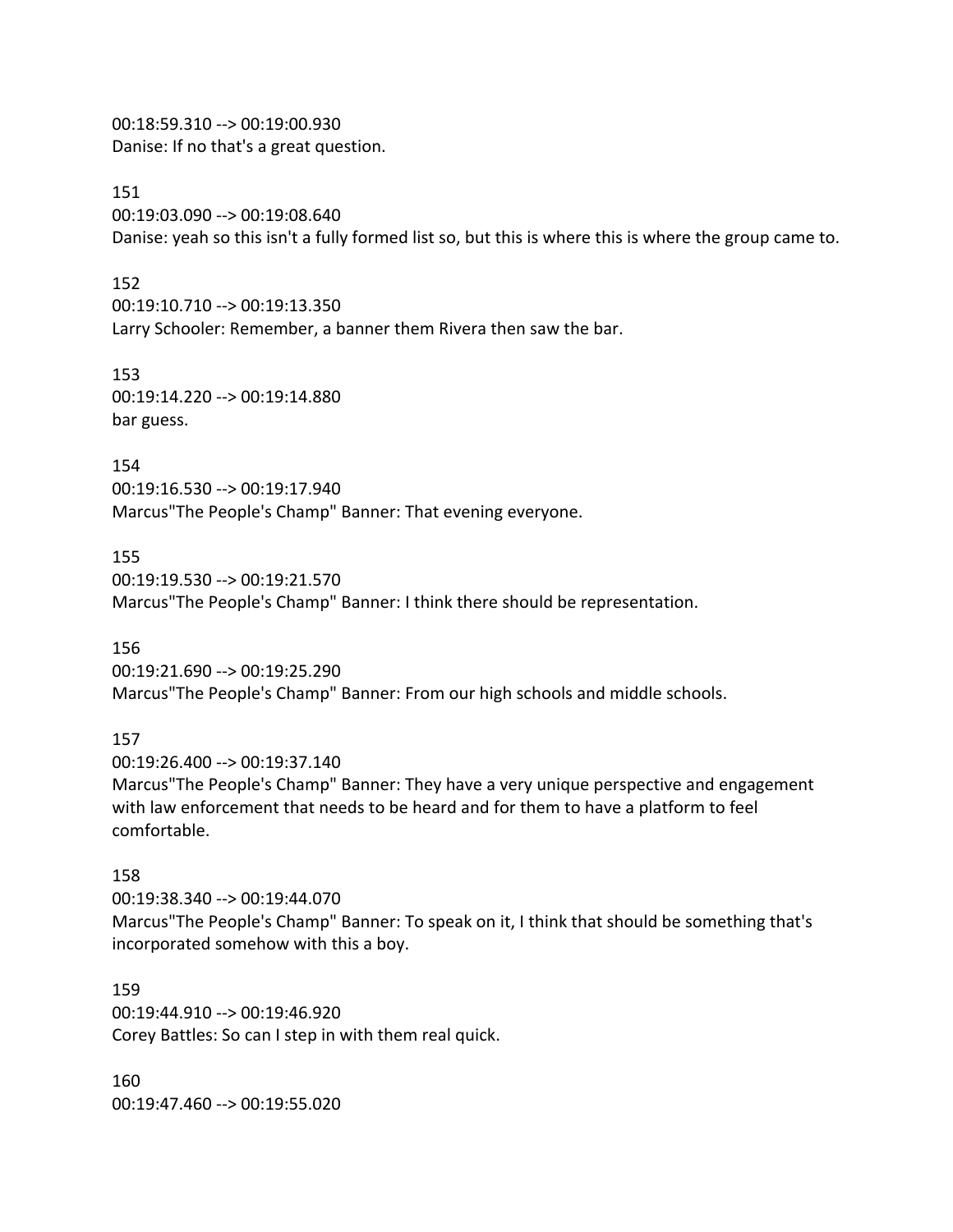Corey Battles: yeah Marcus Marcus you definitely right on that how you doing i'm right on that line it says representation of the person who will be.

## 161

00:19:55.560 --> 00:20:04.740

Corey Battles: No younger than 25 years of age, so you do you think that would be applicable right there, or you think specifically it just says high school or middle school.

## 162

00:20:05.220 --> 00:20:10.740 Marcus"The People's Champ" Banner: I think, specifically one from high school and one from middle school.

## 163

00:20:11.130 --> 00:20:13.860 Corey Battles: gotcha okay okay that's cool.

## 164

00:20:14.640 --> 00:20:17.430 Larry Schooler: Okay Task Force remember Rivera that's all.

## 165

00:20:20.340 --> 00:20:29.040

Cynthia M. Rivera: I also agree about the high school representation, but I think it's someone who works with youth in that age bracket whether it's you know middle school high school.

## 166

00:20:29.850 --> 00:20:33.720 Cynthia M. Rivera: Someone in that field who deals directly with that age group I think would be fantastic.

## 167

00:20:34.200 --> 00:20:44.130

Cynthia M. Rivera: I also think that there should definitely be a lawyer on the task force or the civilian review board, especially with the subpoenas sensitive information that's being discussed and.

## 168

00:20:44.700 --> 00:20:49.500

Cynthia M. Rivera: They would help them kind of navigate the process as well, but I definitely agree that lawyer should be on board.

169 00:20:50.430 --> 00:20:53.220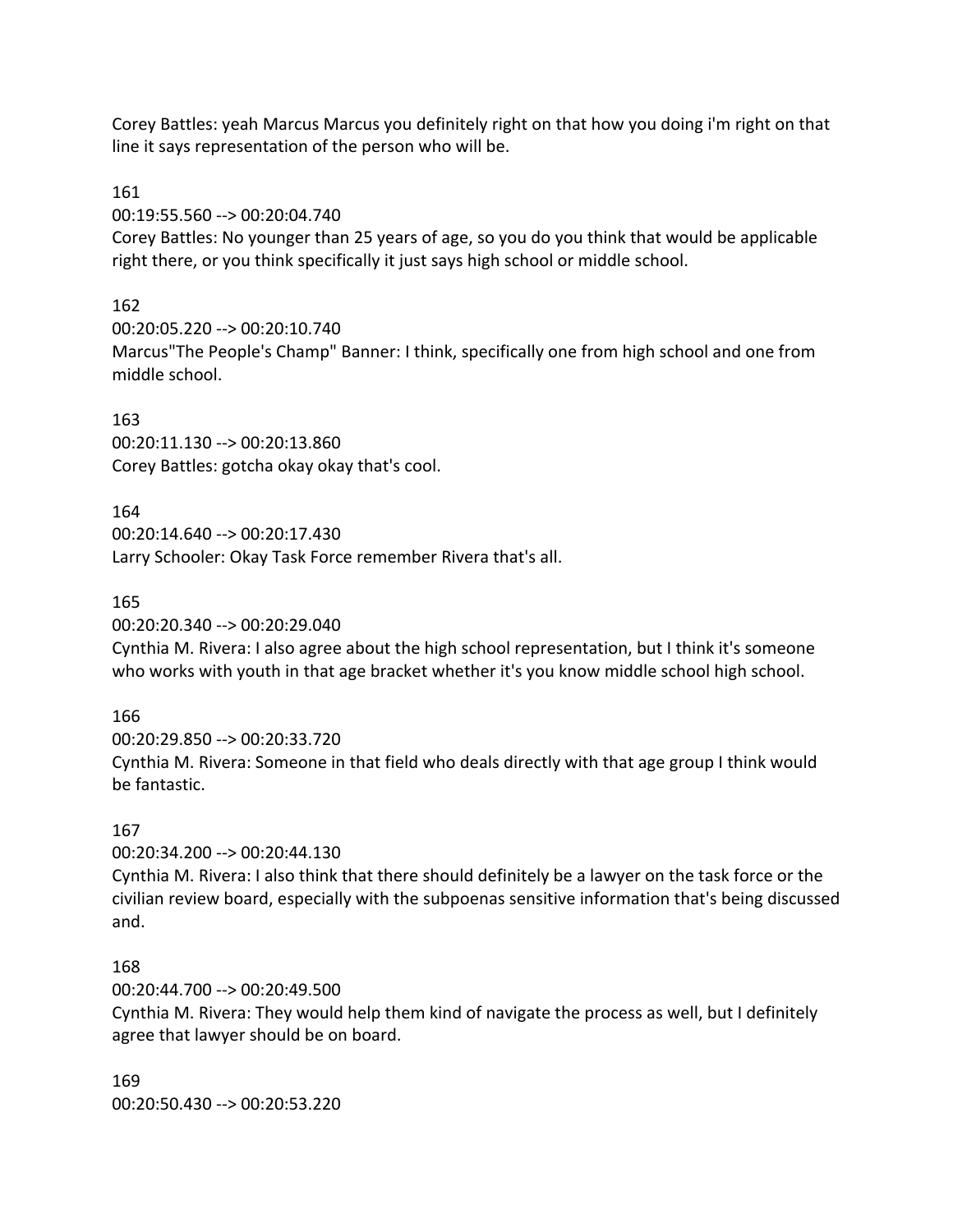Corey Battles: make requests and again Max quick question on that.

170

00:20:53.460 --> 00:21:01.590

Corey Battles: So you would a lawyer, I think we should that law, you have voting power or sit there law you just pretty much be a part of the arm.

171

00:21:03.360 --> 00:21:04.170 Corey Battles: The crb.

### 172

00:21:05.040 --> 00:21:15.750

Cynthia M. Rivera: I think more of it in a consultant capacity, but if that lawyer happens to be African American or Hispanic, then yes, then they would get that voting power, so it really just depends.

173 00:21:16.110 --> 00:21:16.590 Oh cool.

174

00:21:19.980 --> 00:21:25.320

Larry Schooler: appreciate all the feedback Destin result of our your hand was up now again there you go go ahead.

175

00:21:26.010 --> 00:21:36.120

Kevin Joshua: yeah so I guess my question here for for all of us would be are we guaranteeing that the civilian review board isn't going to be.

## 176

00:21:37.080 --> 00:21:48.720

Kevin Joshua: Quote unquote hijacked by people or or representatives or affiliates of Elgin police department already so some of these qualifications qualifications are great.

## 177

00:21:50.010 --> 00:21:52.770 Kevin Joshua: Is there is this where we would say something.

178

00:21:52.770 --> 00:21:58.740 Kevin Joshua: That um I guess I need help and thinking of that right, because I mean.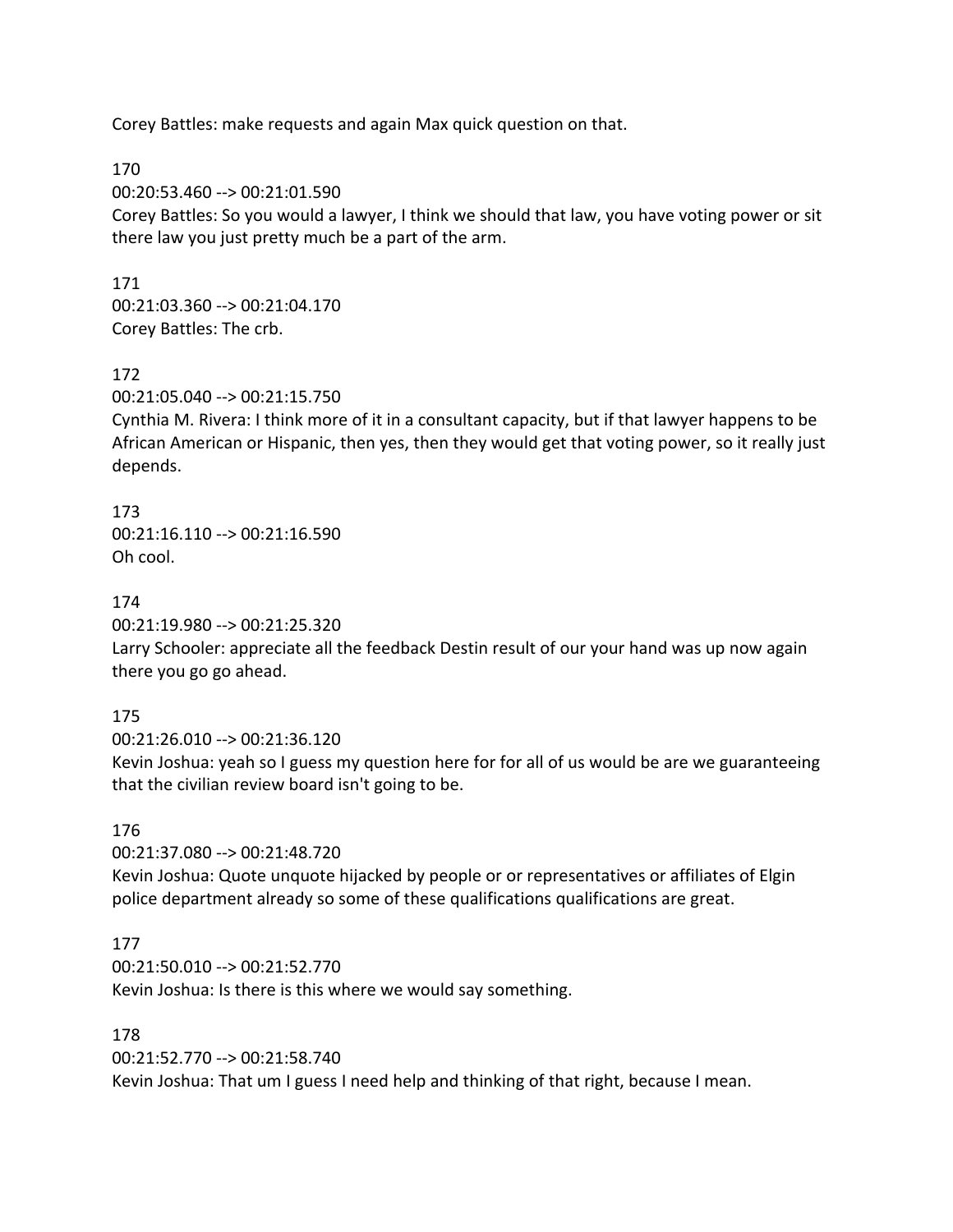00:21:59.310 --> 00:22:16.170

Kevin Joshua: Moves me from being like Latino and voting for trump, for example, right so um how are we are, we are guaranteeing that even the membership is is going to have a real civilian review process instead of you know you could find explorers in the here or etc.

#### 180

00:22:16.920 --> 00:22:18.780 Danise: So I can answer that Kevin.

#### 181

00:22:19.830 --> 00:22:34.770

Danise: So at several of the meetings of the the civilian review board initially If you recall, there we be called out there, no Member Shelby of representative of law enforcement.

### 182

00:22:35.850 --> 00:22:57.870

Danise: And know matt and I think there was something about a familial relationship so that we didn't flesh out and fine tune that language that's why it's not showing up here yet, but that's again so we've been you know you know we've been considering talking about.

183 00:22:58.890 --> 00:23:01.200 Kevin Joshua: The refined that and then added to here.

## 184 00:23:01.710 --> 00:23:02.850 Danise: Correct okay.

185 00:23:02.910 --> 00:23:04.290 Kevin Joshua: got it, I was clarifying.

186 00:23:04.590 --> 00:23:06.000 Kevin Joshua: Thank you, thanks.

187 00:23:07.410 --> 00:23:08.640 Larry Schooler: coach culture cordova.

188 00:23:10.080 --> 00:23:18.930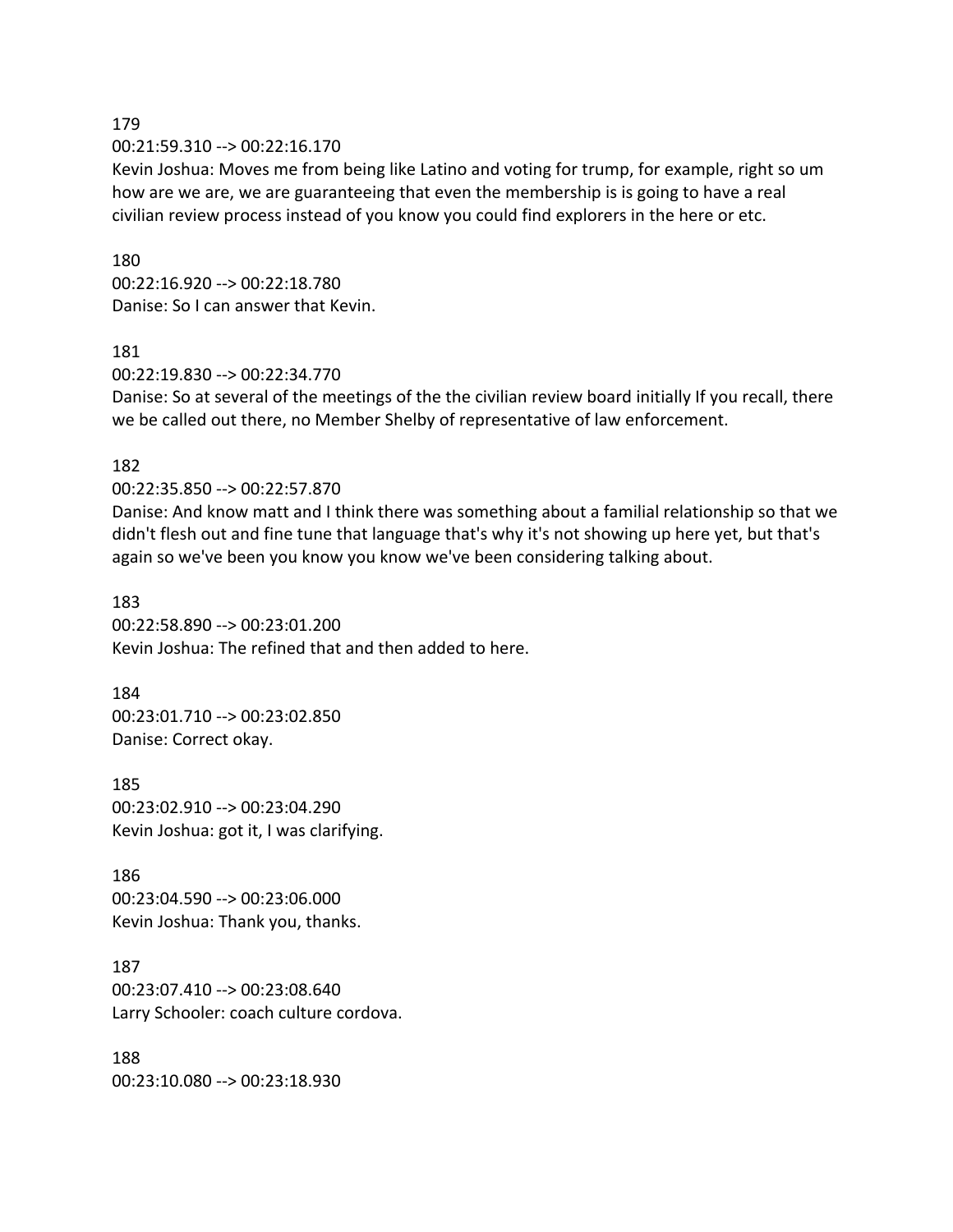Ismael Cordovà: yeah, I just wanted to add some clarification to what Denise stated, she is correct, we did talk about the language regarding what the association necessarily would be.

189

00:23:19.170 --> 00:23:27.780

Ismael Cordovà: verbally I know we originally were throwing the idea that no individual that has formally minute police officer or their spouse.

190

00:23:28.440 --> 00:23:34.170

Ismael Cordovà: conserve but, again, that do not reach the consensus of the group and that's something that we're going to be discussing further on.

191

00:23:34.500 --> 00:23:38.100 Ismael Cordovà: Because we can talk about association or we banning Facebook friends.

### 192

00:23:38.520 --> 00:23:51.480

Ismael Cordovà: Participating that are friends with police officers what what is that association extend to, and so we just want really clear clarification and one thing that we talked about was that the work that really matter when you put in a recommendation like this.

193

00:23:55.260 --> 00:23:56.670 Larry Schooler: test or better was at a new head.

194 00:23:58.170 --> 00:23:58.830 Marcus"The People's Champ" Banner: Yes, sir.

195

00:24:00.030 --> 00:24:05.220

Marcus"The People's Champ" Banner: I also have a problem with the Mayor and the Council having the power over.

196

00:24:07.290 --> 00:24:08.820 Marcus"The People's Champ" Banner: Over people on the test for.

197

00:24:10.380 --> 00:24:11.070 Marcus"The People's Champ" Banner: Political.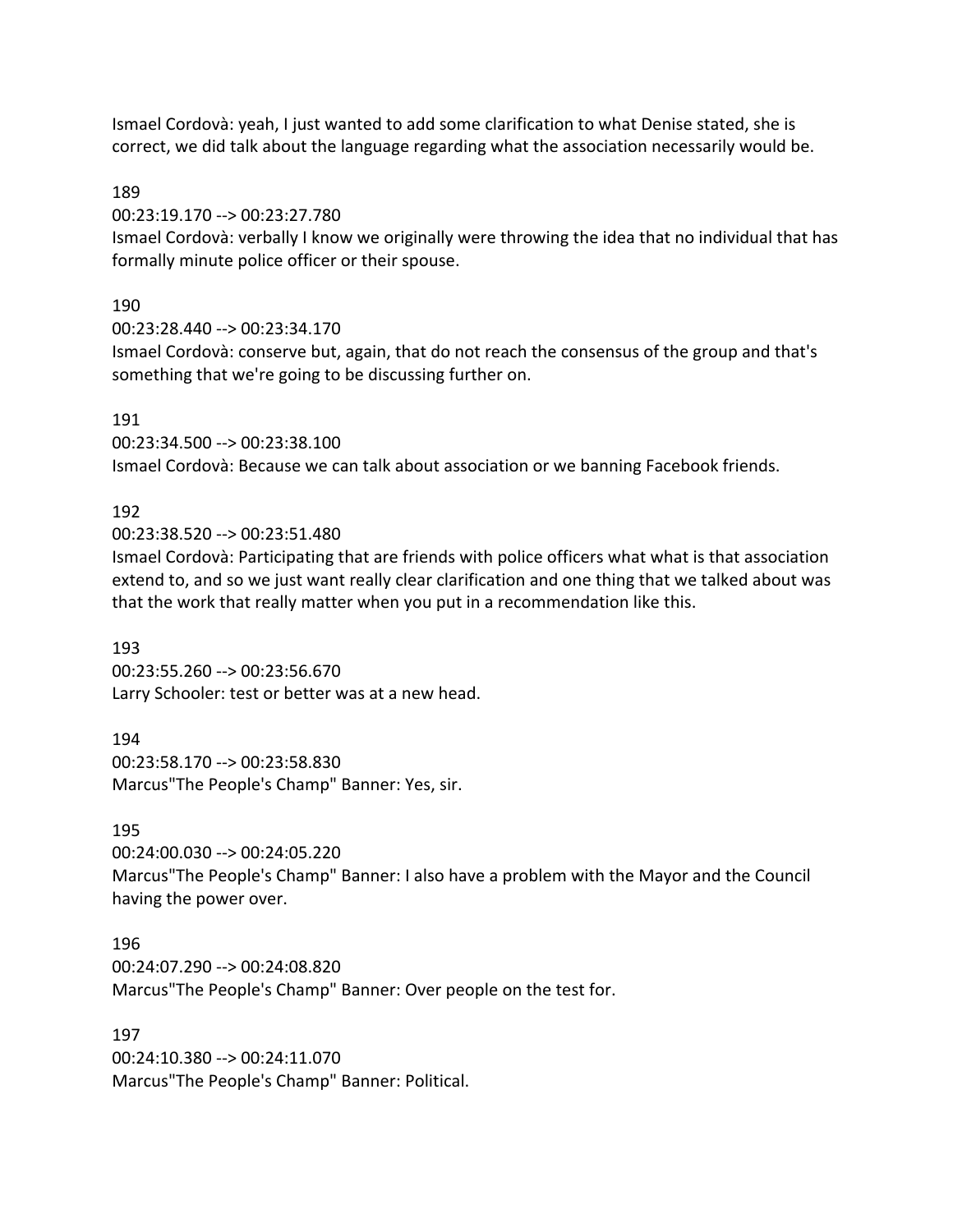00:24:11.370 --> 00:24:16.470

Larry Schooler: yeah, can I ask you just to let maybe Denise and corey go through the overview of that section, and then we can come back to it.

#### 199

00:24:17.760 --> 00:24:19.200 Larry Schooler: On the terms is that OK.

### 200

00:24:20.910 --> 00:24:23.070 Marcus"The People's Champ" Banner: I thought this little review on this right now.

### 201

00:24:23.340 --> 00:24:30.750

Larry Schooler: Yes, are we are I just they had stopped at the membership section, and I just wanted to give them a chance to lay out the the reasoning behind the terms if that's okay with you.

202 00:24:32.220 --> 00:24:32.670 Marcus"The People's Champ" Banner: Okay.

203

00:24:33.660 --> 00:24:36.990 Larry Schooler: i'll come right back to share a curricular was something you had on the membership.

### 204

00:24:38.730 --> 00:24:47.670 LeJewel K Crigler: yeah I just want to make sure that it was stated that, basically, what we were looking at and reference to the family members.

### 205

00:24:48.300 --> 00:25:05.280

LeJewel K Crigler: It only extended to the spouse and the children um beyond that there was really too not too much you could do so and actually it's kind of funny because I thought we did come to a consensus on that, but that that's to my understanding what we were.

206 00:25:05.910 --> 00:25:08.070 LeJewel K Crigler: Yet, so all right, thank you.

207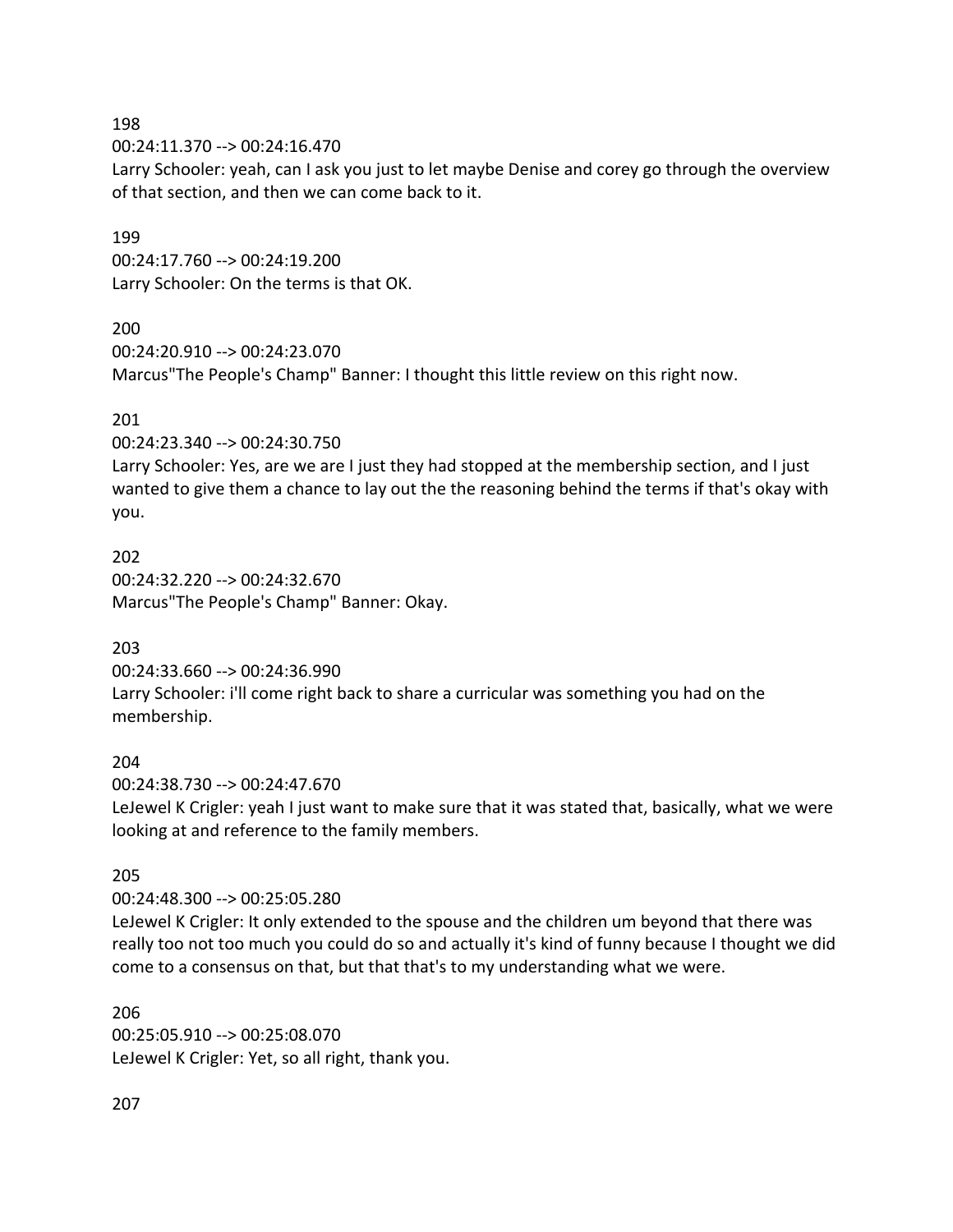#### 00:25:10.560 --> 00:25:16.860

Larry Schooler: Denise and corey to Joe want to say anything about what's on screen related to the terms before take some comment go ahead it's.

208 00:25:16.950 --> 00:25:18.090 Danise: it's curry's turn.

### 209

00:25:18.630 --> 00:25:28.140

Corey Battles: So the terms i'm just gonna kind of go over it, I know we all, you know can see it on screen right here, and again agile input, but these are the terms for the board members.

#### 210

00:25:29.400 --> 00:25:38.910

Corey Battles: Five Members will serve three year terms week, so we try and stagger this so for Members for two year terms and then we're also going to have.

### 211

00:25:39.630 --> 00:25:52.200

Corey Battles: Another board for serve two year terms Okay, we already had that there oh i'm sorry for Members for two year terms and then have i'm sorry i'm reading this wrong right here now board member serve two year terms.

212 00:25:53.070 --> 00:25:54.510 Danise: it's because of Larry.

213 00:25:55.800 --> 00:25:56.910 Danise: larry's notes.

214 00:25:56.970 --> 00:25:59.250 Corey Battles: No Okay, so we stagger in this anyway, I know, with.

215 00:26:00.420 --> 00:26:01.650 Larry Schooler: friends like these, everyone.

216

00:26:03.120 --> 00:26:06.900 Corey Battles: So anyway, the board members just serve no more than two consecutive terms.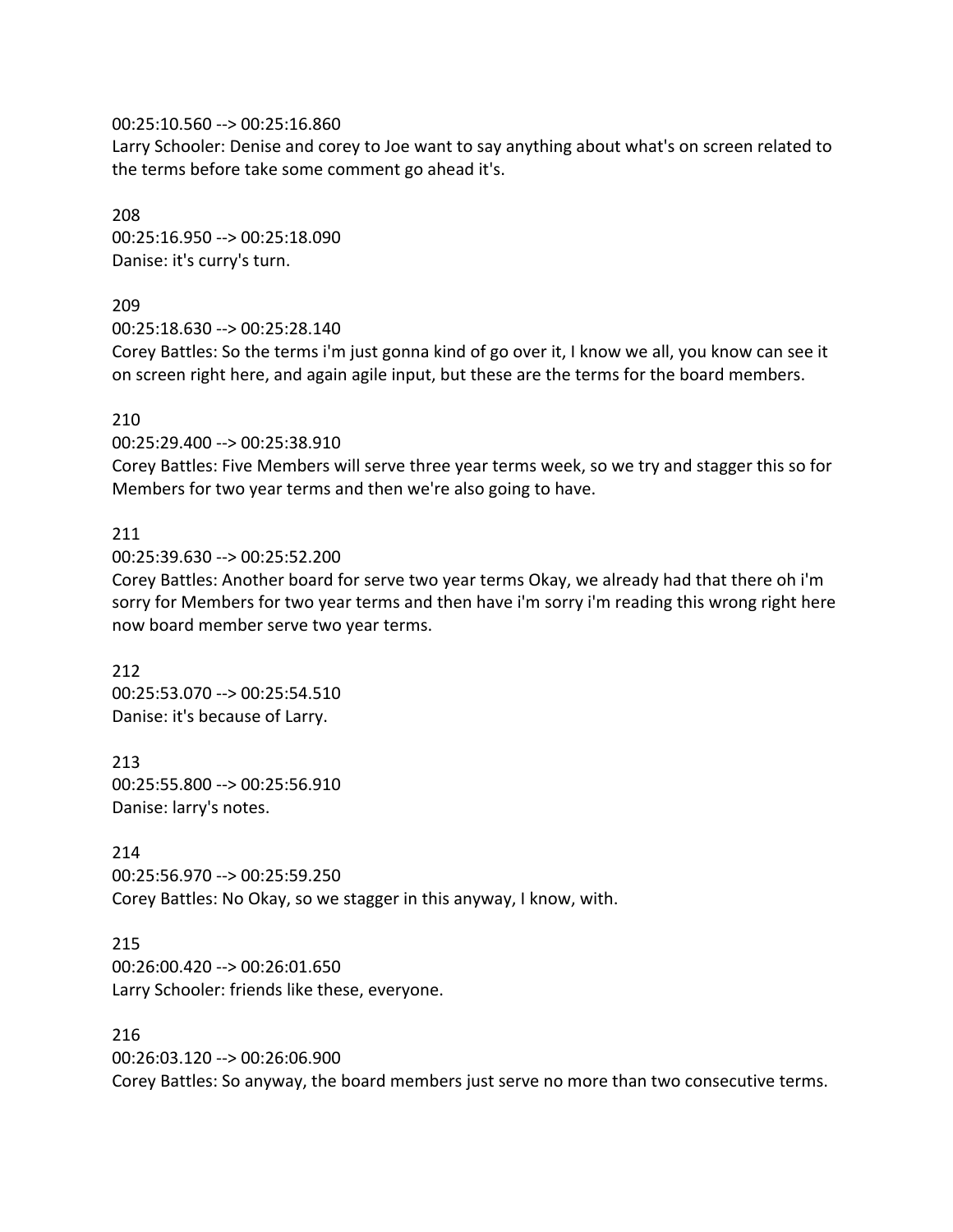### 00:26:07.530 --> 00:26:21.420

Corey Battles: And also markets which he was just talking about Task Force we provide recommendations and have input from the mayor and the city council on appointments of the board members and the mayor again once again the mayor and the City Council will make the appointments.

### 218

## 00:26:23.520 --> 00:26:36.600

Danise: And, and to go to marcus's point i'm just going to jump in by because this is a city tasks course the appointments you know it comes through this you know the city council.

### 219

00:26:37.710 --> 00:26:49.110

Danise: The ordinances are created by the mayor and city council that's the power and duty alpha mayor and City Council to make those appointments mean that's you know that's their job.

## 220

00:26:49.980 --> 00:27:07.950

Danise: And that's where we were having the conversation, as a group about this that's where we came to having the tasks members of this task force provide recommendations and input to the city about those appointments, so that we would be part of that process.

### 221 00:27:09.450 --> 00:27:10.530 Danise: Well i'm quiet.

222 00:27:10.950 --> 00:27:12.060 Larry Schooler: Go ahead touch we're better.

## 223

00:27:13.500 --> 00:27:19.020 Marcus"The People's Champ" Banner: Alright, so I know how things work right but that doesn't mean it's nothing should work.

## 224

00:27:19.830 --> 00:27:27.150

Marcus"The People's Champ" Banner: If all we're going to do is turn around and do what everybody else has done in every other city in the country in order to try to pacify.

225 00:27:28.020 --> 00:27:45.240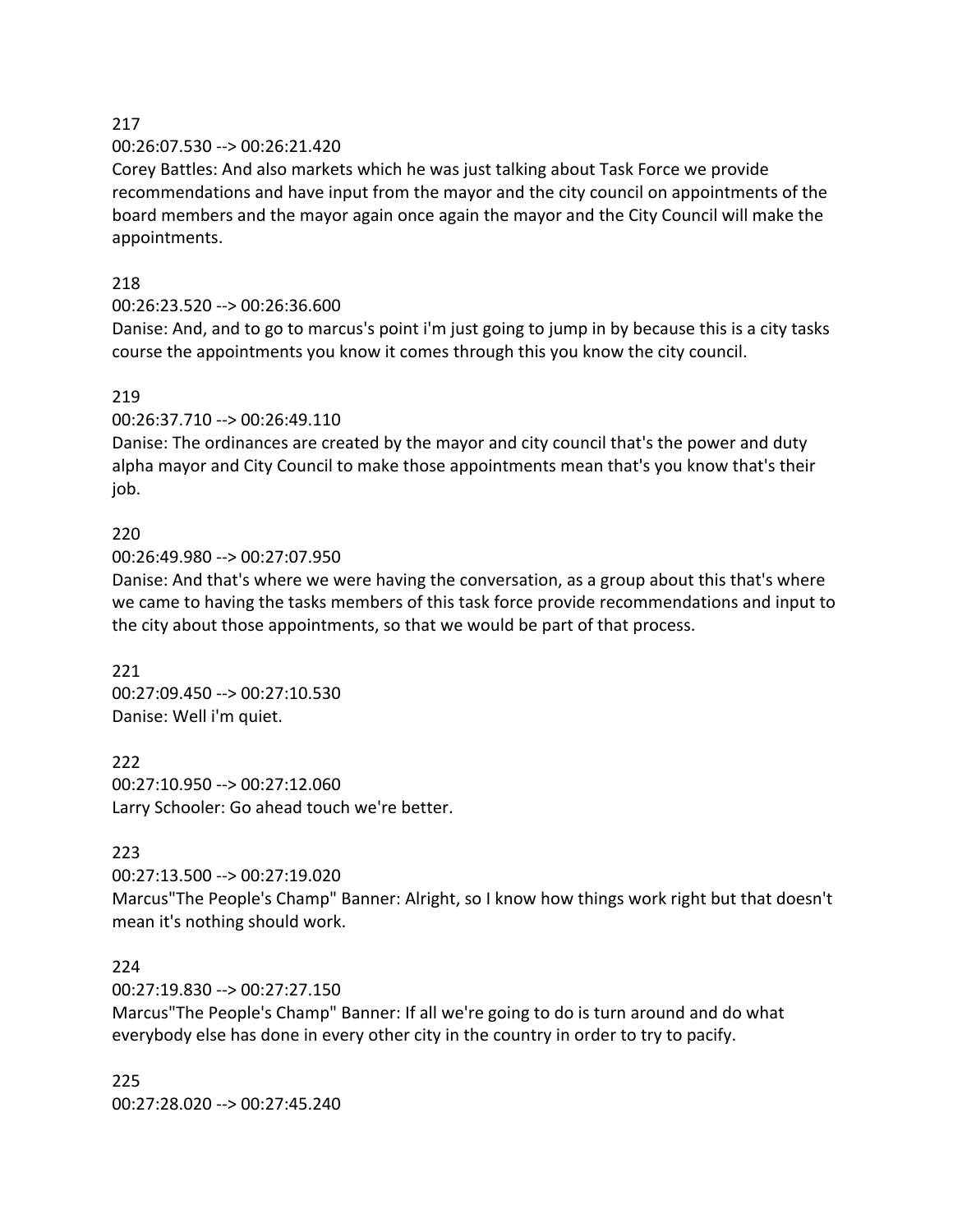Marcus"The People's Champ" Banner: Black folks and Latino folks, what are we really doing right if we're not willing to challenge the status quo in look to put things in place there truly give the power back to the people right, then, what are we really here for.

226

00:27:46.260 --> 00:27:53.220

Marcus"The People's Champ" Banner: You know I know how to politics, even with this committee committee that we're on now, you know people who have been appointed are being.

## 227

00:27:54.510 --> 00:28:07.800

Marcus"The People's Champ" Banner: fed things by Council members and city officials, I know that to be fact so what's the difference in having them appoint somebody and then you know plan puppeteer and telling them how to look at them.

228

00:28:09.870 --> 00:28:10.590 Larry Schooler: Before I call it.

229

00:28:10.740 --> 00:28:14.100 Larry Schooler: A Reverend play rock test or summer banner.

## 230

00:28:15.450 --> 00:28:23.610

Larry Schooler: Would you would you be able to propose an alternative to having mayor and Council make the appointments meaning, how would you recommend a civilian review board members be chosen.

231 00:28:25.740 --> 00:28:27.090 Marcus"The People's Champ" Banner: create some type of.

## 232

00:28:28.650 --> 00:28:30.900 Marcus"The People's Champ" Banner: process where people can be.

233

00:28:32.610 --> 00:28:39.270

Marcus"The People's Champ" Banner: nominated and have a way where people within the Community can come out and vote for those people to be on the board.

234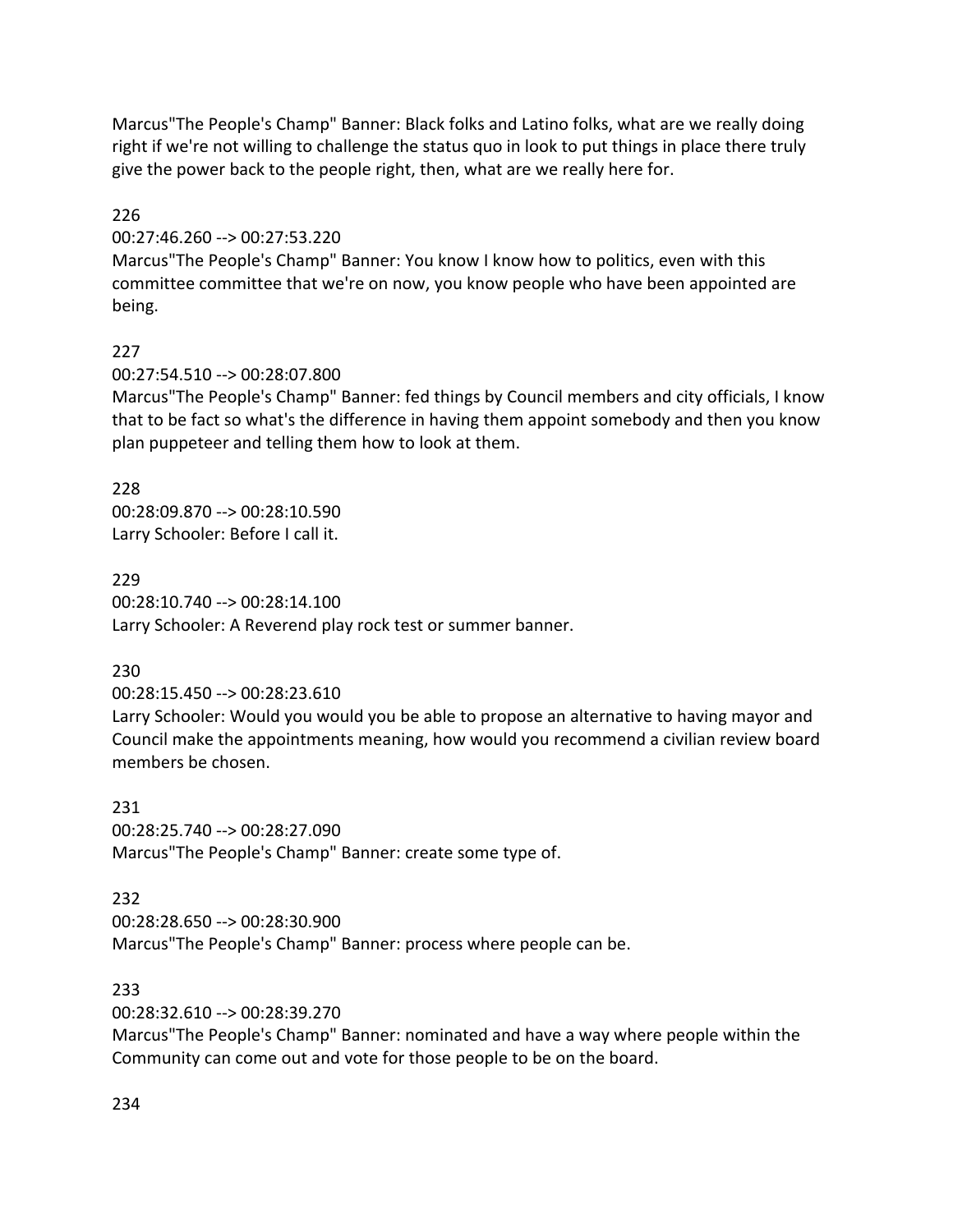### 00:28:39.840 --> 00:28:48.720

Larry Schooler: Okay, so public election, yes, thank you, Sir well i'll make note of that and subcommittee can revisit it Reverend pastor boiler.

### 235

00:28:49.980 --> 00:28:51.540 Walter Blalark: yeah I kind of agree with Marcus.

## 236

00:28:52.620 --> 00:29:02.940

Walter Blalark: Normally, when you got a political people in it they're going to point people was going to be solve they're going to point people who is going to.

## 237

00:29:03.480 --> 00:29:19.170

Walter Blalark: deal with that particular spectrum of the political view and if, in fact, the police department is putting pressure or the police unit, but in Gresham on the Marin city council and they have a.

### 238

00:29:20.430 --> 00:29:32.340

Walter Blalark: They have a majority of voting Members do vote who live in the city and actually the only influence this particular civilian review reviewable so I totally agree with him.

## 239

00:29:33.450 --> 00:29:44.130

Walter Blalark: I don't know you know, and I heard what he said, my leg I think that'd be great at they don't want I don't have any any alternative my alternative is, I think that.

## 240

00:29:44.850 --> 00:29:54.000

Walter Blalark: You know that the mayor and the Council to be and you don't have everybody even even in the Council members you don't have everybody who agree with this.

## 241

### 00:29:55.140 --> 00:30:06.690

Walter Blalark: or this task force, so I totally agree with him that, when you got some apolitical and that apolitical political appointees do you have people one there who's going to try to.

### 242

00:30:08.220 --> 00:30:10.620 Walter Blalark: So subterfuge everything is going on.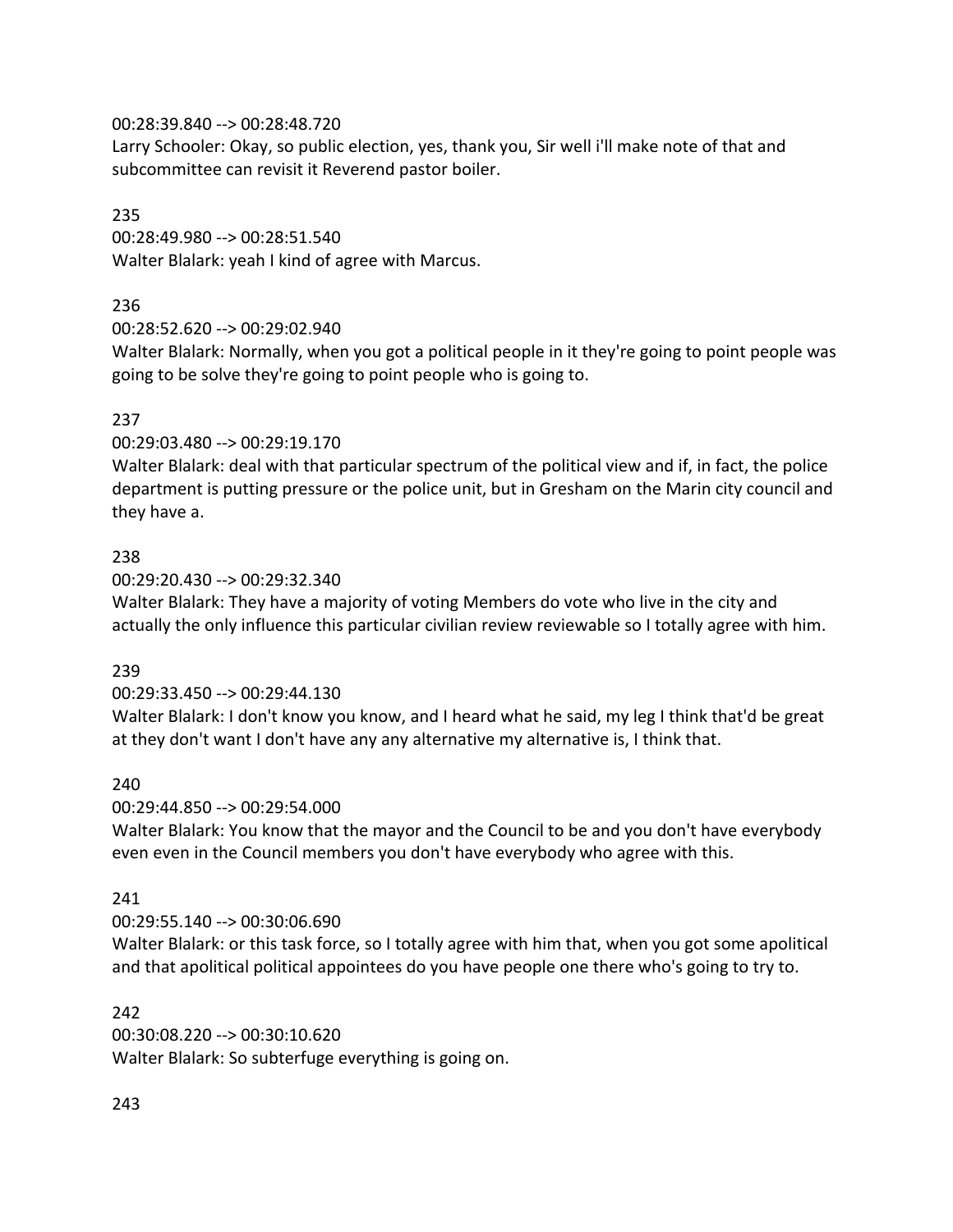00:30:12.870 --> 00:30:13.860

Larry Schooler: The comments I do want to.

## 244

00:30:14.340 --> 00:30:21.840

Larry Schooler: i've cut sell different tests are some result of our curricular i'll come to you one second she fall if you're there, I just wanted to ask question.

## 245

00:30:23.520 --> 00:30:32.220

Larry Schooler: yeah to your knowledge, would the formation of the civilian review board be incorporated into the negotiations of a future collective bargaining agreement.

## 246

00:30:32.580 --> 00:30:45.000

Larry Schooler: Meaning would it be subject to negotiation under the collective bargaining agreement or would it be something that the City Council could create you know, essentially, without it being negotiated as part of the collective bargaining agreement.

## 247

00:30:47.190 --> 00:30:51.330 Ana Z Lalley: It could be you know you'd probably have to consult with the city attorney on that.

## 248

00:30:53.040 --> 00:30:56.790 Larry Schooler: Thank you let's see test for some result of our and curricular.

## 249

00:31:01.350 --> 00:31:03.660 Larry Schooler: Kevin did to me to put your hand down or to Jeff some.

## 250

00:31:04.620 --> 00:31:13.200

Kevin Joshua: I just wanted to say, I agree with with Marcus says if with the caveat that if we can't hold the public election, or if it seems to become too difficult to figure that out.

## 251

00:31:13.560 --> 00:31:22.320

Kevin Joshua: i'm an option could be us as a civilian review board code reviews those applications, however, I prefer marcus's method.

## 252

00:31:23.460 --> 00:31:24.660 Larry Schooler: appreciate it sure quickly.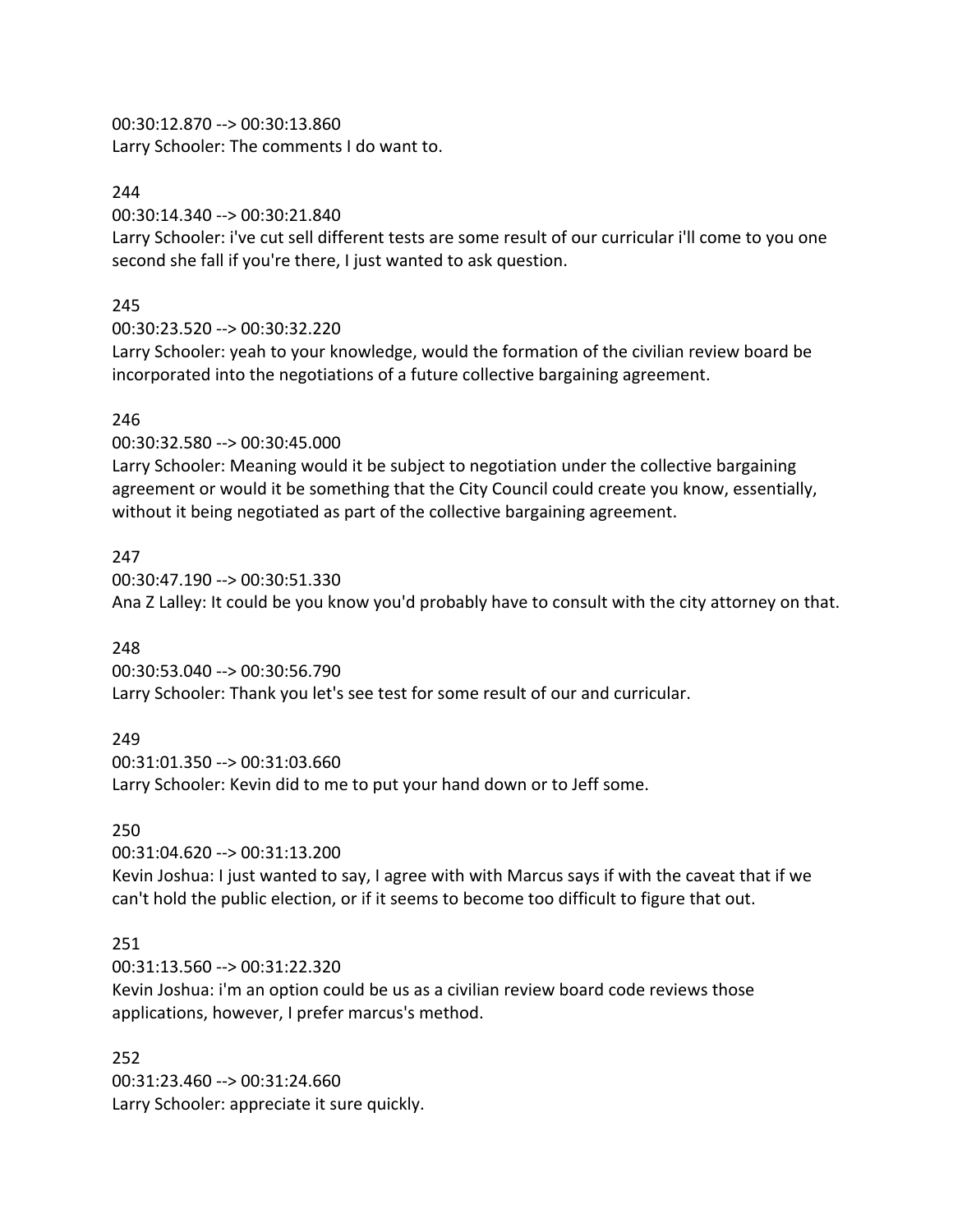253 00:31:25.680 --> 00:31:29.550 LeJewel K Crigler: Yes, I wanted to say, I concur with marcus's.

#### 254

00:31:31.440 --> 00:31:37.050

LeJewel K Crigler: is pretty proposal as well or recommendations, as well as Walter blocks.

#### 255

00:31:38.160 --> 00:31:52.320

LeJewel K Crigler: Because, then I guess, this is where I was saying that I felt that this could become quite political when we were discussing this So yes, I am in total agreement with the both of them, thank you, thanks.

256 00:31:52.710 --> 00:31:53.400 Larry Schooler: Does vary, but.

#### 257

00:31:54.270 --> 00:32:08.040

Danise: I think it's the severe rich discussion to take back to our Subcommittee they do want to point out, by having the elections, I mean and having elections of folks to.

#### 258

00:32:08.790 --> 00:32:25.740

Danise: be members of the civilian review board that in itself is political that's one thing, and the other thing is that, how can we then ensure sort of the rest of it that that you know that we will have the.

#### 259

00:32:26.430 --> 00:32:47.460

Danise: number that the, we need to demographic criteria, the residential criteria, the age criteria all of those things so i'm just putting that out there, you know we don't I think know will be bringing the staff to our Subcommittee to continue thrashing out but it's good.

#### 260

00:32:48.510 --> 00:32:49.080 Larry Schooler: Dialogue.

### 261

00:32:49.440 --> 00:32:57.630

Larry Schooler: Thanks yeah Thank you and just a process check again as Tony said, the intention here is to collect this input as we're doing right now.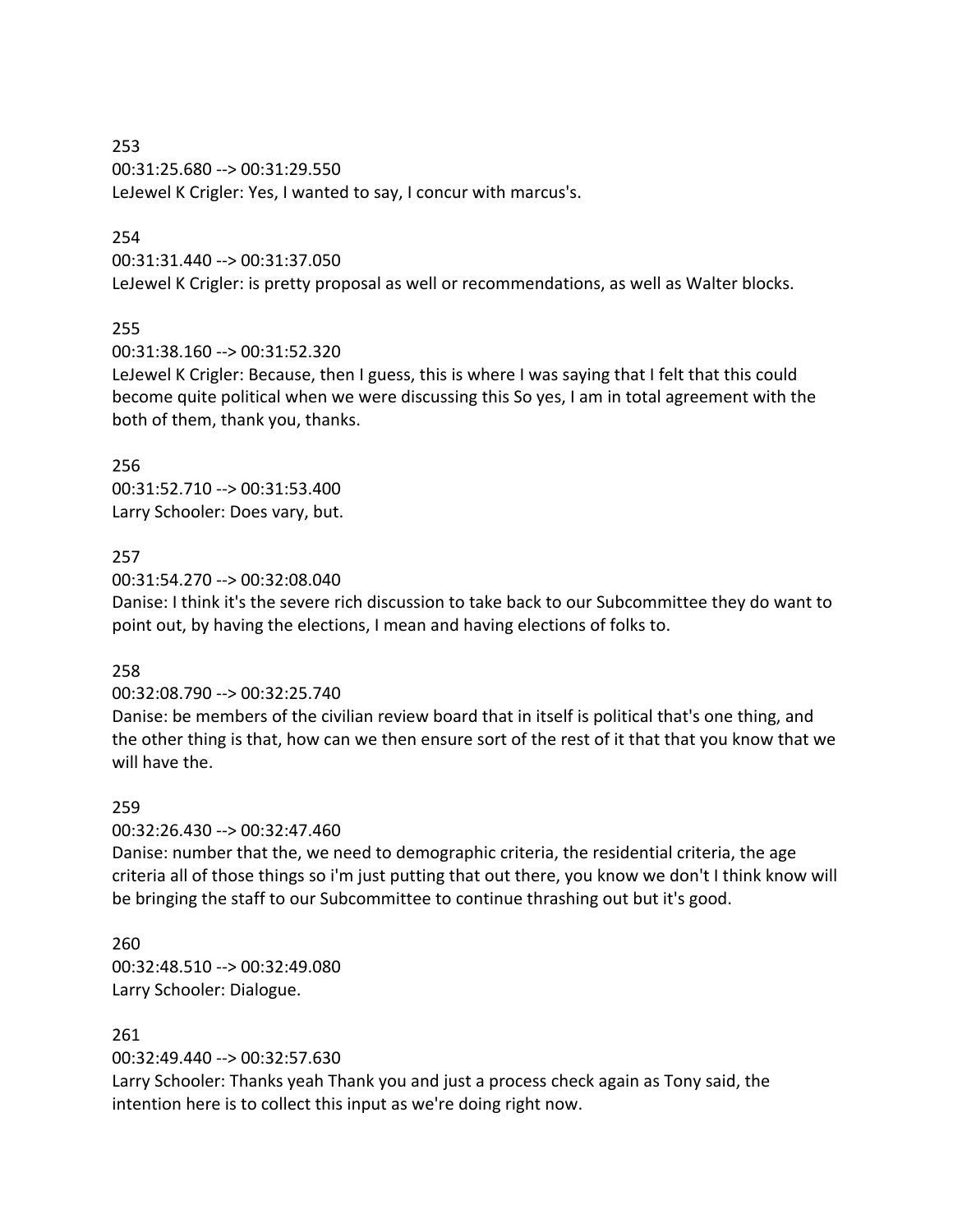00:32:57.990 --> 00:33:09.330

Larry Schooler: take it back to the subcommittee have them make the revisions to recommendations that they'd like to make, and then have it returned to the task force for final consideration I also just want to note i've got four more hands.

## 263

## 00:33:10.530 --> 00:33:16.920

Larry Schooler: I want to make sure that everybody in the task force is comfortable with this level of engagement on the recommendations.

## 264

00:33:17.640 --> 00:33:32.640

Larry Schooler: We had only set aside about 40 minutes total for all four committees to report, I personally think this is very productive and worthwhile and so i'm happy for it to continue, but I just want to do a process check and make sure that no one is uncomfortable with the pace here.

## 265

00:33:34.680 --> 00:33:41.220

Larry Schooler: Okay, so we will continue the three hands, I see or banner cordova and play our test first number better.

## 266

00:33:42.540 --> 00:33:46.860 Marcus"The People's Champ" Banner: Oh, so what Denise said, it can be a community.

## 267

00:33:48.030 --> 00:34:05.580

Marcus"The People's Champ" Banner: Recommendation process when it can nominate people, so we can get the the ethnic group or nominated to those positions i'm making come from anybody within this any residents are not only from the mayor city council.

## 268

00:34:06.540 --> 00:34:12.540 Danise: got it okay thanks that's great clarification so appreciate that i'm making like black notes here.

### 269

00:34:12.840 --> 00:34:15.060

Corey Battles: and quick question can I stop here next question mark.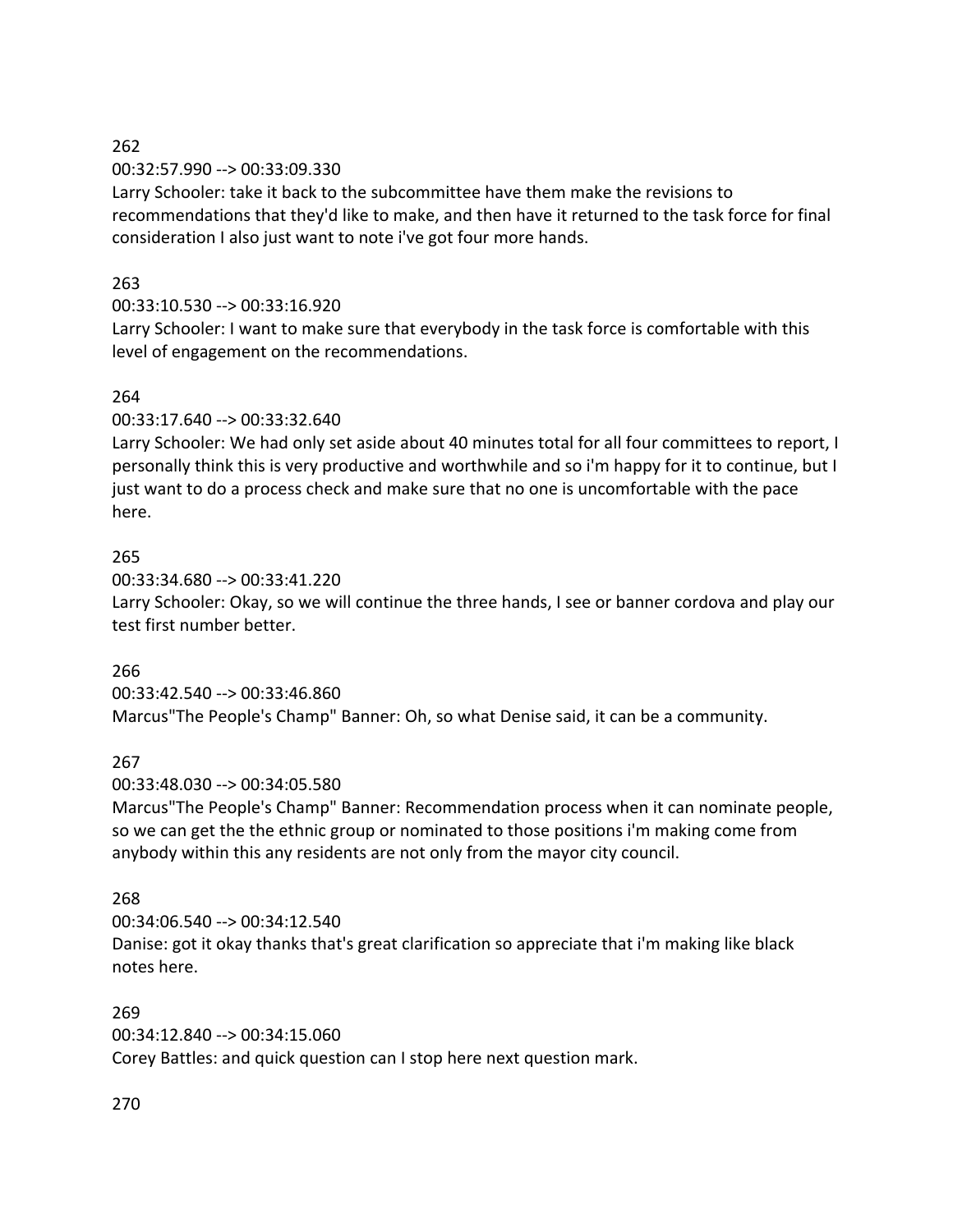### 00:34:15.150 --> 00:34:27.000

Corey Battles: Or what Kevin was saying, do you think that um would it be more beneficial for this board here to recommend just this board without the City Council without the mayor.

### 271

00:34:28.050 --> 00:34:34.860

Walter Blalark: that's what that's what I was gonna say corey I totally agree with him, who was that I said this soul of our.

## 272

00:34:35.400 --> 00:34:43.710

Walter Blalark: counterpart Kevin I totally agree with him that would be the best we should incorporate us looking at that review.

### 273

00:34:44.790 --> 00:34:50.340

Walter Blalark: and make a recommendation that we are going to get set up, we have already been appointed by the mayor and the Council.

### 274

00:34:51.000 --> 00:35:09.810

Walter Blalark: And then, when they appointed me i'm very surprised and very shaken and so therefore i'm glad, and I can be very important and make sure that we put the people in that is right well be black blue green or yellow make sure that they are have the Community in the people in hot.

## 275 00:35:10.830 --> 00:35:11.310 Corey Battles: Yes.

276 00:35:12.060 --> 00:35:13.530 Walter Blalark: I can raise my hands.

### 277

00:35:13.830 --> 00:35:15.420 Corey Battles: hey, let me just add that was our.

### 278

00:35:15.420 --> 00:35:24.360

Corey Battles: consensus in the first place that was talking about using this board to nominate them so that was really the main purpose was used the board.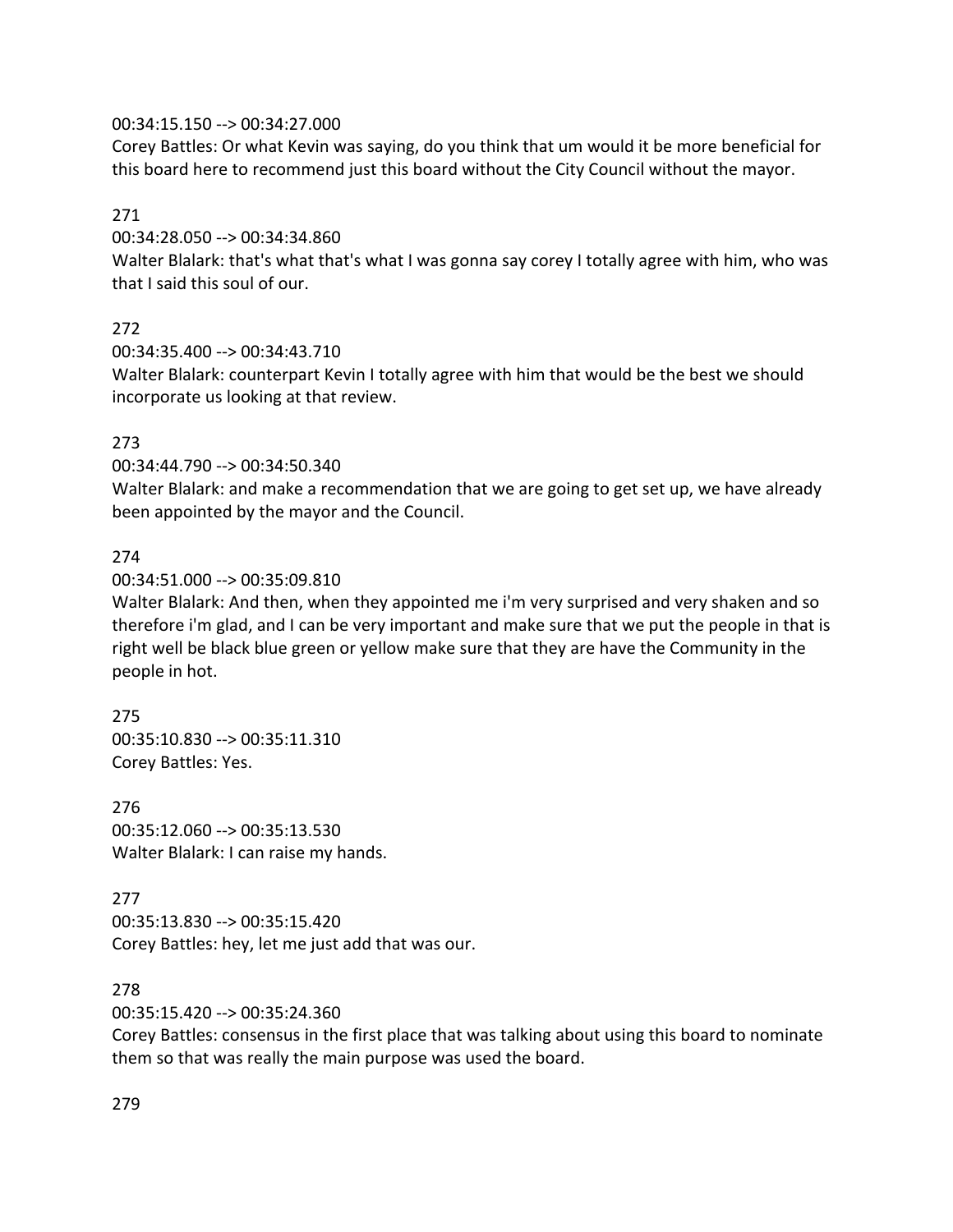00:35:25.080 --> 00:35:35.910

Marcus"The People's Champ" Banner: What about in the future, after after the first boy, well then task for state intact going forward or for a long term to continue that oversight process.

#### 280

00:35:36.420 --> 00:35:38.250 Corey Battles: that's a good point I don't think we got today.

281

00:35:38.280 --> 00:35:41.220 Danise: I don't think we know we're not to that point yet.

282 00:35:41.430 --> 00:35:42.330 Corey Battles: yeah you're right that's.

283 00:35:43.050 --> 00:35:44.070 My question to consider.

284 00:35:45.180 --> 00:35:45.750 Larry Schooler: culture.

## 285

00:35:47.100 --> 00:35:53.040 Marcus"The People's Champ" Banner: Is this task force that was put together for a different purpose for all these different perspectives.

### 286

00:35:54.840 --> 00:36:10.650

Marcus"The People's Champ" Banner: and put some power and into his hands to actually have some real oversight um I think there's people on here that they probably wouldn't want to have that type of an oversight and power, but I think that'd be very impactful for the city.

287 00:36:11.160 --> 00:36:11.490 Right.

288 00:36:12.840 --> 00:36:15.120 Larry Schooler: yeah appreciate culture cordova.

289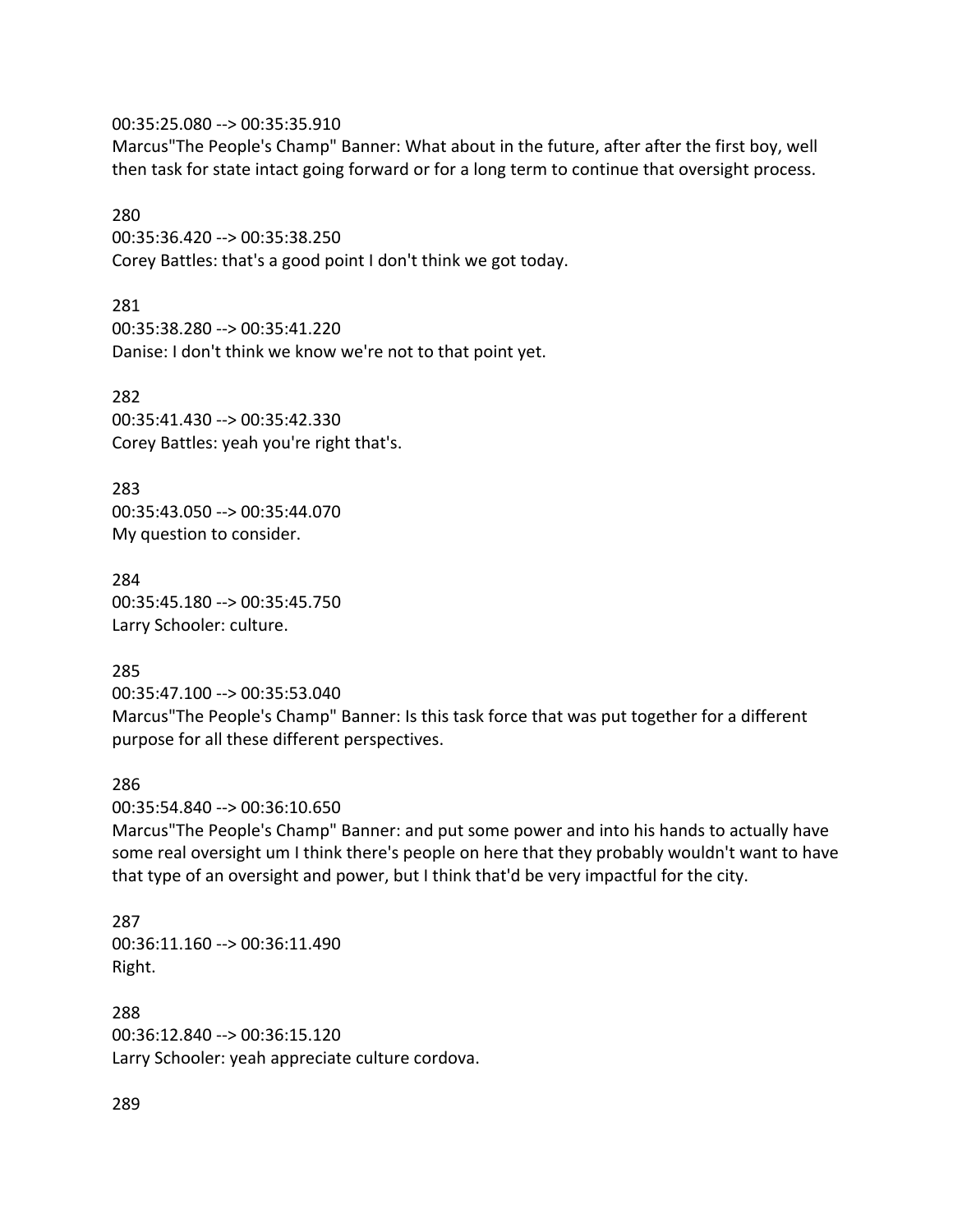### 00:36:17.640 --> 00:36:28.050

Ismael Cordovà: Thank you Larry I a lot of people touched on the topics as a European of talking, you know back and forth without following the proper procedure of how we were kind of speaking.

### 290

00:36:28.710 --> 00:36:37.020

Ismael Cordovà: So my unnecessarily hesitancy with the election process, and I just want to voice this, because obviously this is going to go back to the civilian review or subcommittee and we're going to have a.

### 291

00:36:37.380 --> 00:36:42.300

Ismael Cordovà: thorough discussion before we bring forth any other recommendation to you all it's just the.

### 292

#### 00:36:42.660 --> 00:36:51.420

Ismael Cordovà: If you just look at the statistics of our electorate, how it kind of has gone out in our Community on a good election year, we have about 9%.

#### 293

00:36:51.780 --> 00:37:02.130

Ismael Cordovà: of our Community coming out to vote in local elections, we had only 70 applicants for this Community task force, out of a population of over 110,000 people.

### 294

00:37:02.640 --> 00:37:10.110 Ismael Cordovà: So that's where my husband's he comes in, of course, we want every individual in our Community to feel encouraged enough to participate in something like this.

### 295

00:37:10.410 --> 00:37:16.110

Ismael Cordovà: And that just were my hesitancy for us when we talked about the task force, I actually.

#### 296

00:37:16.740 --> 00:37:26.040

Ismael Cordovà: think that that's giving them the wrong perspective of what we wanted to do is that we wanted to create a like a civilian group similar to us that's going to.

297 00:37:26.580 --> 00:37:34.500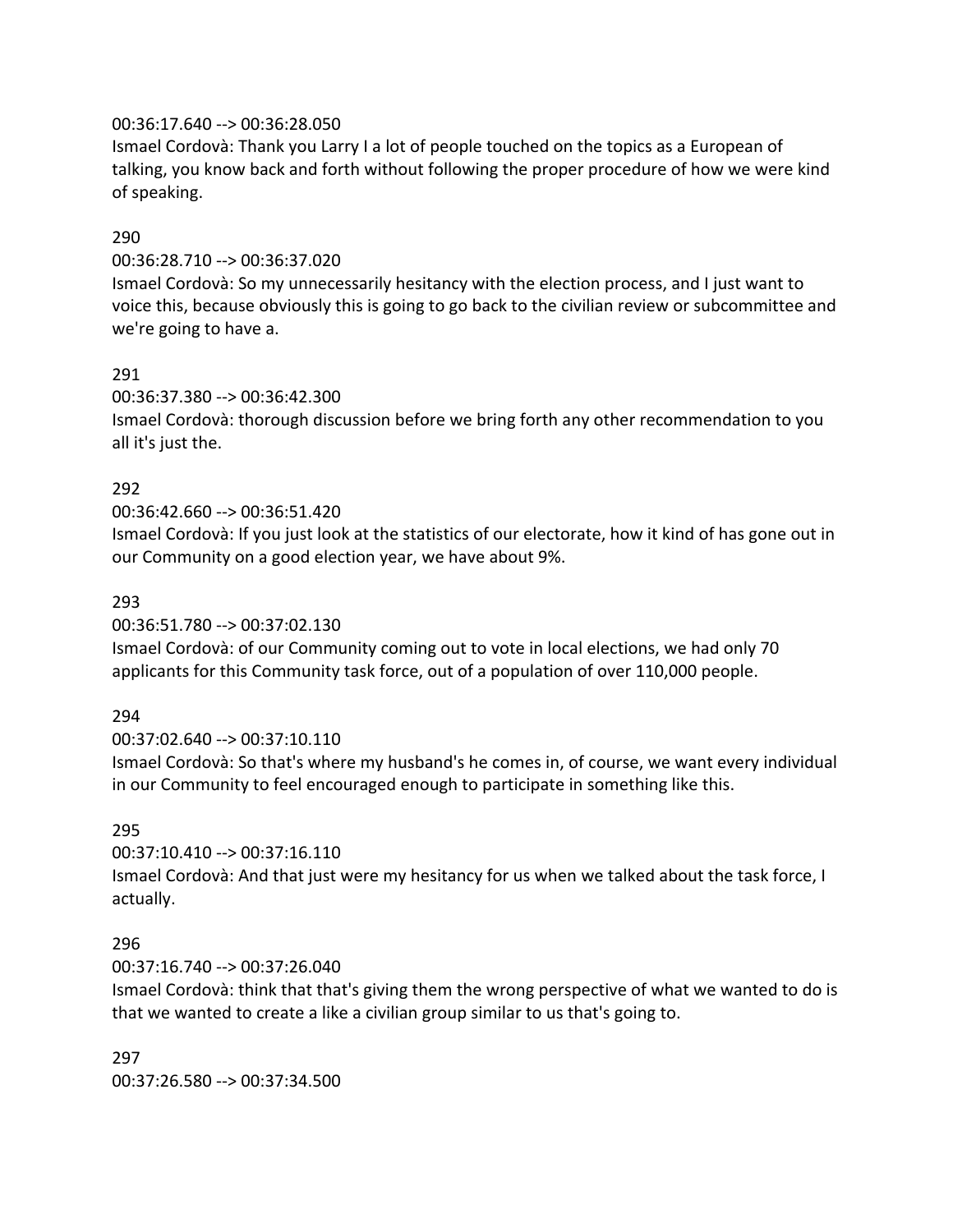Ismael Cordovà: be present as these terms and so they'd be called over they'll review the applications and then they'll submit their recommendations.

298

00:37:35.100 --> 00:37:45.360

Ismael Cordovà: And I believe that we also incorporate that if any of our recommendations were denied that we would be owed an explanation, but they were doing so, I just wanted to give.

299 00:37:45.510 --> 00:37:46.020 Larry Schooler: them that.

300 00:37:46.230 --> 00:37:46.860 Ismael Cordovà: yeah back.

301 00:37:47.280 --> 00:37:56.670 Ismael Cordovà: Back history about that, of course, will continue to discuss that, as a group, but that was really the the back part of that process, but thank you, what is your recommendations.

302 00:37:56.880 --> 00:37:59.250 Danise: yeah and thanks for picking that up.

303 00:37:59.850 --> 00:38:00.360 Larry Schooler: Very good, is.

304 00:38:00.750 --> 00:38:01.770 Danise: Broadening that.

305

00:38:02.340 --> 00:38:09.930 Larry Schooler: And that is, this is not the entirety of the of the subcommittee recommendations there's another slide just for everybody's awareness test for summer brockway.

306 00:38:11.670 --> 00:38:12.750 City Hall: Well, just wait for the next slide.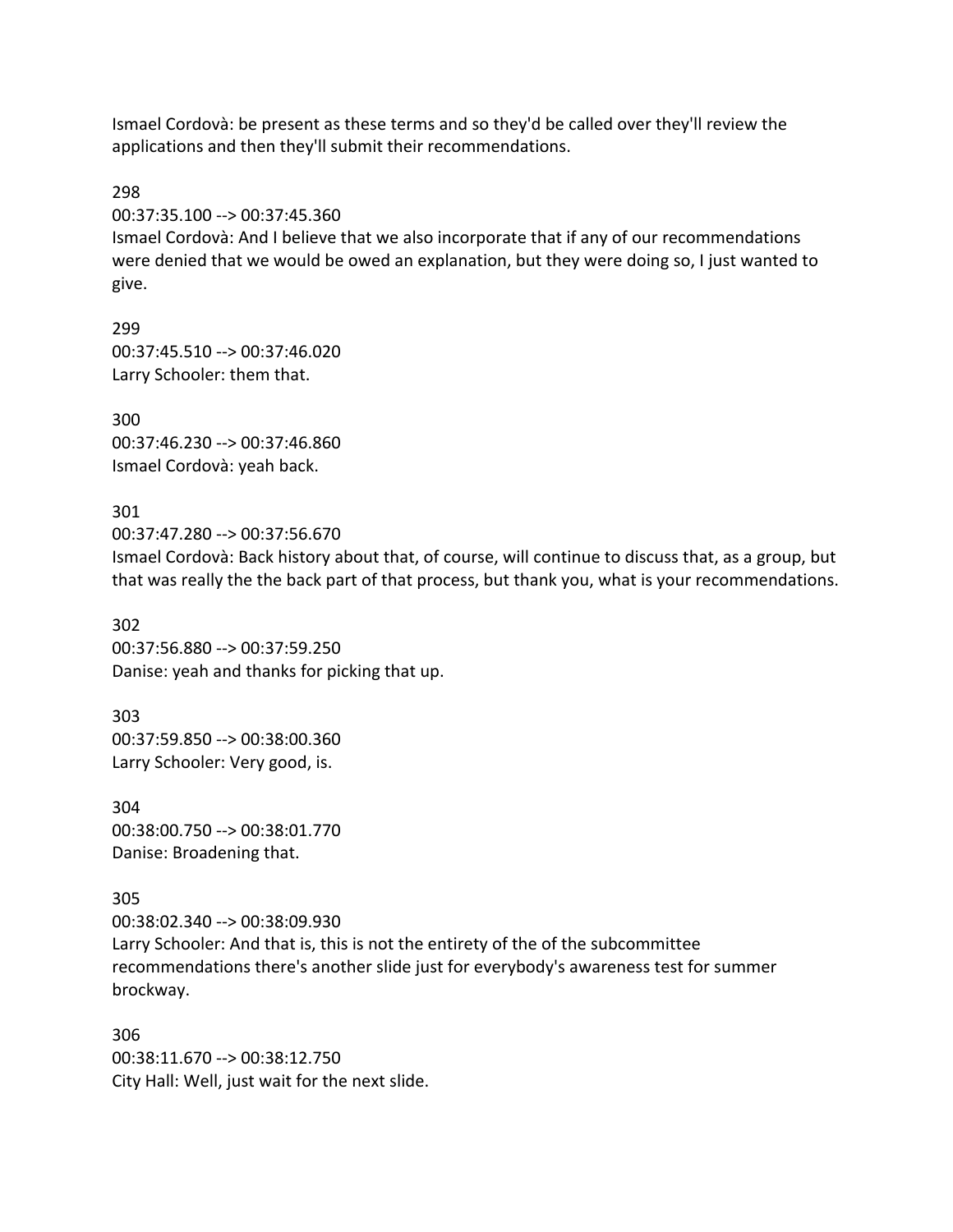307 00:38:19.920 --> 00:38:20.400 Danise: Okay.

308 00:38:22.110 --> 00:38:24.930 Danise: So, then, we spent.

309 00:38:26.340 --> 00:38:38.310

Danise: We spent a significant amount of time and we probably will continue to spend time on this, but we came up with recommendations of round training.

310 00:38:39.330 --> 00:38:42.690 Danise: Because for folks to.

311 00:38:43.890 --> 00:38:44.640 Danise: In you know.

312 00:38:46.230 --> 00:38:48.540 Danise: To for folks to.

313

00:38:50.760 --> 00:39:09.030

Danise: i'm trying to think of the right word provide our work toward possible disciplinary action for in down for infractions against like policies and procedures, it was felt that there needs to be training provided to task force members.

314 00:39:11.190 --> 00:39:13.200 Danise: You know, to to do their jobs.

315

00:39:14.820 --> 00:39:24.360

Danise: To the best of their abilities and so we kind of started listing out and we had discussion about when those trainings should occur.

316

00:39:24.840 --> 00:39:36.780

Danise: And so we came up with this current list about required and then encouraged trainings for civilian review board members and so.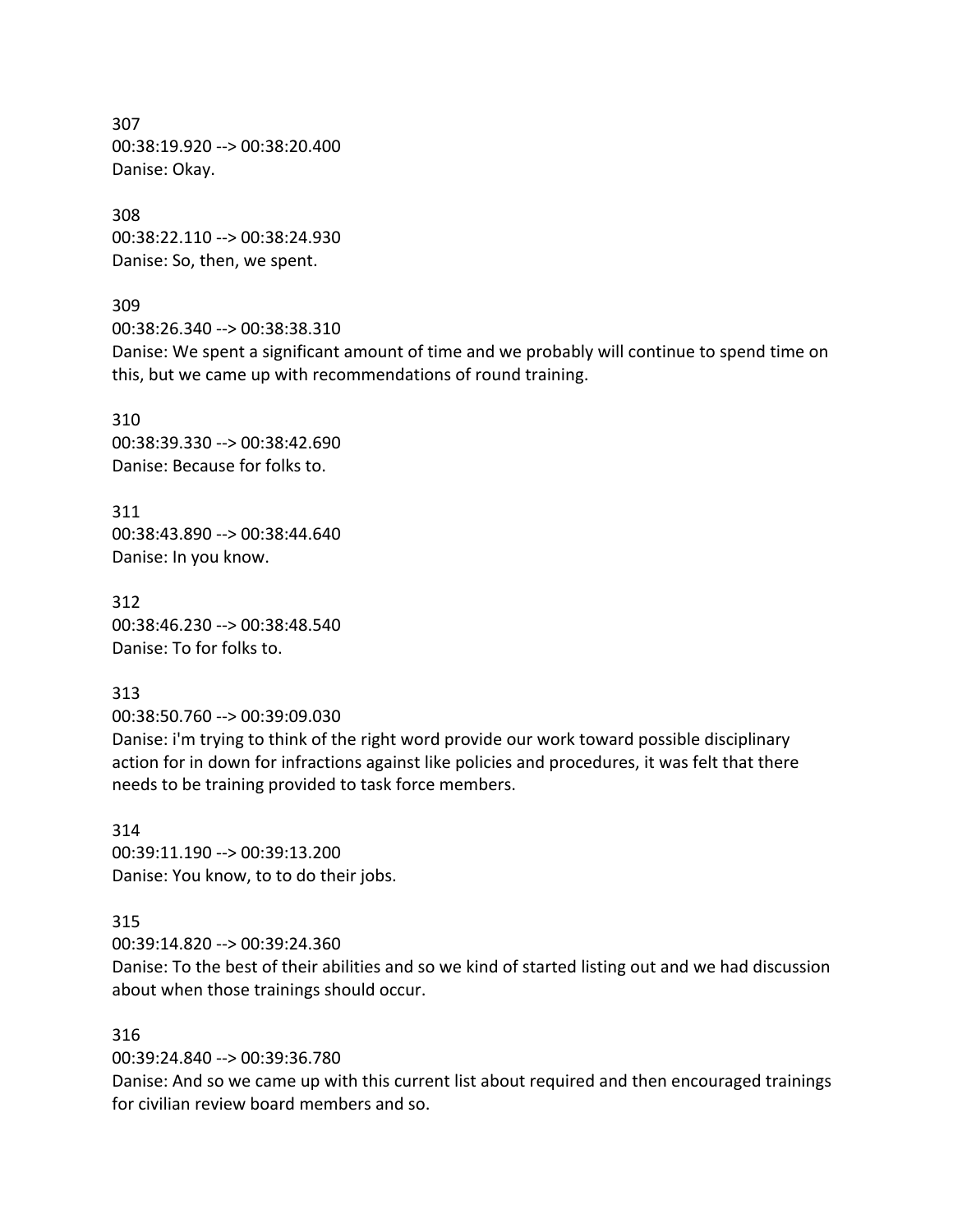### 317 00:39:37.740 --> 00:39:52.500

Danise: That we would require the members of the review board to have training in the open meetings act prior to them taking office, require the Members to receive training and policies and procedures, we had a split.

## 318

## 00:39:53.760 --> 00:40:05.400

Danise: About two when it should take place no should take place before should it take to take place after should there be some kind of middle ground that would be reached.

319 00:40:06.990 --> 00:40:08.610 Danise: In terms of training.

## 320

00:40:09.930 --> 00:40:31.830

Danise: That we wanted to have require the the few board members to have training and use of force policies after taking office, so that we are well versed in what that means, but to require the review board members to receive training in diversity and equity either before or after taking.

## 321

00:40:33.030 --> 00:40:41.310

Danise: becoming a member of the board, and I think that, in that this became important, and it was very.

## 322

00:40:42.480 --> 00:40:53.160 Danise: I was very happy that Kevin brought this forward, because my assumption would be that everything that we do would be through the lens of diversity in equity.

## 323

00:40:53.580 --> 00:41:06.300

Danise: And it was a good reminder that something's need to be spelled out and those words matter and so that that became included in this, you know, in the training piece of this.

324 00:41:07.470 --> 00:41:10.500 Danise: fan we've had a conversation about.

325 00:41:11.610 --> 00:41:23.760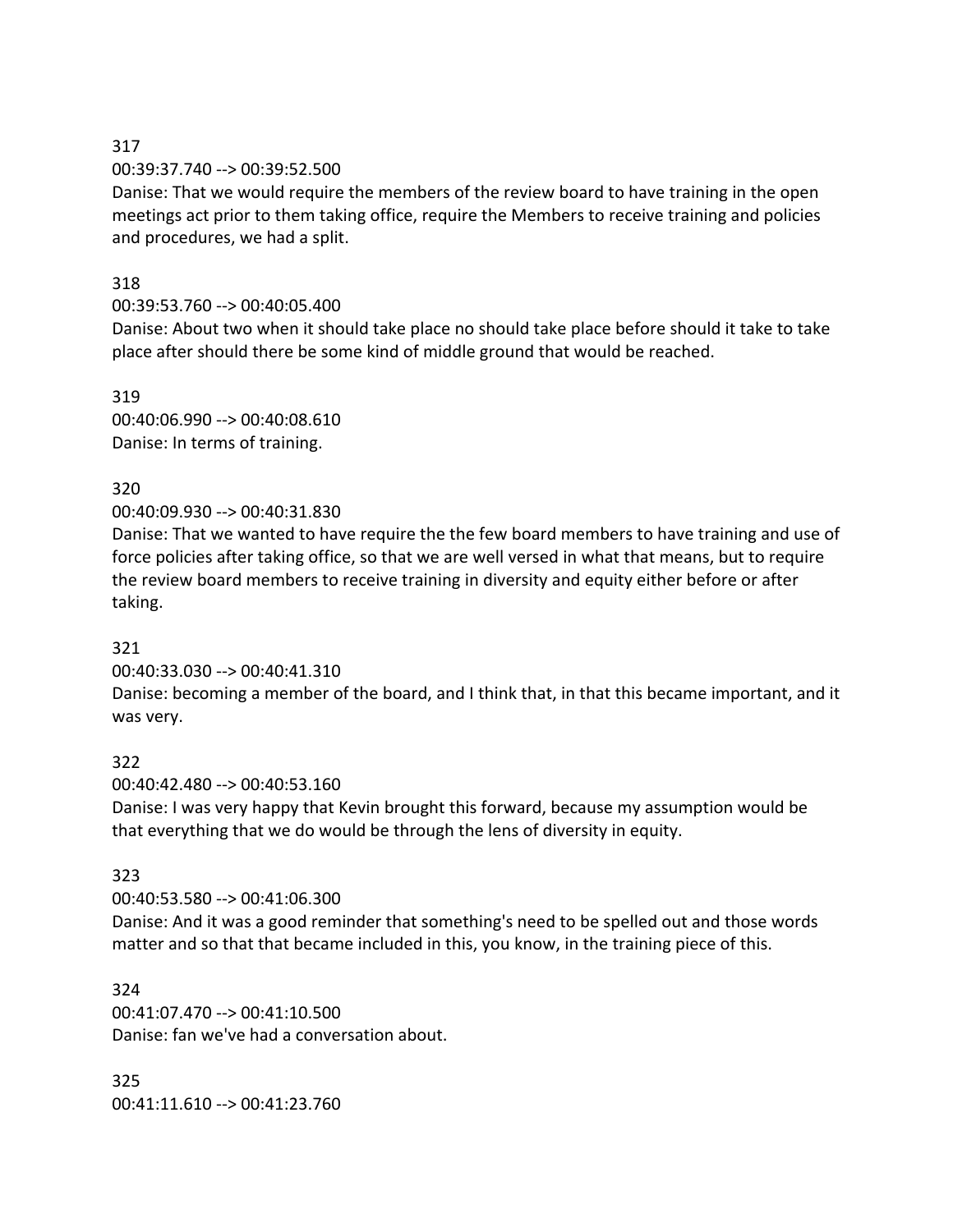Danise: about having training around firearms similar simulation and so rather than that make that a requirement, the the subcommittee members.

326

00:41:25.350 --> 00:41:41.190

Danise: thought that that could be something that would be optional for review board members that they could take that and and same thing to participate and ride along programs with officers that that could be optional for Members to take that we had a very.

327 00:41:42.210 --> 00:41:46.470 Danise: A very great dialogue about why.

328 00:41:47.550 --> 00:41:48.570 Danise: That might be.

## 329

00:41:49.860 --> 00:42:01.920

Danise: That might cause discomfort for some of the review board member, so we change that so right now, these are the training recommendations that the subcommittee is screaming for.

## 330

00:42:02.940 --> 00:42:10.170 Danise: And it's not and there's also there's a caveat that there would be additional training along the way to.

331 00:42:12.150 --> 00:42:13.710 Larry Schooler: Denise okay to pause here for some common.

332 00:42:14.280 --> 00:42:16.200 Danise: that's why it's that's why I shut up.

## 333

00:42:18.180 --> 00:42:23.490 Danise: Where you know I had this is not my first rodeo and groups so sure.

### 334

00:42:25.020 --> 00:42:31.020

Larry Schooler: I am aware, thank you remember Task Force members, better than sure quickly Kotor cordova.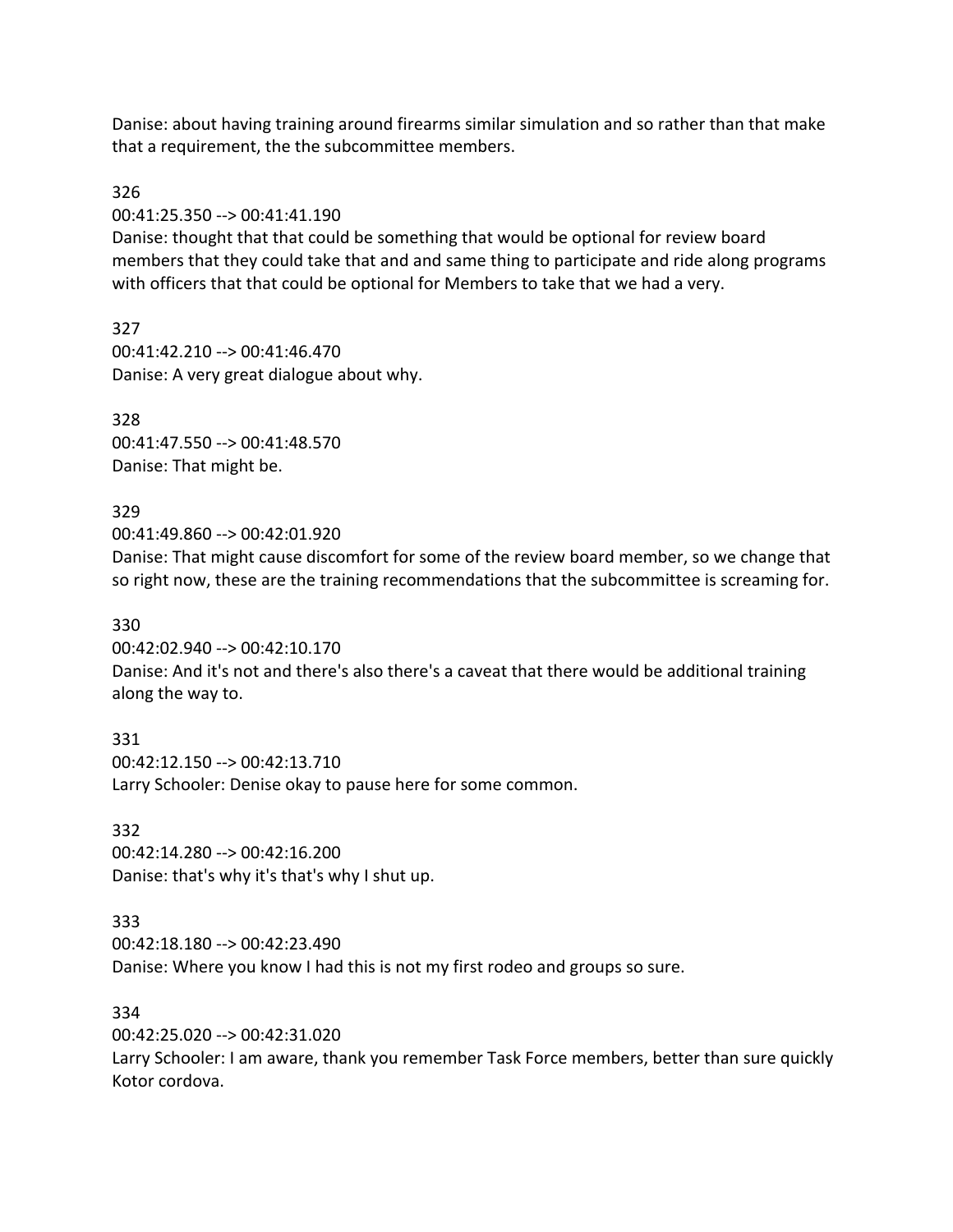335 00:42:33.750 --> 00:42:34.710 Marcus"The People's Champ" Banner: Okay um.

## 336

00:42:35.850 --> 00:42:45.990

Marcus"The People's Champ" Banner: With training to me when it comes to stuff like this and you said, we need to train you for this and train you for that a lot of people are not able to decipher.

# 337

00:42:47.700 --> 00:42:55.110

Marcus"The People's Champ" Banner: The difference for me training is a way of programming right and you put people into position, who have not been a part of.

# 338

# 00:42:56.370 --> 00:43:04.080

Marcus"The People's Champ" Banner: Government or officiating and then you tell them here you're training them you're going to train them how we do it right, because just how things work.

## 339

00:43:04.650 --> 00:43:14.040

Marcus"The People's Champ" Banner: And then people become numb to actually have an oversight to those things, because when they see something happened, they say Oh well, they did it the way that they were were training.

# 340

00:43:14.550 --> 00:43:33.120

Marcus"The People's Champ" Banner: is definitely have to be aware of all of these things that are on there everything you got there you have to be aware and have not have I just have a problem with allowing law enforcement to train us right because to me for them to train us and them to program us, you know.

## 341

00:43:33.870 --> 00:43:41.910

Danise: it's His Majesty of a better word to use them, training, education, because the whole idea is that.

## 342

00:43:42.960 --> 00:43:50.880

Danise: In order to to do this, that we have that that you know, there needs to be knowledge and awareness and all of that.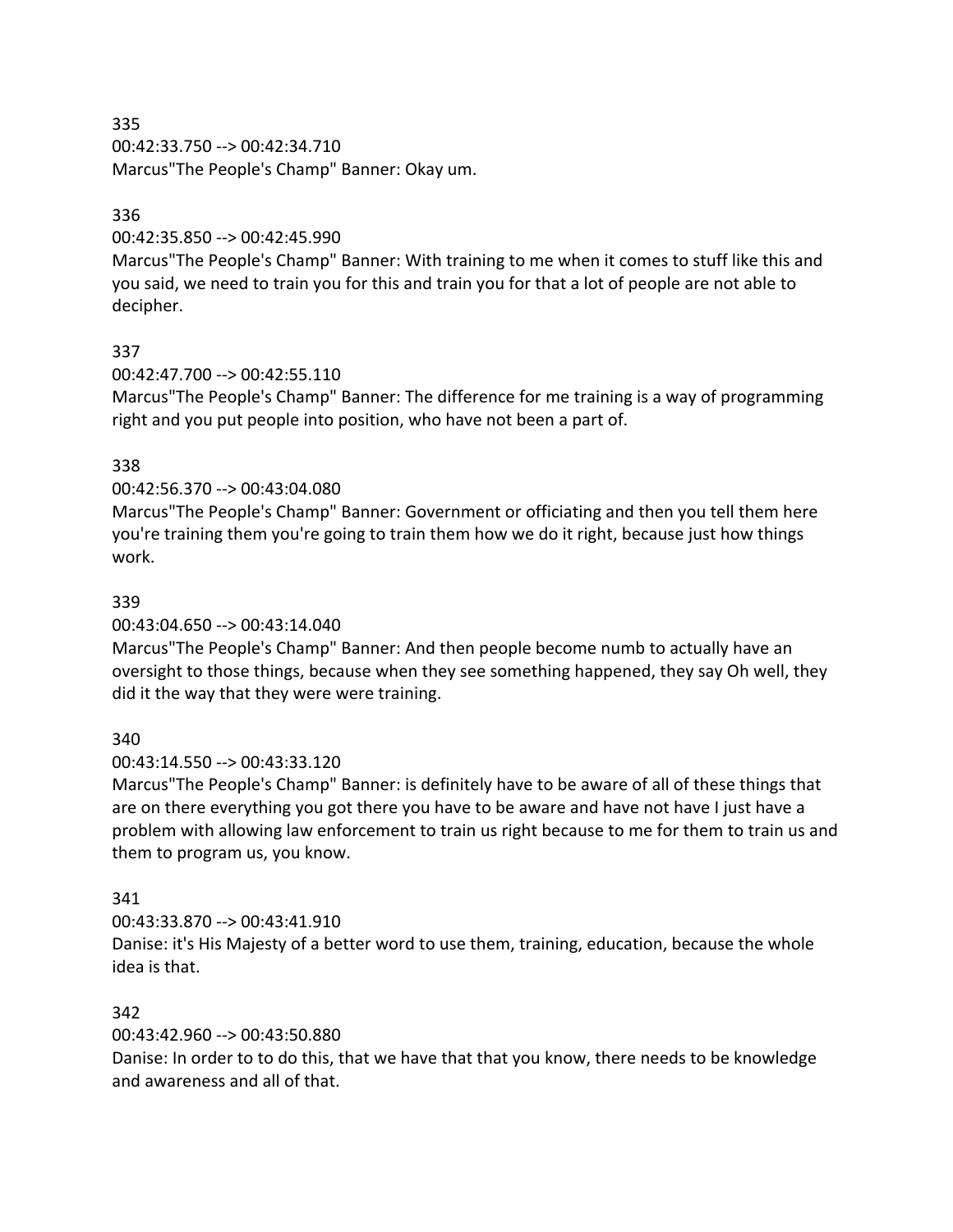## 343

00:43:51.600 --> 00:43:59.580

Marcus"The People's Champ" Banner: yeah and I don't know anybody who would want to be on this thing that means should be something that you should already be familiar with you know i've just sent through a lot of.

## 344

## 00:44:00.870 --> 00:44:11.730

Marcus"The People's Champ" Banner: programs and presentation there's a narrative created in order to get you whether or not it sways you to think Oh well, they do what they're supposed to do.

## 345

00:44:12.330 --> 00:44:20.190

Marcus"The People's Champ" Banner: As opposed to looking at something with with raw untainted eyes and making a determination on what you feel is right and wrong yeah.

# 346

00:44:22.140 --> 00:44:28.350

Larry Schooler: The comments tests are better it's important consideration sure kriegler culture cordova the test for summer Bailey.

## 347

00:44:29.760 --> 00:44:43.980

LeJewel K Crigler: yeah, and again I am in definitely an agreement with Marcus and I believe a lot of this that I did abstain, my vote because of the fact exactly like you.

## 348

00:44:43.980 --> 00:44:54.480

LeJewel K Crigler: said i'm not, this is the civilian board and, from what I would understand this is how we as a Community.

## 349

00:44:54.780 --> 00:45:07.170

LeJewel K Crigler: are looking at how the police are treating us, yes, there are policies and procedures that they are supposed to follow, but when it comes just the bottom line of how you're treating your community, the Community.

## 350

00:45:07.920 --> 00:45:14.400

LeJewel K Crigler: The people that you are policing it's just it's it's seriously more basic I would think.

#### 351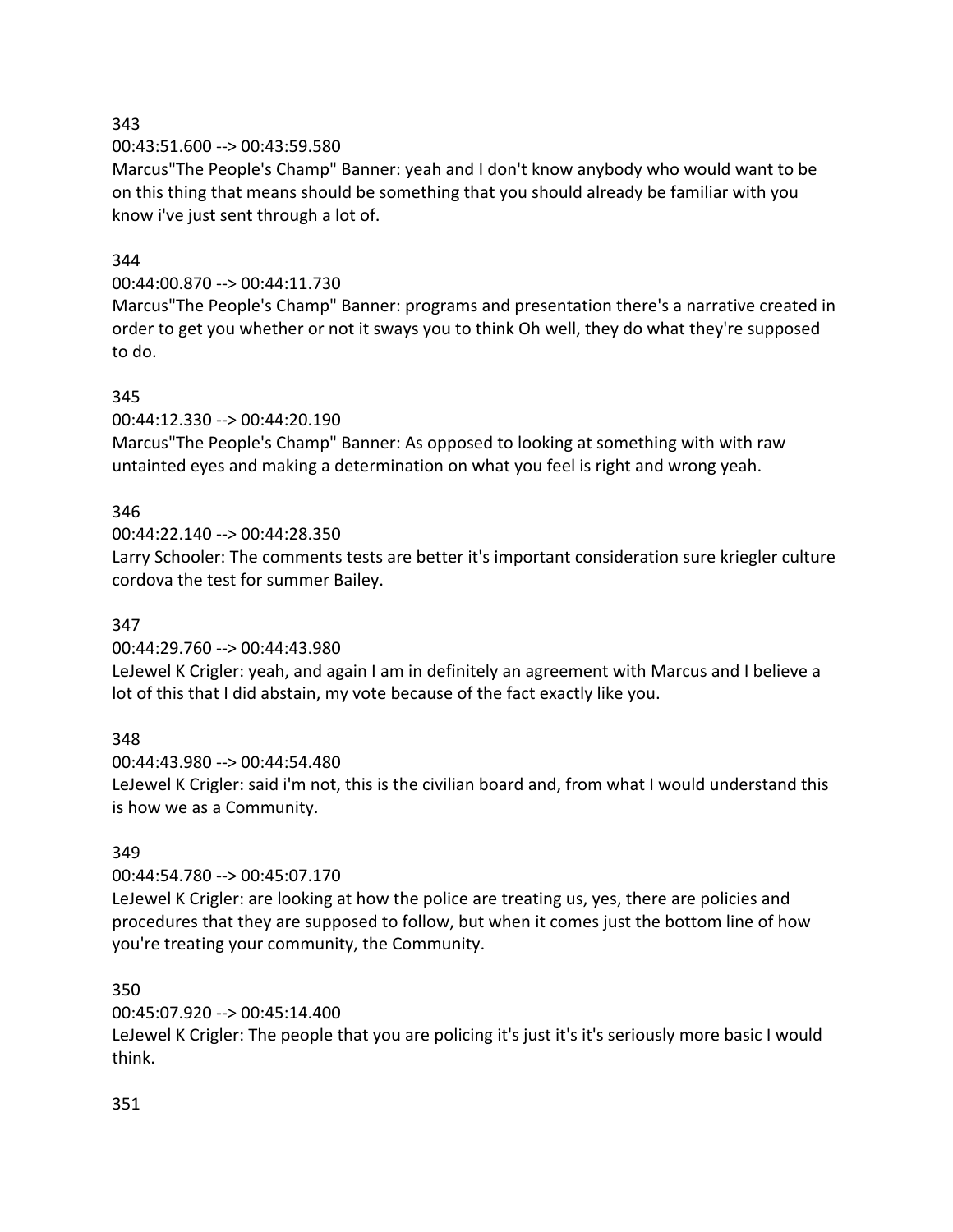## 00:45:16.320 --> 00:45:26.970

LeJewel K Crigler: The technicalities and things that's where their job you know in in the on the inside of the police department, but of how you're treating the residents and respect.

## 352

00:45:29.010 --> 00:45:41.220

LeJewel K Crigler: that's have more I think the civilians would be looking at it um someone I don't know who that was if that was a Council of.

## 353

00:45:42.270 --> 00:45:46.260 LeJewel K Crigler: team Member Horn, if you had stayed at something about a lead Program.

## 354

00:45:47.310 --> 00:46:02.670

LeJewel K Crigler: I know, when we were in discussions i'm not exactly sure, but that is what I would think that we would be looking to have our police officers regulated under under the civilian board.

## 355

00:46:03.390 --> 00:46:12.780 LeJewel K Crigler: But yes, all of the policies and procedures that was like I said I can't see us putting our civilians through that.

#### 356

00:46:13.860 --> 00:46:16.380 LeJewel K Crigler: For them to serve on this board so.

## 357

00:46:16.740 --> 00:46:23.610

Larry Schooler: We shape the comments chair kriegler and just to echo what you said this was a very robust discussion in the subcommittee.

#### 358

00:46:25.500 --> 00:46:30.090

Larry Schooler: going to go to coach her cordova then Task Force members bailing brockway on this go ahead kosher.

#### 359

00:46:32.460 --> 00:46:38.370

Ismael Cordovà: Larry I necessarily have a question which doesn't need to be answered now about this whole process because.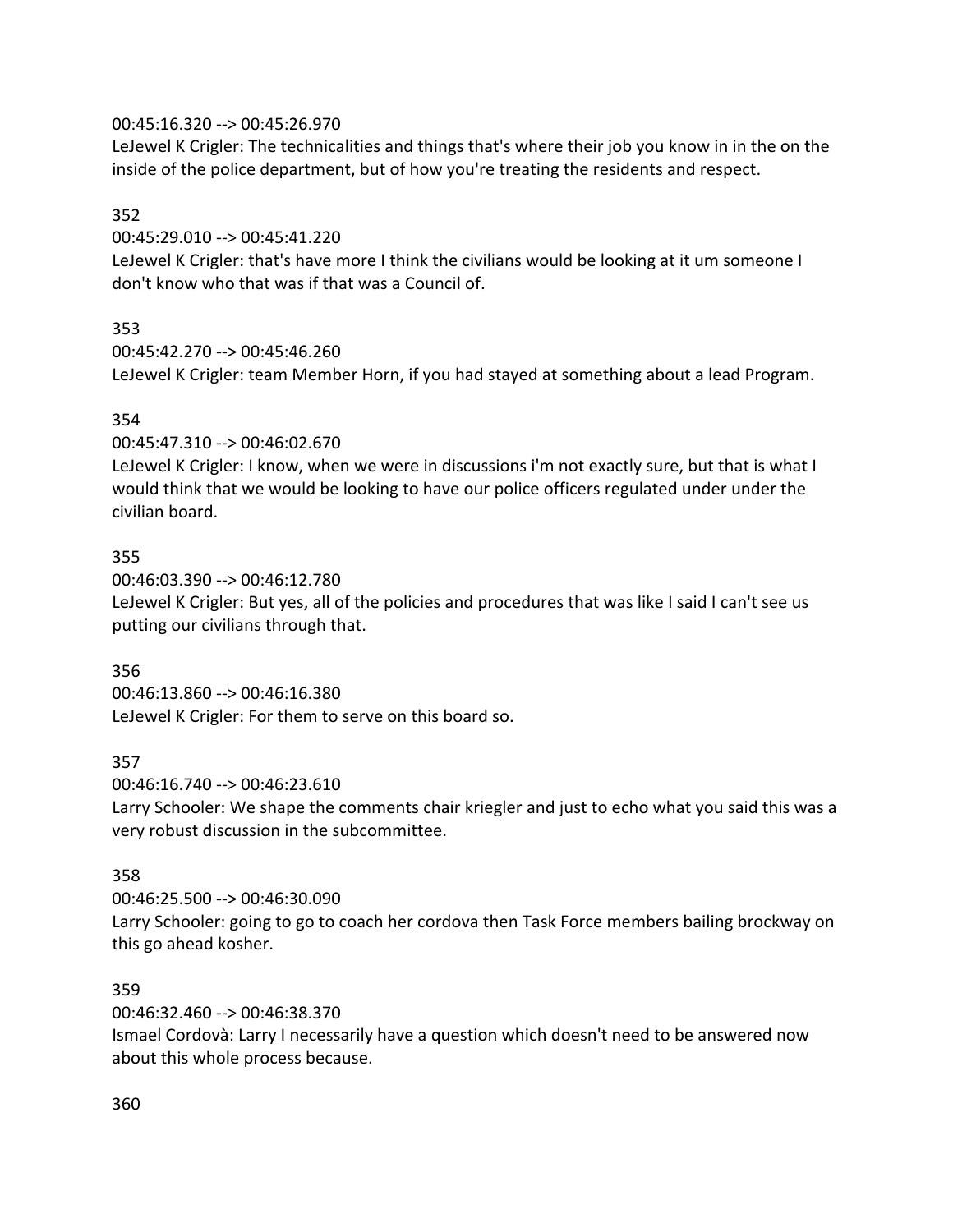#### 00:46:38.640 --> 00:46:48.240

Ismael Cordovà: From what I understood was that these were recommendations that have come out of a subcommittee we've already voted on them, and so this for the group to either approve it or deny it, or.

#### 361

#### 00:46:48.660 --> 00:46:58.080

Ismael Cordovà: Motion for an amendment with an amendment me to that recommendation so i'm a bit i'm a little confused, although I love hearing everyone's thoughts I think that's important, I just want to know.

## 362

## 00:46:58.410 --> 00:47:05.400

Ismael Cordovà: Where does that go so none of these none of these recommendations we're talking about today are we voting on and we're just all going back to our sub communities.

## 363

## 00:47:05.670 --> 00:47:13.470

Ismael Cordovà: Because, then that also puts a delay into the conversation, because we have so many other things, to talk about in each one of our subcommittees we already dive so much into.

#### 364

00:47:13.980 --> 00:47:25.740

Ismael Cordovà: stations, so I that's why i'm curious like if someone wanting to be This is my recommendation for an amendment for this recommendation I feel like that I just don't understand the process that we're doing right now.

365 00:47:25.770 --> 00:47:26.100 sure.

#### 366

00:47:27.750 --> 00:47:33.480

Ismael Cordovà: Say their piece about the training part and then we're if this needs to be clarified with me individually that's fine I wouldn't know.

#### 367

00:47:33.480 --> 00:47:41.460

Larry Schooler: know we can we can clarify it and i'm going to ask chief lolly just to be available as I, as I answered kosher quarter was question.

368 00:47:43.980 --> 00:47:51.450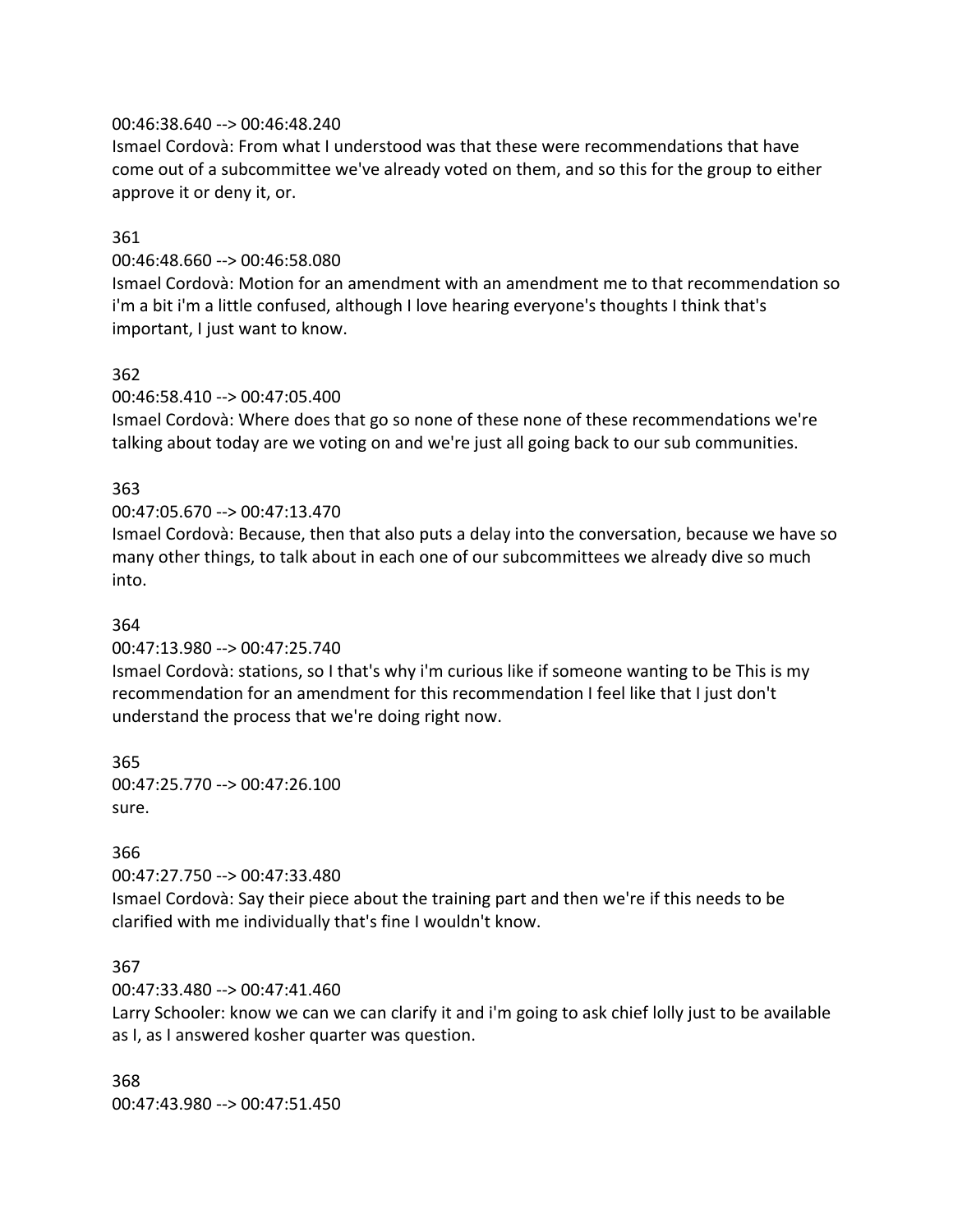Larry Schooler: Our intent for tonight, was to enable each of the four subcommittees to provide an overview of the recommendations that they have developed.

## 369

00:47:52.260 --> 00:48:00.060

Larry Schooler: It is a pleasant surprise i'll say to have so many tests force members wanting to either ask questions or make comments about them.

# 370

00:48:00.570 --> 00:48:11.160

Larry Schooler: That wasn't what we had originally anticipated chief lolly had requested of us, and of the task force that she have more time.

# 371

00:48:11.700 --> 00:48:21.720

Larry Schooler: to absorb the recommendations that are coming out of subcommittee before she provides a formal response which he wants the task force Members to be able to hear.

# 372

00:48:22.140 --> 00:48:26.940

Larry Schooler: And so tonight was meant to be a preview of the recommendations that have been preliminarily approved.

# 373

00:48:27.480 --> 00:48:33.210

Larry Schooler: To get questions from Members of the task force, and then to enable the subcommittee's to return and.

# 374

00:48:33.630 --> 00:48:48.990

Larry Schooler: provide any additional thought to either the existing recommendations or two additional recommendations so it's kind of like a progress report a status check for the recommendations that the subcommittee's have worked on so far.

## 375

00:48:52.140 --> 00:49:02.280

Ana Z Lalley: So Larry, the only thing I would say, with that is my only request was that whatever this meeting was going to be come of it, which is not my direction that would be you and how these meetings go.

# 376

00:49:03.120 --> 00:49:11.340

Ana Z Lalley: My request was just whatever if i'm to respond to anything that I would need a couple of weeks, so that I can have time to.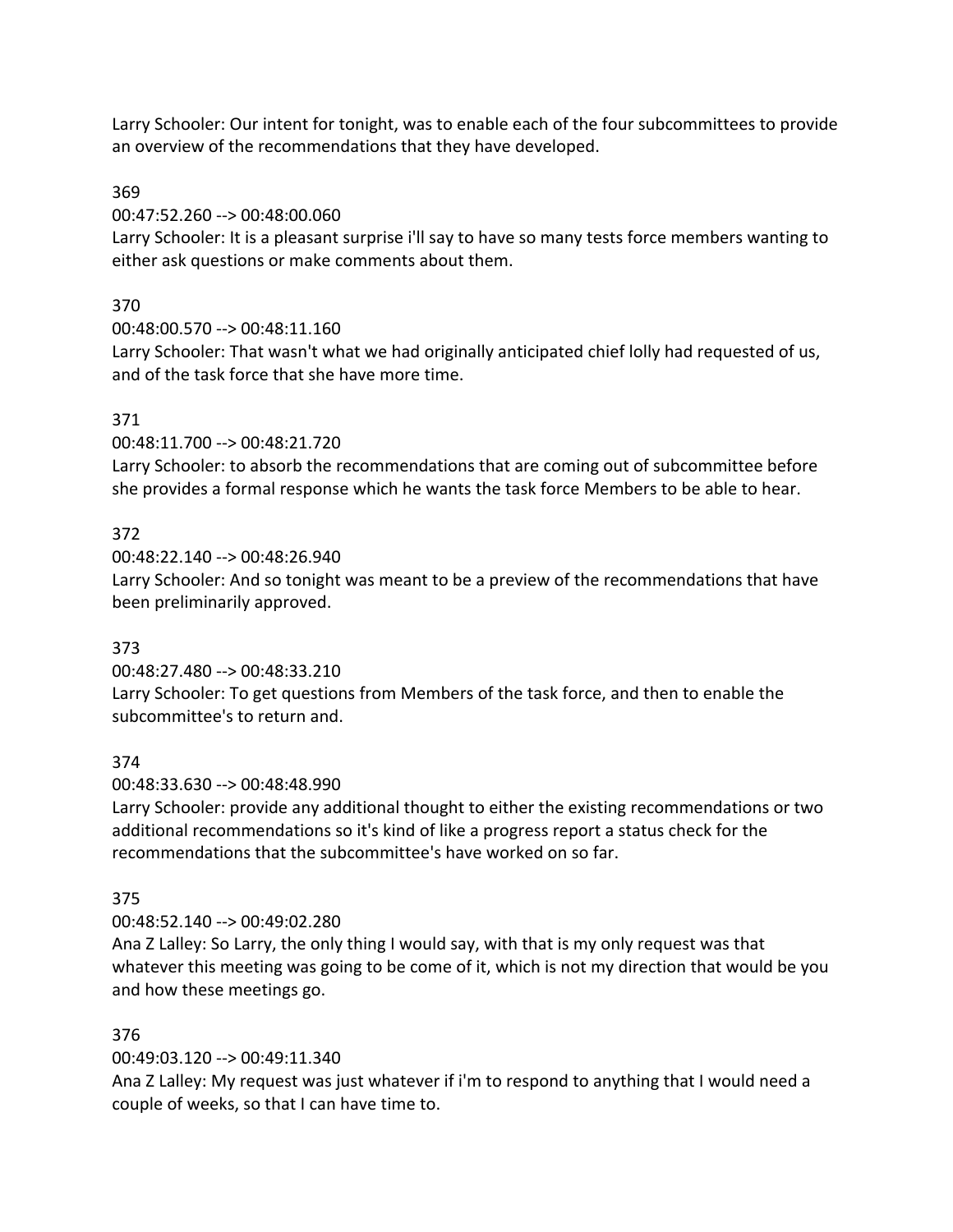## 377

00:49:11.910 --> 00:49:21.690

Ana Z Lalley: You know, hear what people are saying and then have a response, whether that's provide more information or whatever it is so that was the only thing that I had requested, I had no direction on how the meeting should go.

## 378

00:49:21.720 --> 00:49:25.710

Larry Schooler: No, I didn't I didn't mean to imply so Steve sorry I just meant to say that.

# 379

00:49:26.970 --> 00:49:30.480 Larry Schooler: You could ask for additional time to to formulate formal responses that's all.

# 380

00:49:32.790 --> 00:49:39.960

Larry Schooler: let's see I believe we've got test for remember Bailey let me actually check in with coach or cordova did that answer the question that you had.

## 381

00:49:42.090 --> 00:49:46.560

Ismael Cordovà: i'm still confused on the process, but that just my own self kind of reflecting back on this.

## 382

00:49:47.190 --> 00:49:58.170

Ismael Cordovà: But no that's fine if if the whole point of this meeting just to talk about the recommendation is that i've been booted out then that's fine I just wasn't prepared for it just be primarily a dialogue that there was more about but that's fine Thank you.

383 00:49:58.620 --> 00:49:58.890 sure.

384 00:50:00.600 --> 00:50:03.870 Larry Schooler: So remember Bailey followed by test runners Brock when happen.

385 00:50:06.420 --> 00:50:10.200 Carroll Bailey: Well, I had a discussion put together about.

386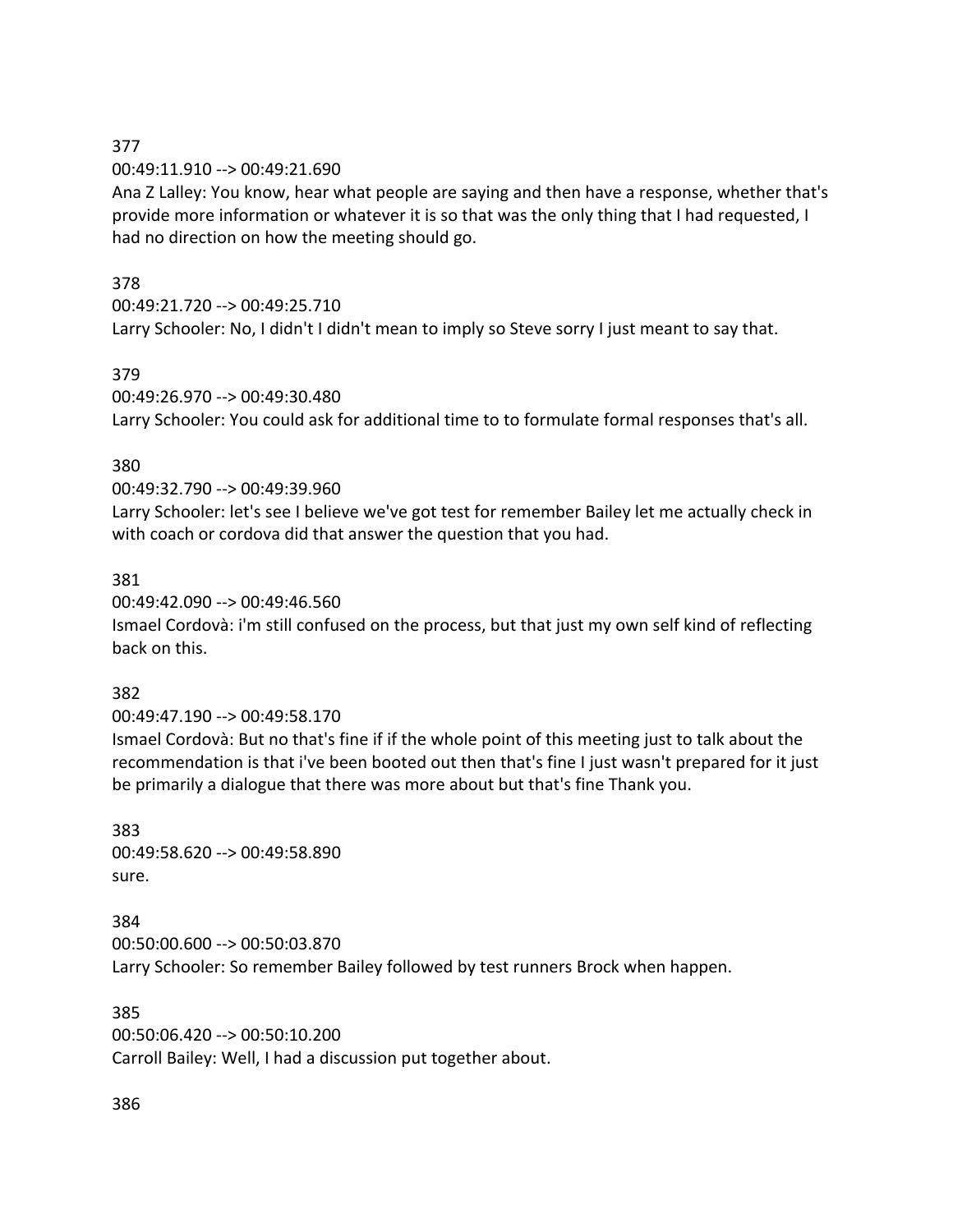## 00:50:11.310 --> 00:50:15.240

Carroll Bailey: Training and processes, I was hoping.

#### 387

00:50:16.290 --> 00:50:32.670

Carroll Bailey: That part of what we could do would tweet if we would be to help change those processes, if I don't know what they are what they should be, how can I make a change, and I, and I don't want to throw it out of time, but I need a bathroom break at seven o'clock.

## 388

00:50:33.810 --> 00:50:39.510 Larry Schooler: I was driving towards that test for summer Bailey, thank you for yes that's That was my intention.

## 389

00:50:40.920 --> 00:50:44.490 Larry Schooler: So Task Force Member brockway followed by a bunch like him.

## 390

00:50:48.780 --> 00:50:53.340 City Hall: it's interesting to me is this is a great conversation and enlightening I I prefer.

## 391

00:50:53.490 --> 00:50:55.590 City Hall: I would prefer i'm just naming this for myself.

## 392

00:50:56.880 --> 00:51:08.100

City Hall: and this goes for all of them is that all the subcommittee members aren't actually doing their deliberation in the overview but giving us a chance to hear and then hearing comments from the rest of the task force, as they go back.

## 393

00:51:08.220 --> 00:51:15.750 City Hall: Because we all go back to our committee i'm struck by the number of kind of in house in committee conversation that's happening.

#### 394

00:51:16.830 --> 00:51:25.020

City Hall: As we deliberate through those and just kind of say here's what where we're at here are some comments and questions to take back to the task to your subcommittees.

395 00:51:26.730 --> 00:51:31.740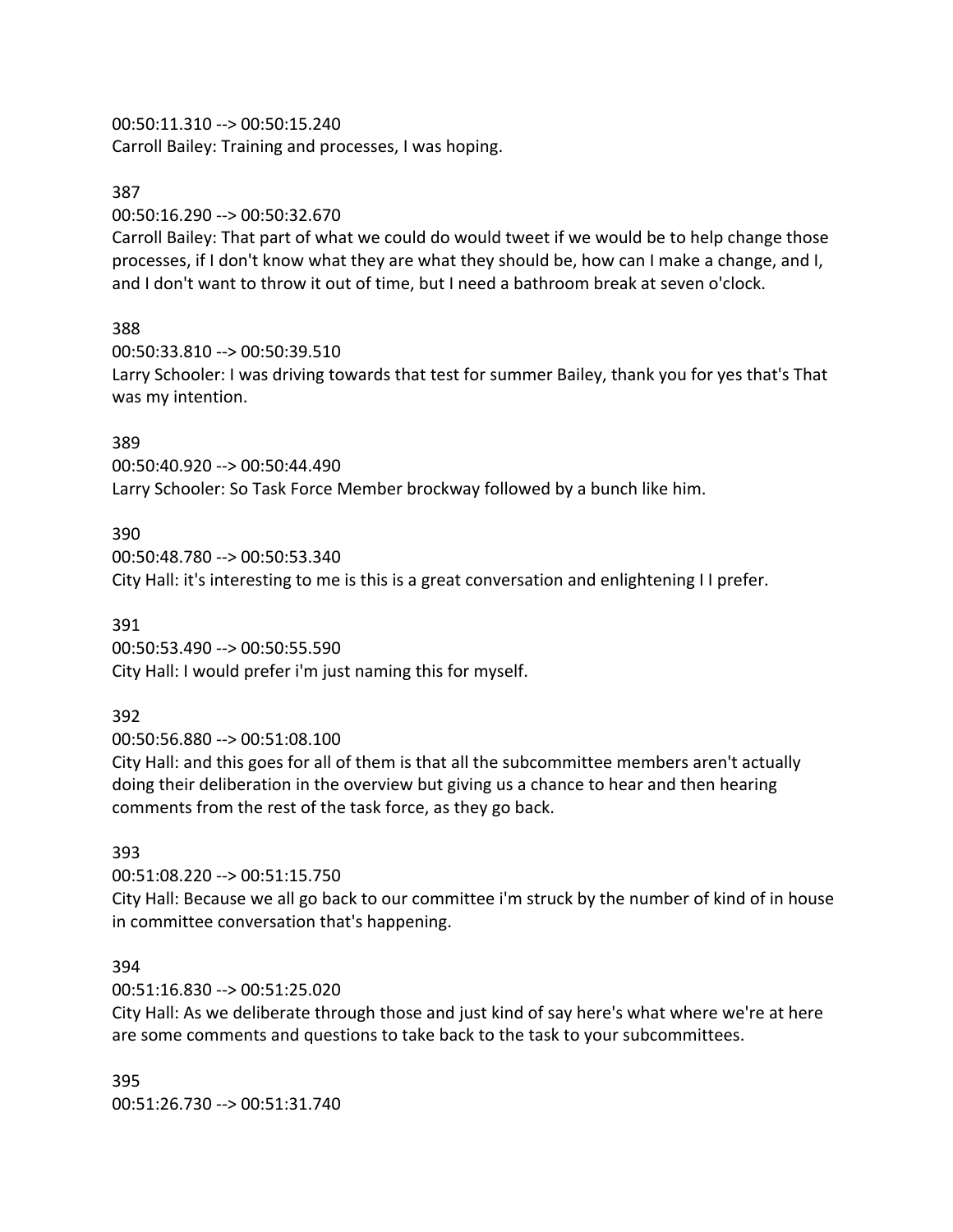Larry Schooler: heard, and I certainly would encourage anyone who's not a member of the subcommittee to share the feedback.

396 00:51:33.270 --> 00:51:35.100 Larry Schooler: Denise would you like to go next.

397 00:51:35.550 --> 00:51:36.690 Danise: i'll have all three called.

398 00:51:37.110 --> 00:51:38.100 Larry Schooler: Quick test or something reflect.

399

00:51:39.210 --> 00:51:45.660 Aubree Flickema: I think you um I like fully agree with you know what has been said about.

#### 400

00:51:47.310 --> 00:51:59.580 Aubree Flickema: You know I in reviewing if there's a civilian review board in place, and you know the hope would be that they would like truly be civilian and be able to really review.

401

00:52:00.690 --> 00:52:02.700 Aubree Flickema: The disciplinary you know.

402 00:52:04.560 --> 00:52:06.270 Aubree Flickema: incidences that are happening.

#### 403

00:52:07.830 --> 00:52:15.000 Aubree Flickema: The complaints that are being brought forward, I guess, my concern and not having any kind of training at all.

#### 404

00:52:15.480 --> 00:52:21.990

Aubree Flickema: Or, if you want to call it, training, if you want to call it something else would be that I would want the civilian review board to have their.

405 00:52:22.470 --> 00:52:37.590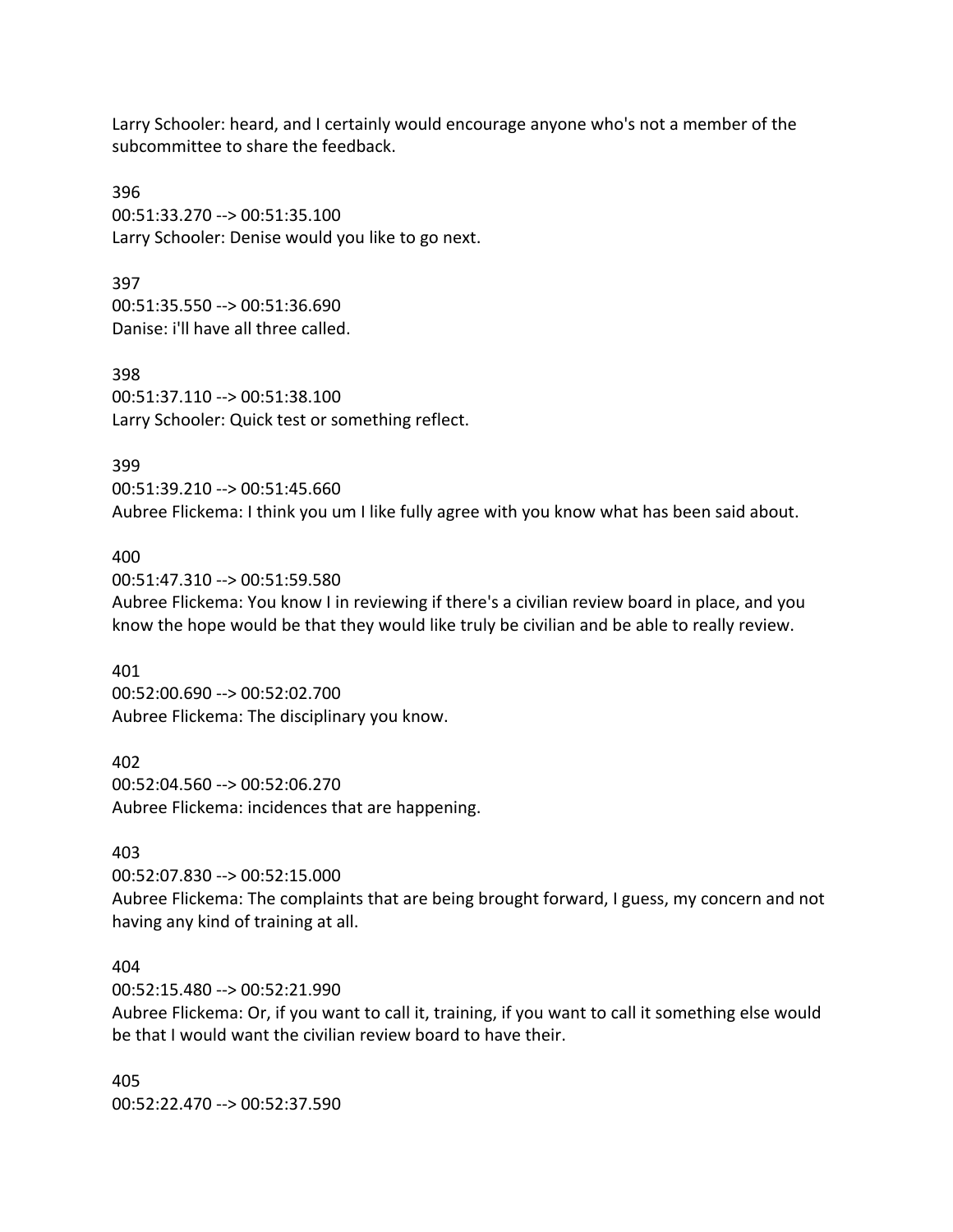Aubree Flickema: legs cut out from under them in that there are policies and procedures, and so I guess my question for so I legally I would be concerned about that, but you know the civilian review board would find fault with something that's happening and then.

406

00:52:38.760 --> 00:52:43.800

Aubree Flickema: What would come back is well, they were following policies and procedures so.

# 407

00:52:44.190 --> 00:52:55.080

Aubree Flickema: I guess my question back to that sub committee or recommendation back to that subcommittee is to review what the role of the civilian review board is because, if there is something that.

# 408

00:52:55.620 --> 00:53:09.210

Aubree Flickema: has been a complaint that's been issued, and you know you do come back and review and say, well, they were following procedure can you change that procedure and does the civilian review board had the ability to make recommendations to change some of those policies.

409 00:53:09.210 --> 00:53:11.850 Aubree Flickema: procedures, what is the review for.

# 410

00:53:11.880 --> 00:53:17.640 Aubree Flickema: really what they are, is it best to preview knows complaints, or is there a broader scope.

# 411

00:53:19.020 --> 00:53:22.200 Larry Schooler: I can confirm that that was discussed for sure Testaments more flick about.

# 412

00:53:22.680 --> 00:53:25.890 Larry Schooler: That very specific thing go ahead Denise right.

# 413

00:53:26.220 --> 00:53:32.250

Danise: And so again, this is like a snippet of the recommendations that are coming forward.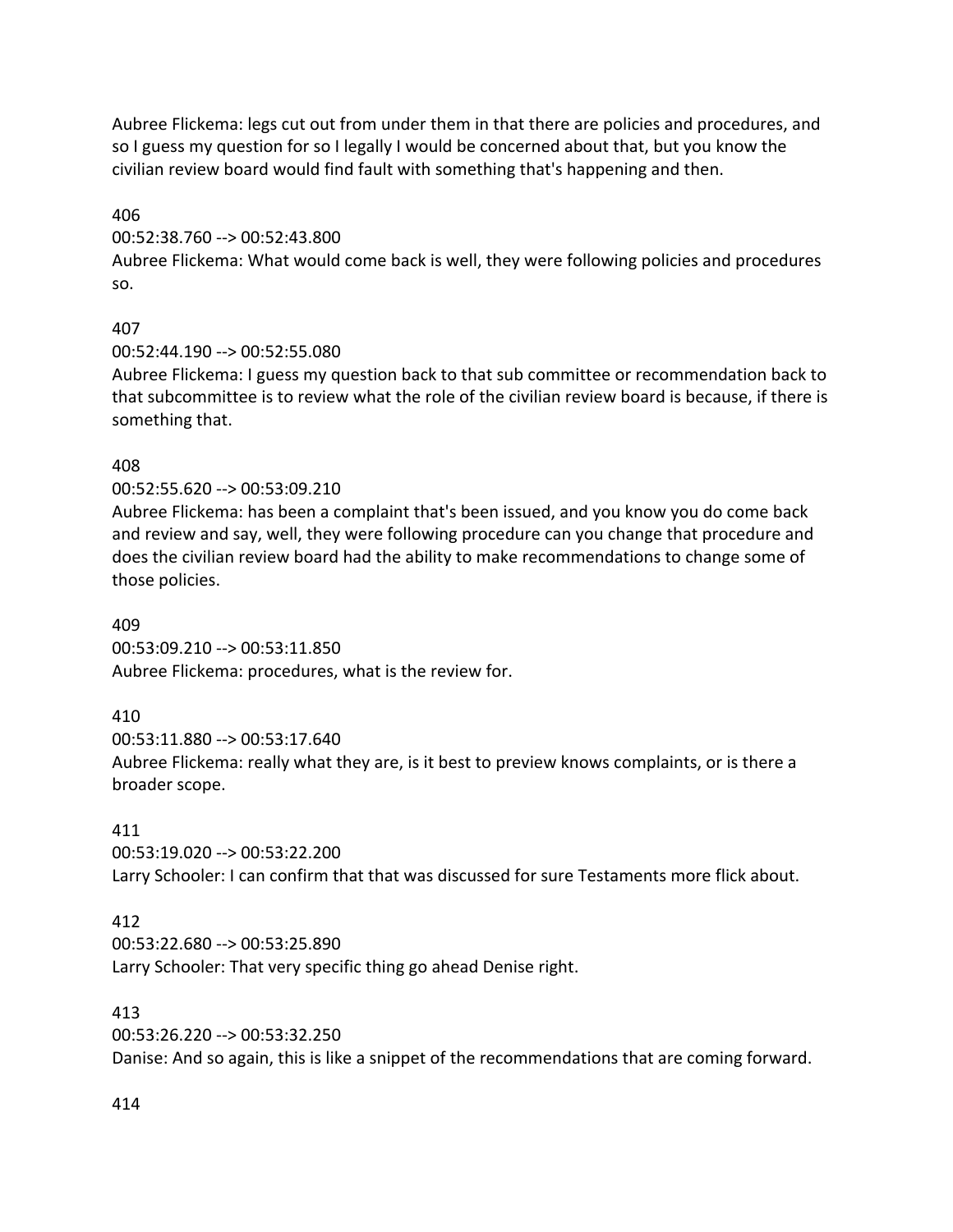## 00:53:33.570 --> 00:53:52.560

Danise: But yeah, we have to flesh out the powers and duties and one of the one piece of conversation that we've had is around the whole thing about doing policy review and oversight that that would be that could be a function of the civilian review board and as a way of.

#### 415

00:53:53.670 --> 00:53:55.800 Danise: as a way of ensuring accountability.

## 416

00:53:57.690 --> 00:54:04.560

Danise: And I think that i'll be quiet because other folks have their hands on and I lost my train of thought before.

## 417

00:54:08.010 --> 00:54:19.230

Larry Schooler: desert summer break away just look like your hand went up and then it went back down, I just want to see okay tests or summer spin or in calmer, and then, if it's okay folks, I would like to suggest a five minute break go ahead.

## 418

00:54:21.030 --> 00:54:28.050

Marcus"The People's Champ" Banner: I just want to say so yeah the powers that be institutions and institutionalized people would like us to think.

#### 419

00:54:28.050 --> 00:54:32.370 Marcus"The People's Champ" Banner: That everyday citizens don't have the comments or understanding.

#### 420

00:54:32.730 --> 00:54:41.100

Marcus"The People's Champ" Banner: Of the law and this and that and what's right and wrong and sometimes what we see is not really what we see so they have to explain to us what we really saw.

#### 421

00:54:41.460 --> 00:54:45.570

Marcus"The People's Champ" Banner: You know, and what happened, they really what happened, what happened, is what we said happen.

422 00:54:46.170 --> 00:54:58.290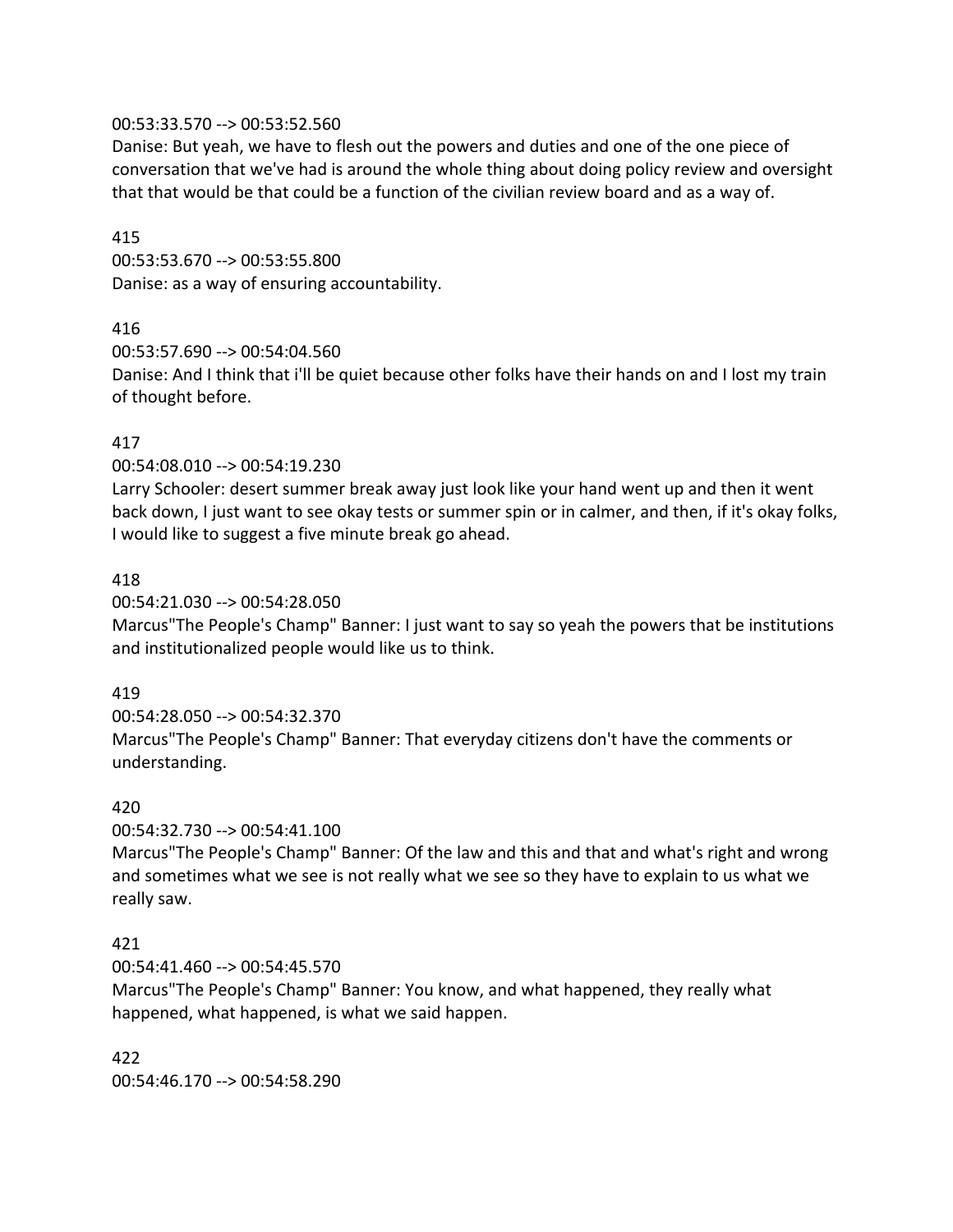Marcus"The People's Champ" Banner: Yet they picked citizens every day to settle on juries to convict other citizens, so if we're smart enough and we have intelligence levels to look at a crime can.

## 423

00:54:58.680 --> 00:55:09.990

Marcus"The People's Champ" Banner: minute by another citizen so happen, we don't have that same when it comes to review and law enforcement and their actions and behaviors so that's the question that everybody's as themselves.

424 00:55:11.070 --> 00:55:11.220 Danise: But.

# 425

00:55:11.970 --> 00:55:20.490

Marcus"The People's Champ" Banner: You know this training to be able to have oversight that we just can't see we had an understanding they have to teach us, because we were ignorant and stupid.

## 426

00:55:20.760 --> 00:55:27.420 Marcus"The People's Champ" Banner: But we become citizens on their behalf, or we get all the intelligence that it takes.

## 427

00:55:29.550 --> 00:55:31.860

Larry Schooler: But testosterone work elmer Thank you testers Harbin.

## 428

00:55:39.900 --> 00:55:47.340

Tish Calhamer: I would say, out of all the things that are listed under training, probably the one thing that can be required and expected.

## 429

00:55:48.000 --> 00:56:04.710

Tish Calhamer: Of the civilian review board or any board is that you do get training and the open meetings act and everything else, I have some misgivings to I agree that there is a propensity for being brainwashed if you will.

## 430

00:56:05.790 --> 00:56:12.480

Tish Calhamer: But on the other hand, we do have to make ourselves aware of what some of their their policies and procedures are.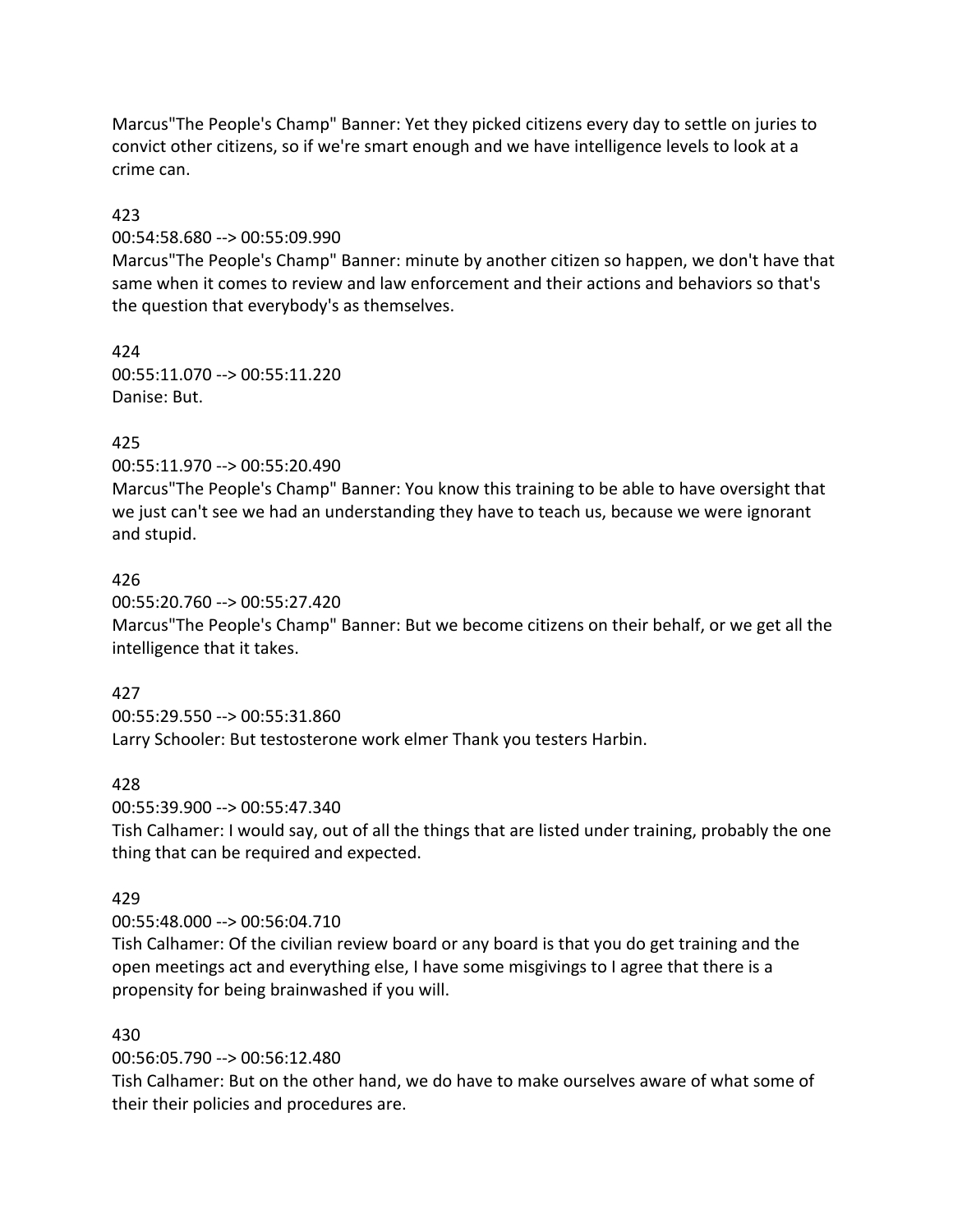# 431 00:56:13.140 --> 00:56:16.920

Tish Calhamer: Maybe it's not necessarily training and we can quibble about the terminology.

## 432

## 00:56:17.850 --> 00:56:38.160

Tish Calhamer: Instead of training, maybe it's to receive an orientation to receive an overview an introduction something like that, and then, if other crb Members want to pursue a topic more in depth of they should be able to um I personally am not comfortable with the idea that.

## 433

# 00:56:39.480 --> 00:56:51.660

Tish Calhamer: You know crb Members receive training, although it says it's it would be optional and firearms simulation um you know that's my own personal squeamishness.

# 434

## 00:56:52.710 --> 00:56:58.890 Tish Calhamer: And then having them participate and right along programs you don't want to endanger civilians either.

# 435

00:57:00.450 --> 00:57:08.400

Tish Calhamer: But I do believe that if you know anybody wants to pursue any kind of background knowledge or information that it should be allowed to.

# 436

00:57:09.570 --> 00:57:27.330

Tish Calhamer: Maybe there's a more impartial way of receiving you know this so called training if there's some you know, a third party that could you know, come up with the the orientation or the introduction or or or what have you so it's not biased, one way or the other.

# 437

00:57:28.440 --> 00:57:29.850 Tish Calhamer: I don't know if that's possible or not.

## 438

00:57:31.170 --> 00:57:31.860 Tish Calhamer: Thank you all.

## 439

00:57:32.040 --> 00:57:33.690 Larry Schooler: All all helpful comments that.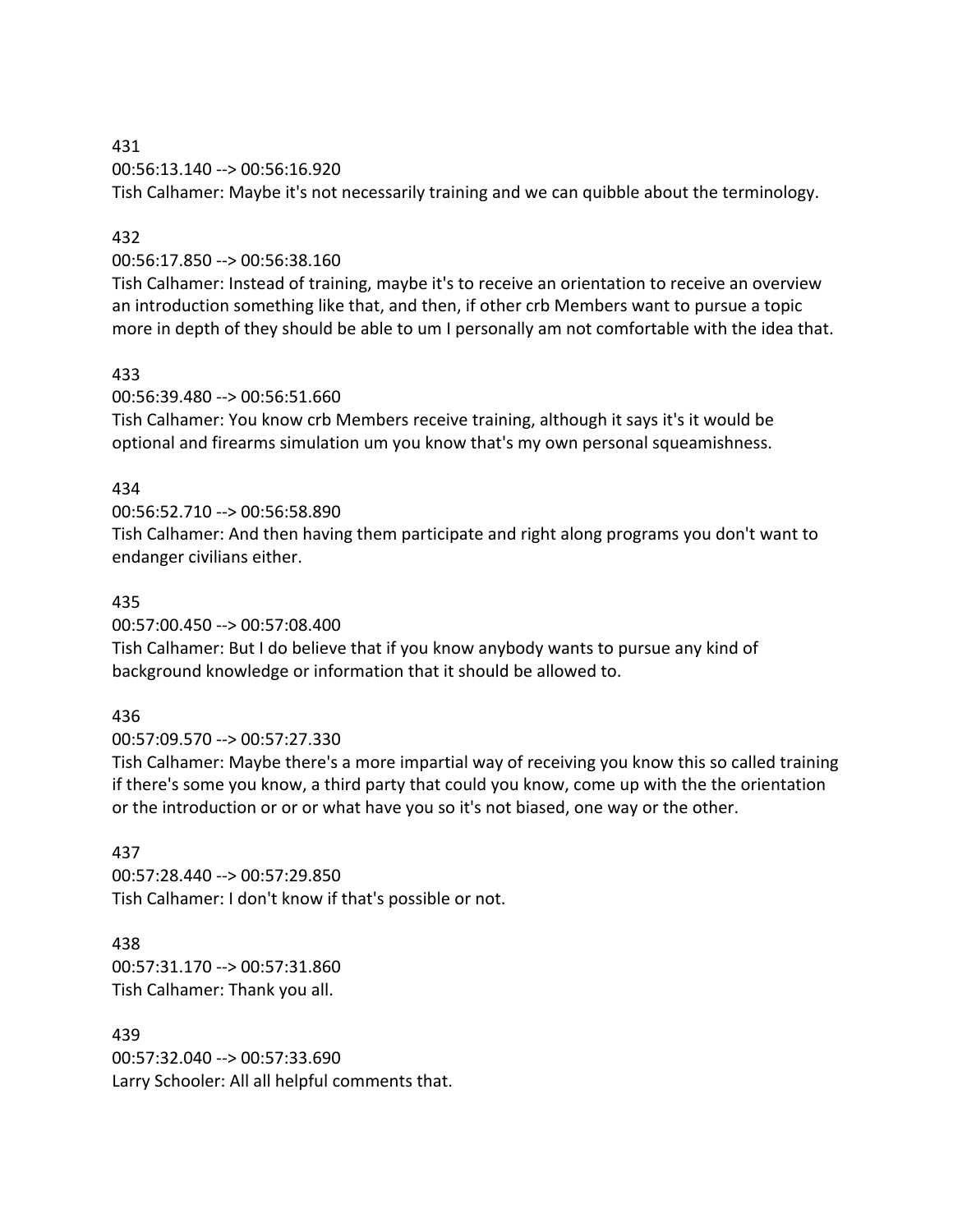440 00:57:33.780 --> 00:57:34.740 Larry Schooler: does work, however.

## 441

00:57:35.010 --> 00:57:36.600 Larry Schooler: I am going to ask that we pause here.

#### 442

00:57:37.740 --> 00:57:42.540 Larry Schooler: and take a five minute break so it's will return at 706 Thank you.

443 00:57:43.050 --> 00:57:43.620 Okay.

#### 444

01:01:33.030 --> 01:01:36.390 Larry Schooler: Task Force Members if we could will resume in about 60 seconds like.

## 445

01:01:38.130 --> 01:01:42.660 Marcus"The People's Champ" Banner: hey Larry I want to make a note of that have to take off at 715.

#### 446

01:01:43.290 --> 01:01:46.800 Marcus"The People's Champ" Banner: Sir okay so some 15 i'll just be signing out so.

#### 447

01:01:47.040 --> 01:01:47.640 Larry Schooler: You sounds good.

448 01:01:49.110 --> 01:01:49.620 Larry Schooler: Thank you, Sir.

449 01:01:52.320 --> 01:01:52.560 Marcus"The People's Champ" Banner: hey.

450 01:01:53.940 --> 01:01:54.600 Danise: hey.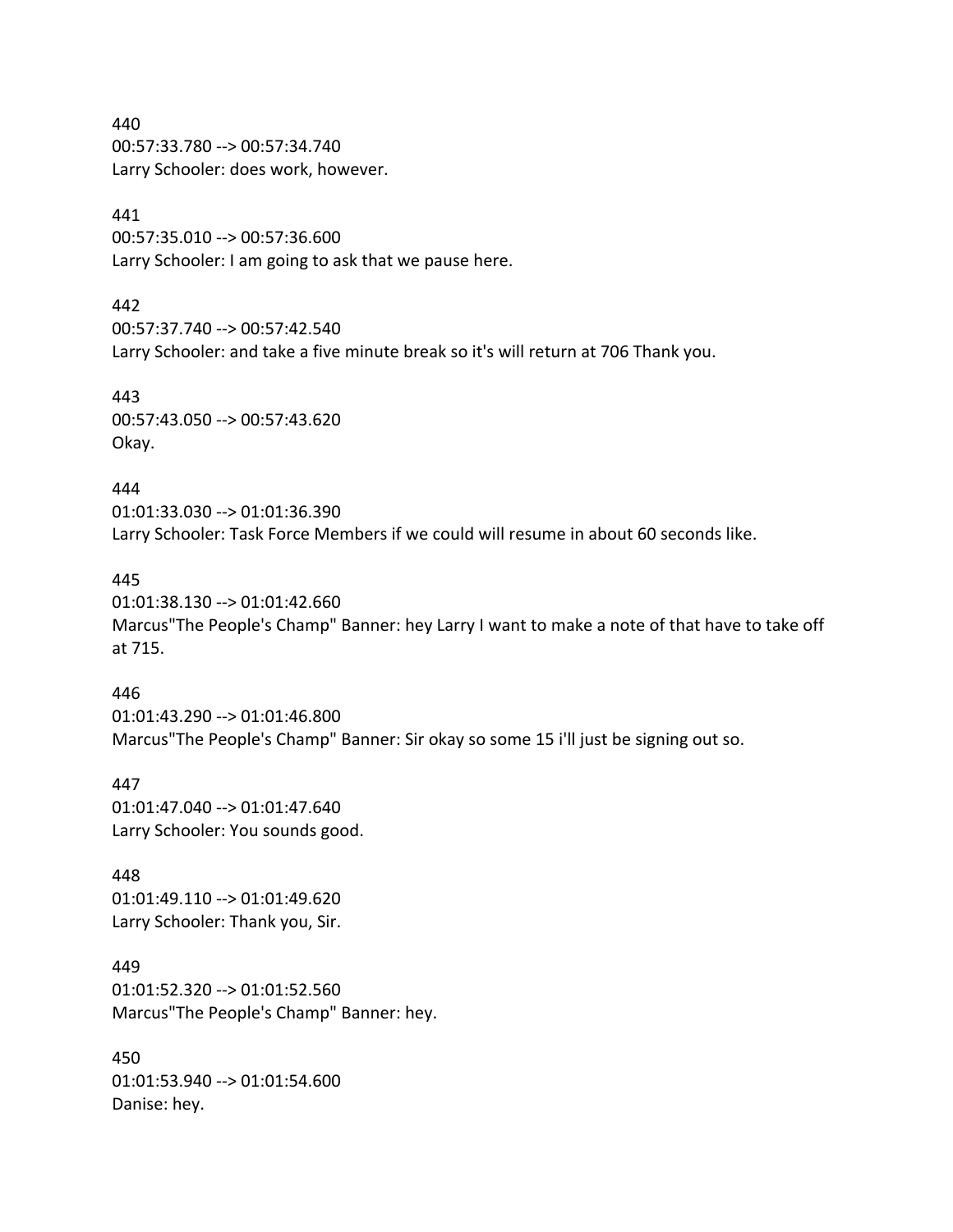451 01:01:55.950 --> 01:01:58.260 Danise: it's good to see your handsome face.

452 01:01:59.130 --> 01:01:59.910 Marcus"The People's Champ" Banner: Oh, thank you.

453 01:02:00.420 --> 01:02:01.440 Danise: you're welcome.

454 01:02:04.920 --> 01:02:07.980 Danise: And it's good to see joshua's handsome face.

455 01:02:10.710 --> 01:02:11.790 Beautiful face.

456 01:02:14.130 --> 01:02:15.270 City Hall: To kind of Nice.

457 01:02:16.560 --> 01:02:20.190 Danise: And i'm not known as a not known for my kindness.

458 01:02:26.160 --> 01:02:27.930 Danise: I mentioned, in all sincerity.

459 01:02:33.030 --> 01:02:34.440 Larry Schooler: Will will will resume.

460 01:02:36.090 --> 01:02:41.790 Larry Schooler: It is 706 and i'm gonna just jump back in our slide deck here just for a moment.

461 01:02:43.800 --> 01:02:46.860 Larry Schooler: I do want to encourage the body to.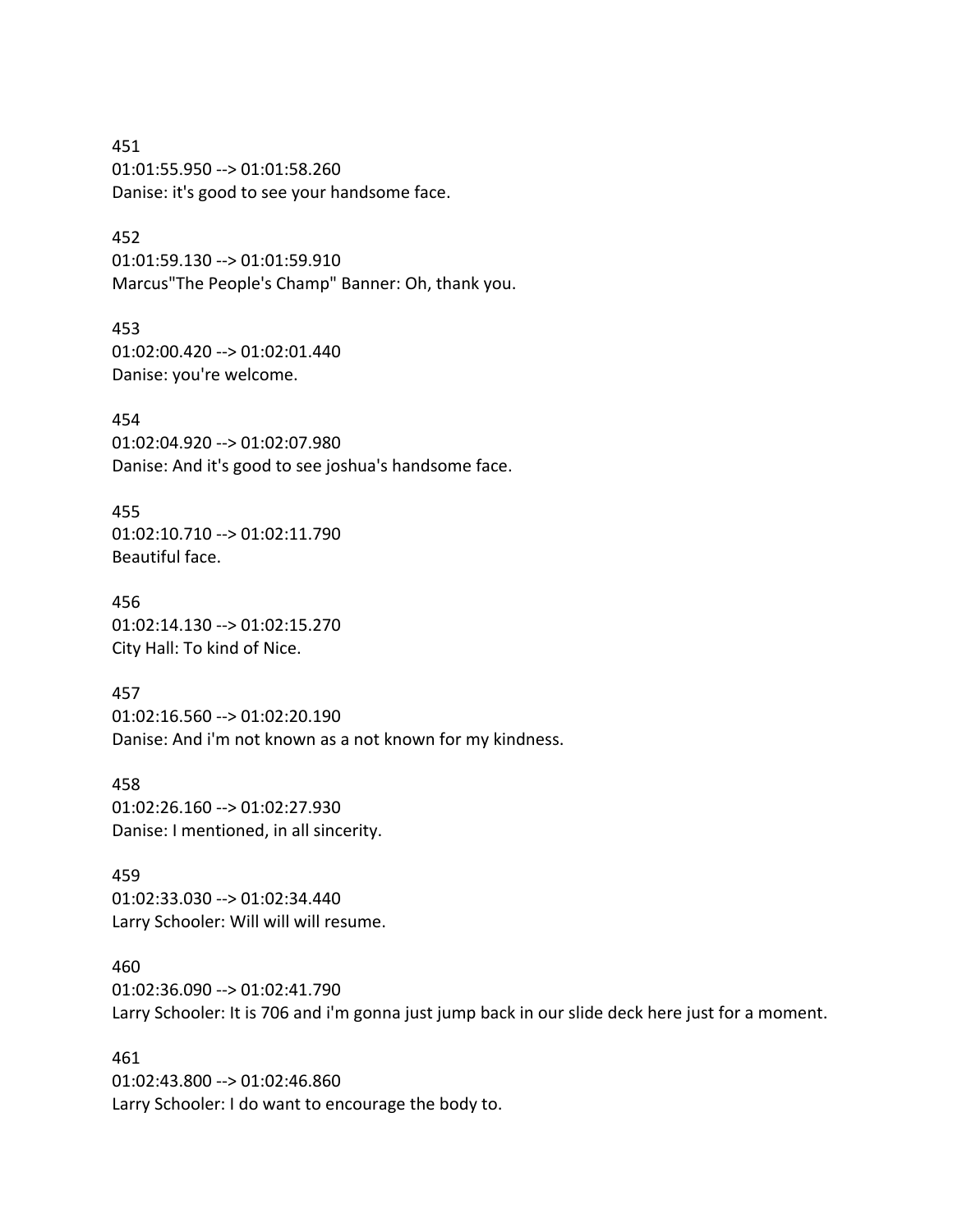462

01:02:48.720 --> 01:02:53.640

Larry Schooler: do its best to cover the remaining piece of the civilian review board.

#### 463

01:02:57.060 --> 01:03:06.510

Larry Schooler: piece expeditiously only because we do have three other subcommittees I also just want to make the body aware that it may very well be that.

#### 464

01:03:07.500 --> 01:03:18.990

Larry Schooler: It will take us the better part of this hour to finish the overall subcommittees discussion, and so we would just need to decide whether to go a little past eight or whether to.

#### 465

01:03:19.650 --> 01:03:32.430

Larry Schooler: Potentially shift the conversation around Community engagement to a subsequent meeting, so I just want folks to be aware of that, but Denise or or core if you want to cover the last bit of civilian review board recommendations that would be great.

466 01:03:33.180 --> 01:03:33.930 Corey Battles: So this.

#### 467

01:03:34.410 --> 01:03:50.370

Corey Battles: Fine, so this is the procedure we the civilian review Board will work with the chief of police to determine disciplinary action and, of course, the chief has final say and we'll discuss reasoning, for her decision if it's different from the crb.

#### 468

01:03:52.080 --> 01:03:55.740 Corey Battles: The crb action will be public, to everyone.

#### 469

01:03:56.790 --> 01:04:01.980 Corey Battles: The crb she'll have subpoena powers to call witnesses, as part of determinations.

470 01:04:05.820 --> 01:04:07.770 Corey Battles: Any pause again any questions.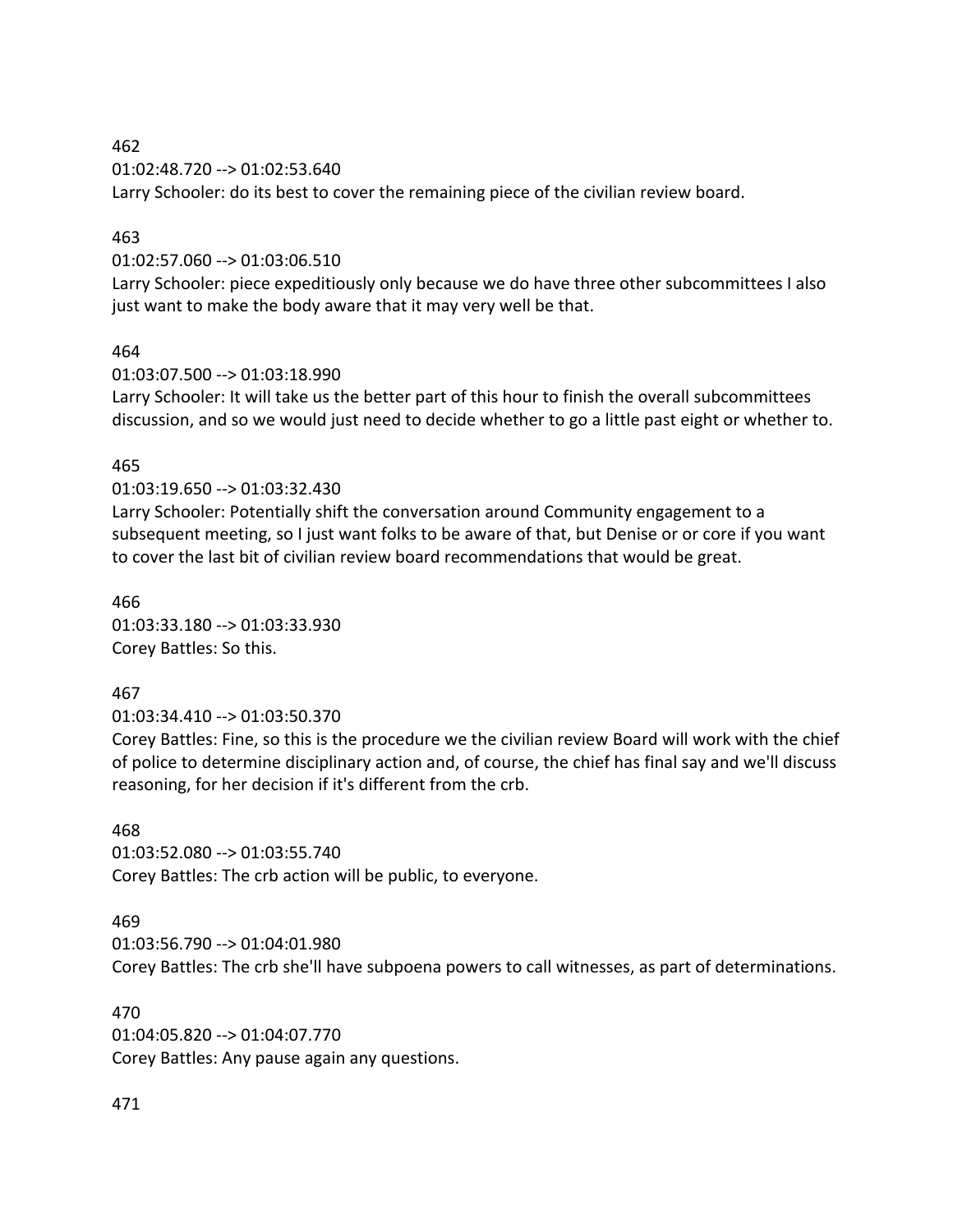## 01:04:09.900 --> 01:04:16.830

Larry Schooler: Before I go to to test for summer banner it's just really important to acknowledge, not just the work of the entire subcommittee.

## 472

01:04:17.700 --> 01:04:23.430

Larry Schooler: But corey battles, I know, has been working on this topic for quite a while and his.

## 473

01:04:24.120 --> 01:04:36.420

Larry Schooler: contributions are just appreciated, as are the rest of the subcommittee's, but I wanted to just remind folks that corey has been working on this for quite some time, so thank you for that task force members banner than brockway then blue larkins all the bar.

## 474

01:04:37.980 --> 01:04:40.380 Larry Schooler: And then, if there's anybody who pardon me Marcus.

## 475

01:04:40.650 --> 01:04:45.330 Larry Schooler: If there's anybody who hasn't gotten to speak it certainly please take an opportunity go ahead Marcus.

#### 476

01:04:46.020 --> 01:04:46.920 Marcus"The People's Champ" Banner: yeah I think.

## 477

01:04:48.690 --> 01:04:55.440 Marcus"The People's Champ" Banner: The Porsche have the power subpoena power is great, but also the power to initiate investigations.

#### 478

01:04:55.590 --> 01:04:56.340 Marcus"The People's Champ" Banner: Based on.

#### 479

01:04:57.510 --> 01:05:12.150

Marcus"The People's Champ" Banner: Relations with the Community without having to get permission from the police department or anybody should be able to begin a process and do an investigation and had access to raw footage it's not redacted footage and reports.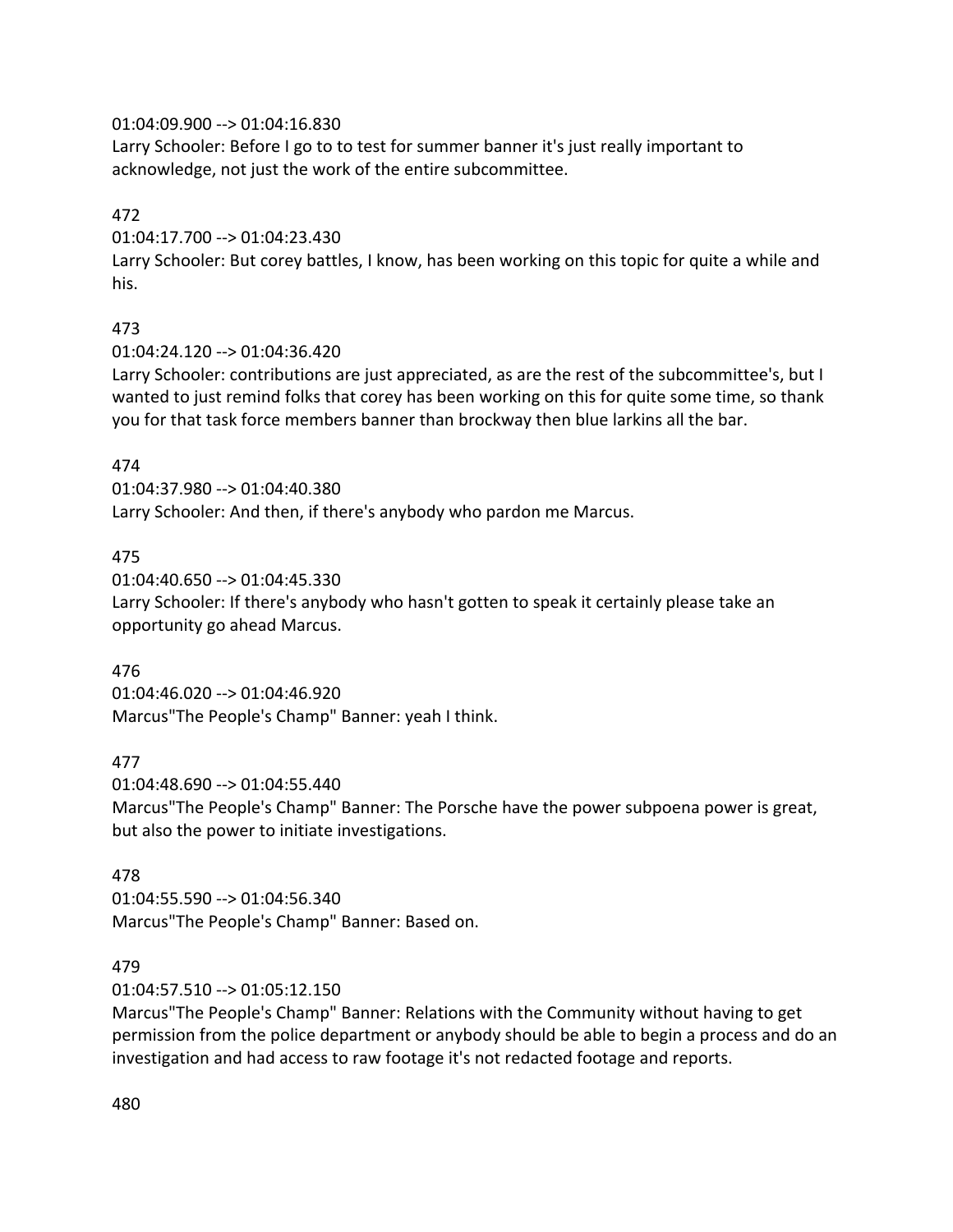#### 01:05:14.550 --> 01:05:20.700

Larry Schooler: appreciate the input and we'll go to task force members Brock wave and spokesperson boiler contests.

#### 481

#### 01:05:23.520 --> 01:05:30.180

City Hall: or the other thing just highlighting again what came up in the public comment was also redress for one of the differences when there is a difference of.

#### 482

#### 01:05:32.550 --> 01:05:43.500

City Hall: Disciplinary action, and I think i've heard that too, and a number of of settings and your side conversations that that subpoena power and then also ability to redress if the if there's a difference.

#### 483

#### 01:05:46.230 --> 01:06:01.770

Larry Schooler: and tested some rockaway I just want to make sure that we capture this accurately when we say redress, what are we, what are we saying there are we saying that the civilian review board would have a pathway to let me not let me not put words in your mouth and actually asked you.

#### 484

#### 01:06:03.480 --> 01:06:16.650

City Hall: that's the I mean that's in my question, two is How does that work out when that there is a difference between the crb and the police department in disciplinary action what authority, then there's the crb have following that up.

485 01:06:19.140 --> 01:06:19.470 Larry Schooler: shots.

#### 486

01:06:20.850 --> 01:06:22.020 Larry Schooler: Marcus has an answer, but.

#### 487

01:06:22.050 --> 01:06:23.580 Larry Schooler: I saw open question.

#### 488

01:06:24.090 --> 01:06:25.320 Larry Schooler: And Task Force members.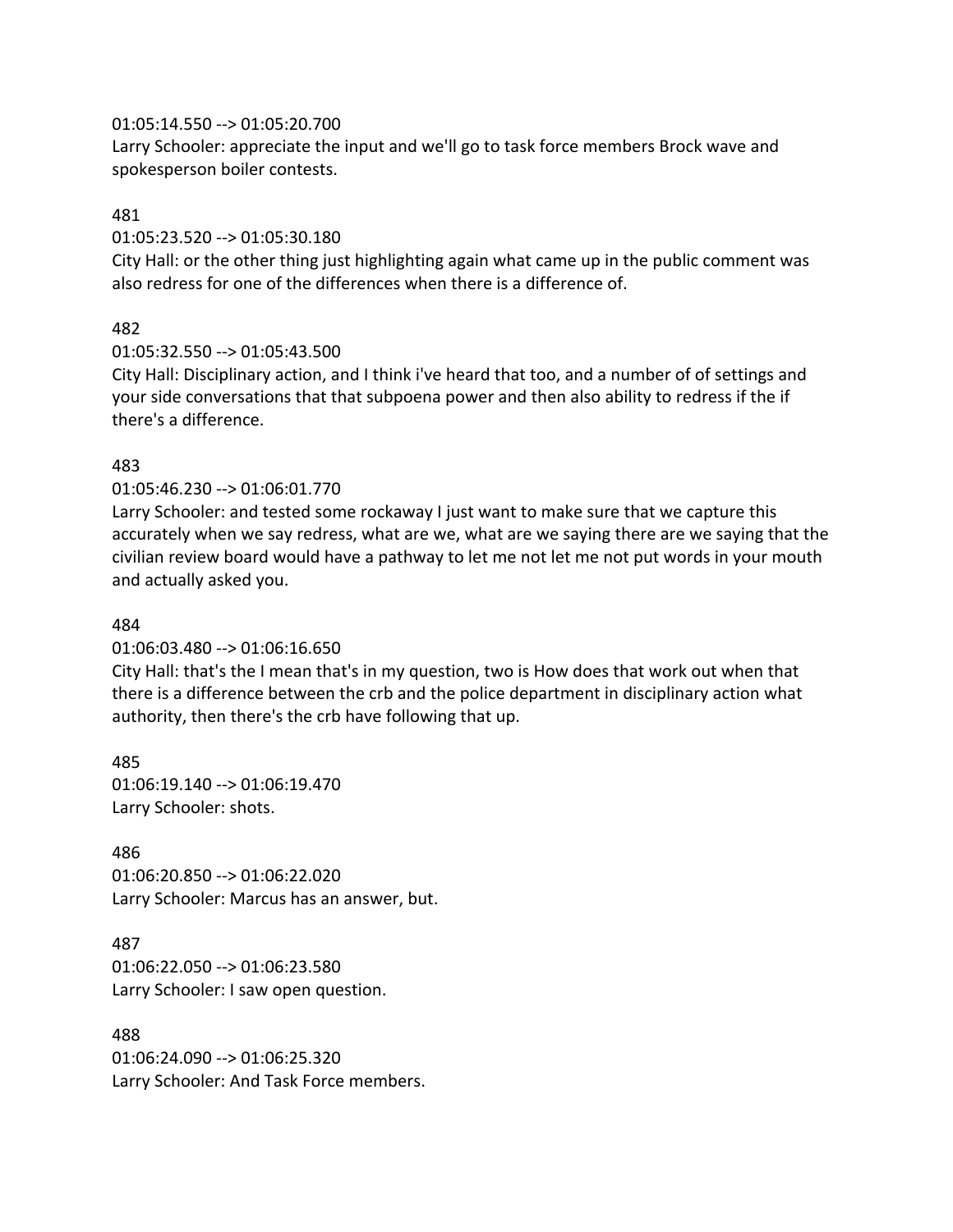489

01:06:25.320 --> 01:06:26.430 Larry Schooler: play lark and then flicka.

#### 490

01:06:31.290 --> 01:06:36.090 Walter Blalark: Try and unmute myself well, I totally agree with what Marcus and also.

## 491

01:06:38.280 --> 01:06:41.430 Walter Blalark: No test was Brockman said to.

#### 492

01:06:42.900 --> 01:06:57.240

Walter Blalark: I do have some reservation in the sense that the chief and that what does she think this chief has shown us that she really wants to see a better police department, but if, in fact.

#### 493

01:06:58.440 --> 01:07:10.020

Walter Blalark: she's called up to hit the FBI or the CIA and move up and promoted, we have you got another chief in here will that chief have that same.

494 01:07:12.540 --> 01:07:13.350 Walter Blalark: That same.

495

01:07:14.760 --> 01:07:18.240 Walter Blalark: ingenuity and also have that same.

#### 496

01:07:20.760 --> 01:07:40.530

Walter Blalark: You know frame of mind to to work along with a civilian reviewable, so I think that i'm just asking i'm just asking what what the name as as the as the the task force when you talk to fund their reaction when they said that the last.

#### 497

01:07:41.580 --> 01:07:48.570

Walter Blalark: You know, it would be up to the chief of police, then what you know, the chief of police said, now that doesn't.

498 01:07:49.770 --> 01:07:52.080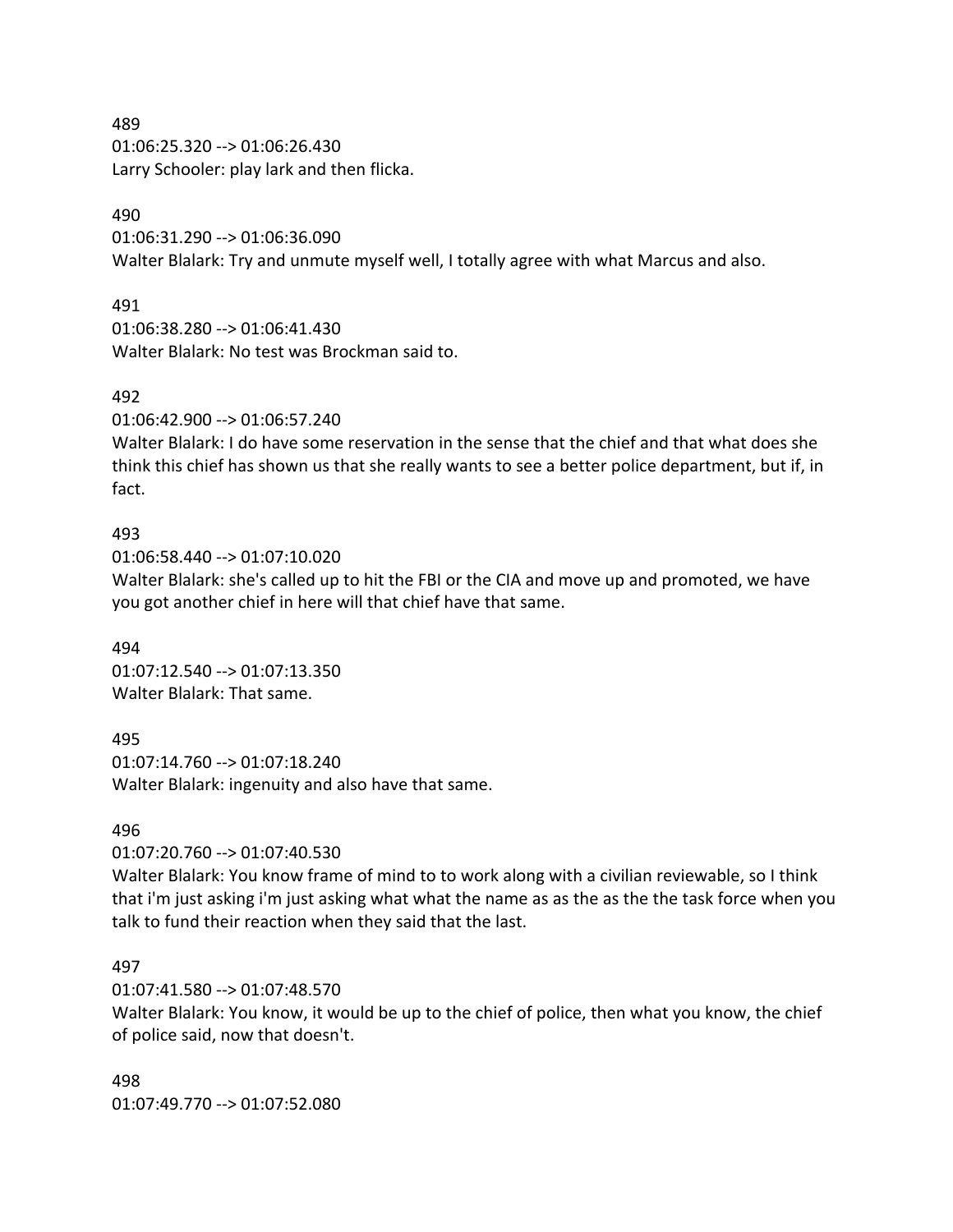Walter Blalark: really mean that particular disciplinary action.

499

01:07:55.650 --> 01:08:02.040 Walter Blalark: I don't see any real i'm like I don't see any redress, what is the what is the redress band.

500 01:08:04.440 --> 01:08:04.860 Walter Blalark: Was ya.

501 01:08:04.890 --> 01:08:10.350 Larry Schooler: know, I think the subcommittee will have to wrestle with pastor so I don't know that there's an answer, yet.

502 01:08:10.800 --> 01:08:15.090 Larry Schooler: Let me go to task force members flicked him sell the bar and then back to.

503 01:08:15.120 --> 01:08:15.450 Larry Schooler: pay but.

504 01:08:16.770 --> 01:08:19.620 Aubree Flickema: yeah my comment was about asking the subcommittee to.

505 01:08:20.820 --> 01:08:22.260 Aubree Flickema: Along the same line.

506 01:08:22.290 --> 01:08:22.920 Danise: That we've been talking.

507 01:08:22.980 --> 01:08:23.910 Aubree Flickema: About is there a.

508 01:08:25.080 --> 01:08:28.680 Aubree Flickema: You know what's the redress is there an option for peel.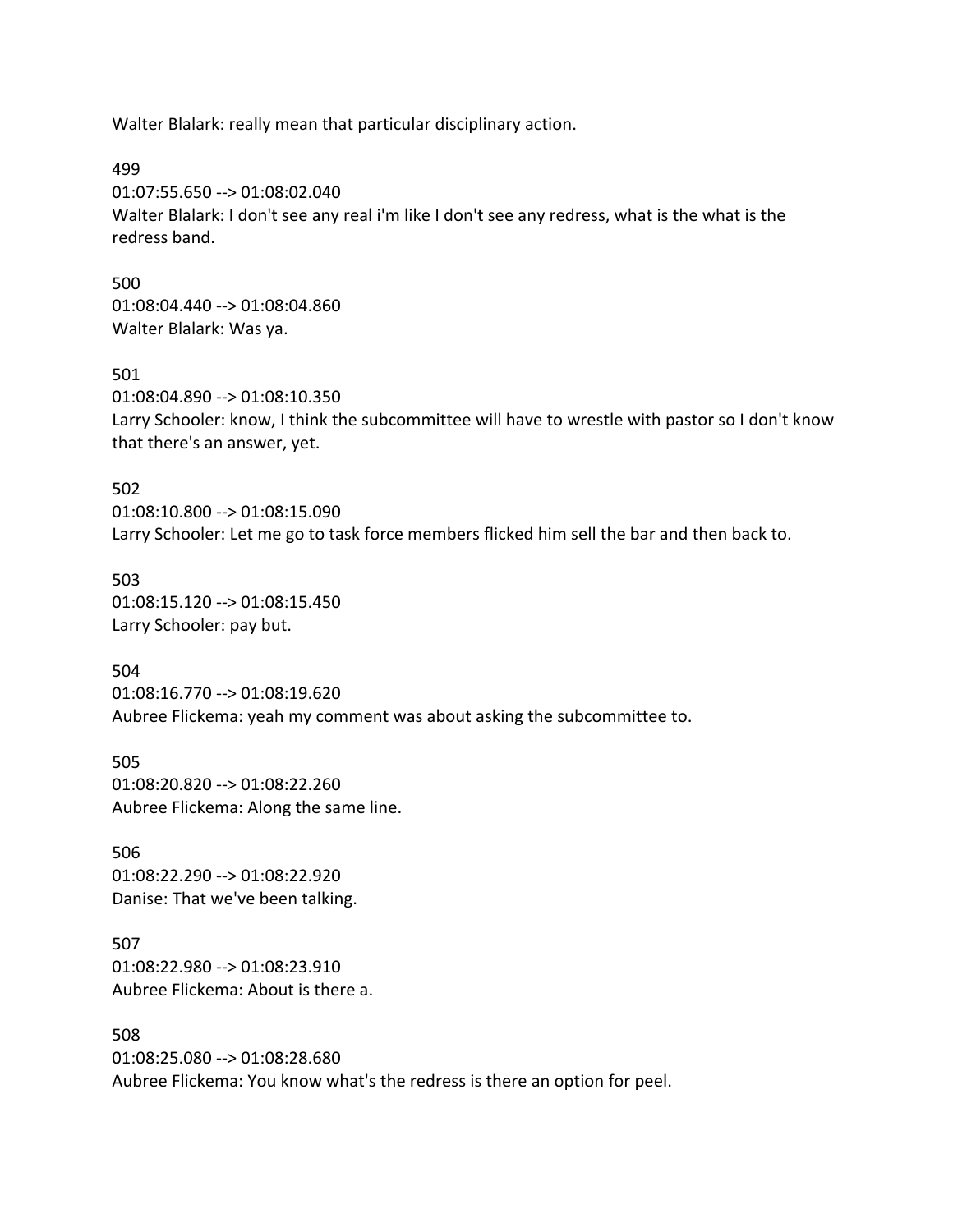509 01:08:29.910 --> 01:08:31.350 Aubree Flickema: If it does differ so.

## 510

01:08:35.100 --> 01:08:35.820 Larry Schooler: Far and then.

## 511

01:08:40.380 --> 01:08:45.930

Kevin Joshua: I wanted to simply offer my point of view of how I envisioned the civilian review board.

# 512

01:08:46.950 --> 01:08:54.540

Kevin Joshua: I know that we're getting into a lot of very specific and legal work this like what we're talking about right now but.

# 513

01:08:55.800 --> 01:09:04.080

Kevin Joshua: I also envisioned this board in being one of the first boards to establish reparations or at least be able to carry that conversation.

## 514

01:09:04.830 --> 01:09:18.030

Kevin Joshua: Across all other sectors in our city right, so I think that, although we're talking about subpoena powers, now I would like to offer or, I would like to just suggest that.

# 515

01:09:18.930 --> 01:09:35.250

Kevin Joshua: Without getting into the tooth of the technicalities of policing, that we are just we the board serves as a legitimate body to have the voices heard, every day, regardless to the differences of what the chief and and the Board has right so.

## 516

## 01:09:36.570 --> 01:09:42.300

Kevin Joshua: I guess My only concern is that we're leaning towards too much towards that but, if anyone thinks that we're not.

# 517

01:09:43.410 --> 01:09:57.420

Kevin Joshua: And could kind of define how this board could lead to reparations and other bigger discussions to our city, then I would would you know, encourage everyone to speak upon that idea.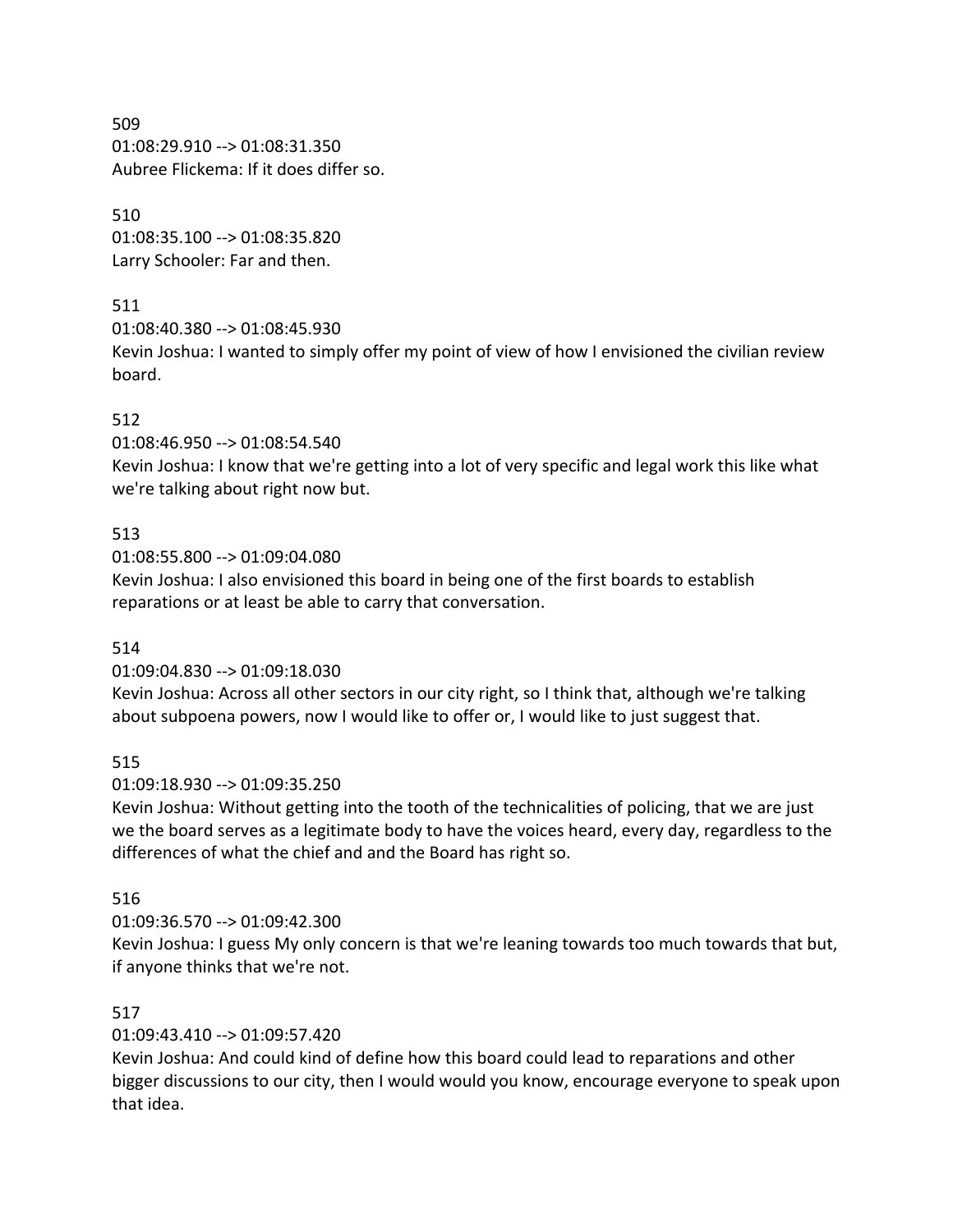518 01:09:58.500 --> 01:10:00.570 Larry Schooler: appreciate it, and I mean, I think there are.

## 519

01:10:01.590 --> 01:10:17.610

Larry Schooler: A lot of things about reparations that may be helpful for the task force to learn more about particularly with evanston I know working on a program close by so appreciate your reason that the Nice Would you mind if I went to test for simple Rivera before I came back to.

520 01:10:18.150 --> 01:10:19.950 Larry Schooler: That first test for some review.

## 521

## 01:10:21.990 --> 01:10:32.220

Cynthia M. Rivera: My question was regarding what the subpoena power and these cases that are reviewed by the civilian review board are also reviewed by third party legal.

## 522

01:10:33.630 --> 01:10:37.380

Cynthia M. Rivera: Legal team that the police department has correct like that's done simultaneously.

## 523

01:10:38.760 --> 01:10:49.560

Cynthia M. Rivera: And also, would the civilian review board also have access to the things that the lawyer would have access to, so I know it's difficult to get information that's not redacted and all that, but a lot of.

## 524

01:10:49.590 --> 01:10:54.000

Cynthia M. Rivera: Privacy issues, so are they going at the same time, what did they actually have a new.

## 525

01:10:54.210 --> 01:11:02.610

Larry Schooler: Chief this this came up in the subcommittee meeting the other night, and I believe I don't want to speak for you, could you could you speak to that question that Cynthia rose.

## 526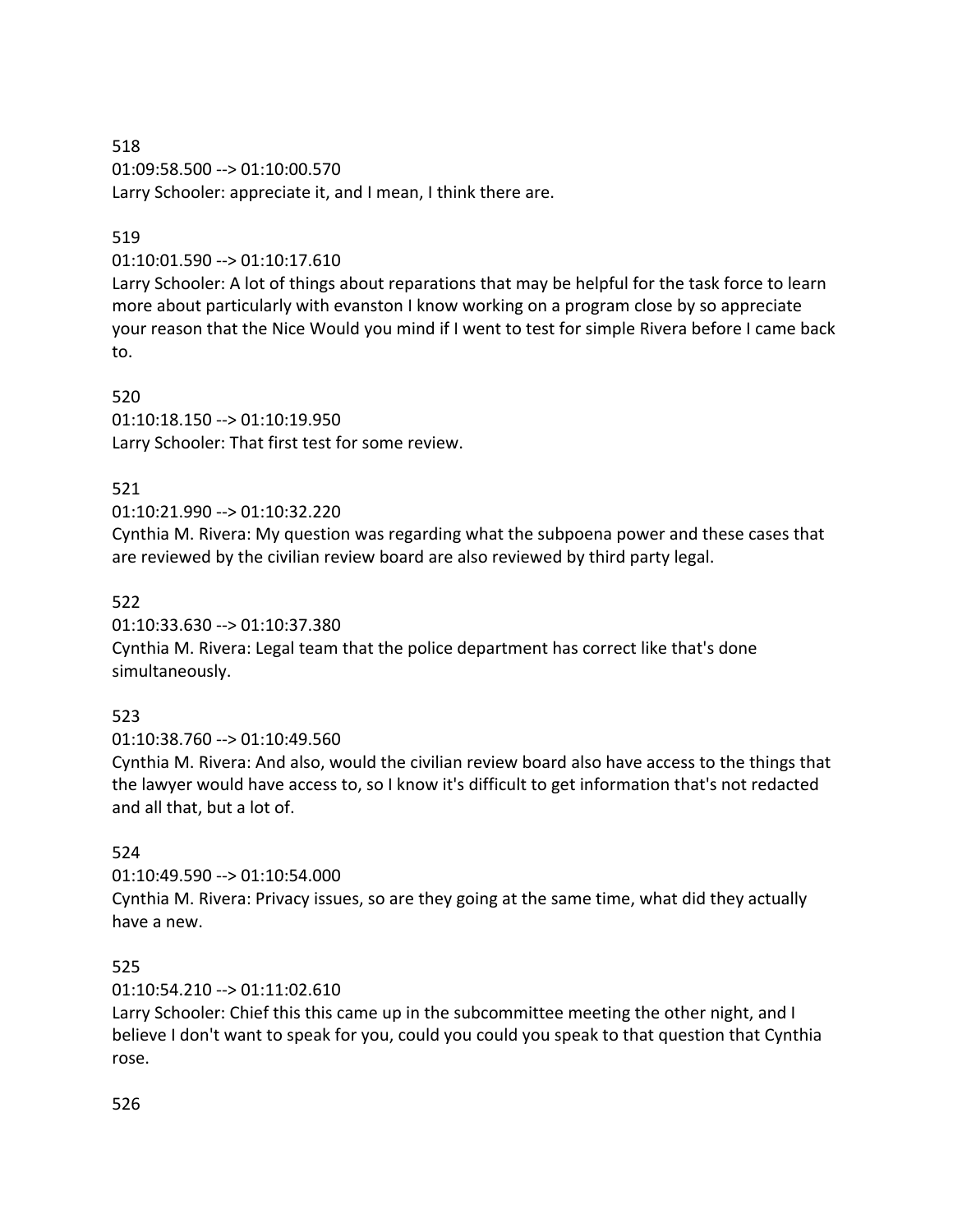## $01:11:06.120 \rightarrow 01:11:12.450$

Ana Z Lalley: Yes, so I Cynthia can you just can you repeat it, for me, just so i'm sure what you're asking yes.

## 527

01:11:13.650 --> 01:11:20.340

Cynthia M. Rivera: So the complaints that the civilian review board is reviewing are those being tried actively tried cases.

## 528

01:11:20.940 --> 01:11:26.730

Cynthia M. Rivera: Like say you know, for instance, that the third party lawyer is reviewing because that's through arbitration isn't it.

## 529

01:11:27.150 --> 01:11:35.460

Cynthia M. Rivera: It goes so those can't be overturned, so I just want to know, like do they have the same access to information has the case been ruled upon, and then the civilian review board, so I just wanted to where they come in.

530 01:11:35.460 --> 01:11:36.900 Cynthia M. Rivera: And where is it simultaneously.

## 531

01:11:39.330 --> 01:11:52.110

Ana Z Lalley: Okay, so for the sake of time I guess the easiest way to just kind of answer what she's asking is so when an internal investigation is initiated whether it's through the police department or through a citizen.

#### 532

01:11:53.250 --> 01:12:02.850

Ana Z Lalley: Then, depending on the allegation if it's something that fits the city ordinance and it's one that that type of allegation discrimination.

## 533

01:12:03.180 --> 01:12:08.520

Ana Z Lalley: some type of harassment there's a whole category that we've discussed and it's in the ordinance which I think everyone has.

## 534

01:12:09.240 --> 01:12:16.980

Ana Z Lalley: That investigation is then given to the outside law firm that investigates that's completely independent of the police department.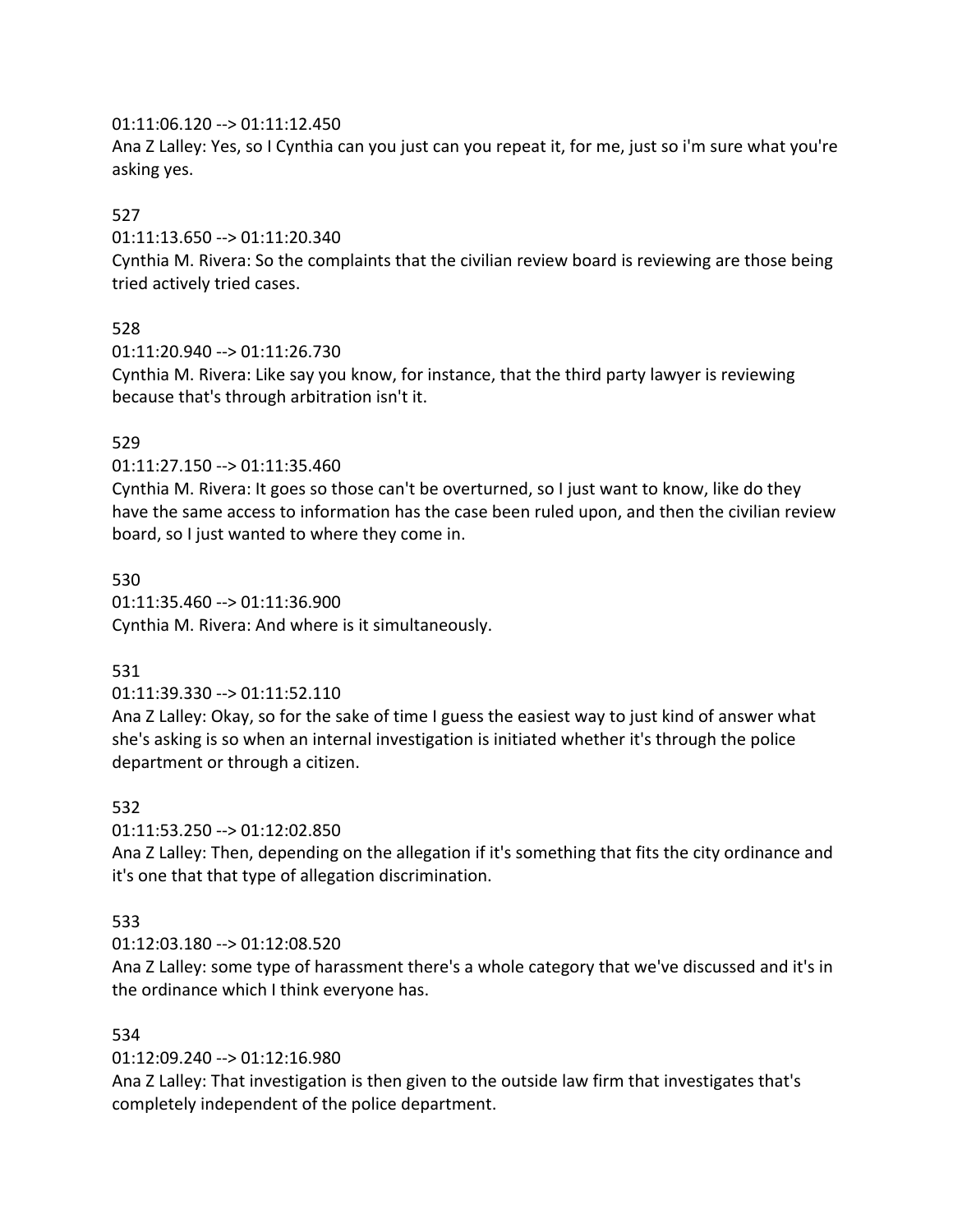535

01:12:17.580 --> 01:12:24.030

Ana Z Lalley: They can they they do their investigation, you know they talk to witnesses they interview officers.

## 536

#### 01:12:24.720 --> 01:12:32.850

Ana Z Lalley: They review all the body work camera any type of evidence that's that's part of that case once the investigation is done.

## 537

## 01:12:33.630 --> 01:12:41.460

Ana Z Lalley: The case comes back to me with the final disposition, I do have an opportunity to ask additional questions, obviously, if I need more information or if I want.

## 538

## 01:12:42.240 --> 01:12:53.670

Ana Z Lalley: You know more, I think that there's questions that i'm that are being missed once the final investigation is done and that's if they're if the allegation is sustained and discipline is warranted.

#### 539

#### 01:12:54.870 --> 01:13:05.370

Ana Z Lalley: At that point the way that you know I know that some of the conversation with this civilian review board that investigation is then given to the civilian review board prior to me imposing any type of discipline.

## 540

#### 01:13:05.910 --> 01:13:18.120

Ana Z Lalley: The civilian review board that has access to the same information again keeping the officer and the complainant anonymous so that there's no.

## 541

#### 01:13:18.660 --> 01:13:34.350

Ana Z Lalley: bias in who the officer is or who the complainant is just just basically looking at what what the facts are presented, inclusive, a body worn cameras, you know, whatever else, then that board would make their recommendation to me prior to any type of discipline anytime there's discipline.

## 542 01:13:35.670 --> 01:13:50.640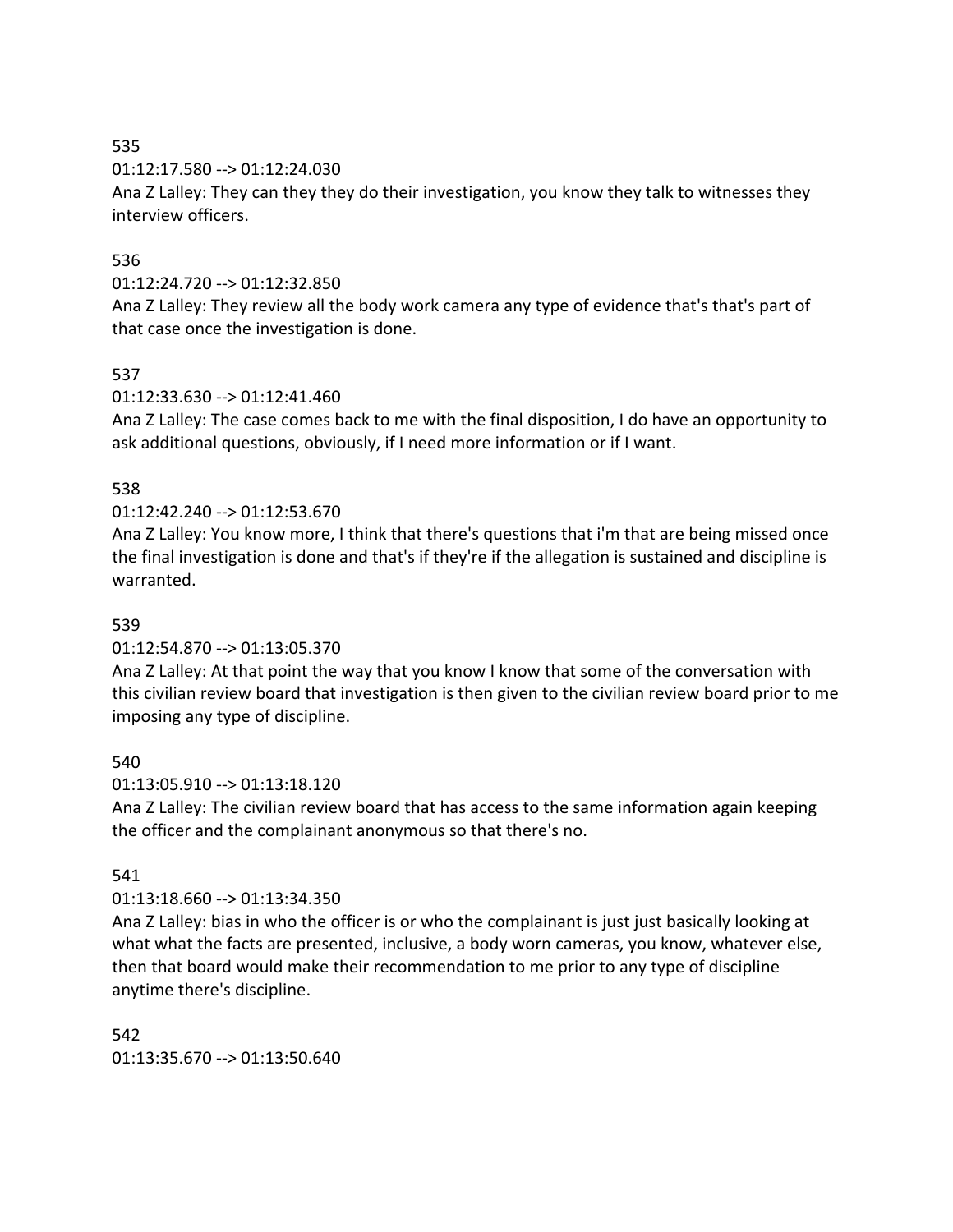Ana Z Lalley: that's imposed officers have an opportunity for what's called a pre deprivation hearing, which is the ability for the officer to sit in front of me and provide any additional information or provide any other information before I make a final.

543

01:13:51.900 --> 01:13:56.760

Ana Z Lalley: final recommendation for discipline that discipline, the recommendation as it stands today.

## 544

01:13:57.780 --> 01:14:06.180

Ana Z Lalley: It starts can be a verbal reprimand to a written reprimand to suspension days determination anything from a written remand written.

## 545

01:14:06.600 --> 01:14:22.080

Ana Z Lalley: reprimand to suspension termination goes to the legal department, the legal department ensures that you know there's everything is in order, and then the city manager signs off on discipline, whatever the recommendation is that that goes through so.

## 546

01:14:23.580 --> 01:14:33.090

Ana Z Lalley: that's how it works if it goes to the outside, if it's something that's minor it stays in house with the police department it's generally the same the same process.

## 547

01:14:34.080 --> 01:14:35.370 Cynthia M. Rivera: it's very helpful, thank you.

## 548

01:14:35.610 --> 01:14:41.970

Cynthia M. Rivera: and your ability, with the civilian review board have access to all the information that was presented to the case.

## 549

01:14:43.170 --> 01:14:50.490

Cynthia M. Rivera: With it's not redacted would they have access to that and do they have to sign like mbas as well, because of the sensitive information.

## 550

01:14:51.150 --> 01:14:55.980

Ana Z Lalley: yeah so depending on and again, that would be something that we would have to vet out to the legal department, but I think.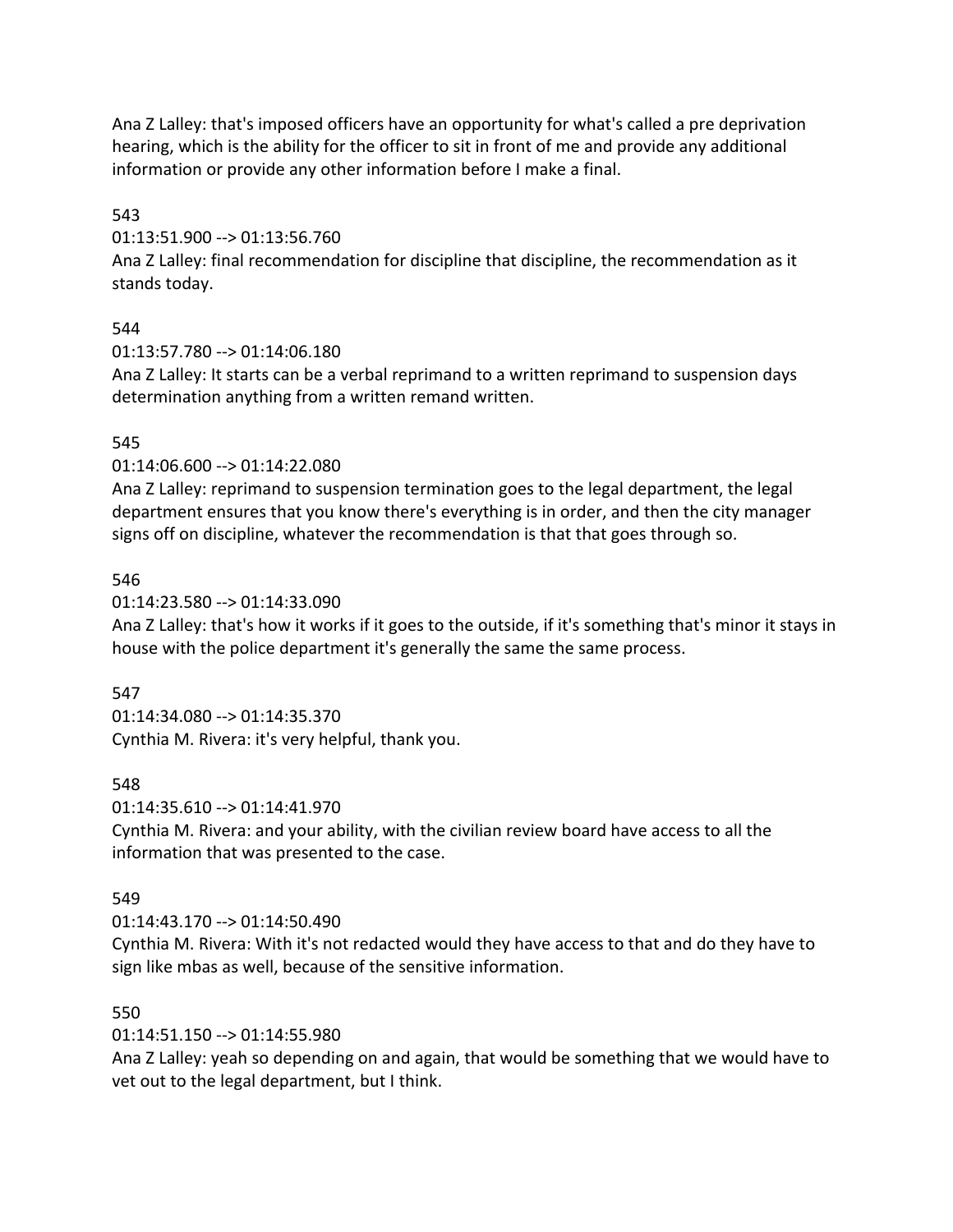551

01:14:56.700 --> 01:15:03.630

Ana Z Lalley: You know, there would be certain things that you know I think for the sense of just fairness that the you know the officers name.

## 552

01:15:03.930 --> 01:15:12.810

Ana Z Lalley: But you would know their time on your assignment, you know what the facts, where the complainants name, because that might be something is offsetting to someone that.

## 553

01:15:13.230 --> 01:15:20.250

Ana Z Lalley: That they know that they choose to remain anonymous or in the sense of just you know they're only speaking to certain people and then all of a sudden, the whole board knows.

## 554

01:15:20.670 --> 01:15:30.270

Ana Z Lalley: Everything that they're complaining about, so I think for the the sake of just fairness and having that anonymity for that part but generally most things.

## 555

01:15:30.780 --> 01:15:37.350

Ana Z Lalley: The Board would probably have access to, so I think there might be some sensitive things depending but each would be a case by case basis.

#### 556

## 01:15:37.800 --> 01:15:49.440

Ana Z Lalley: But um there would be enough information for the board to know what's happening to ask for additional information to ask additional questions to request additional information or whatever it is it the the board would would like.

## 557

01:15:50.790 --> 01:15:56.280

Cynthia M. Rivera: to thank you and would they have access to any past complaints that may have been made or the resolution to those complaints.

## 558

## 01:15:56.760 --> 01:16:13.860

Ana Z Lalley: yeah so and that's part of every type of investigation, so you know aggravating and mitigating factors are are taking into consideration and part of an aggravating factor would be the officers prior history disciplinary history, you know their whole entire work history, you know both.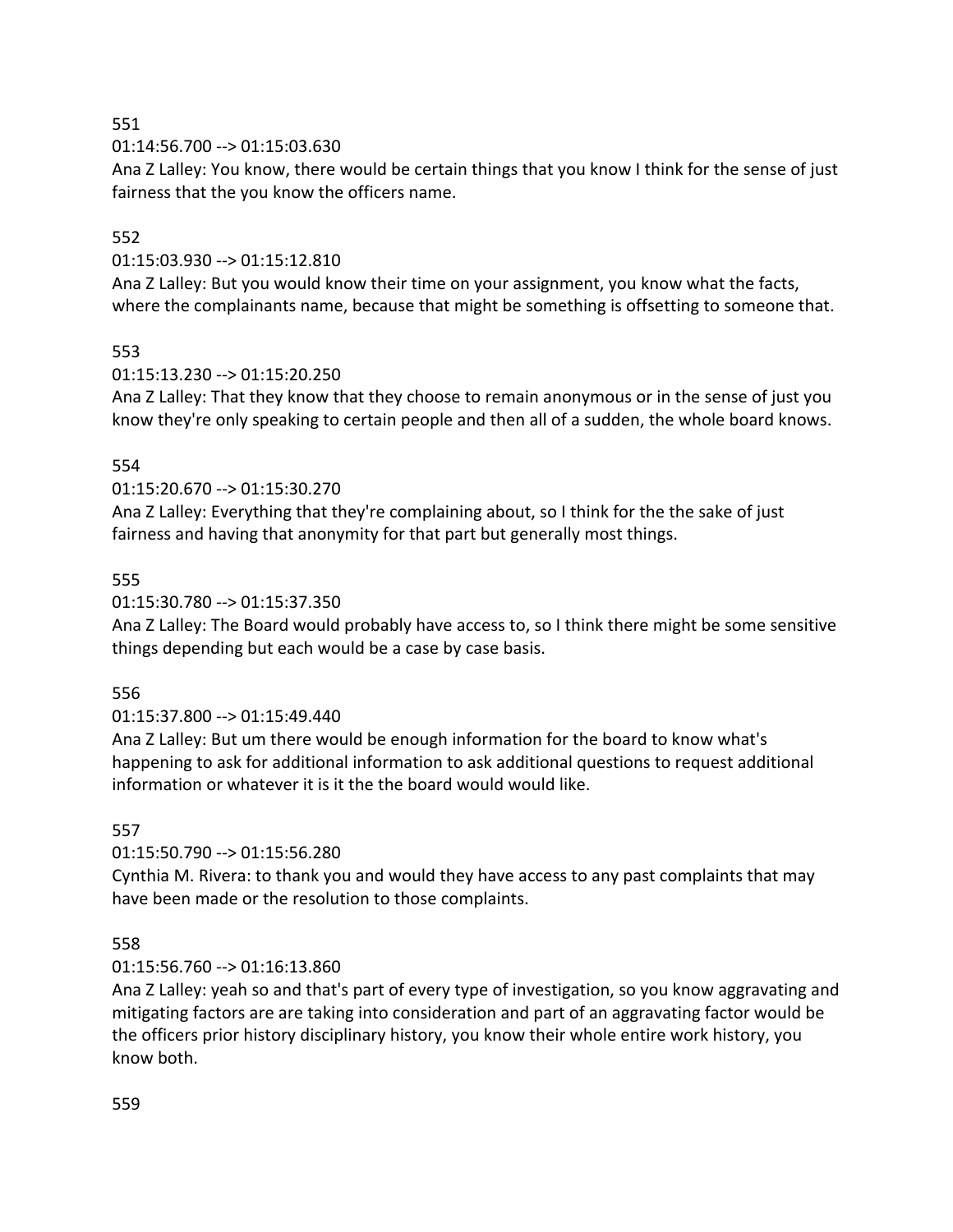01:16:14.880 --> 01:16:17.250

Ana Z Lalley: Mandatory and anything else, that would be corrected.

## 560

01:16:19.590 --> 01:16:27.960

Larry Schooler: All great questions just for summer Rivera and it and it is important, I think, to understand where the crb would fit in the in the timeline and I think that the chief.

## 561

01:16:28.470 --> 01:16:35.100

Larry Schooler: And the subcommittee you know, want the civilian review board to have a chance to influence the outcome before it's it's finalized.

# 562

01:16:35.580 --> 01:16:45.150 Larry Schooler: and to be able to confer with the chief Accordingly, I want to just if it's Okay, I know Denise has something she wants to add I know test remember banner has to leave us.

## 563 01:16:46.170 --> 01:16:48.960 Larry Schooler: test for summer banner would Denise Would you mind if I just gave him.

564 01:16:48.990 --> 01:16:49.560 Danise: Know that's.

um again another set of.

565 01:16:50.640 --> 01:16:52.260 Larry Schooler: Marcus go ahead and then i'll come back.

566 01:16:53.460 --> 01:17:00.900 Marcus"The People's Champ" Banner: All right, i'll be brief um he was hard to chief speaks he

567 01:17:02.760 --> 01:17:03.630 Marcus"The People's Champ" Banner: rows and.

568 01:17:05.070 --> 01:17:09.540 Marcus"The People's Champ" Banner: rows for police officers, when the citizen is arrested they're plastered all over.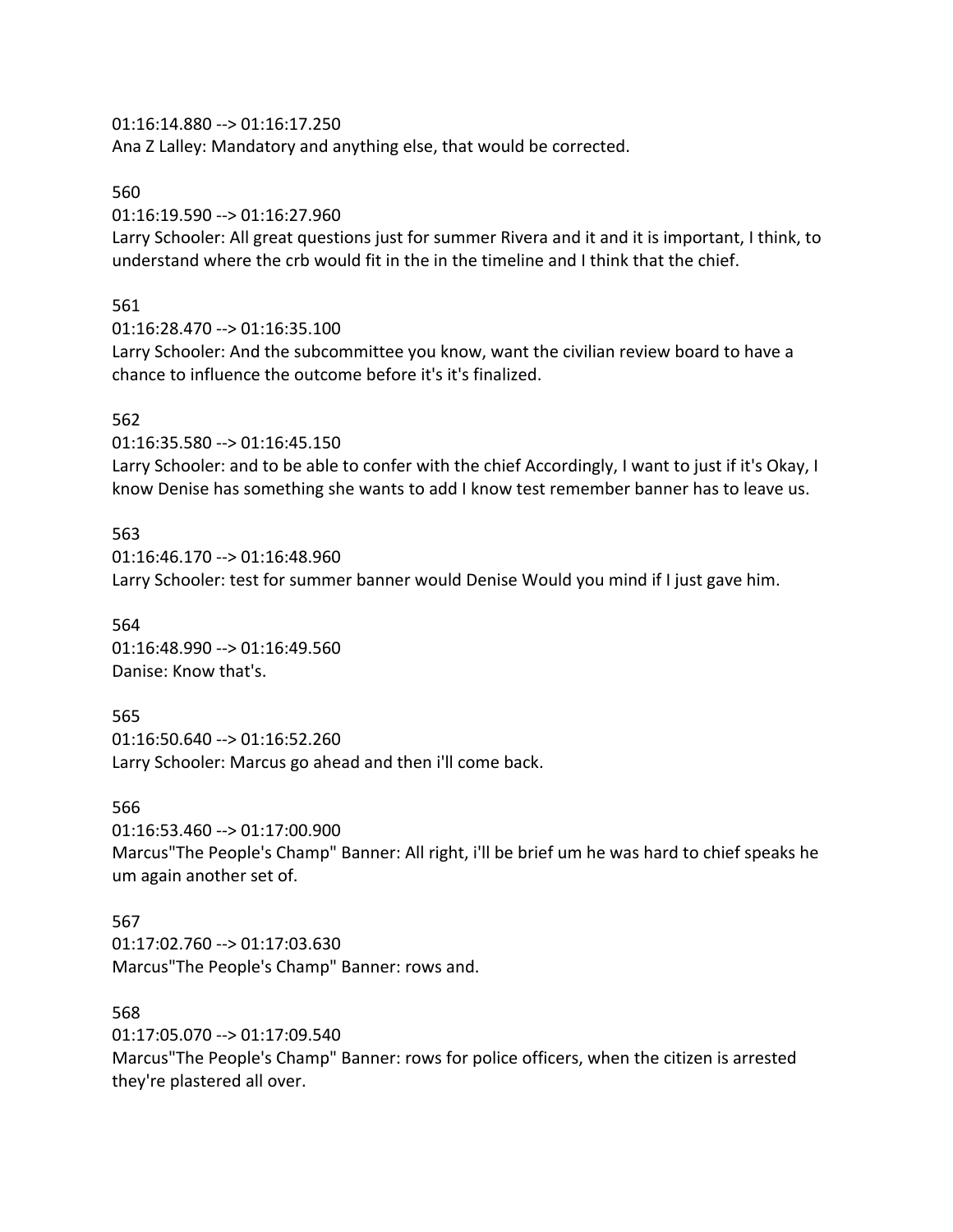569 01:17:09.900 --> 01:17:10.710 Marcus"The People's Champ" Banner: Facebook.

## 570

01:17:10.770 --> 01:17:14.460

Marcus"The People's Champ" Banner: You know, neither just allegations right they're innocent till proven guilty.

# 571

01:17:15.510 --> 01:17:23.850

Marcus"The People's Champ" Banner: You know, so I think you know hiding the WHO, the what I don't think that that's right unless we start doing that for this civilians as well.

# 572

01:17:24.840 --> 01:17:32.850

Marcus"The People's Champ" Banner: Second part is you know if you listen to everything all the questions being asked and the answers being given it just goes back to what I said about.

# 573

01:17:33.720 --> 01:17:44.940

Marcus"The People's Champ" Banner: In the end, when everything is done said to be the same institutions, the same individuals from those institutions make making the final decisions so for now willing to fight.

## 574

01:17:46.440 --> 01:17:47.760 Marcus"The People's Champ" Banner: And litigate against.

# 575

01:17:48.810 --> 01:17:55.440

Marcus"The People's Champ" Banner: You know the House of representation and the Senate go to the courts utilize.

## 576

01:17:57.420 --> 01:17:57.870 Marcus"The People's Champ" Banner: The.

# 577

01:18:00.480 --> 01:18:07.320

Marcus"The People's Champ" Banner: Negotiations um to get the power to actually have a SEC, because ultimately what's being said is.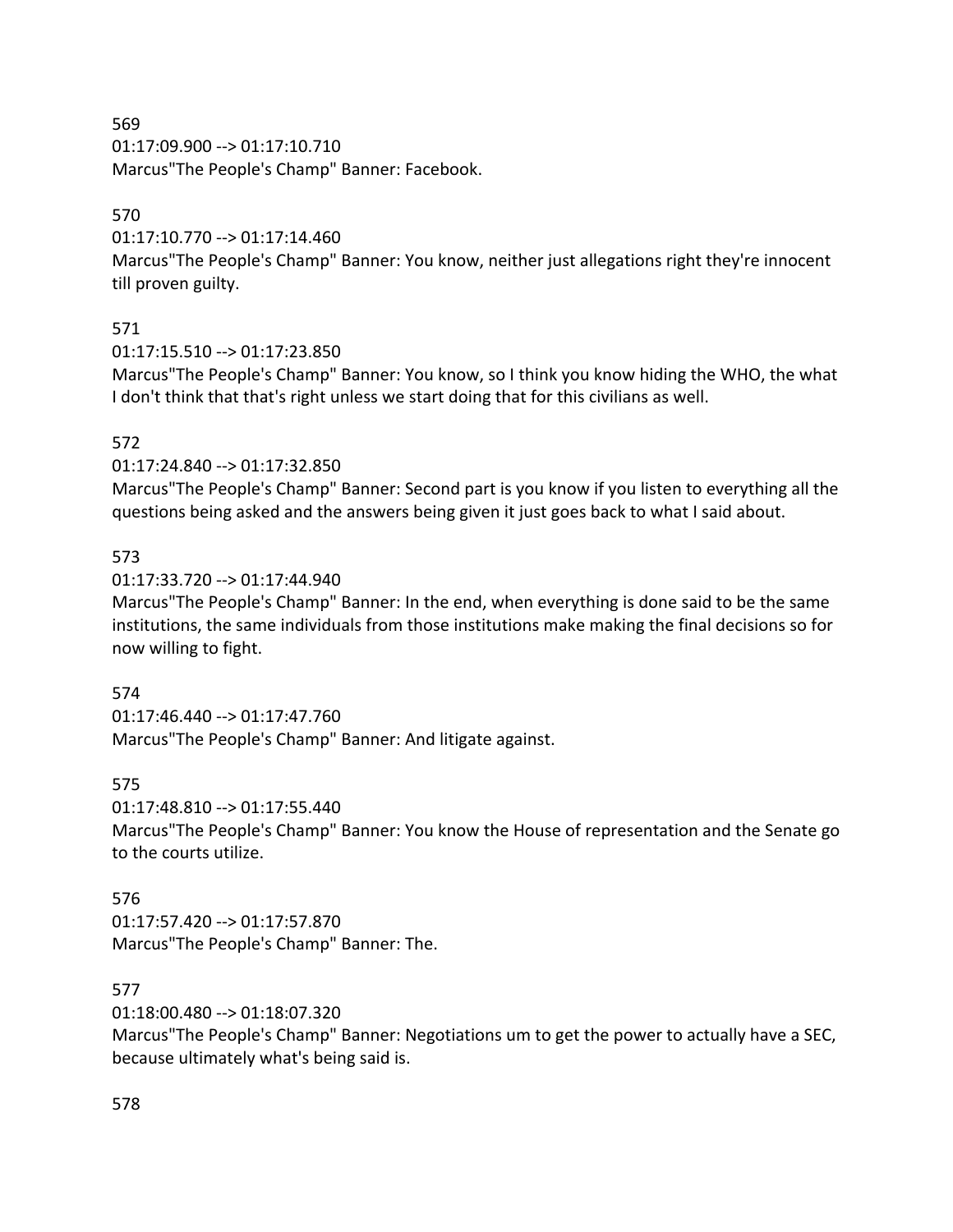#### 01:18:07.770 --> 01:18:18.210

Marcus"The People's Champ" Banner: After you do all your investigation after you make all these recommendations we're going to what we want to do, but we'll come back and tell you why we did it and why the work that you did doesn't matter.

#### 579

01:18:19.290 --> 01:18:35.130

Marcus"The People's Champ" Banner: And that's what the problem with the citizen review boards all across this country, nobody has power, we need to be able to investigate on our own, we need to be the binding arbitrators the citizens need to be that and that's an outside entity.

#### 580

01:18:36.240 --> 01:18:37.260 Marcus"The People's Champ" Banner: And that's all I have to say.

#### 581

01:18:37.860 --> 01:18:43.410 Larry Schooler: We really appreciate the contributions it's good to have you back, and thank you for what you shared I know.

#### 582

01:18:44.940 --> 01:18:46.380 Larry Schooler: That you have to leave us, but thanks.

#### 583

01:18:48.300 --> 01:18:49.050 Marcus"The People's Champ" Banner: guys have a good night.

#### 584

01:18:49.380 --> 01:18:54.510 Larry Schooler: You bet Denise did you want to go before a chair quick, learn and remember Kalma.

#### 585

01:18:56.460 --> 01:18:58.050 Danise: i'll wait i'm gonna wait.

#### 586

01:18:58.950 --> 01:19:00.840 Larry Schooler: Sure quicker than task for summer caliber.

587 01:19:02.370 --> 01:19:11.610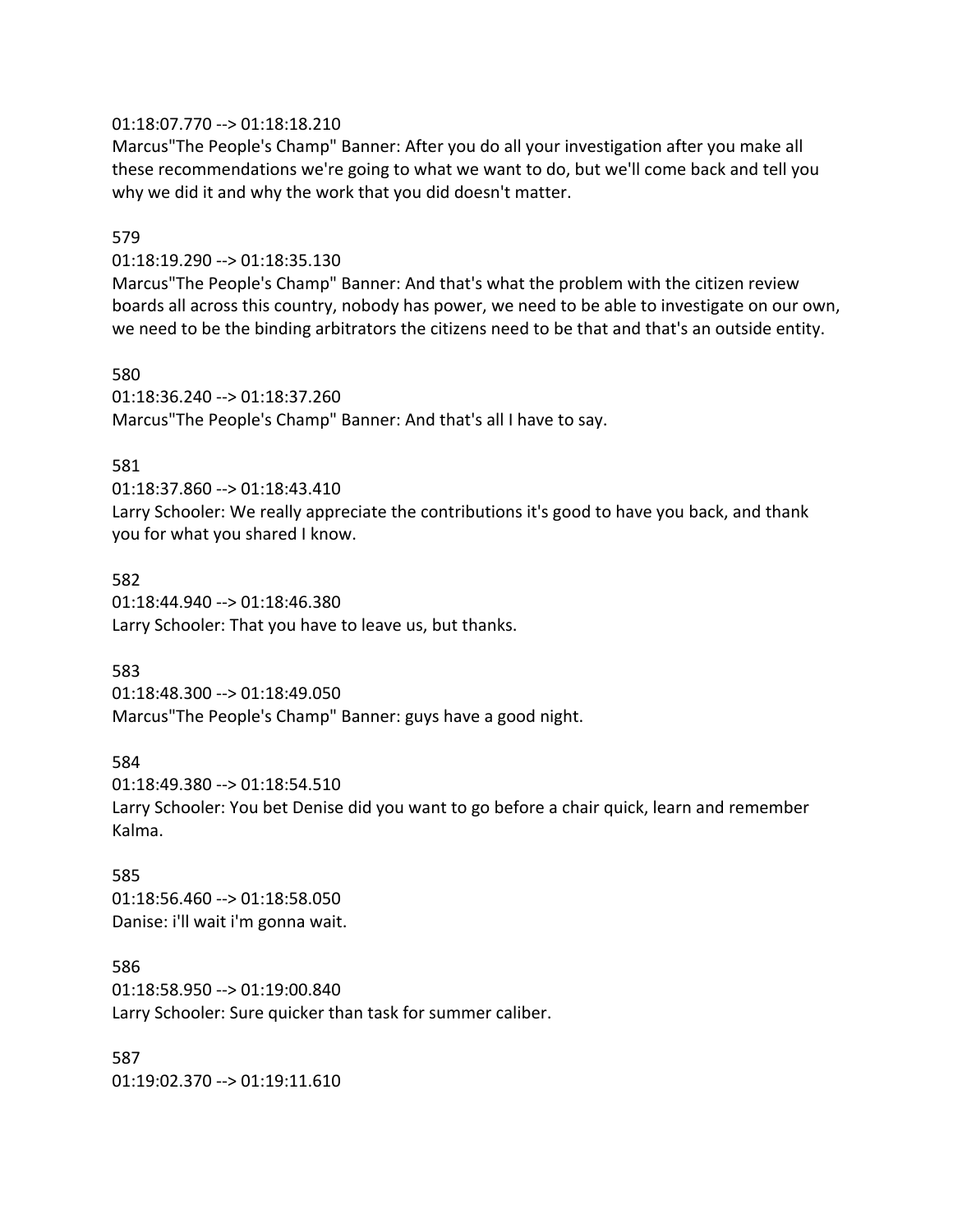LeJewel K Crigler: Okay, I was gonna say I was just wanting to address, something that what Kevin had said in reference to the reparations part I actually think that that should be something that should be.

#### 588

01:19:11.610 --> 01:19:21.840 LeJewel K Crigler: handled within the racial and other profiling disparities i'm not the crb.

## 589

01:19:23.370 --> 01:19:29.610

LeJewel K Crigler: I think that's that's where that should be handled so I just want to make that comment, so that was it.

#### 590

01:19:29.640 --> 01:19:40.650 Larry Schooler: For sure no thanks and i'll just note that once we get through the existing subcommittees we do want to tackle how to handle the topics that the other three subcommittees were meant to handle.

## 591

01:19:41.640 --> 01:19:45.450 Larry Schooler: we'll come back to that, but I just wanted to make folks aware that's for summer calendar and then back day but.

#### 592

01:19:47.760 --> 01:19:49.230 Tish Calhamer: How do we ensure that.

#### 593

01:19:50.430 --> 01:19:54.360 Tish Calhamer: The activities of the civilian review board are fair and impartial.

#### 594

01:19:55.650 --> 01:19:57.840 Tish Calhamer: The analogy was made to.

## 595

01:19:59.790 --> 01:20:03.420 Tish Calhamer: Citizens being smart enough to serve on juries, which of course we are.

#### 596

01:20:04.890 --> 01:20:07.500 Tish Calhamer: But on a jury you're presented the facts and.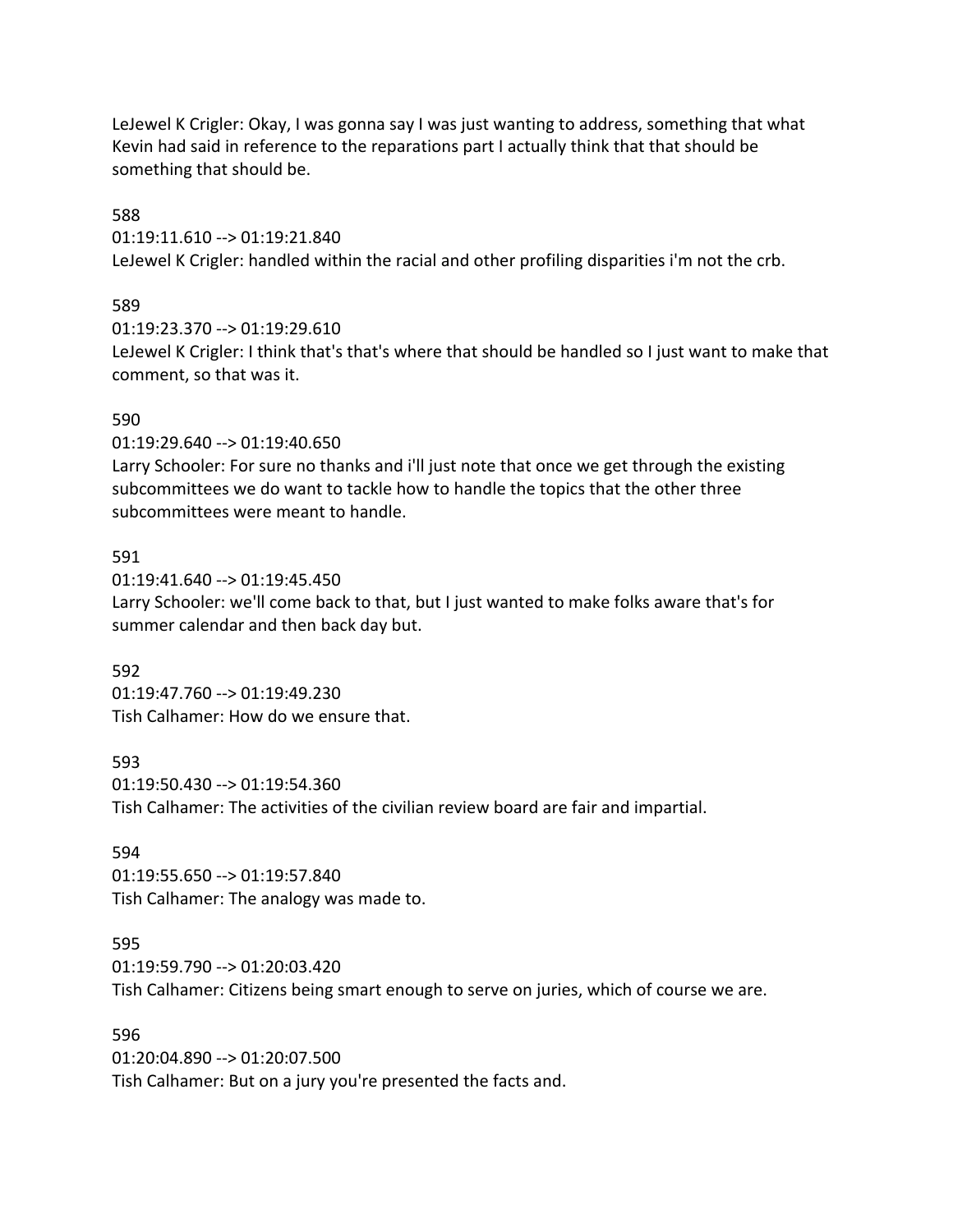597

01:20:08.580 --> 01:20:24.510

Tish Calhamer: you're supposed to rule you know beyond a reasonable doubt innocent until proven guilty they're all these you know safeguards in place if if the judicial processes is going to work, the way it supposedly is.

598 01:20:26.280 --> 01:20:26.940 Tish Calhamer: um.

599 01:20:28.050 --> 01:20:32.940 Tish Calhamer: Or is that not a consideration here i'm.

600

01:20:34.320 --> 01:20:44.130

Tish Calhamer: i'm I know that we're all passionate about this topic and I don't know how far we can go being led by our passions.

#### 601

01:20:46.140 --> 01:21:05.670

Tish Calhamer: You know there's a fine line between wanting justice to be served and social justice and wanting to do what's right, but are we also trying to redress wrongs that occurred, even before we were born um there's going to be a lot of.

602

01:21:06.960 --> 01:21:15.780 Tish Calhamer: subconscious collective memory involved I think there's going to be bias implicit unconscious bias.

#### 603

01:21:17.970 --> 01:21:23.220 Tish Calhamer: And we're going to be driven by our emotions, I think, to a certain extent.

## 604

01:21:23.460 --> 01:21:28.860 Tish Calhamer: Right and how does that play into you know the processes of a civilian review board.

605 01:21:29.550 --> 01:21:30.120 Larry Schooler: Fair enough.

606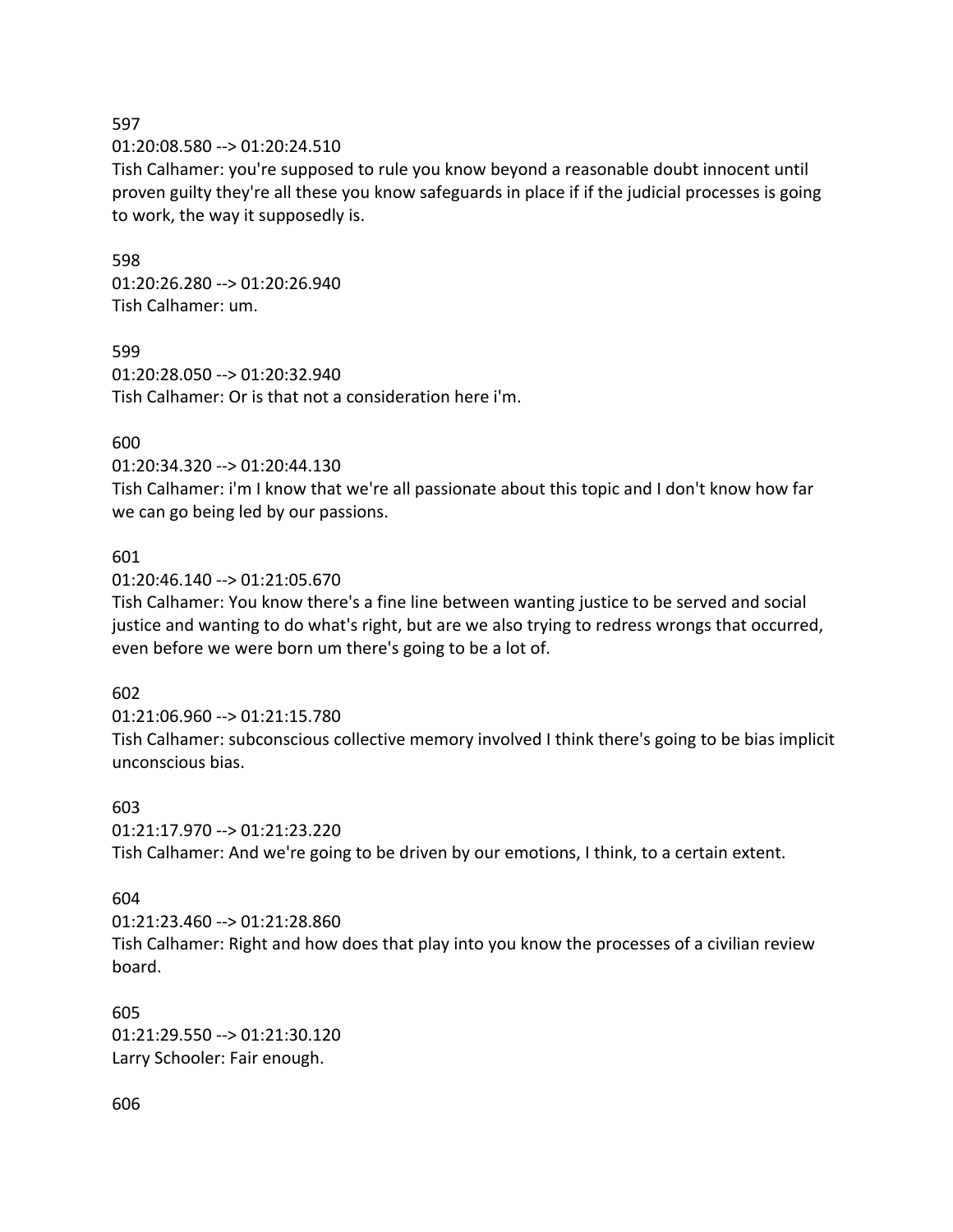#### 01:21:31.200 --> 01:21:34.740

Larry Schooler: folks I do see three other hands, I am.

#### 607

01:21:35.880 --> 01:21:52.320

Larry Schooler: Wanting to be sure that I honor the work of the other subcommittees so if tests are summers flip them on a lark and haven can be brief here it's not the last time that will allow comment on this, certainly, but I just want to make sure that we give the three other subcommittees a chance.

608 01:21:54.150 --> 01:21:58.800 Danise: i'll wait for opry our pastor blaylock go ahead.

#### 609

01:22:02.460 --> 01:22:07.740 Aubree Flickema: I can be really brief because I mean my my is more of a question, so I.

#### 610

01:22:09.630 --> 01:22:12.060 Aubree Flickema: On what some of the tish was saying.

#### 611

01:22:13.140 --> 01:22:14.880 Aubree Flickema: I would ask the subcommittee to.

#### 612

01:22:17.010 --> 01:22:20.190 Aubree Flickema: Consider the means of determining kill.

#### 613

01:22:22.320 --> 01:22:23.130 Aubree Flickema: i'm sorry.

#### 614

01:22:25.230 --> 01:22:30.540

Aubree Flickema: I there's a paper egg that I need to look at so on, you know the terms of.

#### 615

01:22:31.800 --> 01:22:41.040

Aubree Flickema: Like innocent without until proven guilty that's not the only way to, especially when you're looking at least disciplinary matters that's not usually.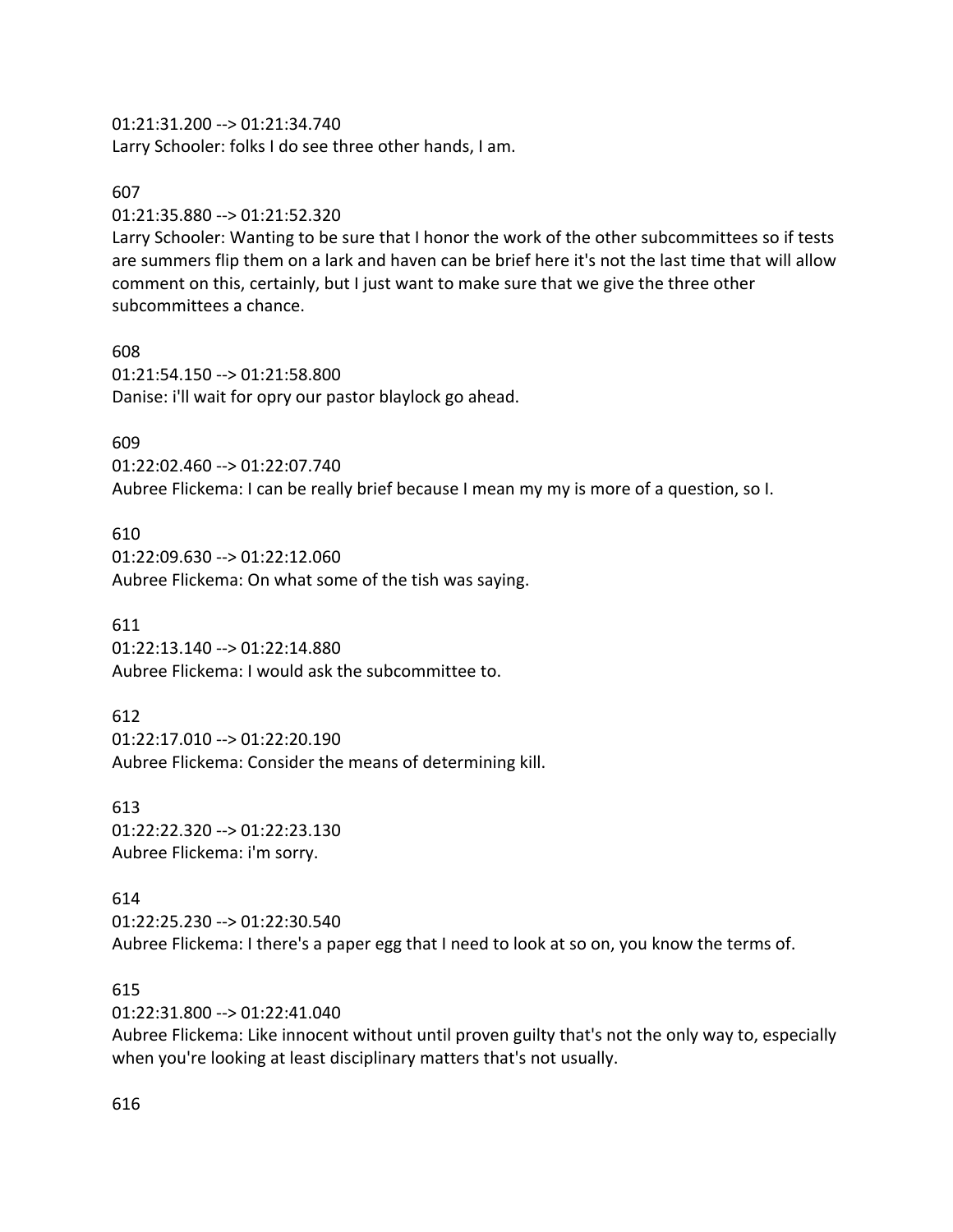#### 01:22:42.030 --> 01:22:53.910

Aubree Flickema: that's not the only way to look at guilt, and so I would just encourage that you know there's a robust discussion about about that that you're looking at you know intellect preponderance of evidence and all of that good stuff so.

#### 617

01:22:56.100 --> 01:22:58.770 Larry Schooler: that's triple A lark and then real briefly to Denise.

#### 618

01:23:00.090 --> 01:23:01.920 Walter Blalark: I guess i'm just concerned when.

#### 619

01:23:03.030 --> 01:23:14.940

Walter Blalark: test members start talking about passion motion I guess it bothers me cause most of people talk like that have not been affected directly by.

#### 620

01:23:16.380 --> 01:23:19.230 Walter Blalark: The adverse effect.

#### 621

01:23:20.310 --> 01:23:32.550

Walter Blalark: racism, discrimination and they always want to talk about the past, but not the present but not only often hear people saying that you look at the past.

622 01:23:33.990 --> 01:23:35.220 Walter Blalark: People not only.

#### 623

01:23:37.920 --> 01:23:49.290

Walter Blalark: A benefiting after past racism and discrimination, and they may not be guilty of it, but they equally responsible, so we have to be very, very careful.

#### 624

01:23:50.010 --> 01:24:11.010

Walter Blalark: When we talk about passion and emotions because, especially if you've been affected directly by it and it bothers me and I hear that sometime I heard it in the beginning, from people and that really bothers me now let's deal with implicit bias that's really deal with it.

625 01:24:12.270 --> 01:24:17.670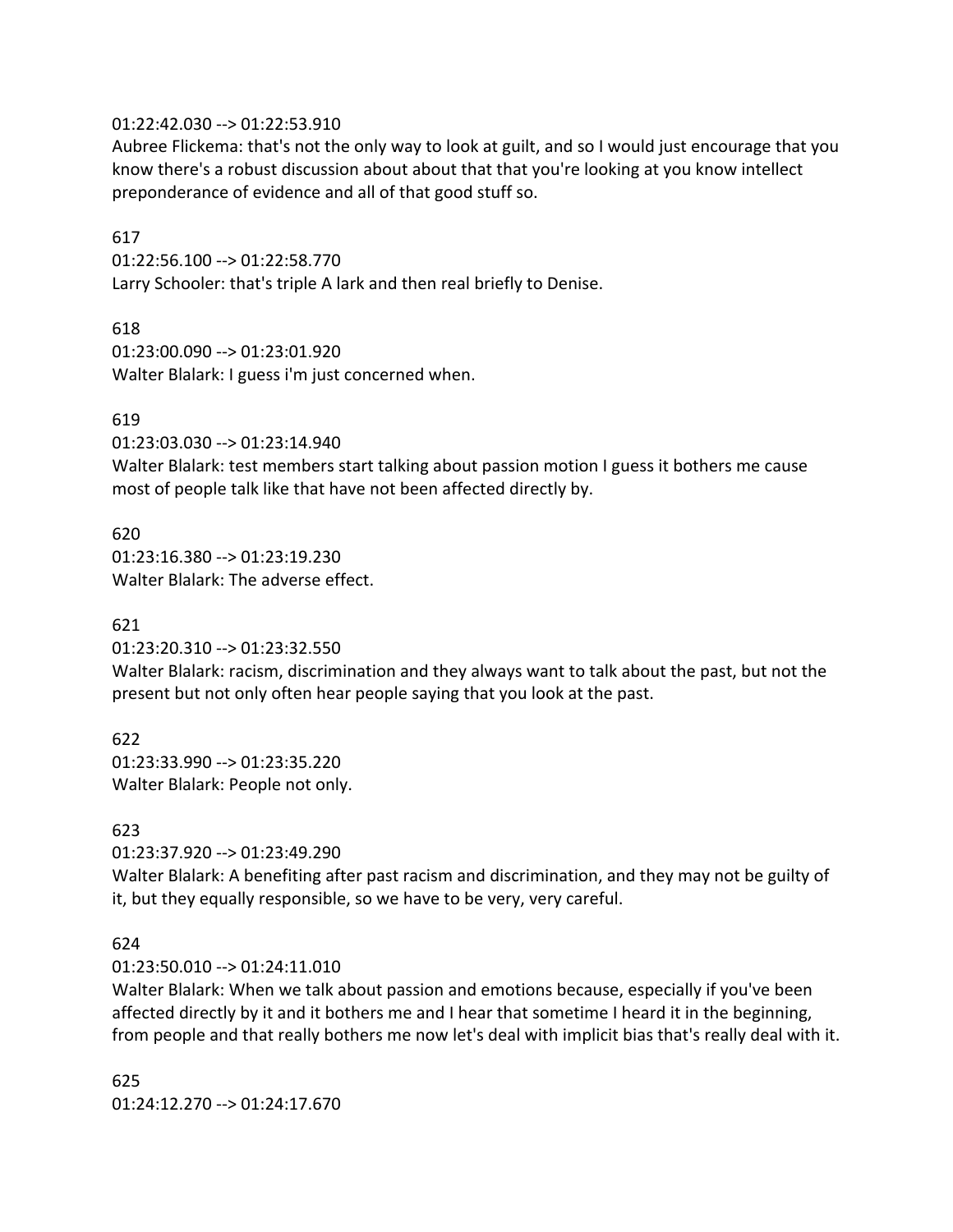Walter Blalark: If you being African American or people of color, we have to deal with this all the time.

626 01:24:18.750 --> 01:24:20.400 Walter Blalark: jobs and employment.

627 01:24:21.900 --> 01:24:23.130 Walter Blalark: When we are driving.

628 01:24:24.780 --> 01:24:31.020 Walter Blalark: When we go into stores to shop oh it's constantly that.

629 01:24:32.730 --> 01:24:33.270 Larry Schooler: Faster can I.

630 01:24:33.510 --> 01:24:35.070 Walter Blalark: When we know.

631

01:24:35.160 --> 01:24:46.230

Walter Blalark: Okay, because one thing we need to do first of all, let me say this, let me be very clear, you know this task for you may not get you may not be able to get to all of this tonight, and I think you asked that question.

632

01:24:47.400 --> 01:24:53.550

Walter Blalark: When you may not be to get to the other Task Force, we may have to take our time to really deal with this in that sense of civilian and Dan.

633

01:24:53.850 --> 01:25:04.590

Walter Blalark: Because when you look at raise your profile and all that so allow things that we need to look at and just pass this up, and I know y'all have a job to do, and to get done with it, but, however.

634 01:25:05.010 --> 01:25:18.000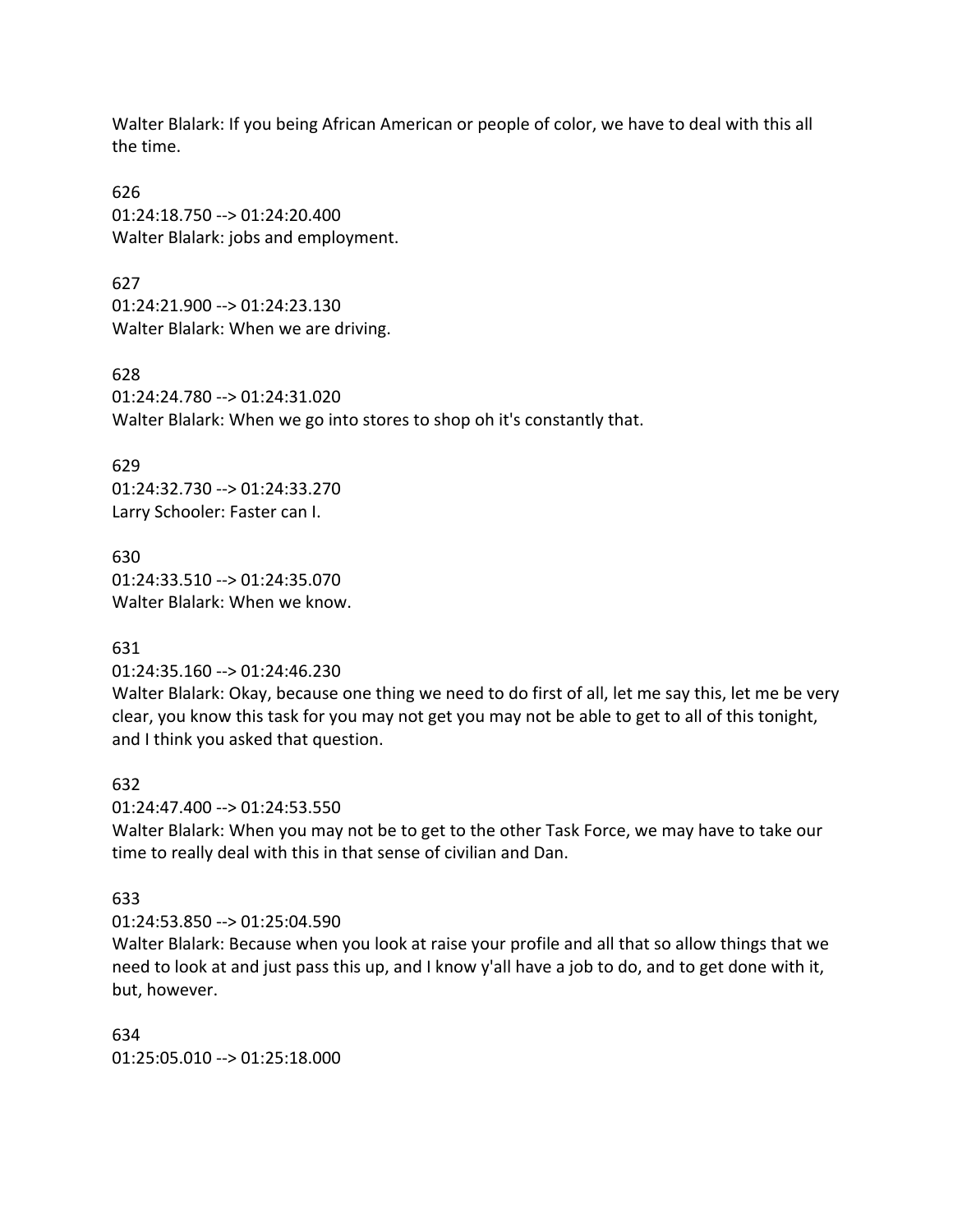Walter Blalark: You know, when you turn about a civilian reviewable what I totally agree with Marcus you know we you know we just want to just put something up it's a waste of our time, so I hope that we will take.

## 635

01:25:19.170 --> 01:25:28.440

Walter Blalark: And look at this as you say it that corey Denise have done another test members don't know another subcommittees loud.

## 636

01:25:28.920 --> 01:25:37.110

Walter Blalark: Loud things, but we should have input in this, we should have input and I thank you for giving us this time thank subcommittee for giving us time to do this.

## 637

01:25:37.500 --> 01:25:53.070

Walter Blalark: So we don't get to the other subcommittees tonight you know less less less scheduled them for the next time and it takes that long for the other subcommittees let's get a loan for the next time Thank you so much.

## 638

01:25:53.490 --> 01:25:56.310 Larry Schooler: you're welcome Denise can you make a brief comment.

## 639

01:25:57.270 --> 01:26:01.050 Danise: Oh i'm probably not going to be brief, but yeah i'm teasing i'm.

640 01:26:03.900 --> 01:26:06.870 Danise: One of the things that we recognize.

## 641

01:26:07.920 --> 01:26:31.020

Danise: It in our Subcommittee is really that the devil is in the detail, you know and so we've been having and that words matter and how what we're putting forward a you know and so we've you know, so this conversation tonight really will inform us in going forward, which is so so important.

#### 642

01:26:32.400 --> 01:26:39.990

Danise: To talk to go back to kevin's conversation our his point about reparations.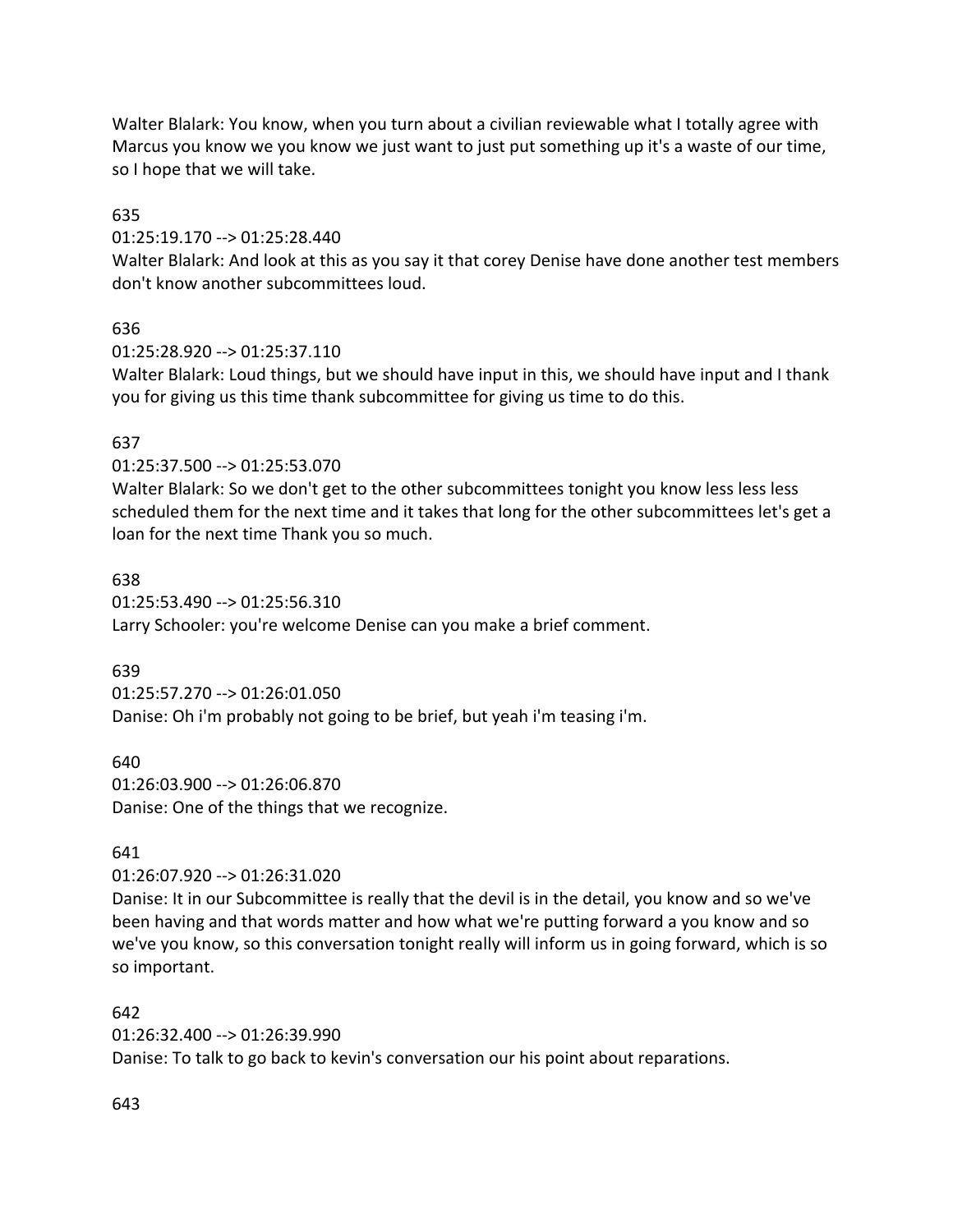#### 01:26:41.100 --> 01:26:53.250

Danise: coming into the civilian review board we actually have a subcommittee and you know we've we called it, the Subcommittee on atonement which would be the one I would think where this.

#### 644

01:26:54.210 --> 01:27:04.740

Danise: Where the whole conversation about reparations and everything would fall under mean that's just seems to me where that would make a lot of sense.

#### 645

01:27:06.180 --> 01:27:18.030 Danise: One of the things and i'm struck by both Larry and chief lally talking about some of the process stuff and.

#### 646

01:27:22.260 --> 01:27:29.580 Danise: I want to reiterate our task force is the body that's making the recommendations.

#### 647

01:27:31.440 --> 01:27:44.160 Danise: Despite even if there's disagreement from the chief of police are from our lovely facilitators you know the power is within us.

#### 648

01:27:45.390 --> 01:27:48.270 Danise: To create the best possible.

649 01:27:50.010 --> 01:27:51.660 Danise: thing moving forward.

#### 650

01:27:53.190 --> 01:28:00.420 Danise: So I just want to keep I want us to keep remembering that we can make recommendations.

#### 651

01:28:01.920 --> 01:28:20.340

Danise: Even if the chief of disagrees, and I don't need to call call the out or if the city manager disagrees or might not like them or if the facilitators disagree and may not like them, we have the power to make the recommendations.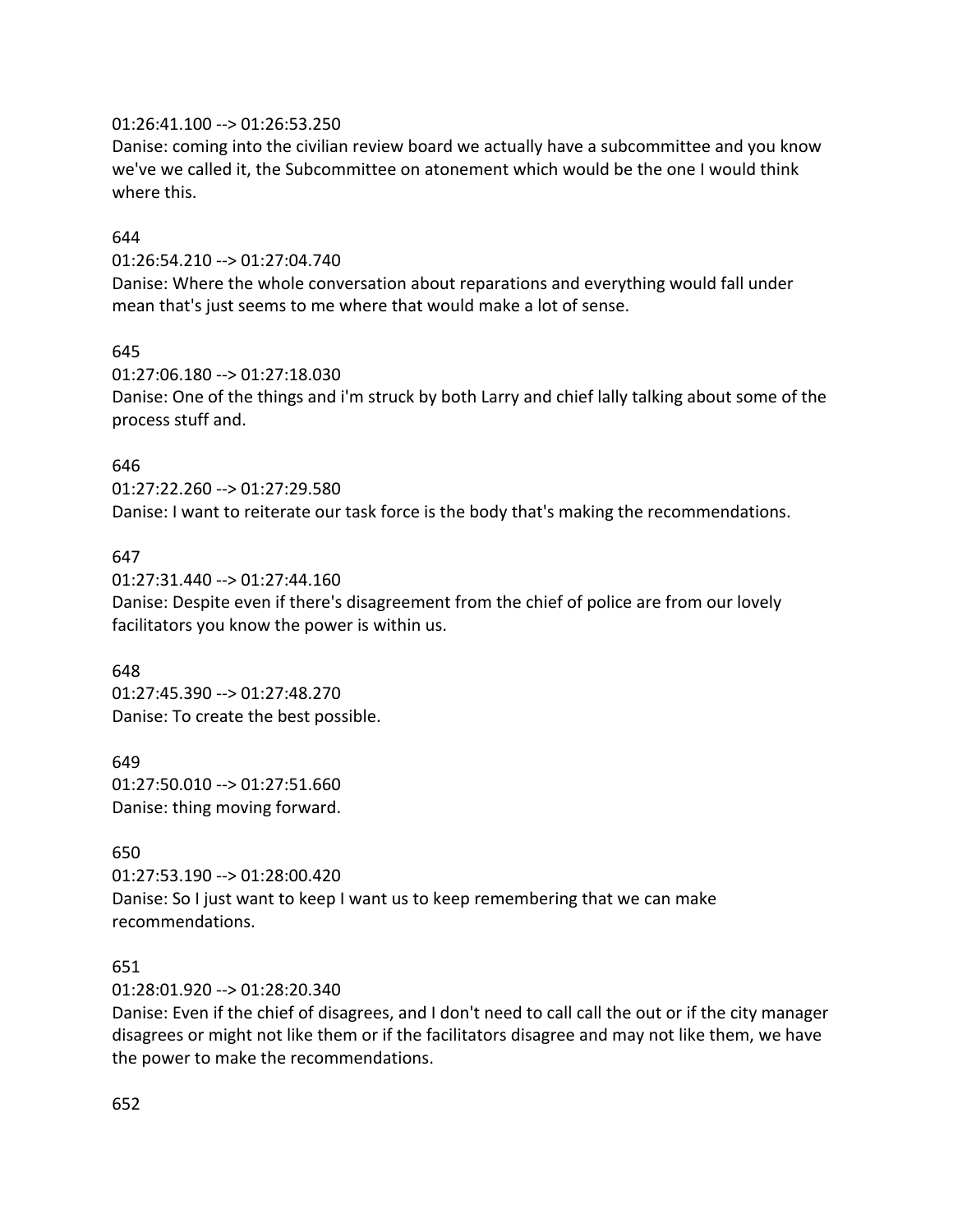01:28:21.000 --> 01:28:22.710 Danise: So that's our job.

653

01:28:23.730 --> 01:28:38.580

Danise: And I really want us to hear that and to own it and to move us forward, I think this was a really, really good discussion um and you know and so i'm like all excited.

654 01:28:38.700 --> 01:28:39.450 Danise: To go back.

#### 655

01:28:39.540 --> 01:28:51.900

Danise: To our through so we can continue thrashing this out because it's important all of our work is important we are the voice.

## 656

01:28:53.100 --> 01:28:59.850

Danise: And we have the luxury and let's say one more thing and then i'll be done, I won't be finished.

#### 657

01:29:01.020 --> 01:29:19.860

Danise: We have the luxury of our we were fortunate enough to have a representative from the worst civilian review board come to our meeting Dr vince gaddis and one of the things that he took their civilian review board does not have subpoena power.

658

01:29:21.300 --> 01:29:34.560

Danise: One of his recommendation was to have subpoena power to get that as part of the the powers of the civilian review Board and the thing that he noted that, even though they don't have that.

#### 659

#### 01:29:35.640 --> 01:29:56.790

Danise: And what their process is that their civilian review board has the power of their voice and that's so that, if there is disagreement, they can be public about so that's where I think that we have to remember that, and so on, that high note, I will be quiet.

660 01:29:58.500 --> 01:29:59.220 Walter Blalark: In a nice.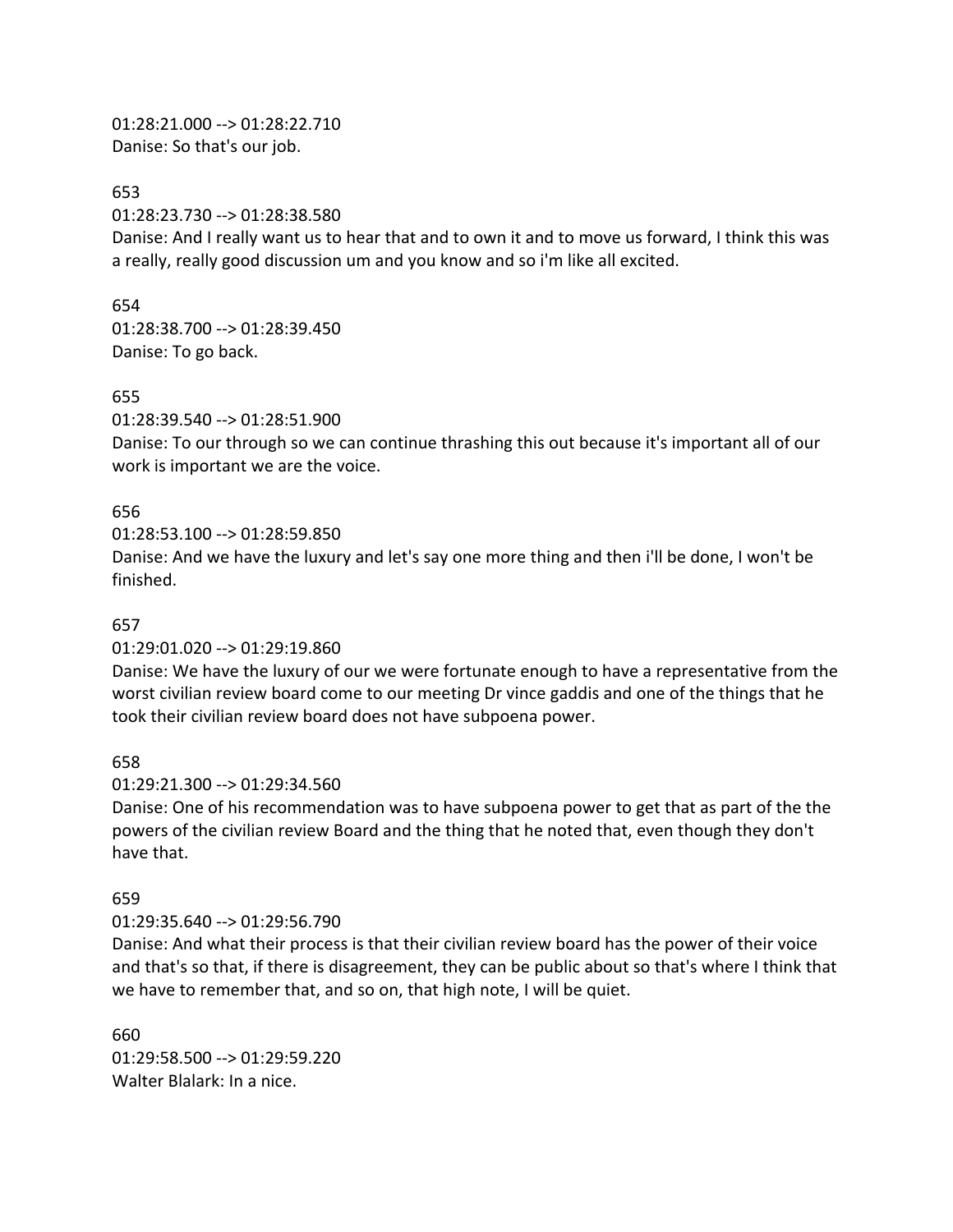661 01:29:59.940 --> 01:30:05.670 Walter Blalark: city councilman don't like it leaves we can go on record, saying that, even though we did recommend that.

662 01:30:05.760 --> 01:30:07.680 Walter Blalark: When something's ranking.

663 01:30:07.740 --> 01:30:09.240 Danise: Right exactly.

664 01:30:10.350 --> 01:30:11.040 Danise: glory.

665 01:30:12.240 --> 01:30:14.640 Danise: Recommendations really.

666 01:30:15.000 --> 01:30:16.890 Larry Schooler: You know, and I just want to make.

667 01:30:16.920 --> 01:30:20.010 Danise: Yes, up to the City Council to say why.

668 01:30:20.580 --> 01:30:22.080 Danise: Right why so.

669

01:30:22.350 --> 01:30:37.560

Larry Schooler: Okay, just just for everybody's benefit the facilitation team is here strictly for process the facilitation team will not take any position on any recommendations we are here to allow you all to do your work and to help you complete it very full stop.

670 01:30:38.010 --> 01:30:40.800 Danise: yeah but sometimes if it's on the borderline.

671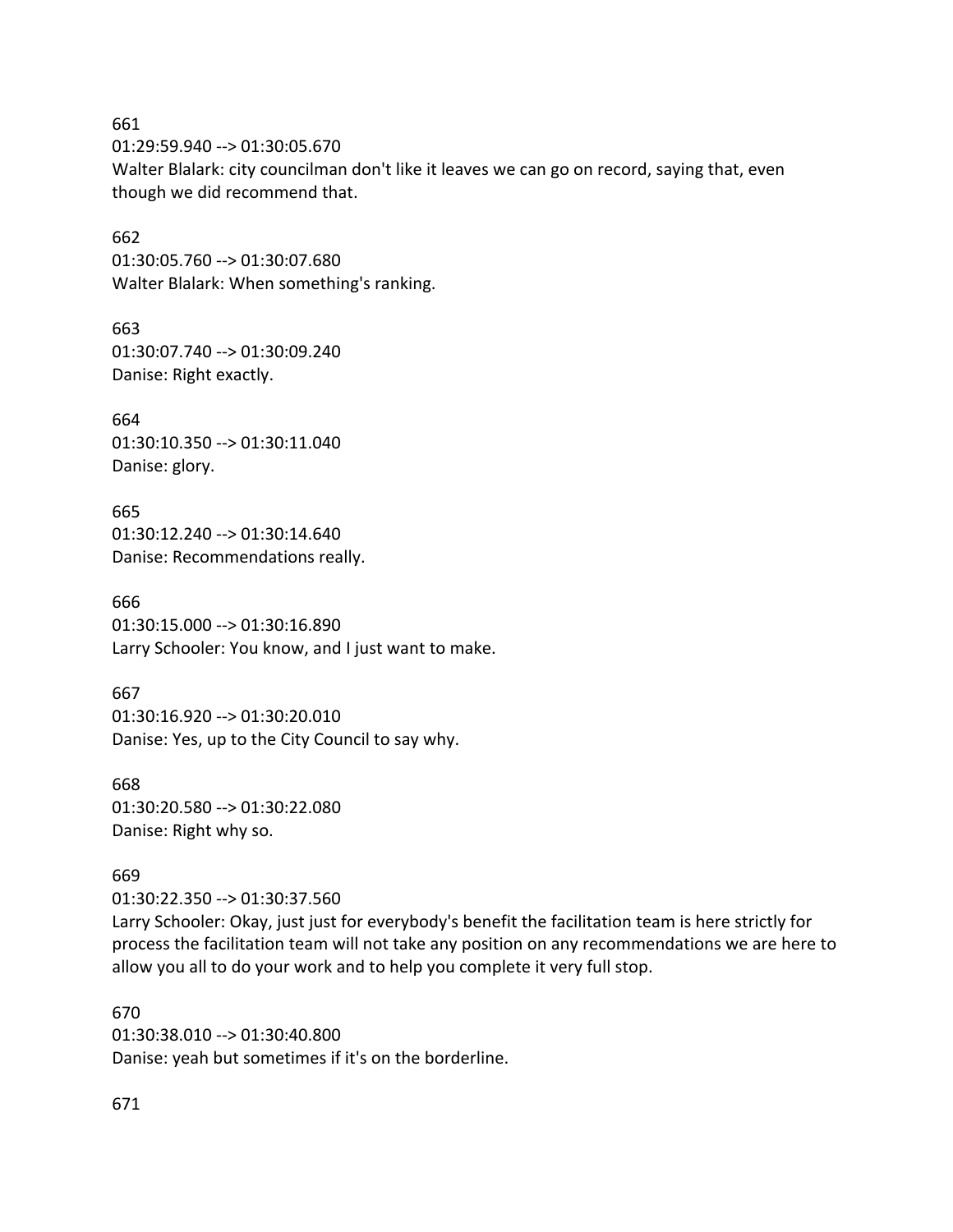01:30:42.030 --> 01:30:43.140 Danise: it's a borderline.

672 01:30:43.500 --> 01:30:46.320 Larry Schooler: Anyway, that's that's our that's our that's our role.

### 673

01:30:46.620 --> 01:30:49.140 Larry Schooler: And we intend to stick to that role.

### 674

01:30:49.200 --> 01:30:58.950

Larry Schooler: Okay, and but but to reinforce what you said this task force is empowered to make any recommendations that it likes it, regardless of any opposition to those recommendations.

# 675

01:31:00.330 --> 01:31:10.830

Larry Schooler: i'm going to first of all thank you all for this incredibly robust discussion and thank the members of the Subcommittee on the civilian review board for their work to get us to this point it's been.

### 676

01:31:11.520 --> 01:31:19.500

Larry Schooler: very much appreciated the past things to Sarah and unfortunately need to step away from the meeting for this other obligation that i've mentioned.

### 677

01:31:19.950 --> 01:31:30.330

Larry Schooler: But Sarah and Joe are going to take you through as much as we can get through in the time that we have, and I look forward to following on the recording and before I forget.

### 678

01:31:30.960 --> 01:31:39.270

Larry Schooler: Any number, the task force is welcome to send additional comments on the recommendations to policing Task Force at city of Elgin dot O rg.

### 679

### 01:31:39.750 --> 01:31:49.620

Larry Schooler: i'm sure you will want to take some time to digest some of what you've heard and seen so please don't hesitate to use that to convey additional input to us but hand things over to Sir.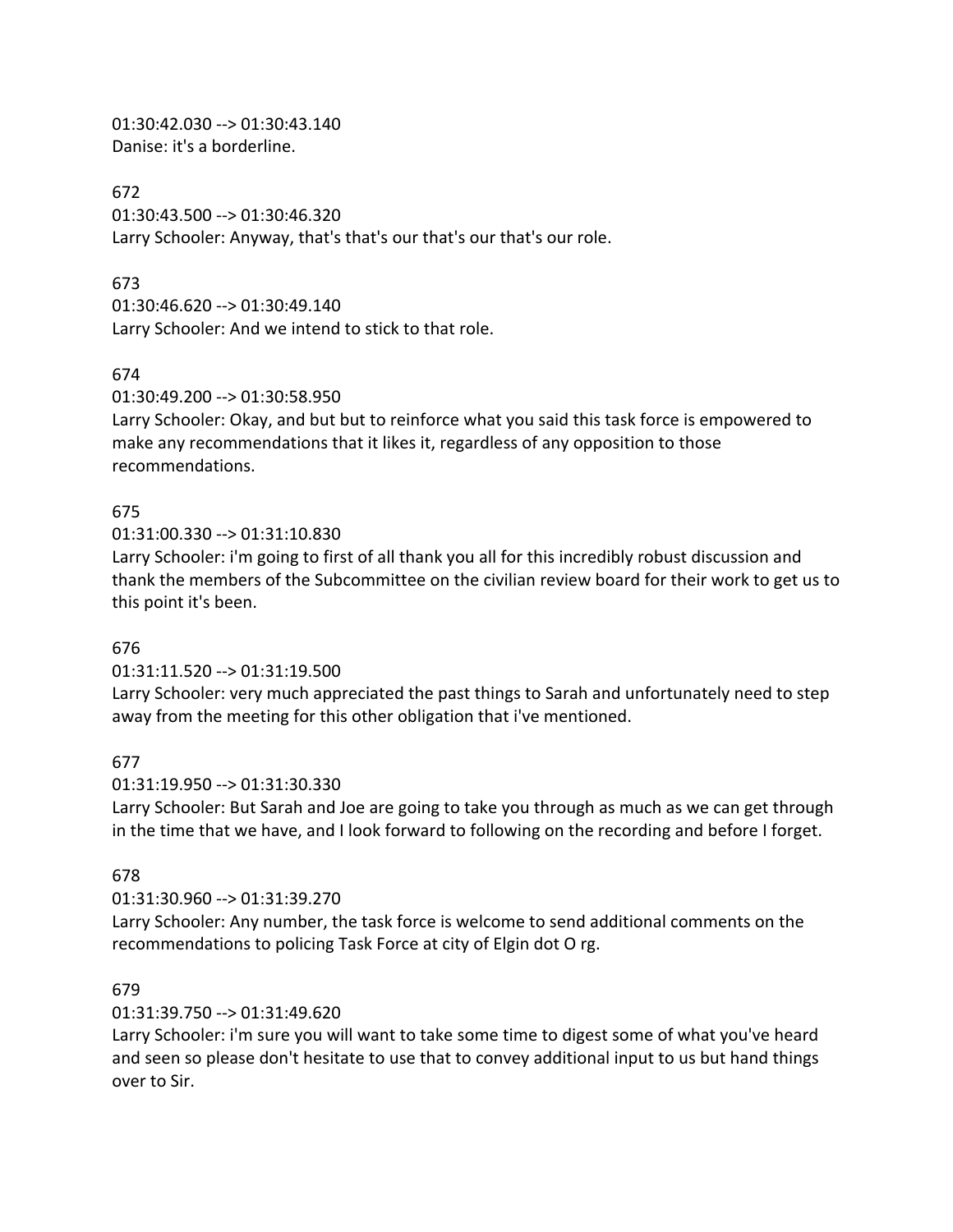01:31:51.150 --> 01:32:09.180

Sara Omar: Thank you Larry and and I just want to add, we did send around the presentation that also includes recommendations from the other two other subcommittees so, even if we don't have the time today to walk through cruise everyone to review the presentation and send any additional.

### 681

### 01:32:10.200 --> 01:32:21.690

Sara Omar: Feedback or questions or comments to us and we'll make sure to relay that to the appropriate subcommittee so with that i'm going to hand things over to Joe to just start the conversation here about the.

### 682

01:32:23.670 --> 01:32:24.570 Sara Omar: apologize.

# 683

01:32:26.640 --> 01:32:29.700 Sara Omar: Racial profiling disparities subcommittee.

# 684 01:32:31.710 --> 01:32:34.860

Joe Hoereth: Yes, thanks, Sarah i'm just going to say.

# 685

# 01:32:35.910 --> 01:32:49.890

Joe Hoereth: Just a word or two and then get out the way and pass it over to task force Member Horton who's going to present on this group as Larry said we had five meetings robust discussion, just as we heard from civilian review board.

### 686 01:32:51.270 --> 01:32:52.140 Joe Hoereth: Really.

# 687

01:32:53.940 --> 01:33:11.820

Joe Hoereth: You know contribution was incredible from everybody in this group and it's it's did hard work, just like the civilian review board did so just acknowledging that we're going to turn it over to task force Member Horton who is going to share with us up to speed on.

# 688

01:33:13.140 --> 01:33:14.490 Joe Hoereth: Where this committee is.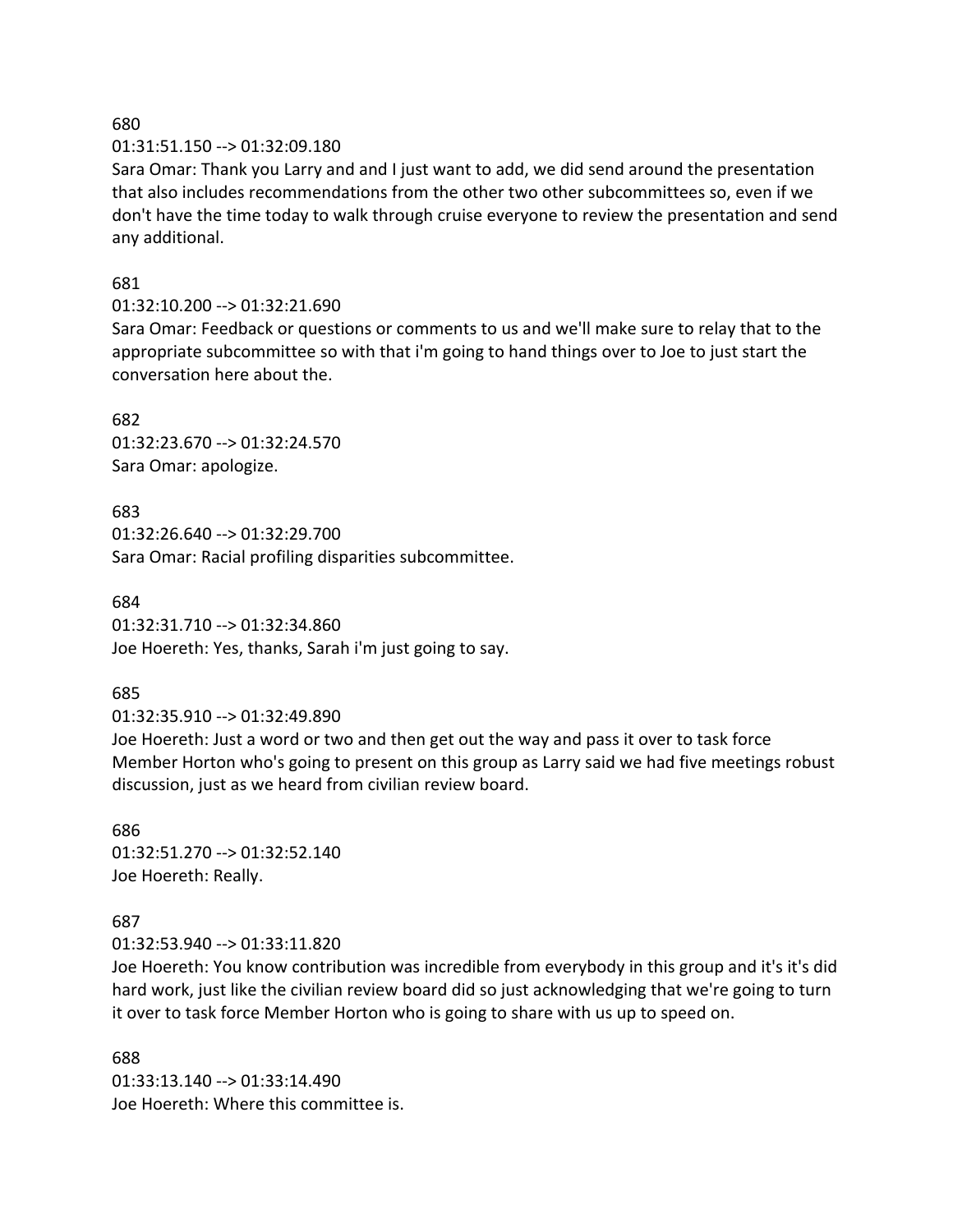689 01:33:16.680 --> 01:33:18.600 Joe Hoereth: Charles are you there, they are okay.

#### 690

01:33:19.590 --> 01:33:20.580 Charles Horton: You guys hear me okay.

### 691

01:33:22.650 --> 01:33:32.970

Charles Horton: Okay first off, I want to i'm Speaking for myself, not the task force, but I agree with pastor play large it takes us.

### 692

01:33:33.570 --> 01:33:38.700

Charles Horton: A long time to get to it, this is important enough that we should take the extra time to get to it.

### 693

01:33:39.180 --> 01:33:42.390 Charles Horton: If we feel that important we feel it's that important to get through it.

### 694

### 01:33:42.780 --> 01:33:53.610

Charles Horton: Then we make extra time to do it if we're trying to be some deadline will just instead of once a week and I have to be twice a week so i'll speak for myself when I say if it takes longer just takes longer because it's that important.

### 695

01:33:55.980 --> 01:34:09.300

Charles Horton: Was that say it to make a long story short, we did not come to a consensus on what to present to you guys and i'm and i'm glad we didn't after hearing what you everything that you guys had to say.

### 696

01:34:09.720 --> 01:34:15.750

Charles Horton: i'm really glad we did not make any recommendations, because I think a lot of what was said tonight.

# 697

01:34:17.400 --> 01:34:30.030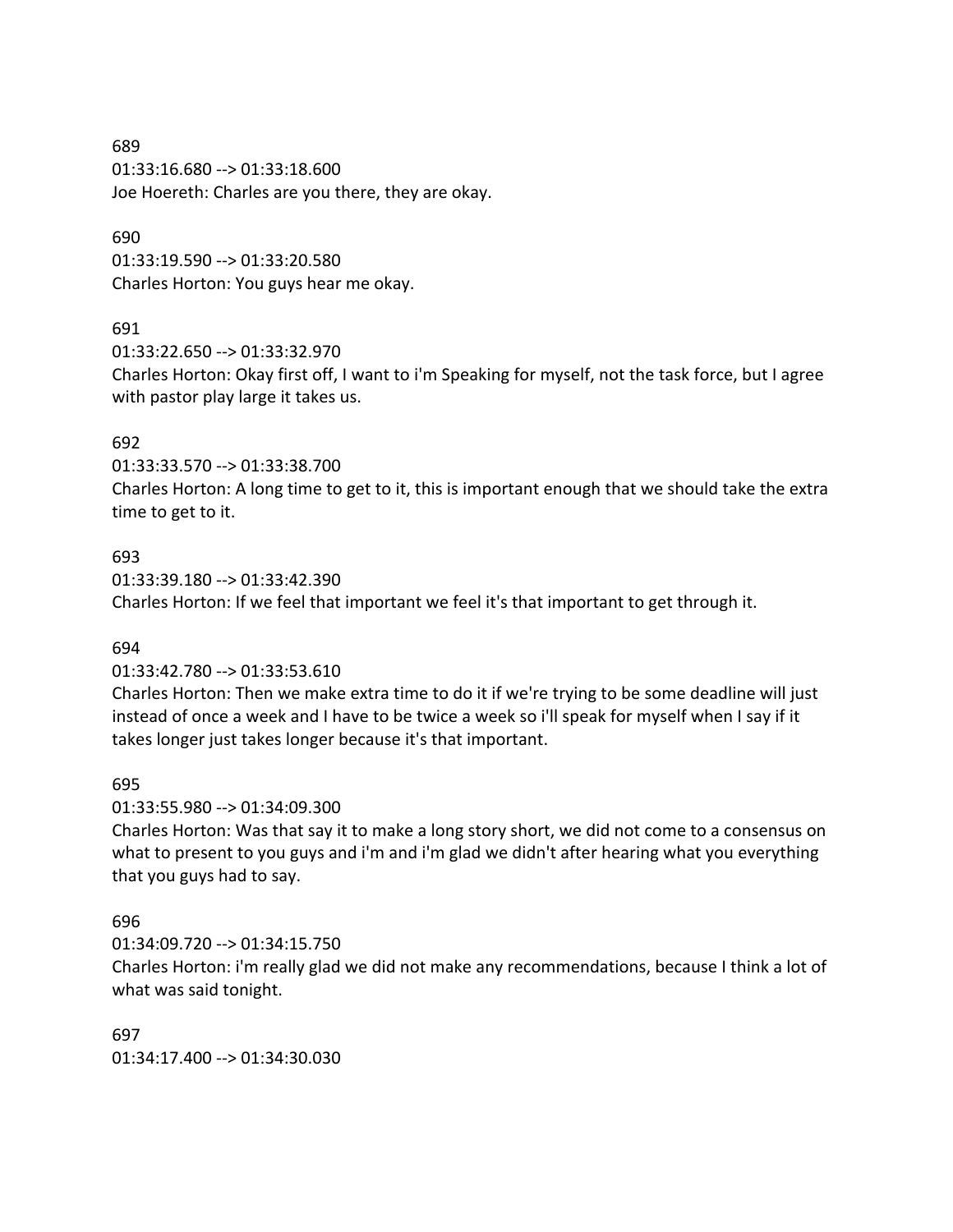Charles Horton: should be factored into our recommendations right, one of the main things that had us pause on making any recommendations was something to chair Caribbean have bought up was.

### 698

01:34:30.660 --> 01:34:38.220

Charles Horton: It wouldn't be fair for us to make those recommendations and go forward until we met with some of the offices.

# 699

01:34:39.090 --> 01:34:45.690

Charles Horton: And this again, this is not for them to try to push us one way or the other but we're working in this together.

# 700

### 01:34:46.440 --> 01:35:02.370

Charles Horton: So we need to get both sides, so we can come to something as we can come up with all all we want, but unless we have some kind of go along, to some extent from the officers is just going to be the same old stuff so we did not come up with anything but I will lay out.

### 701

### 01:35:03.480 --> 01:35:08.850

Charles Horton: What we covered because we did have a lot of good conversation alright, so the early conversation started with.

### 702

# 01:35:10.020 --> 01:35:22.830

Charles Horton: Experiences some of the Members had and how to proceed from that point with recommendations, so we talked about how can we acknowledge that racial profiling has existed for a long time, what can we learn from it.

### 703

# 01:35:23.580 --> 01:35:35.550

Charles Horton: We talked about how ED is currently tracking and measuring racial profiling, we got a lot of good feedback and help from the chief and co chief.

### 704

# 01:35:36.150 --> 01:35:52.590

Charles Horton: So I thank them for that, and then we look at that on stops in Elgin literature research case studies, we were all over in trying to come to a consensus on what would be the best route to take on recommended something to.

705 01:35:53.850 --> 01:36:01.380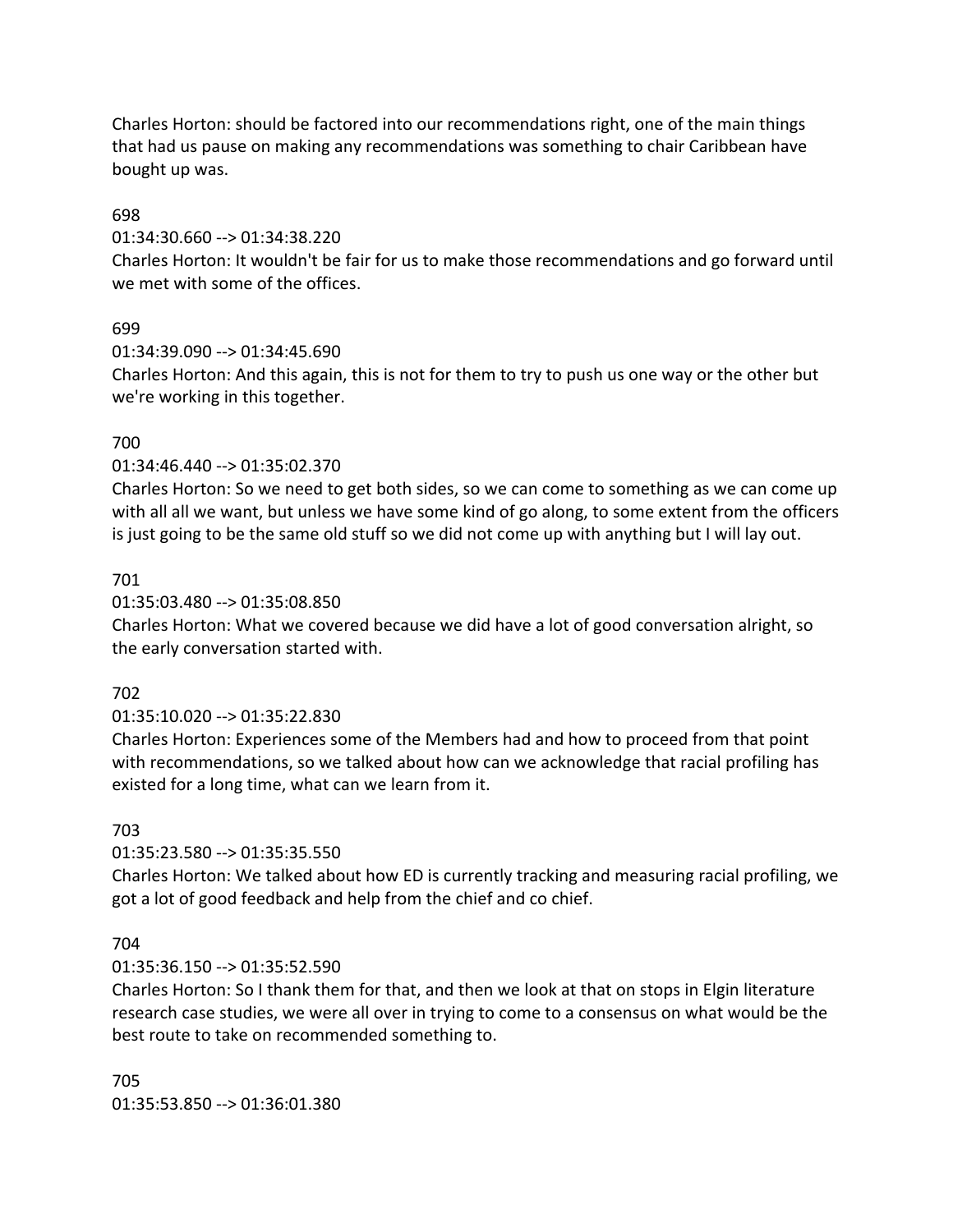Charles Horton: ratio and other disparities all the ideas that we discuss and again we didn't come to any conclusion on this.

# 706

01:36:02.280 --> 01:36:11.400

Charles Horton: But we talked about it, an ordinance banning stops from minor infractions as the only reason for stop and we looked at some research.

# 707

01:36:12.090 --> 01:36:20.640

Charles Horton: On on high at work so research that was that says if you're just pulling somebody over for one thing I might lead to another, and vice versa.

# 708

01:36:21.420 --> 01:36:35.970

Charles Horton: We look at an integrated Community Institute for reducing ratio another profound and train right so training was talked about a lot and again we can't really talk about training if we're not integrating some of the stuff that you guys brought up for a.

# 709

01:36:37.710 --> 01:36:48.090

Charles Horton: Week talked about reducing barriers and impacts of stops on African Americans and Latinos in the Community and just kind of went from there.

# 710

01:36:49.230 --> 01:36:55.200

Charles Horton: But we did not come up with any recommendation, but those three things that I just mentioned, that will kind of beat a base.

# 711

01:36:55.890 --> 01:37:10.950

Charles Horton: i'm also want to thank Joe for kind of laying out all ideas that came about because we really talked about a whole lot there, so I thank him for summarizing everything to present to you guys you guys have any questions from it.

# 712

01:37:18.480 --> 01:37:23.430

Charles Horton: So my hope is that with those three areas that were laid out.

# 713

01:37:24.480 --> 01:37:34.200

Charles Horton: Hopefully, can review the notes from tonight, and then we can come up with something I don't know if it's going to be the next meeting, or the one after that or toward the end.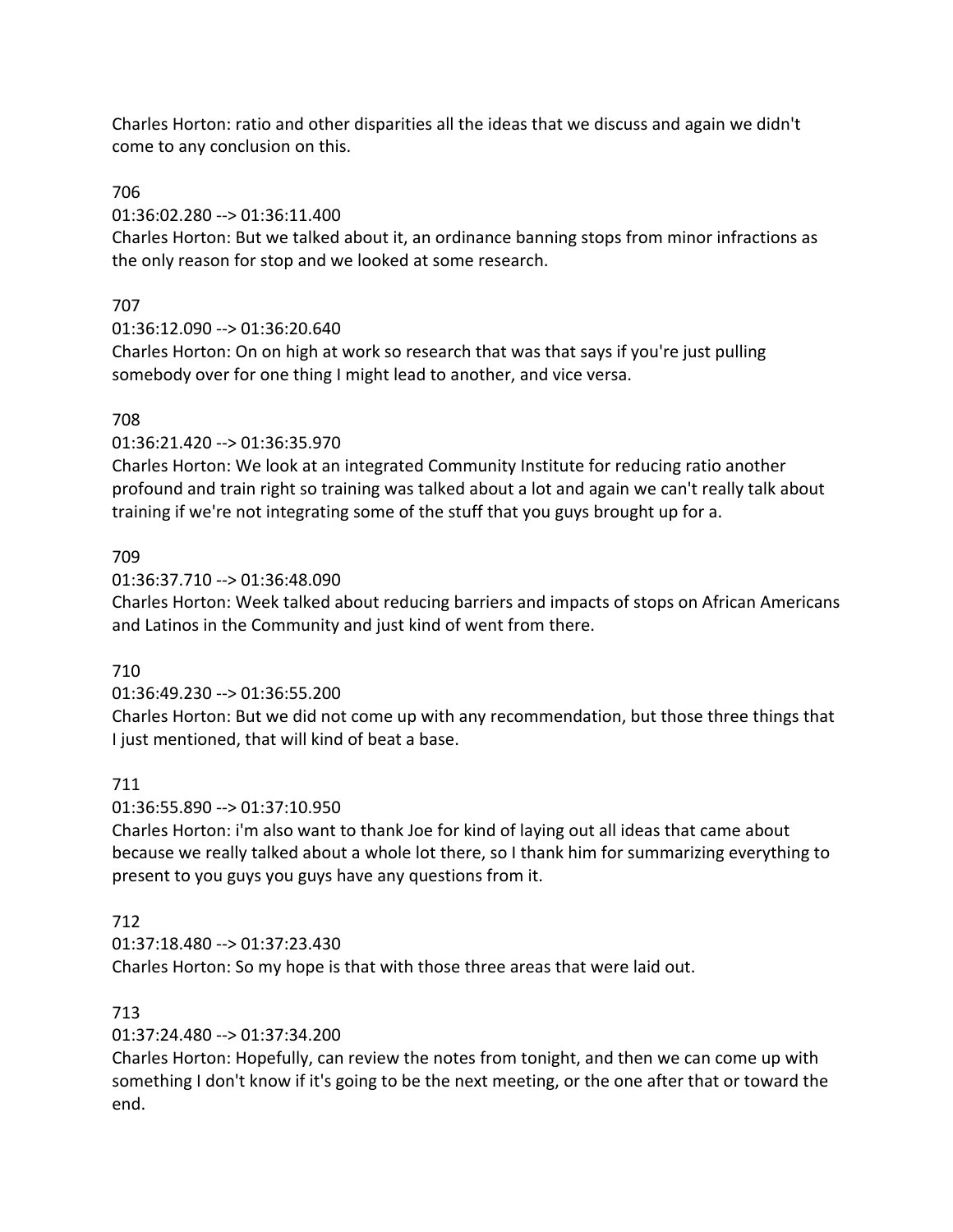### 01:37:34.920 --> 01:37:46.380

Charles Horton: I mean, because this is a really important areas, why I wanted to be on this task force but i'm sure we'll be putting those things together and they come up with something at a later date, but now would be too.

### 715

01:37:47.550 --> 01:37:48.210 premature.

### 716

01:37:49.230 --> 01:37:52.140 Joe Hoereth: Thank you test force Member Jordan, we have questions.

### 717

01:37:53.790 --> 01:37:56.550 Joe Hoereth: I see kevin's hand is up good Kevin.

### 718

01:37:57.780 --> 01:38:10.770

Kevin Joshua: hi Charles um, I guess, I wanted to ask for you and your team have if you guys will be over viewing some of the recommendations across other committee, so I understand that the the.

### 719

01:38:12.060 --> 01:38:19.920

Kevin Joshua: The team doesn't have a recommendation now but, like, for example, I we recognize that the racial and disparities, our President in.

### 720

01:38:20.340 --> 01:38:33.600

Kevin Joshua: And even the way that money is allocated right so well, we have your team work with like say my team to to review that as well or go over or how, how do you guys seeing moving forward.

# 721

01:38:34.740 --> 01:38:42.030

Charles Horton: To be honest with you, we didn't really discuss that so i'm Speaking for myself, so if anyone else from my task force wants to jump in as cool but.

722 01:38:42.450 --> 01:38:57.930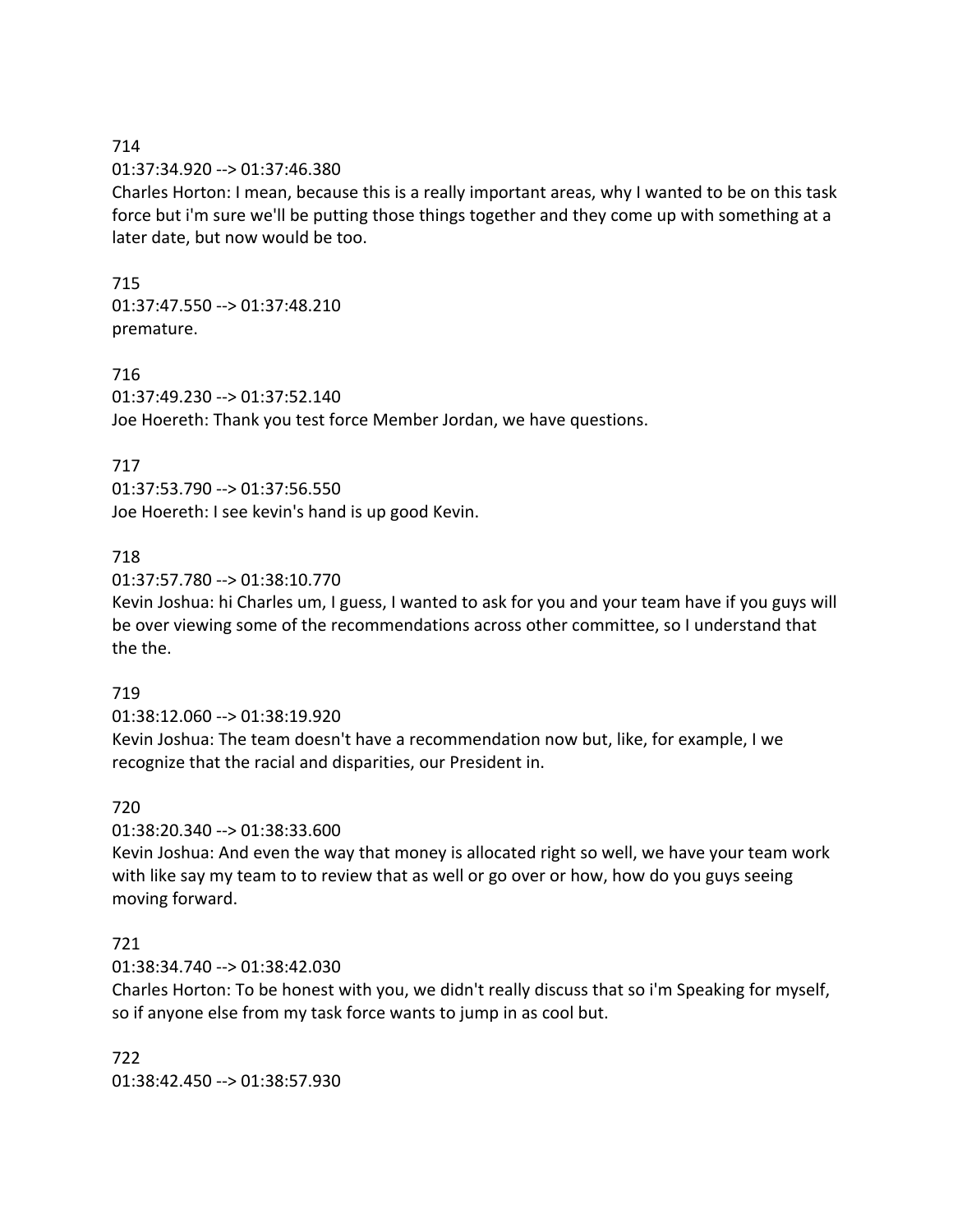Charles Horton: If you have something where you think is going to be a benefit to the Community, that we can recommend recommend, by all means send it on this way just follow the proper channels on getting it to us, and we would definitely take it in into consideration.

723 01:38:58.710 --> 01:39:00.420 Kevin Joshua: Okay, great awesome Thank you.

724

01:39:01.080 --> 01:39:11.520

Cynthia M. Rivera: And Kevin i'm on both the allocation subcommittee and the Subcommittee, so I mean I could actually get some of the ideas or will see the recommendations as well, so, but I am on both of those subcommittees.

# 725

01:39:12.750 --> 01:39:20.220 Joe Hoereth: Thanks testers number also wanted to say I do recall one of the motivations for this particular task force.

726 01:39:21.420 --> 01:39:22.740 Joe Hoereth: Of the subcommittee.

727

01:39:24.540 --> 01:39:28.800 Joe Hoereth: Taking this approach was an interest in hearing from the other groups.

728

01:39:29.910 --> 01:39:36.180 Joe Hoereth: While we do have enough of a mix of people on other task forces to have some of that cross.

# 729

01:39:37.560 --> 01:39:44.490 Joe Hoereth: fertilize fertilization I guess happening there was an interest to you to hear, and I know folks mentioned that.

730 01:39:46.620 --> 01:39:47.550 Joe Hoereth: Your hand is up next.

731 01:39:50.460 --> 01:39:58.410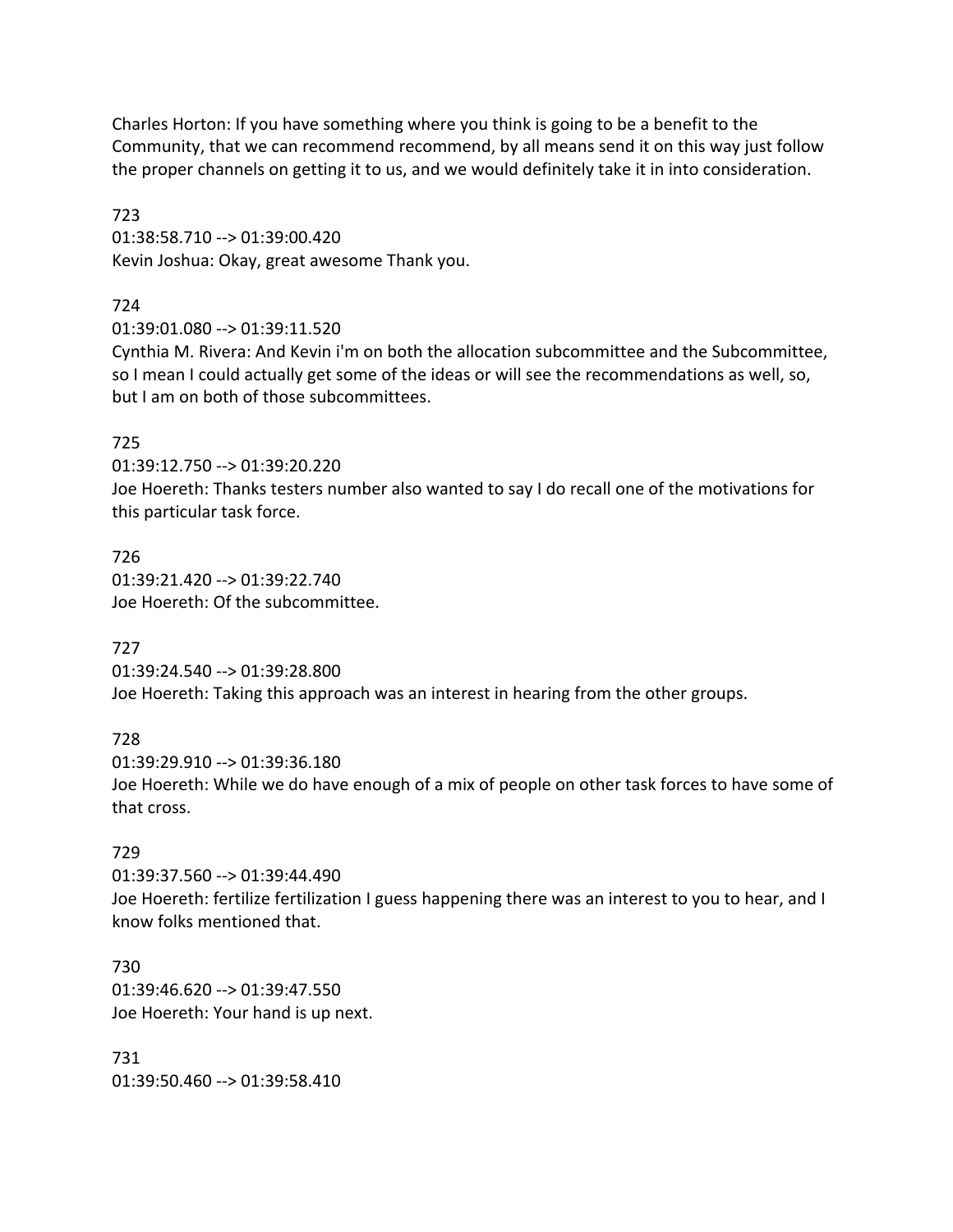LeJewel K Crigler: Okay, and I guess, this is just something, this was a question that was given to me today by a Community Member that I was speaking with.

# 732

01:39:58.830 --> 01:40:17.550

LeJewel K Crigler: And I guess I haven't seen this so I couldn't ask answer her question, maybe I missed something are we, is there a breakdown in regards to or the exact number of how many black police officers are existence on the forest currently.

# 733

01:40:19.560 --> 01:40:25.470 LeJewel K Crigler: Because if you we could get that information out to us as well i'd really appreciate that.

# 734

01:40:26.790 --> 01:40:28.200 LeJewel K Crigler: Okay, thank you.

# 735

01:40:29.130 --> 01:40:29.940 Joe Hoereth: Thanks Joel.

# 736

01:40:30.570 --> 01:40:36.600 Charles Horton: i'd like to i'm sorry sorry to interrupt, but I want to add to cheer cricketers question.

# 737

01:40:37.830 --> 01:40:46.170

Charles Horton: If we i'm sure we have that data that's that's easy that all how many black Members on the force but can we get data, also on.

# 738

01:40:47.070 --> 01:41:10.050

Charles Horton: The number of black officers data versus white offices that have to type of pullovers that a passive way Larkin so i'm assuming that also you deploy them over for the phone was was black I mean was was white do we have data to compare on those similar type of stops with black olives.

# 739

01:41:12.720 --> 01:41:18.660

Joe Hoereth: just want to acknowledge taking notes on this, as always, but if chief lally wanted to comment.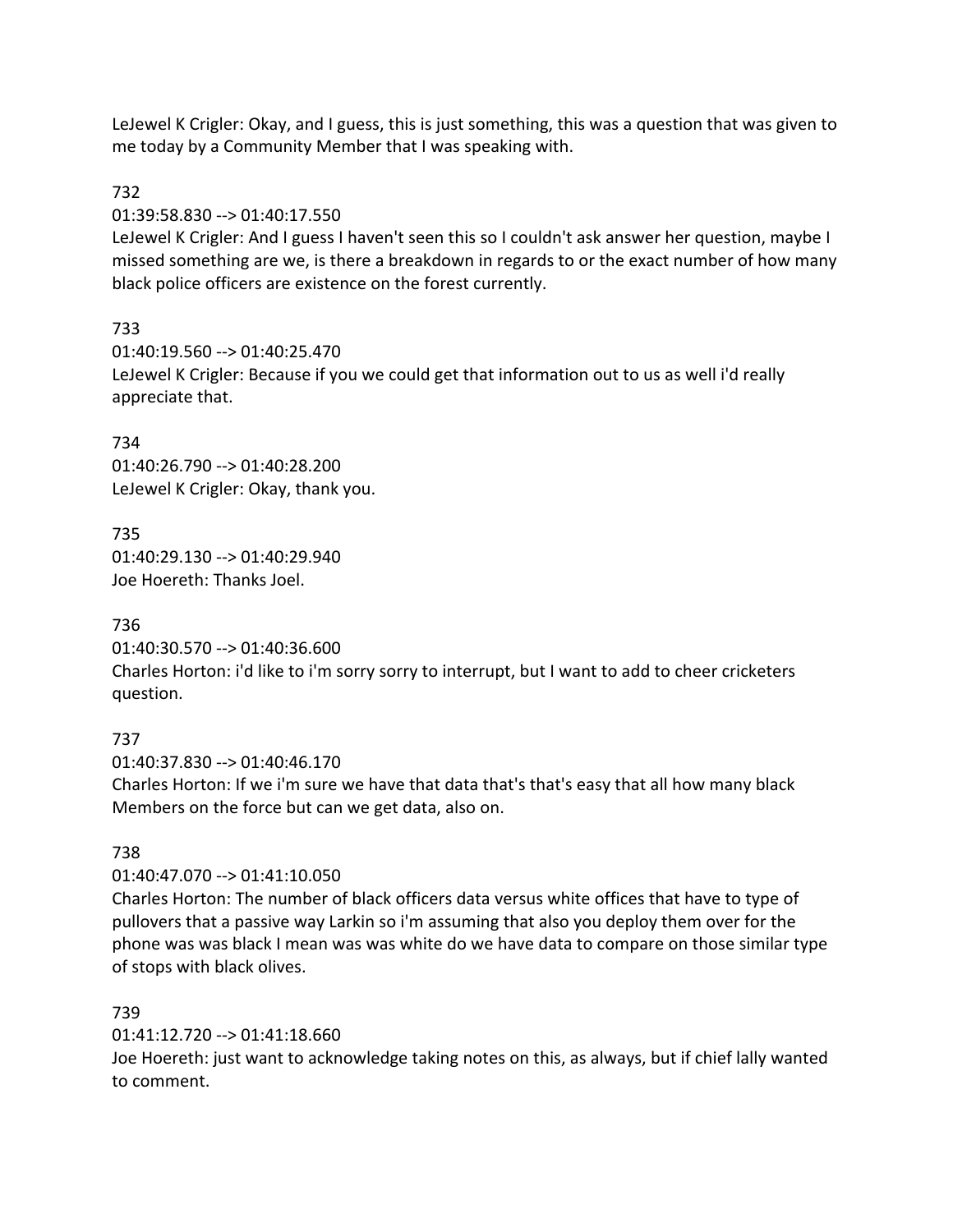740 01:41:19.710 --> 01:41:20.160 Joe Hoereth: on that.

### 741

01:41:22.080 --> 01:41:24.390 Joe Hoereth: Get back to them or provide.

# 742

01:41:25.380 --> 01:41:38.850

Ana Z Lalley: So the the the race of the officers on our transparency site, and if you go under, recruiting data or it's under office it's it's if you're familiar with recruiting with the transparency site it's on there.

# 743

01:41:40.080 --> 01:41:53.010

Ana Z Lalley: And it has the most recent information about who we hire what the demographics, of the police department is as of today, so that's already out there to the public regarding Charles your question about.

# 744

01:41:54.510 --> 01:42:04.770

Ana Z Lalley: I guess it would need are you are you asking about the the type of citation that pastor blaylock was written specifically for and then.

# 745

# 01:42:05.940 --> 01:42:24.780

Ana Z Lalley: which was a cell phone pastor blue are correct, and so, if you're looking just specifically for that type of citation written by Hispanic officers black officers white officers or you looking you're looking specific to that type of offense or, if you could clarify for me please.

# 746

01:42:25.620 --> 01:42:31.110

Charles Horton: I guess it would be offenses in general but, considering that is.

# 747

### 01:42:31.620 --> 01:42:46.920

Charles Horton: considered that we know is more white officers, on the forest and black officers, then of course is going to look one way, but I think sometimes if you look deep enough sometimes you can see a pattern like, why is this guy right more tickets for this colored in that guy.

748 01:42:47.670 --> 01:42:55.260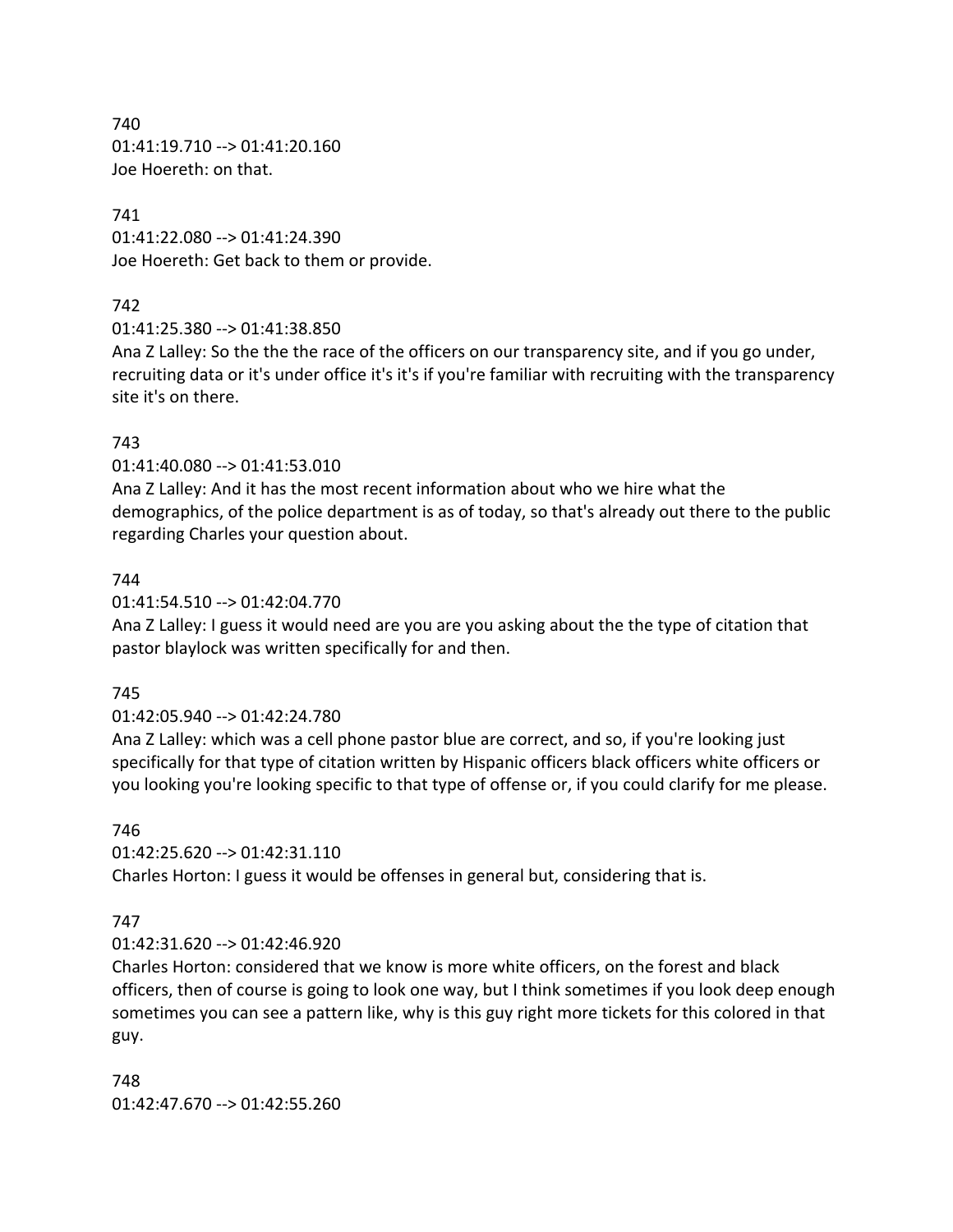Ana Z Lalley: Yes, we could get that data for you that that would require it's it's it would take a little bit of time, but we can get it for you.

749 01:42:59.250 --> 01:43:01.260 Joe Hoereth: Thanks chief pastor blaylock.

# 750

01:43:04.140 --> 01:43:11.130

Walter Blalark: One one of the things that Member test for sure, I understand the reason that we wanted to take.

# 751

01:43:11.970 --> 01:43:18.840

Walter Blalark: Not any recommendation that particular time and care before the old dashboards because as Charles have spoken.

# 752

01:43:19.560 --> 01:43:30.570

Walter Blalark: We really think that this is individual discretion, which my road racial profiling, we really want to kind of get to understand the culture.

# 753

01:43:31.440 --> 01:43:43.050

Walter Blalark: of our police force here in Elgin and also the understand you know that individual discretion and how much discretion, they have to write a ticket or the right of warning or.

# 754

01:43:43.410 --> 01:44:02.010

Walter Blalark: Stop somebody for a broken taillight of what etc, etc, etc, so we want to kind of maybe talk with them to see kind of where where where their mindset what they are they trying to stop criminals are they trying to stop a.

# 755

01:44:03.480 --> 01:44:12.030

Walter Blalark: You know, a growth is happening at criminals or whatever, so we so as one of the things I wanted to point out.

# 756

01:44:12.360 --> 01:44:23.520

Walter Blalark: The reason that we're not trying to make recommendations we want to implement want to take our time because, as the Chiefs they said to us that one of the reason that they really wanted to look at this.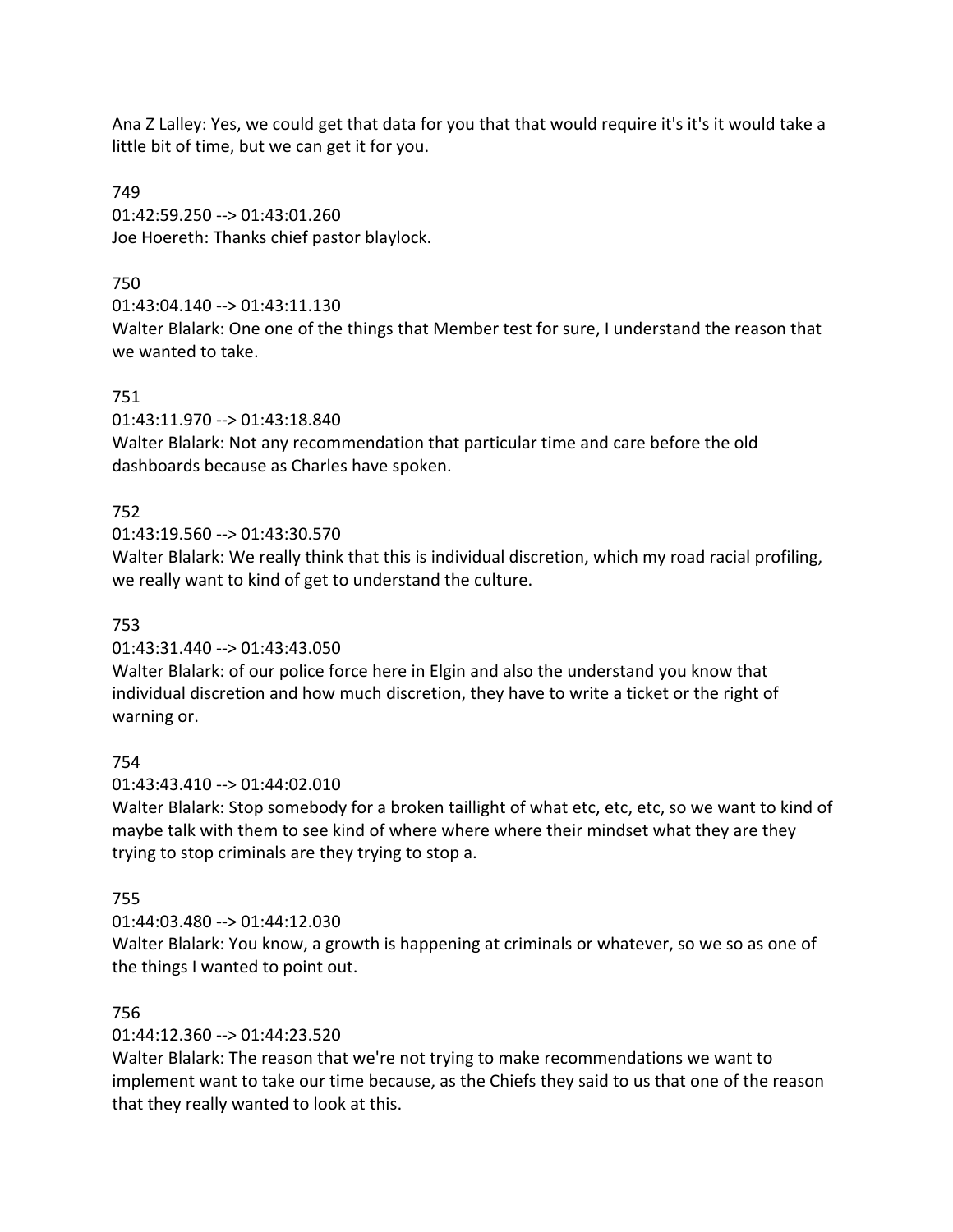#### 757 01:44:24.330 --> 01:44:46.290

Walter Blalark: task force was because of a racial profile another profile so that I think I test for us is is one of the major one to to look at look at this, so if anybody got any suggest I do like what Kevin said I hadn't thought about that and also, I like what.

# 758

# 01:44:48.930 --> 01:44:57.300

Walter Blalark: chairperson quigley and also what Charles said about getting the makeup, not only do we get the makeup we also look at the promotions.

### 759

01:44:57.930 --> 01:45:10.740

Walter Blalark: The hiring etc, etc, and I think that way you can get a better feel of the culture, you gave you know we're promoting and also, I think we should look at the promotion by sex to I would promoting.

760 01:45:11.910 --> 01:45:13.050 Walter Blalark: Women being promoted.

761 01:45:15.420 --> 01:45:16.890 Walter Blalark: You know how many.

# 762

01:45:18.030 --> 01:45:27.330

Walter Blalark: women's have none color women of color how many of those been promoted how many a of males have been promoted.

# 763

01:45:29.760 --> 01:45:36.930 Walter Blalark: People male of color that you know black Asian, we do have a population of.

# 764

01:45:38.430 --> 01:45:51.240

Walter Blalark: Southeast Asian here in our Community, I think about the numbers of African American, so I think you know we can look at that it would give us a better better feel of the culture and everything else.

765 01:45:54.450 --> 01:45:55.230 Joe Hoereth: Thank you pastor.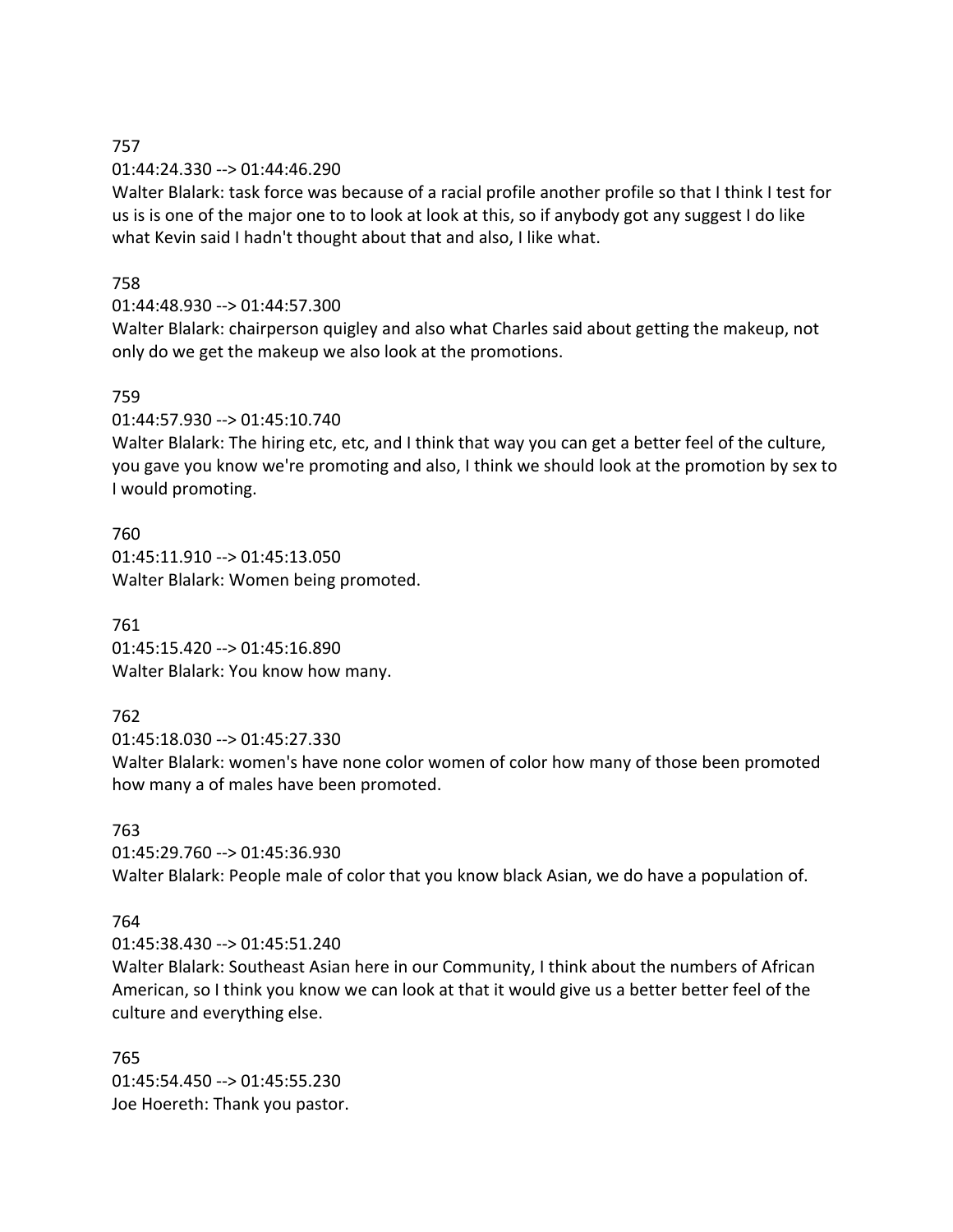766 01:45:57.750 --> 01:45:59.190 Charles Horton: Just just oh no.

### 767

01:45:59.340 --> 01:46:10.320

Charles Horton: Oh good just so no confusion, we already know that there's a bias so that's not the reason why we want those stats we already noted there's a bias, I think, getting that information and having those stats.

#### 768

01:46:11.070 --> 01:46:22.110

Charles Horton: helps on our accountability that we already know what's what's going on, but I think if you can pinpoint where it all so called bad apples are done it helps it helps on accountability set.

769 01:46:25.860 --> 01:46:26.190 Walter Blalark: True.

770 01:46:27.600 --> 01:46:28.830 Joe Hoereth: test first mover flick them.

771

01:46:29.250 --> 01:46:33.000

Aubree Flickema: yeah thanks I just want to make sure that when we're looking at statistics like.

772

01:46:34.620 --> 01:46:41.700

Aubree Flickema: Like specific racial groups that we're making sure that those statistics aren't just like Lincoln statistics but that they're.

### 773

01:46:43.980 --> 01:46:56.820

Aubree Flickema: Like when we're looking at them, we know that you know if it's the number of black officers on the Elgin police department is less than the number of white officers and we're comparing those same groups we're looking specifically at.

#### 774

01:46:58.830 --> 01:47:07.080

Aubree Flickema: Like you're not looking at the percentage of, and specifically the percentage like in direct comparison i'm trying to go with what i'm trying to say here.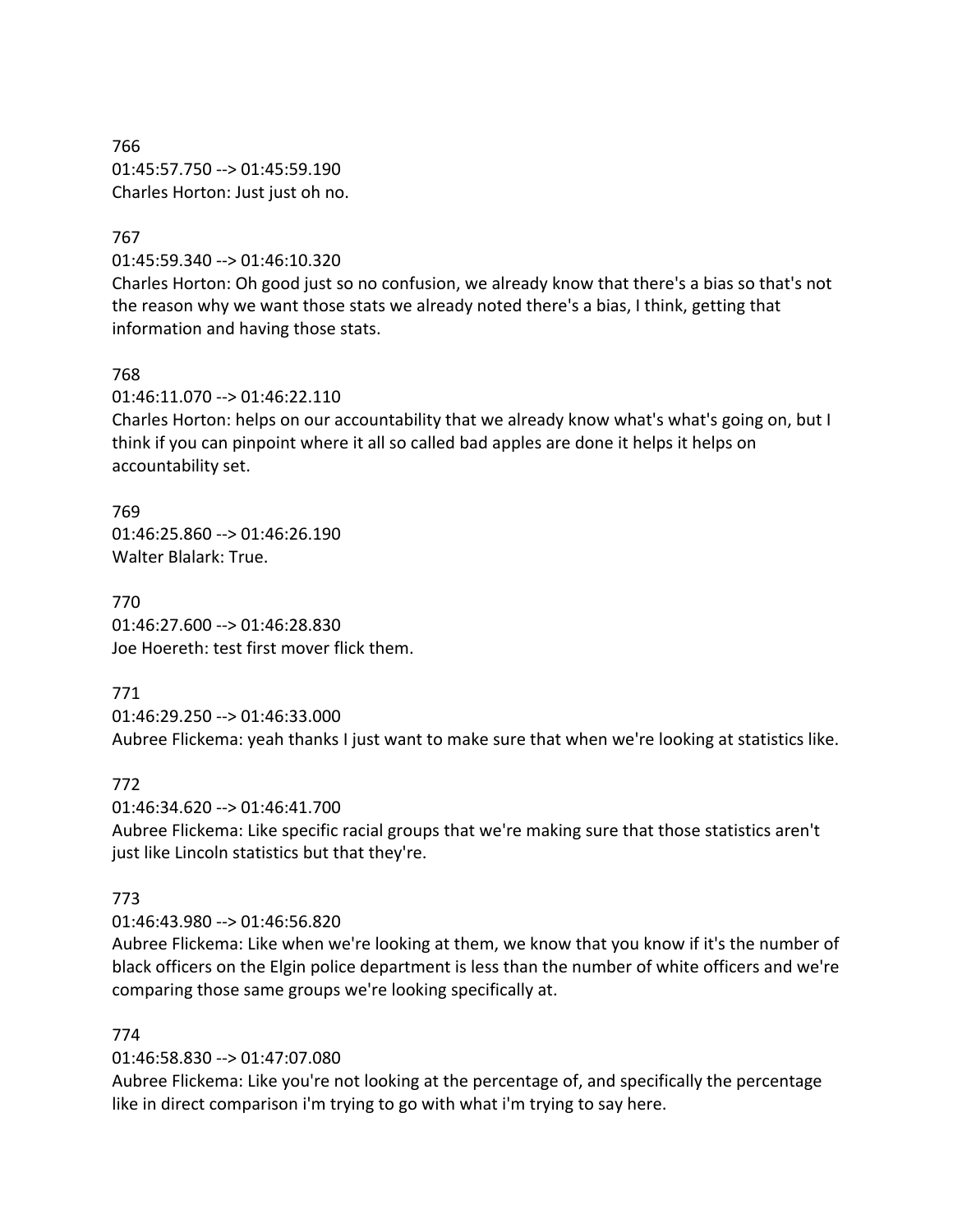01:47:07.740 --> 01:47:13.920

Aubree Flickema: But that you're looking at i'm not the numbers, but the percentages that's what i'm trying to say so.

# 776

# 01:47:14.400 --> 01:47:19.950

Aubree Flickema: Instead of I just want to make sure that when we look at that data that that that's how we're measuring it we're not.

# 777

01:47:20.490 --> 01:47:25.890

Aubree Flickema: So that it's fair because I know just from experience with you know people saying like well there is there was.

# 778

# 01:47:26.880 --> 01:47:37.620

Aubree Flickema: 10 officers that did this and 20 officers that did this, but when you actually break down the demographics, the percentages look a lot different than numbers, so does that make sense.

### 779

01:47:38.910 --> 01:47:39.660 Aubree Flickema: Okay, thank you.

# 780

01:47:42.570 --> 01:47:46.710 Joe Hoereth: awesome so thank you very much, oh.

# 781

```
01:47:48.210 --> 01:47:53.760
```
LeJewel K Crigler: yeah I just want to say cuz I actually have somebody that's continuing to text me.

# 782

01:47:54.780 --> 01:47:57.330 LeJewel K Crigler: in regards to the questions um.

# 783

01:47:58.410 --> 01:48:18.630

LeJewel K Crigler: And I also went on just for the chief to know, and I looked on the transparency and there's nothing showing under recruiting so I guess i'm asking for the exact numbers in regards to African American persons that are currently working.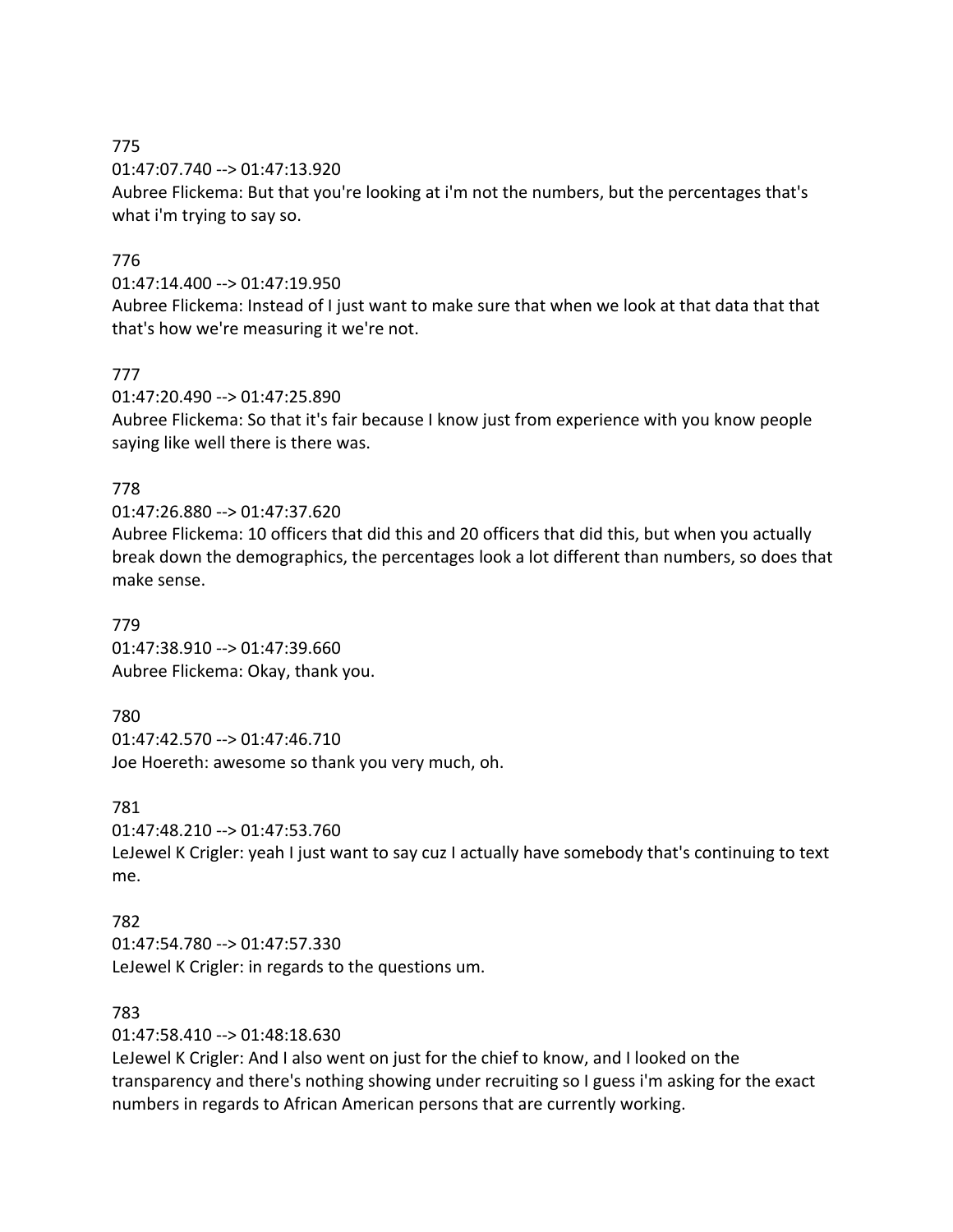784 01:48:19.380 --> 01:48:20.370 Ana Z Lalley: On their little.

785 01:48:20.790 --> 01:48:21.300 LeJewel K Crigler: i'm sorry.

786 01:48:21.690 --> 01:48:24.960 Ana Z Lalley: It is on there, so if you're if you're on the transparency site now.

787 01:48:25.200 --> 01:48:25.710 LeJewel K Crigler: mm hmm.

788 01:48:26.610 --> 01:48:30.390 Ana Z Lalley: And if I could share my screen, I guess, I could be probably easier.

789 01:48:30.870 --> 01:48:34.860 Ana Z Lalley: uh huh so Sarah can I do that okay.

790 01:48:36.960 --> 01:48:40.230 Sara Omar: I didn't get you unmuted give you some phone calls right okay.

791 01:48:44.220 --> 01:48:46.740 Ana Z Lalley: Okay, I should be okay, yes.

792 01:48:49.080 --> 01:48:51.900 Ana Z Lalley: Okay um can you guys see my screen.

793

01:48:53.460 --> 01:49:01.470

Ana Z Lalley: yeah so i'll i'll take you where how to get here, so if you start i'll take you to the main page so when you go the transparency site, this is where you're at.

794 01:49:02.430 --> 01:49:05.040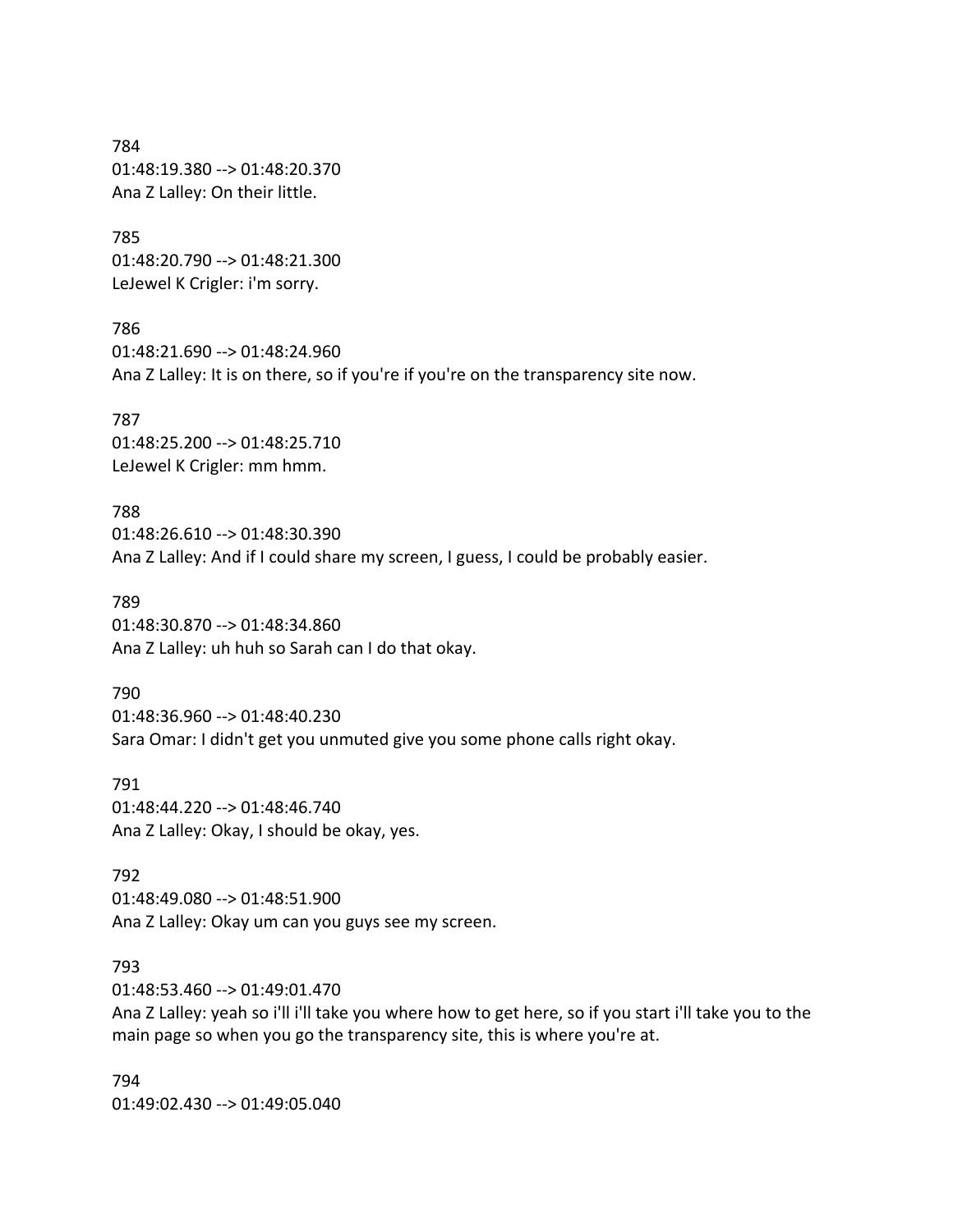Ana Z Lalley: uh huh and then, if you go to.

795

01:49:07.950 --> 01:49:11.310 Ana Z Lalley: Elgin police department recruiting where we are where we're going.

### 796

01:49:12.570 --> 01:49:14.610 Ana Z Lalley: Where we were where we're going if you go there.

797 01:49:16.290 --> 01:49:17.820 Ana Z Lalley: And then, if you scroll down.

#### 798

01:49:18.990 --> 01:49:23.160 Ana Z Lalley: there's a lot of data on here So the first thing.

#### 799

01:49:24.390 --> 01:49:33.750

Ana Z Lalley: You will see, and i'm scrolling slowly here for you guys is right there, so it says the officer ethnicity and rank and then broken down by male and female.

800 01:49:35.610 --> 01:49:36.150 OK.

801 01:49:38.850 --> 01:49:39.120 LeJewel K Crigler: OK.

802 01:49:39.150 --> 01:49:39.900 Ana Z Lalley: And then, if you can.

#### 803

01:49:40.140 --> 01:49:47.550

Ana Z Lalley: If you continue to scroll down, so this is, as we are, as we stand today if you continue to scroll down, it will talk about.

#### 804

01:49:48.510 --> 01:49:58.620

Ana Z Lalley: yo who submits applications where they're from their race, their gender, who ends up being higher, and so this is the, this is the page that you have to go to that that section okay.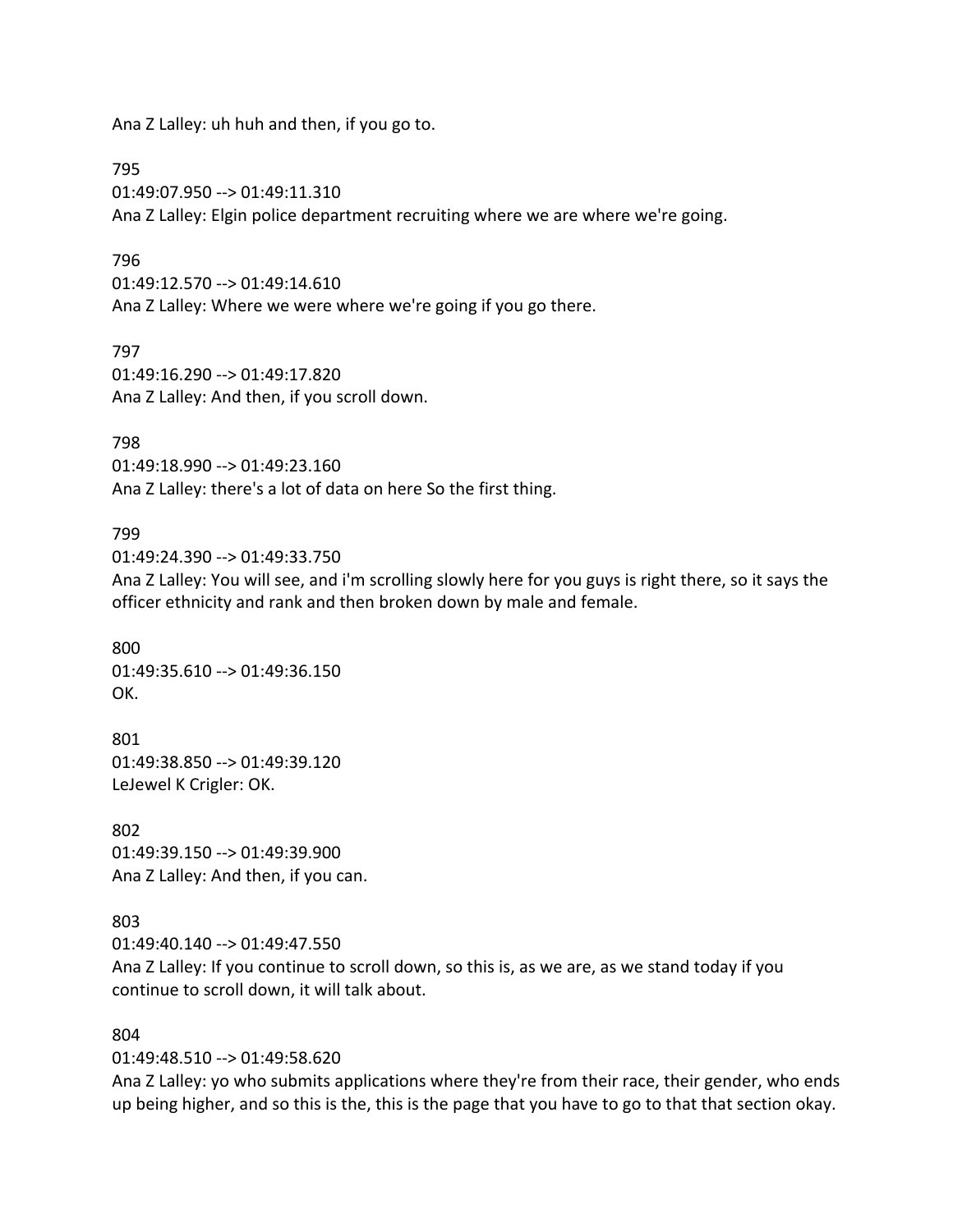805 01:49:59.880 --> 01:50:01.650 LeJewel K Crigler: Okay, thank you you're welcome.

# 806

01:50:03.660 --> 01:50:07.770 Joe Hoereth: thanks again chief yep test first remember broccoli.

# 807

01:50:09.090 --> 01:50:11.880 City Hall: yeah I really liked what what Charles was saying about.

# 808

01:50:13.140 --> 01:50:19.230

City Hall: That we know it's there we know there's a bias and I, and I would go one step further and say it's not just it's just not individual.

# 809

01:50:19.950 --> 01:50:32.670

City Hall: Individual officers, if you look at the arrest totals for 2021 26 and a half percent were were black compared to 6.3 of the population that's taking out.

# 810

01:50:33.390 --> 01:50:47.040

City Hall: Any of the interaction of what what the ethnicity or race will be officer right so that just tells us that tells me or highlights to me or setting up my spidey sense that we have to ask the questions about what assumptions are built into.

811 01:50:48.390 --> 01:50:50.430 City Hall: build into the practice of leasing.

# 812

01:50:51.450 --> 01:50:58.650

City Hall: And I think that's where the stops comes in and asking the questions about those kind of either pre contextual stops which i've been on a journey where that was.

# 813

01:51:00.000 --> 01:51:06.000

City Hall: A reality that they couldn't name but also what that means for persons as they interact with citations.

# 814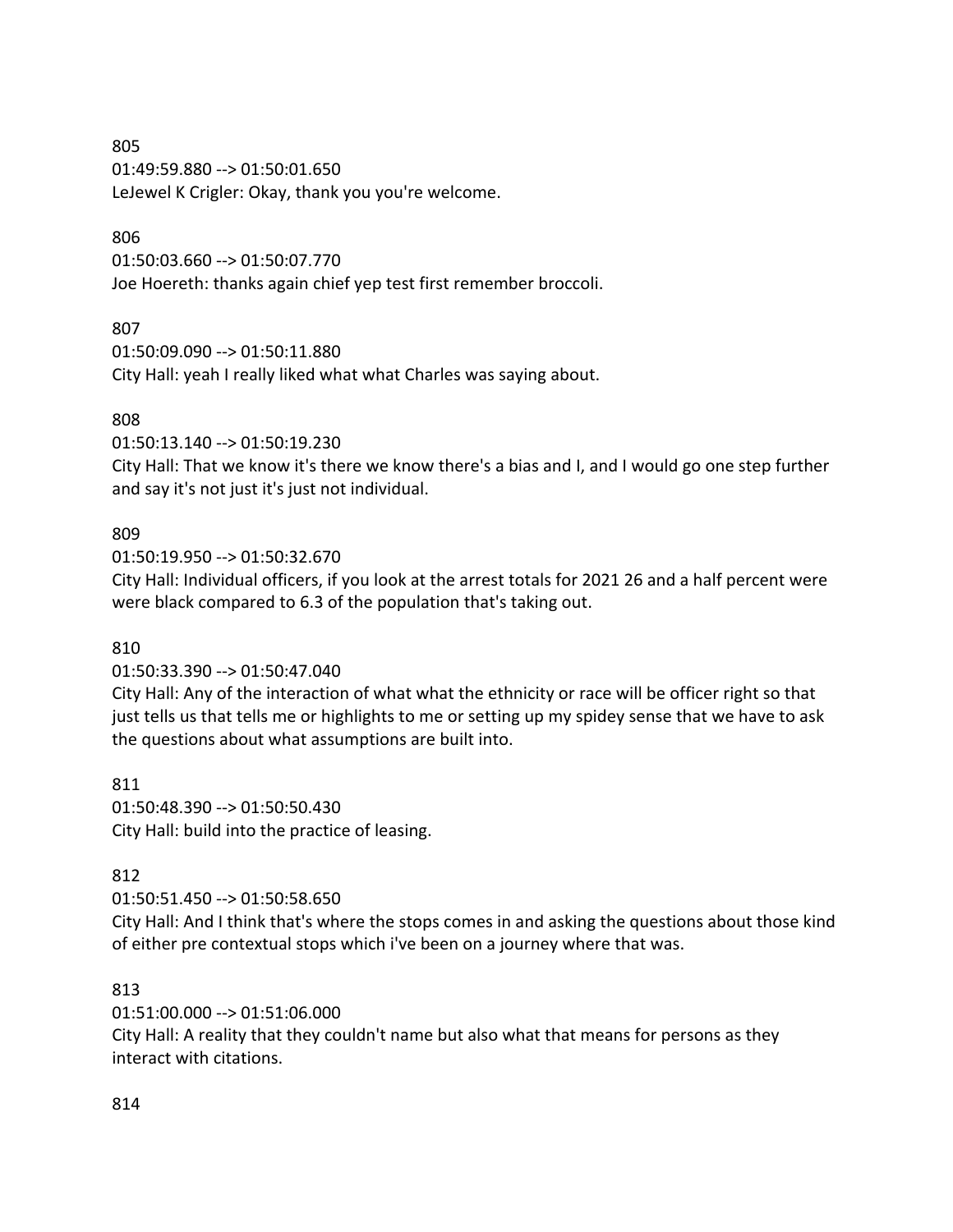01:51:12.450 --> 01:51:13.230 Joe Hoereth: Thank you joshua.

815 01:51:16.230 --> 01:51:17.130 Joe Hoereth: Kevin yeah.

816 01:51:18.270 --> 01:51:18.750 Joe Hoereth: I see.

817 01:51:19.560 --> 01:51:25.380 Kevin Joshua: I guess, I just wanted to add an extra point if Charles jewel you guys.

#### 818

01:51:26.400 --> 01:51:46.260

Kevin Joshua: can also follow up on how we could improve the services tailoring towards our communities, so, for example, a police chief loudly do we have data collected regarding the colors that are calling into the police department is there is there any data on that.

#### 819

01:51:48.120 --> 01:51:52.080 Kevin Joshua: So is it probably predominantly white people that are using the services predominate.

#### 820

01:51:52.110 --> 01:51:53.340 Ana Z Lalley: It depends, I mean.

#### 821

01:51:54.450 --> 01:52:09.480

Ana Z Lalley: It depends, you know, depending on the if the color is anonymous depending if we write a report depending if a citations issued I mean that would that would entail going through every single call that we get from the police department which is.

### 822

01:52:10.860 --> 01:52:17.670

Ana Z Lalley: Thousands of calls and breaking down that data which that's not going to happen overnight, actually, that would be very.

823 01:52:17.670 --> 01:52:26.520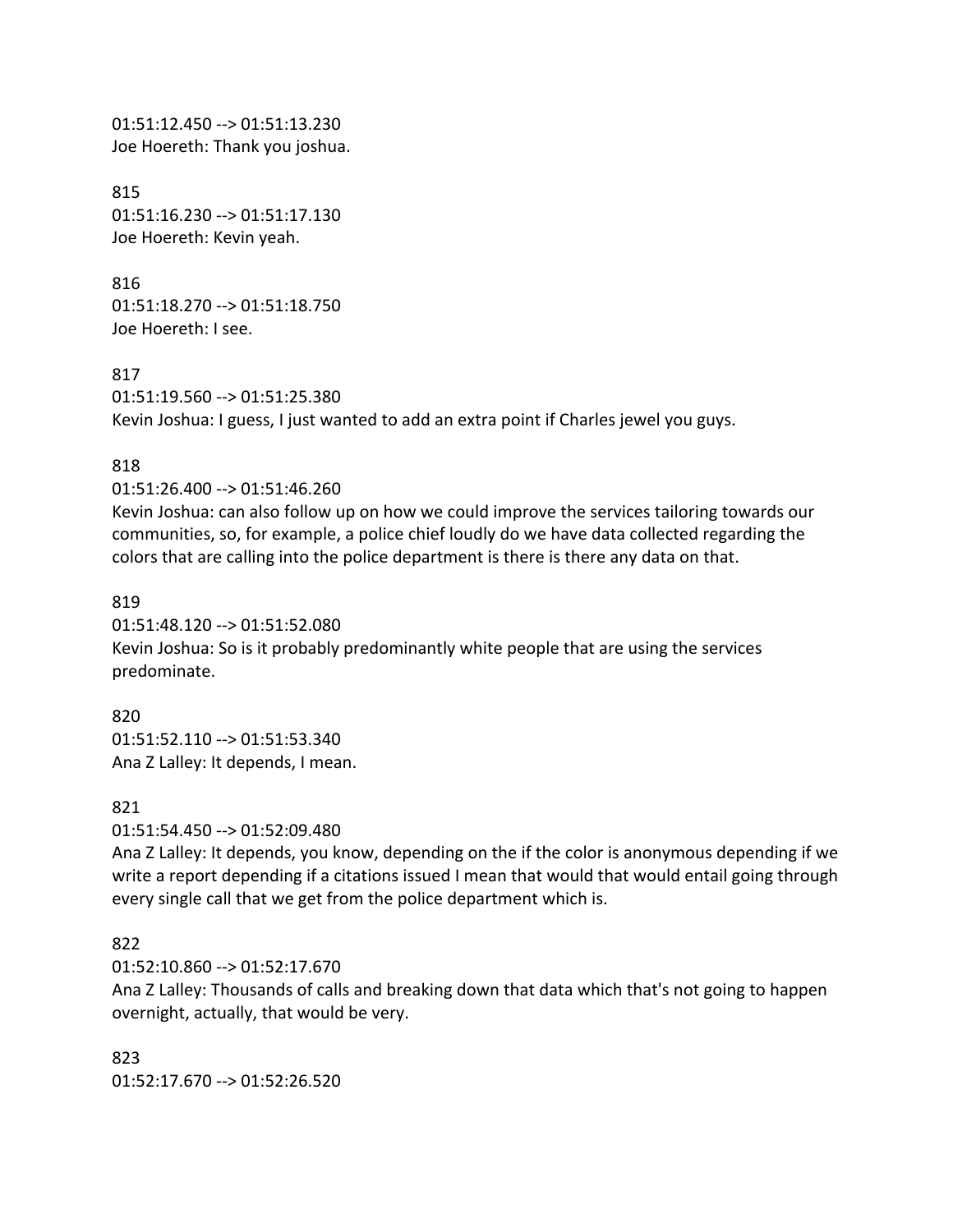Kevin Joshua: depressed right right i'm not i'm not talking about maybe past, you know that has happened now, but can we probably work with that subcommittee to establish.

# 824

# 01:52:26.790 --> 01:52:37.410

Kevin Joshua: Maybe a easier way of recording and collecting that data, so I think it's really important, because if you know we know the whole impartial bias nice when it comes to policing is.

# 825

# 01:52:37.680 --> 01:52:51.480

Kevin Joshua: Maybe there's a Latina a person of color walking down the street and a neighborhood and you know what I mean and and some people are worried that they're going to go do something bad and that neighborhood and and then that's where the implicit bias bias this happens.

# 826

01:52:51.780 --> 01:52:54.750

Ana Z Lalley: And, actually, let me just make a comment on that too, because.

# 827

# 01:52:55.920 --> 01:53:01.200

Ana Z Lalley: The officers and the dispatchers you know they're actually trained to ask additional questions.

# 828

# 01:53:01.500 --> 01:53:09.240

Ana Z Lalley: So what you're talking about is you know biased by proxy so someone see someone in the neighborhood they're not doing anything they're walking down the street, and this is actually taught through.

# 829

# 01:53:09.690 --> 01:53:17.070

Ana Z Lalley: Our fair and impartial training, which talks about implicit bias in this exactly So you see someone that you know they're literally just walking down the street.

# 830

# 01:53:17.670 --> 01:53:27.600

Ana Z Lalley: And we've had these calls and and the officers are trained to ask more questions, what is this person doing the dispatcher will ask well what are they doing if they're just walking down the street.

831 01:53:28.500 --> 01:53:33.450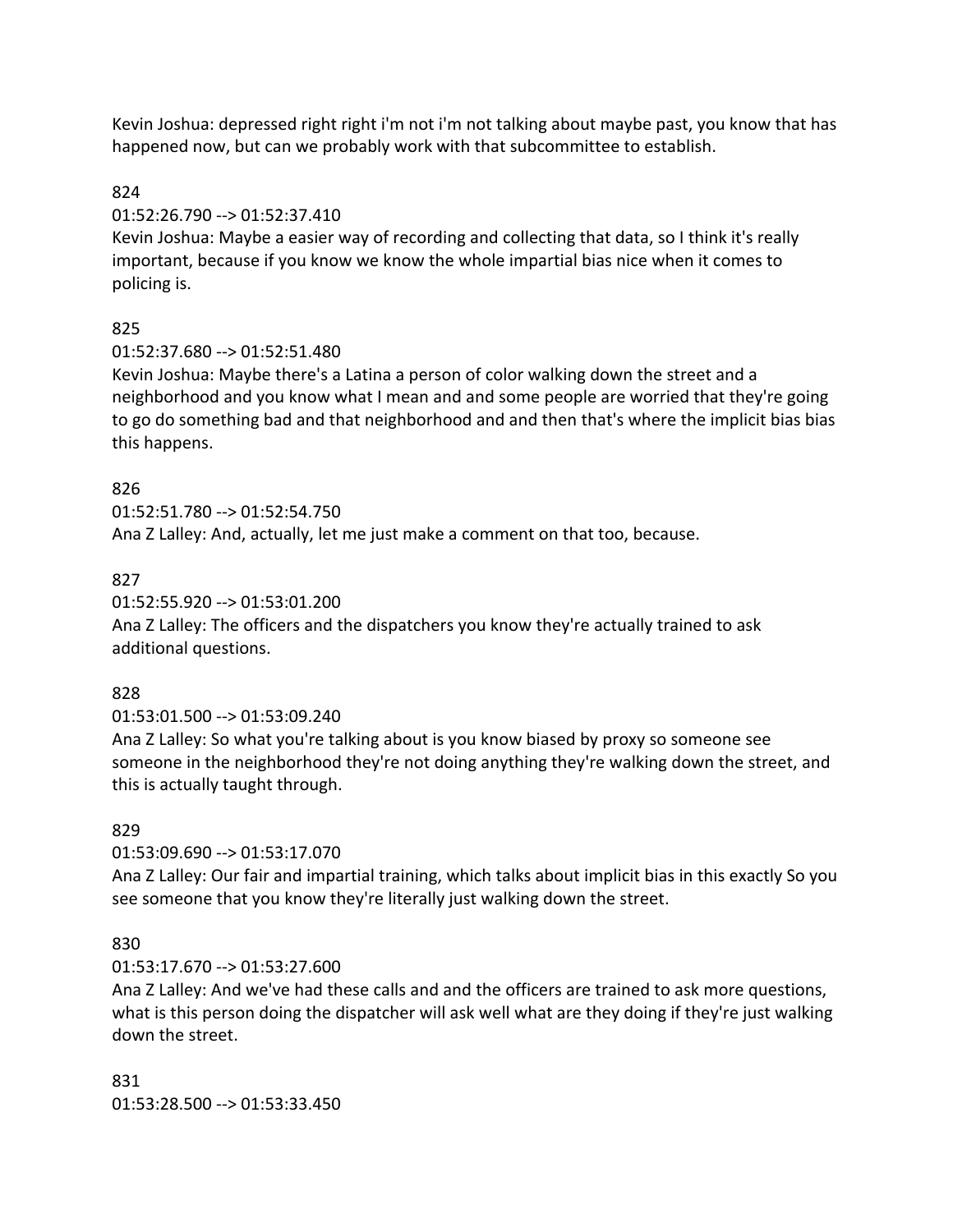Ana Z Lalley: because sometimes people call in they have their own bias and then they use the police, as the mechanism to.

832

01:53:34.410 --> 01:53:40.440

Ana Z Lalley: You know, do some we recognize that we train on it, we talked about it, we train officers to ask more questions if somebody says.

# 833

01:53:40.890 --> 01:53:47.610

Ana Z Lalley: You know the person is walking down the street breaking windows okay right, I mean it's a different scenario, so I just want to make note of that that we are aware of that.

# 834

01:53:48.030 --> 01:53:55.020

Ana Z Lalley: We train on that we actually have very you know candy conversations about that, and how it puts us in a bad predicament.

# 835

01:53:55.560 --> 01:54:05.490

Ana Z Lalley: And so you know I can give you a prime example of this is a person calls about a person who's in the park, who appears to be house list and.

### 836

### 01:54:06.120 --> 01:54:16.350

Ana Z Lalley: You know okay well they're not doing anything but someone would call and say, well, we don't you know it's because you don't like the way the person looks that has nothing to do with the ultimate police department, we address behaviors.

### 837

01:54:16.710 --> 01:54:20.820 Ana Z Lalley: So I just want to mention that, so you know we, we are absolutely aware of that.

# 838

01:54:23.700 --> 01:54:24.600 Kevin Joshua: Great so yeah.

# 839

01:54:25.290 --> 01:54:33.120

Kevin Joshua: As long as maybe hopefully this subcommittee could look into working with gladly into collecting that data again.

840 01:54:33.690 --> 01:54:43.230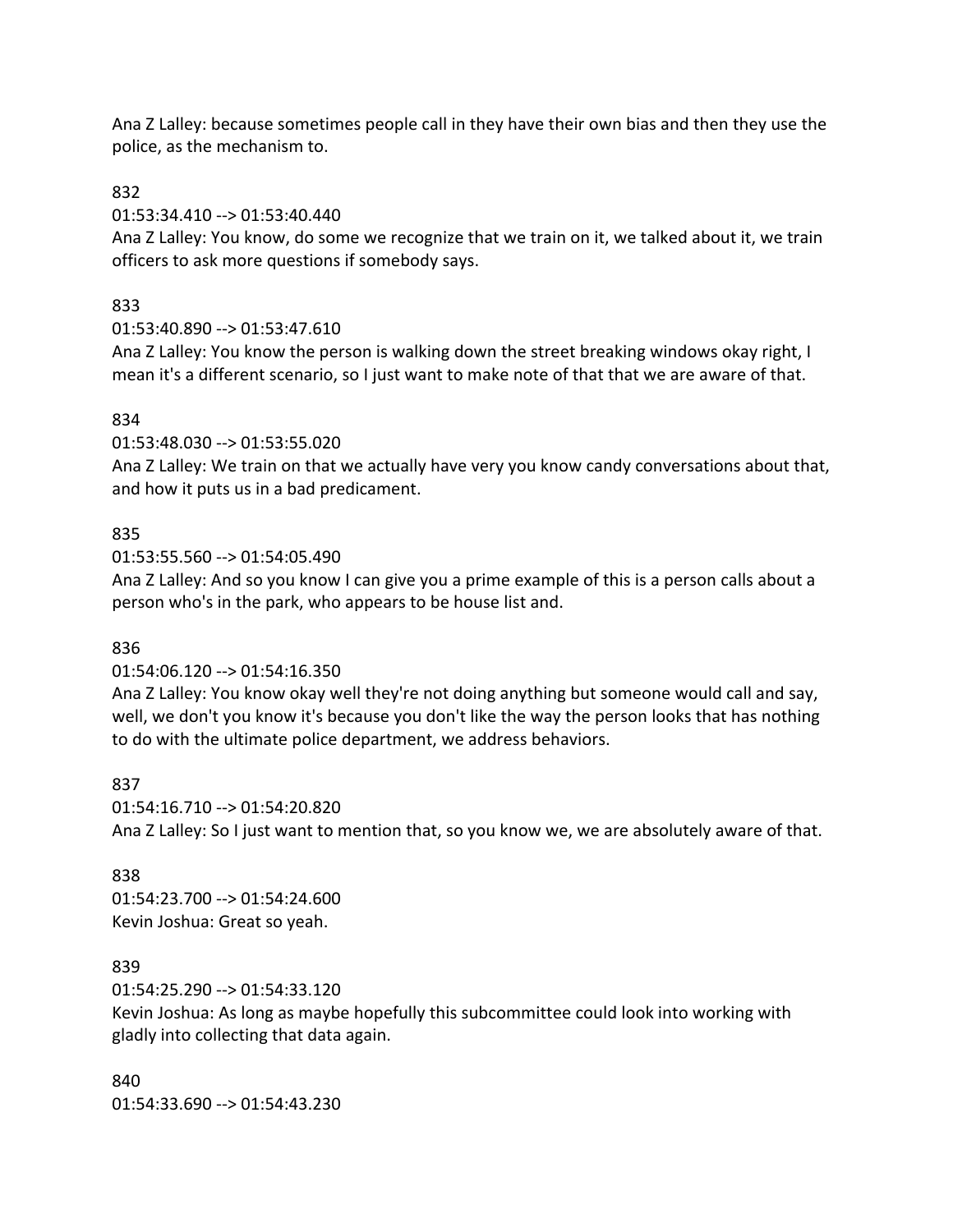Kevin Joshua: Just to have solid proof that like maybe we might have to have, maybe even the police department might have to have this conversation within our Community right, so we know that the police department is trained.

### 841

#### 01:54:43.800 --> 01:54:58.080

Kevin Joshua: We know people of color have been saying hey look at this but there's something that needs to be addressed publicly within our government that has to say Look, we know that the government, I mean look at Elgin the government's primarily.

#### 842

#### 01:54:59.190 --> 01:55:10.410

Kevin Joshua: white people right and there's 50% of Latino population and it's the majority of the police calls are coming from why people, then perhaps that's a that's a relationship that needs to be established on the fly.

#### 843

### 01:55:10.920 --> 01:55:31.200

Kevin Joshua: And you know I, this is just coming from, we need to spread those resources at least make them more equal or or something but but there needs to be a self realization that the resources, and all this biases is coming from the history of of who uses police resources as well.

#### 844

01:55:32.310 --> 01:55:34.560 Kevin Joshua: that's all thank you thanks.

#### 845

01:55:34.770 --> 01:55:36.690 Joe Hoereth: For that point Kevin we've noted it.

### 846

01:55:36.930 --> 01:55:40.500 Joe Hoereth: Added to as a discussion point for the subcommittee.

### 847

01:55:41.970 --> 01:55:48.600 Joe Hoereth: Ishmael and Ishmael before you go i'll just say we are almost right on eight o'clock i'll do a time check.

#### 848

01:55:49.710 --> 01:55:50.970 Joe Hoereth: Sarah sure, right after yes.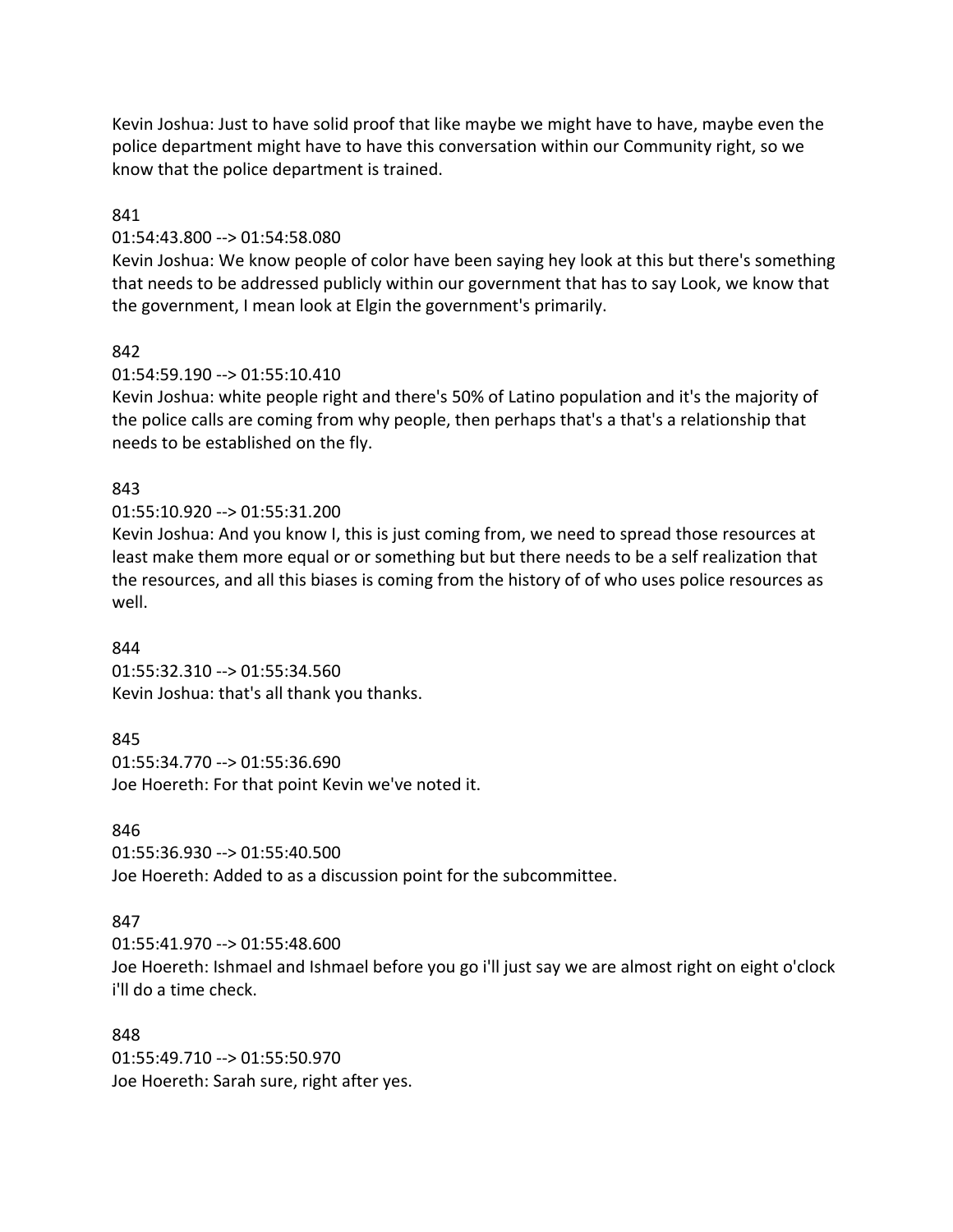01:55:51.330 --> 01:55:59.790

Sara Omar: Yes, um so if you'll probably be the last comment and and we just had a few words, and then we can wrap up this conversation.

### 850

01:56:02.070 --> 01:56:02.700 Joe Hoereth: Yes, go ahead and.

### 851

01:56:04.650 --> 01:56:12.390

Ismael Cordovà: don't necessarily have a comment I have more of a suggestion or question for the subcommittee to kind of chew on as they continue their conversations.

### 852

### 01:56:12.750 --> 01:56:21.450

Ismael Cordovà: One thing that I would really like to see, because I think you'll be in relation to a lot of the things we're discussing is if we can get the information of where those stops happened.

### 853

### 01:56:21.720 --> 01:56:31.830

Ismael Cordovà: In the radius of how close they are currently reside or wherever they reside within because that correlates into what neighborhoods are being over beliefs, because we.

### 854

# 01:56:32.340 --> 01:56:37.830

Ismael Cordovà: know that not just an Elgin but across the country some respective communities that are predominantly black and.

# 855

# 01:56:38.130 --> 01:56:50.970

Ismael Cordovà: Latino or just people of color tend to be or police compared to white predominantly neighborhoods, so I would like to see where the correlation is like how far from their regular home did they did they get stopped because if people have.

# 856

# 01:56:51.840 --> 01:56:58.860

Ismael Cordovà: A bias towards an individual or their family they're more likely to stop that person right closer to their home where they can find them.

857 01:56:59.190 --> 01:57:09.570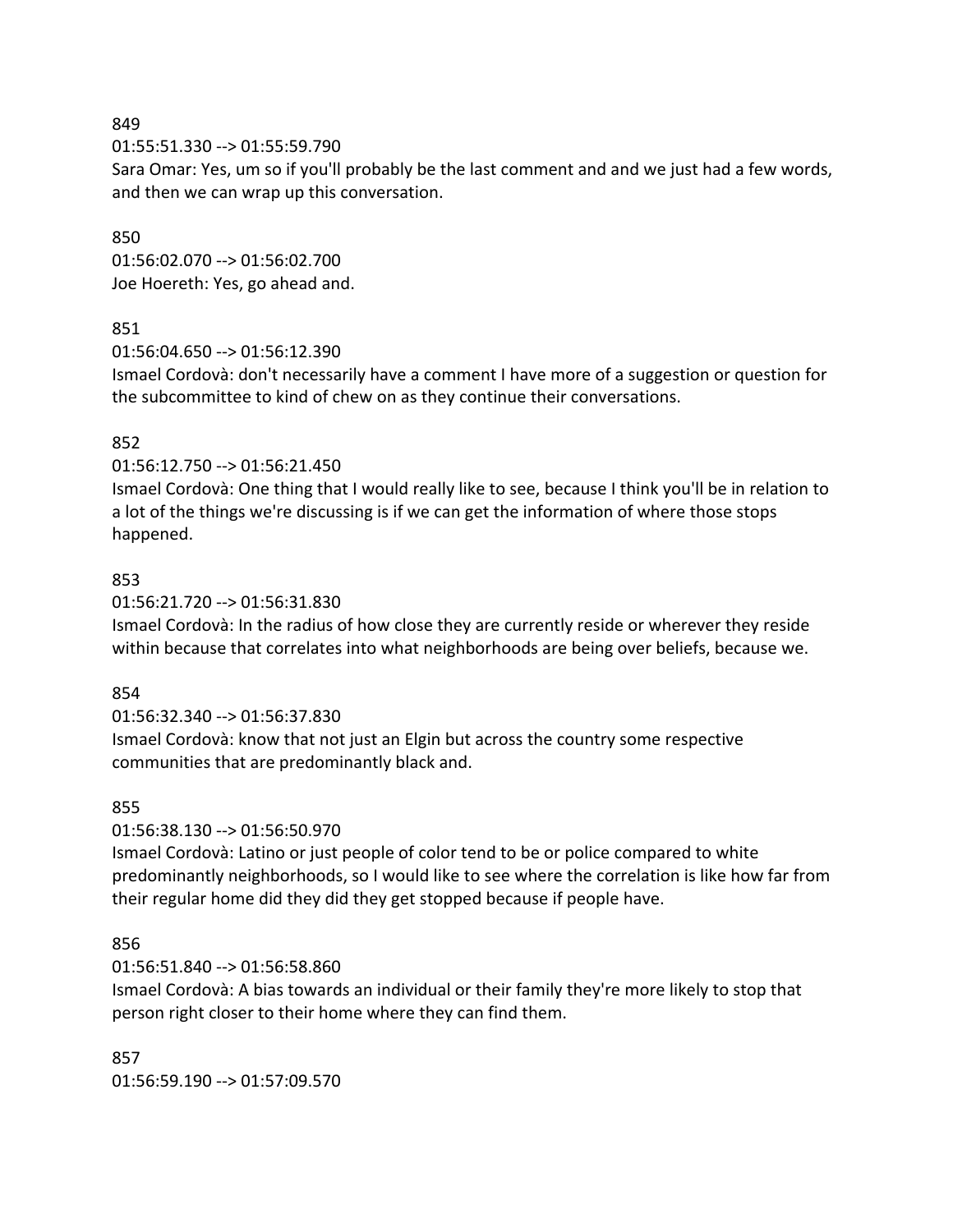Ismael Cordovà: And so that's why I would like to know that information and, because that will also correlate into the conversation we have about police presence in our communities in our schools and things like that, so I think that's just something that.

858

01:57:10.080 --> 01:57:18.390 Ismael Cordovà: I would like to see i'm sure other people would like to see the correlation between residency and the interactions they have with the police.

859 01:57:20.100 --> 01:57:21.090 Joe Hoereth: Thank you Ishmael.

860

01:57:21.870 --> 01:57:23.220 Joe Hoereth: Actually right on that point.

# 861

01:57:24.840 --> 01:57:32.820 Joe Hoereth: For this particular subcommittee since i'm the facilitator, for it we've made a note of all of these points.

862

01:57:33.990 --> 01:57:40.350 Joe Hoereth: And since we're wrapping up Sarah if you don't mind i'd like to ask the subcommittee because our usual schedule is meeting on Mondays.

863 01:57:41.400 --> 01:57:43.560

Joe Hoereth: um did we want.

864

01:57:44.820 --> 01:57:48.150 Joe Hoereth: A Subcommittee on racial profiling to meet on Monday.

# 865

01:57:49.290 --> 01:57:55.440 Joe Hoereth: Again, to stay on the weekly schedule that we had started to shift to because we need to.

# 866

01:57:56.190 --> 01:58:02.160 Walter Blalark: Do matchmaking I think we did set that meeting up I got it on my TV to.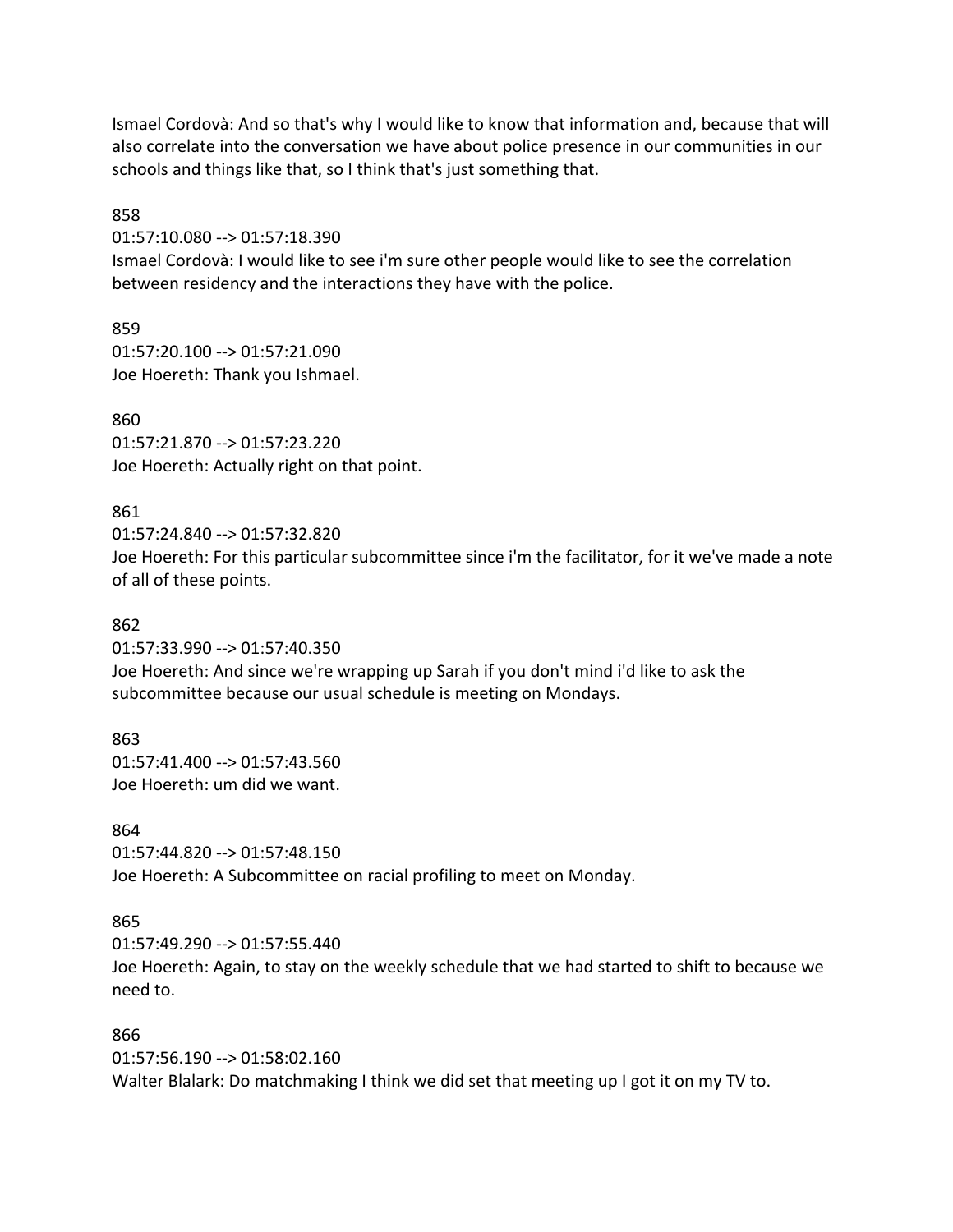01:58:03.840 --> 01:58:12.870

Walter Blalark: be getting back from Atlanta Atlanta, I do have my calendar to answer his mail that was that was a good point and we are looking into that.

### 868

#### 01:58:13.590 --> 01:58:27.840

Walter Blalark: Simply is male because i've been stopped several times and you're right nearly you know, nearly a half a mile a less from my house like I was telling chief I get stopped, like every other year.

#### 869

01:58:28.530 --> 01:58:38.520

Walter Blalark: You know i'm stopped for some reason, some of my justified most of my not one time I I think just just from that I got this stop with my phone in my hand.

#### 870

### 01:58:38.940 --> 01:58:47.730

Walter Blalark: As I was driving and getting ready to make an adjustment to put into my ear you stop me for that, and he stopped for other people of color.

#### 871

01:58:48.540 --> 01:58:59.520

Walter Blalark: So yeah and i'm pretty sure that everyone's in the same neighborhood so you're right that's good, but you know, we need to meet so Somebody needs to be there i'm not going to be to be at I think.

#### 872

01:58:59.850 --> 01:59:03.660 Joe Hoereth: I did volunteer she did she did i'm just confirming we're going to pick okay good.

873 01:59:03.690 --> 01:59:04.290 Walter Blalark: We will be.

### 874

01:59:04.770 --> 01:59:14.640

Joe Hoereth: exactly this we achieved what we wanted to achieve, I feel, like my fellow fellow Members of this particular subcommittee can confirm that, for me.

875 01:59:15.030 --> 01:59:26.070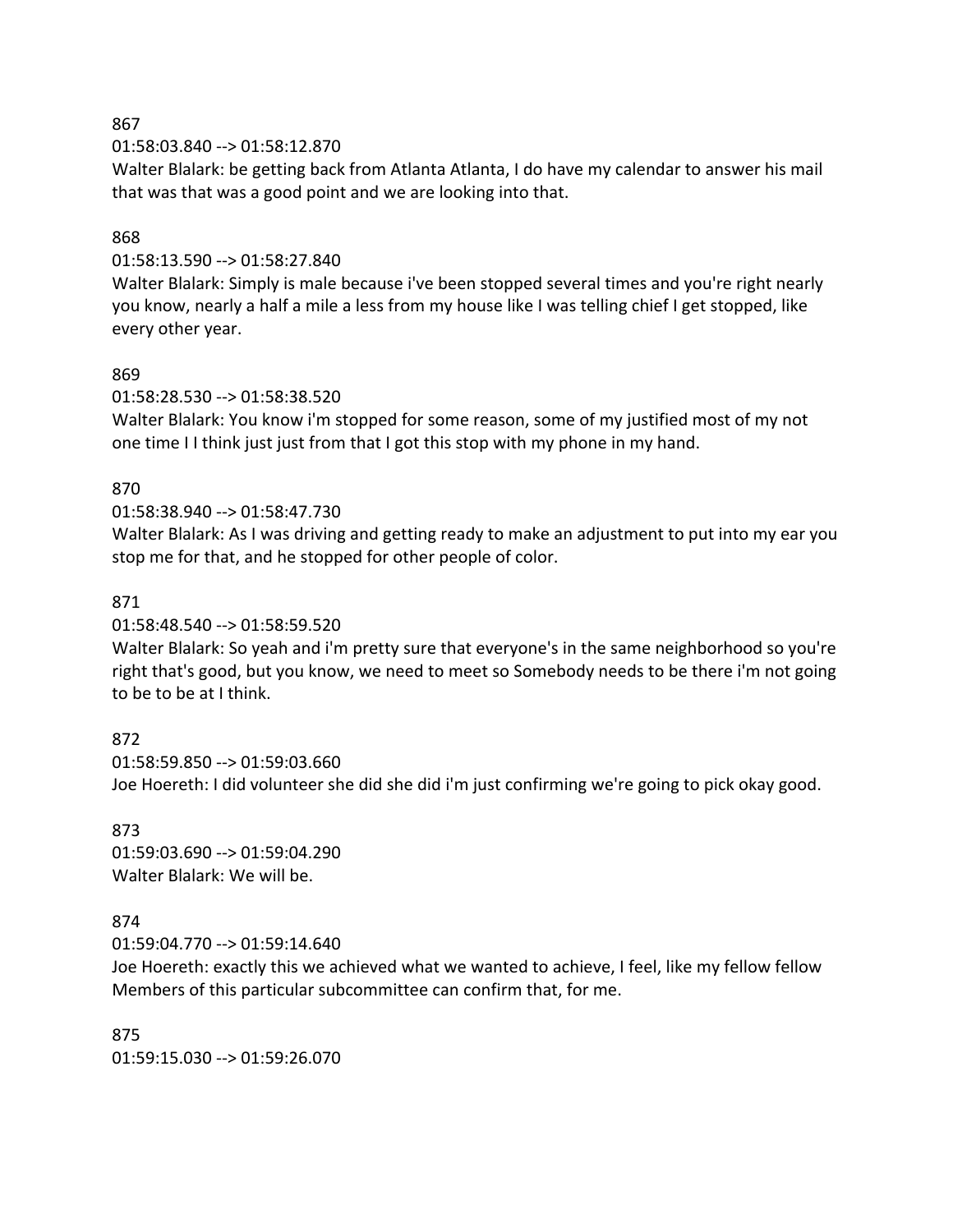Joe Hoereth: You wanted to hear from other Members on the ideas you've discussed you wanted to hear about those other discussions and other committees, so we didn't get through every all three but.

### 876

01:59:27.210 --> 01:59:37.740

Joe Hoereth: For us, we have material to pick up with and continue our conversation it's not that you know the pause is off we have work to do again.

# 877

01:59:39.690 --> 01:59:43.050 Joe Hoereth: Alright, so Sarah i'll turn it back over to you to close.

# 878

01:59:44.790 --> 01:59:46.830 Sara Omar: I guess, thank you, I know we're.

# 879

01:59:48.210 --> 01:59:58.080

Sara Omar: Over time here, so I just wanted to say thank you everyone for a really robust conversation I know we didn't get through all of the recommendations, but.

### 880

01:59:58.620 --> 02:00:07.410

Sara Omar: reminder that everyone does have the facility, the presentation and a copy of it, so I recommend everyone to review that and.

# 881

02:00:07.770 --> 02:00:18.000

Sara Omar: provide any feedback that they have also all subcommittee meetings are live streamed and are on YouTube and there is a recording for every single subcommittee.

# 882

# 02:00:18.480 --> 02:00:35.250

Sara Omar: And they are meeting notes, so I do encourage everyone to either there in the website, or in the box, so if you just want to follow what other subcommittees are doing all that is available for you, and if you have trouble accessing now please email us.

# 883

# 02:00:37.110 --> 02:00:55.740

Sara Omar: I think, right now, I do also want to remind folks that there is an email that I sent out two days ago that has a sign up to four meetings with the police officers, this is going to upgrade opportunity to have a in person meeting with police officers.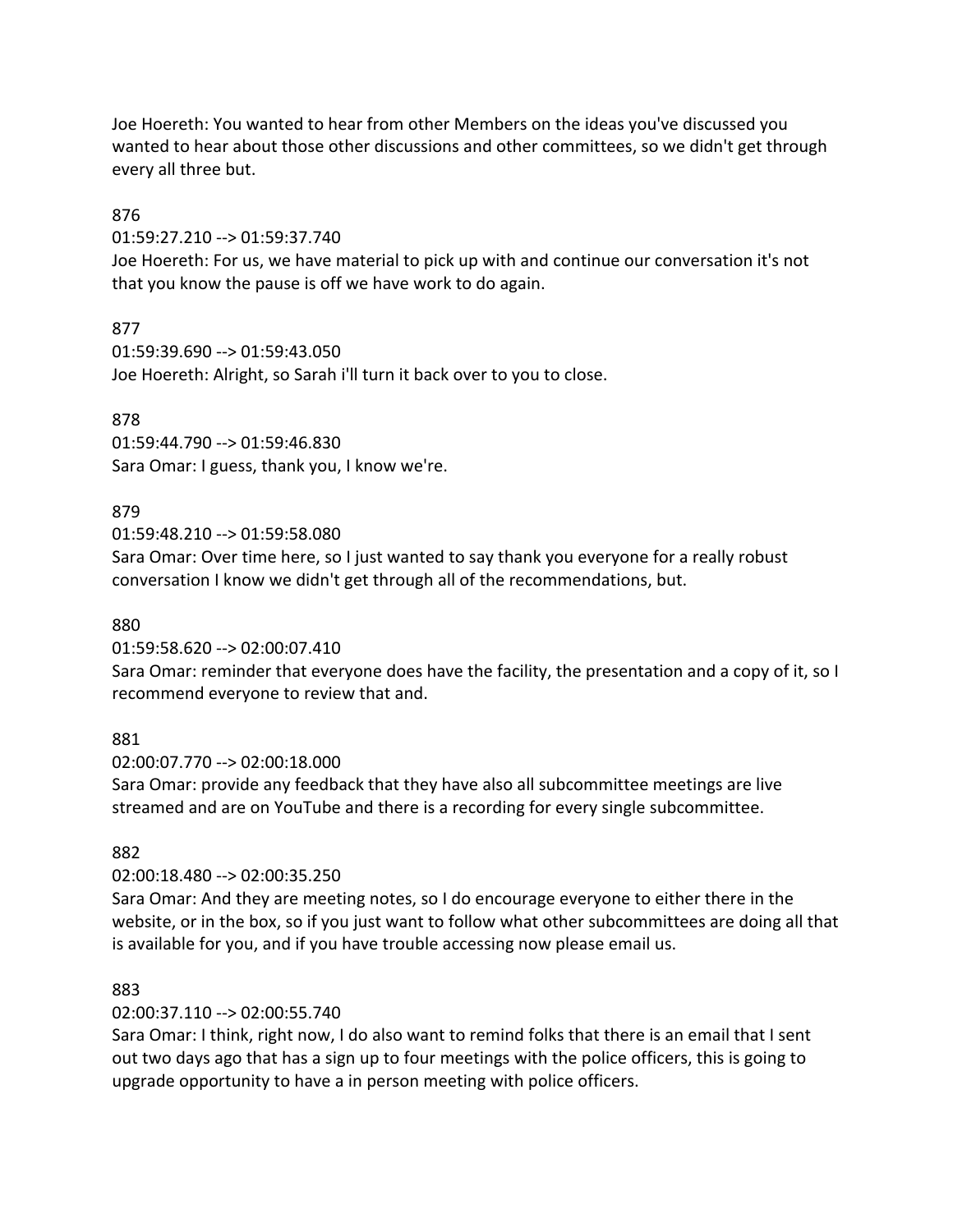02:00:56.850 --> 02:00:59.760 Sara Omar: and ask them questions have a dialogue.

### 885

02:01:00.960 --> 02:01:12.780

Sara Omar: So please, there are some dates starting march 12, which is a Saturday, so please follow that link and sign up for those meetings if you're interested.

### 886

02:01:14.490 --> 02:01:21.240

Sara Omar: With that, we would be, I know I do see some hands, so I will I didn't want to let people talk.

### 887

02:01:22.050 --> 02:01:31.170

Sara Omar: Just but just with that we will be following up with our with notes, and then we discuss scheduling another full Task Force meeting.

### 888

02:01:31.620 --> 02:01:39.840

Sara Omar: Maybe in a couple weeks, where we can come up with even more robust recommendations to present to the pole as for us.

### 889

02:01:40.200 --> 02:01:52.560

Sara Omar: And, and also an opportunity for chief lolly to present some additional information in respond to some of the conversations we've had just so you have a full picture there when we come to voting.

890 02:01:54.030 --> 02:01:54.870 Sara Omar: I do see.

### 891

02:01:56.130 --> 02:02:05.670

Sara Omar: The Leader members of the leadership teams, so our culture cordova and then quickly and then we'll wrap up because I do recognize we're over time here.

### 892

02:02:07.980 --> 02:02:19.650

Ismael Cordovà: Okay, no problem I just had a brief comment I would like to encourage the facilitation team to try to push us into meeting more regularly, at least as a full Task Force and in the subcommittee's.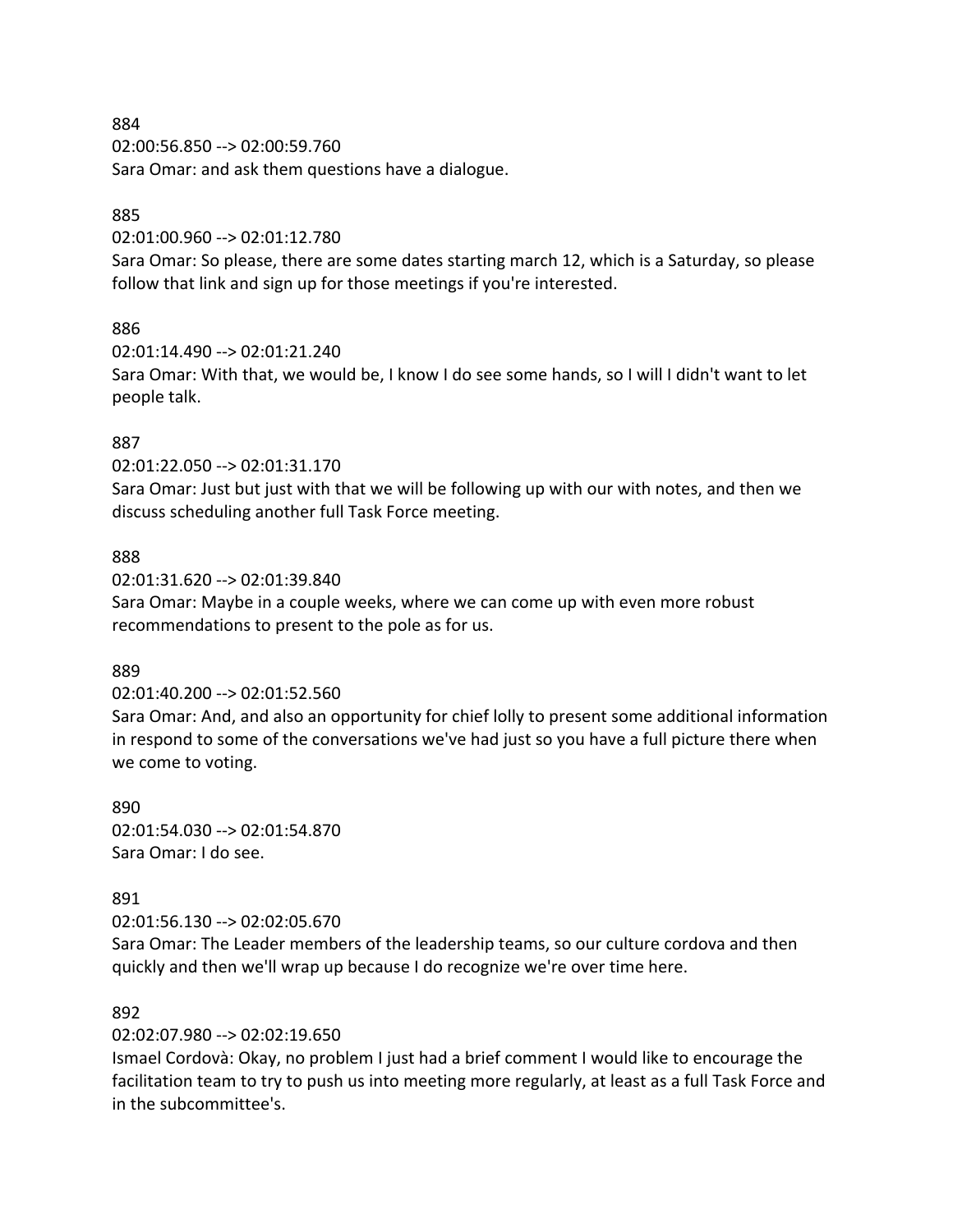02:02:20.130 --> 02:02:32.130

Ismael Cordovà: Because we did propose three other subcommittees we wanted to get implemented so I just recommend for everybody, I know that everyone's schedule doesn't work for weekly meetings, especially if you're serving on more than one, so the Committee, but I think that.

894

02:02:33.270 --> 02:02:34.050 Ismael Cordovà: You know, we just.

#### 895

02:02:35.190 --> 02:02:41.550

Ismael Cordovà: We just want to attain the goal of accomplishing recommendations and then also with the full task force if we can.

### 896

02:02:41.910 --> 02:02:48.930

Ismael Cordovà: schedule it for a longer period of time, I know, two hours is already long, but if we can structure it for a three hour meeting or even a four hour meeting.

#### 897

02:02:49.350 --> 02:02:58.620 Ismael Cordovà: That would that would be beneficial, because, again, these robust conversations take up so much more time than we expect, and we want to give everyone an opportunity to speak and then also to.

#### 898

02:02:59.280 --> 02:03:08.040 Ismael Cordovà: Encourage potentially getting in person, at least in subcommittee meetings for our city Those are just my comments and recommendations, thank you.

899 02:03:10.080 --> 02:03:11.940 Sara Omar: Thank you know i'm.

900 02:03:13.170 --> 02:03:14.100 Sara Omar: chair color.

901 02:03:15.330 --> 02:03:34.050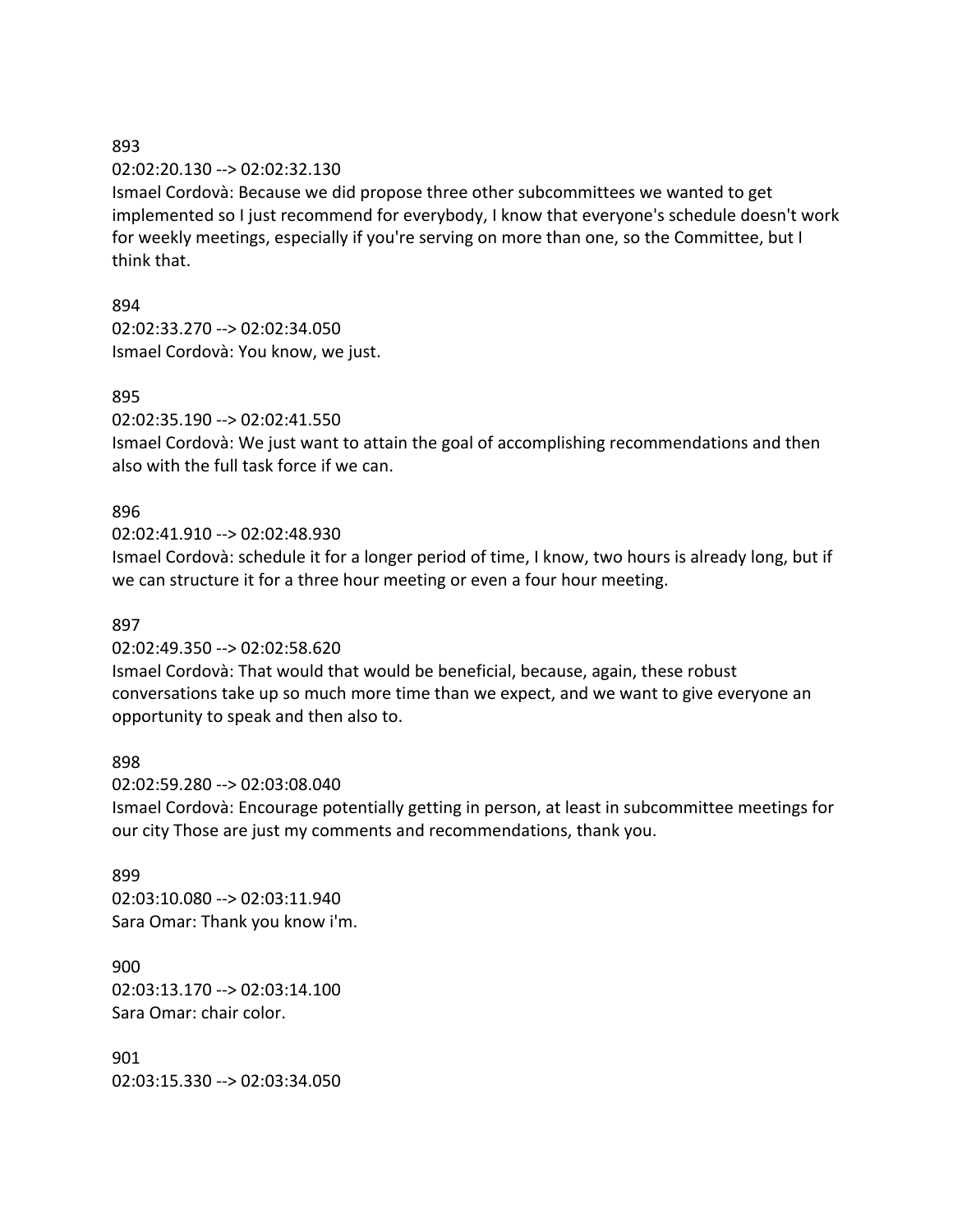LeJewel K Crigler: yeah I want it to I know you're constantly or we're speaking of setting up the appointments to meet with the police officers, but I was just wondering for the racial profiling group if we all actually would be interested in meeting all at one time.

### 902

02:03:35.430 --> 02:03:44.340

LeJewel K Crigler: All of us, together with the police department, instead of meeting individually, I think that just works, a lot better.

# 903

02:03:45.480 --> 02:03:52.290

LeJewel K Crigler: Because one we're able to you know feed off each other, as well as all of us are there, you know.

# 904

02:03:53.430 --> 02:04:03.210

LeJewel K Crigler: able to hear what questions are being X presented and what answers are being given you know and can further you know.

# 905

02:04:04.440 --> 02:04:18.300

LeJewel K Crigler: Speak and discuss if we're all on one report, so I would like to recommend that it's not split up that we all, you know choose one we can do that at the next meeting on Monday.

# 906

### 02:04:18.660 --> 02:04:25.920

LeJewel K Crigler: and take and choose a date that we can all attend at one time I just think it makes it a lot easier and a lot cleaner so.

# 907

02:04:27.660 --> 02:04:40.740

Sara Omar: I just want to point here and Joe please add these in person meetings are the way we're structuring your them is limiting how many people are going to be per meeting, so it doesn't necessarily have to be live streamed or.

# 908

### 02:04:41.280 --> 02:04:56.850

Sara Omar: recorded so we're because, just so if we do, do something that is a whole subcommittee meeting with the with the police officer, we would have to make sure that it's a there's a way for the public.

909 02:04:57.090 --> 02:05:07.170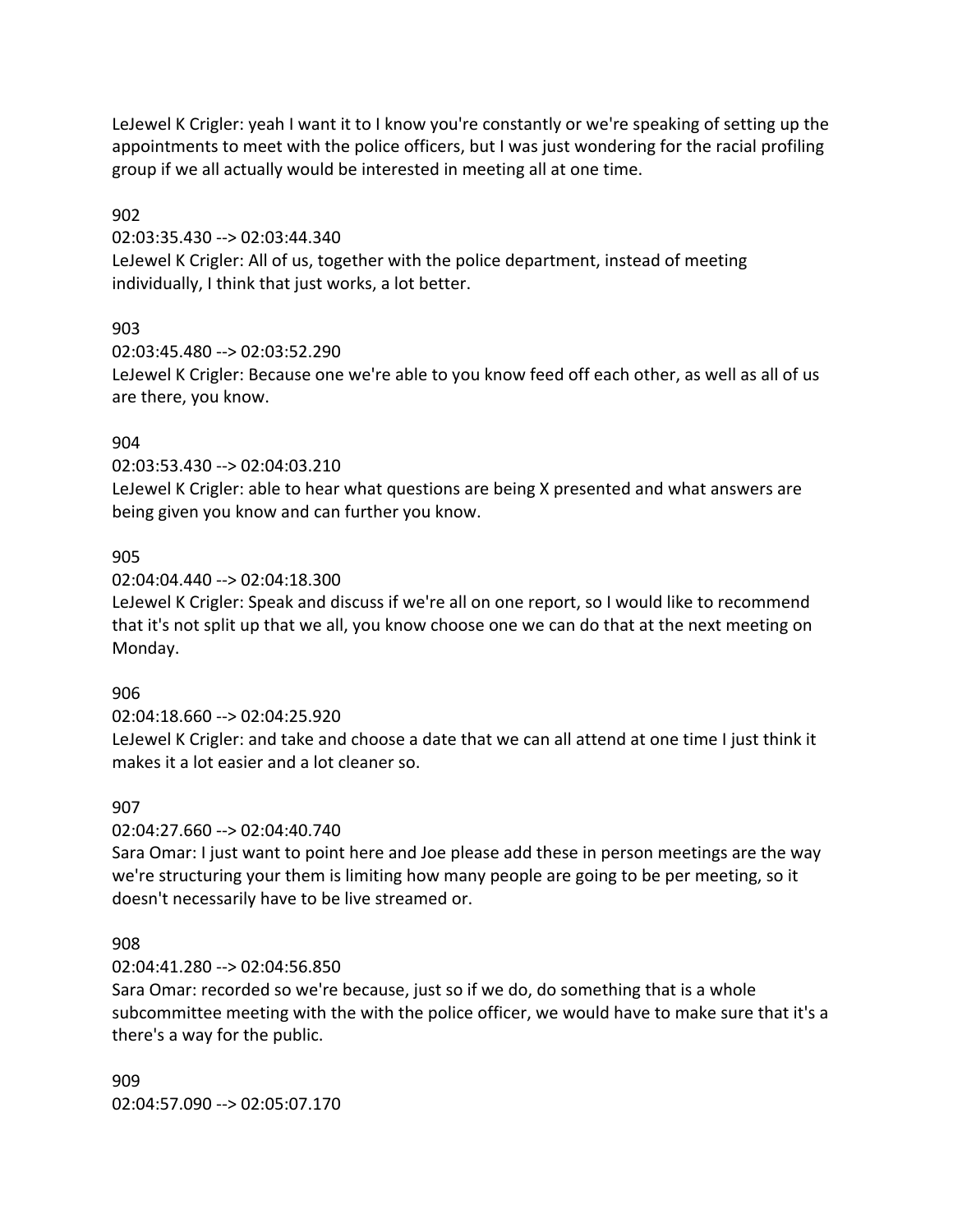Joe Hoereth: To view these meetings right, Sir, so what we're trying to do is balance the requirements of the open meetings act and not inadvertently create a meeting.

#### 910

02:05:08.610 --> 02:05:31.170

Joe Hoereth: My setting up these these dialogues and so uh well enjoy your point is made it's heard, though, and maybe we could we could see what level of balance, we can achieve with maybe two meetings with with that particular subcommittee spread across two different sessions.

911 02:05:31.500 --> 02:05:32.250 LeJewel K Crigler: Okay, thank you.

912 02:05:32.790 --> 02:05:33.090 Okay.

913 02:05:36.870 --> 02:05:39.060 Sara Omar: task titian and Kevin.

#### 914

02:05:44.400 --> 02:05:54.630

Tish Calhamer: Hello don't you think that anybody watching this meeting tonight now knows that meetings have up to four people with a police officer, are going to take place and they're going to be.

#### 915

02:05:55.140 --> 02:06:12.690 Tish Calhamer: Perhaps curious, so I agree with le jewel instead of having these multiple meetings with up to four people i'm just scheduled one or two, and if you have if we have to live stream if we have to.

916 02:06:13.710 --> 02:06:14.400 Tish Calhamer: post.

917 02:06:15.960 --> 02:06:17.280 Tish Calhamer: that's not a bad thing.

918 02:06:18.390 --> 02:06:32.400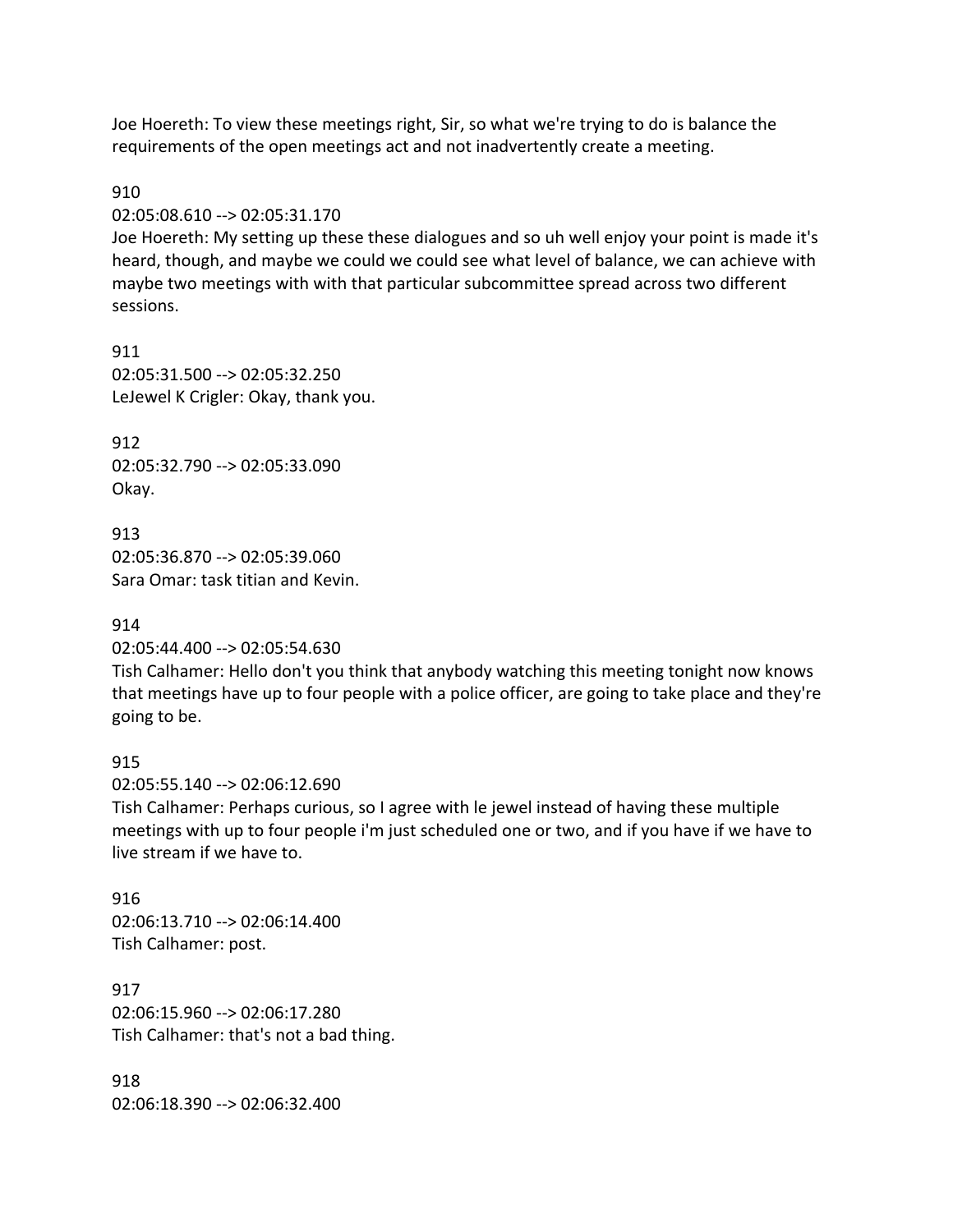Tish Calhamer: I do think that people are now going to be aware and curious that all these little meetings are going to take place, and I think, for the sake of transparency have one or two larger meetings and follow the rules.

919 02:06:34.350 --> 02:06:41.430 Joe Hoereth: Sure, and I didn't mean to insinuate that we're trying to have these be private or secretive.

920 02:06:41.730 --> 02:06:42.510 Tish Calhamer: No, no, I.

921 02:06:43.470 --> 02:06:44.850 Joe Hoereth: love that people are going.

922 02:06:45.990 --> 02:06:46.890 Joe Hoereth: yeah I understand.

923 02:06:48.630 --> 02:06:51.480 Joe Hoereth: So yeah that could be another approach is.

924

02:06:52.530 --> 02:06:57.480 Joe Hoereth: just go ahead and have it in a group and have it be an open meeting, it could be an approach.

925 02:07:01.710 --> 02:07:03.060 Sara Omar: Can I see your hand is up.

926 02:07:04.770 --> 02:07:05.280 Sara Omar: Right.

927

02:07:05.460 --> 02:07:15.720

Kevin Joshua: I was, I was also going to just suggest that you know we have a library, we can have like a public forum it's big enough space where all of us can feel comfortable together just an idea, but I would consider it.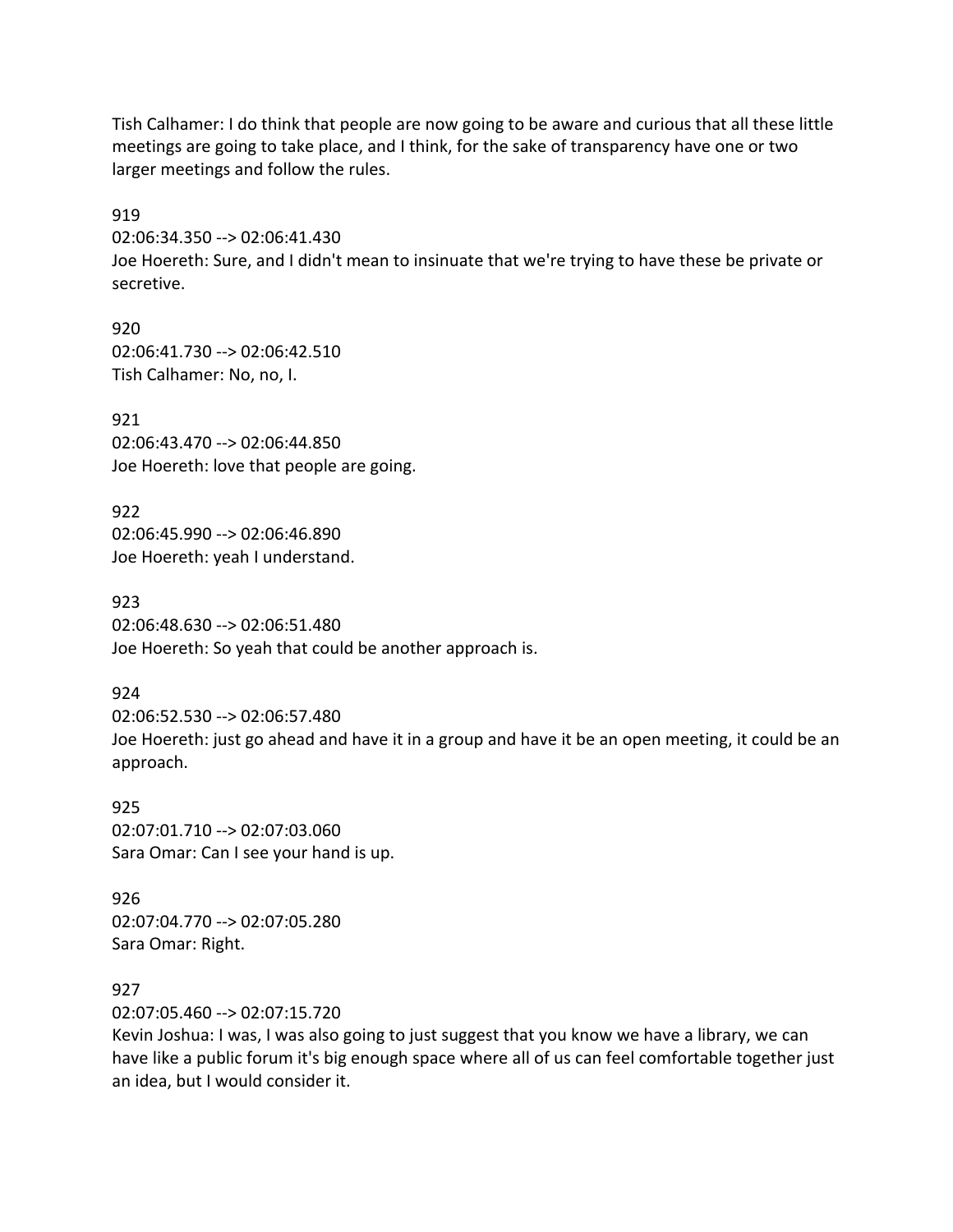928 02:07:18.600 --> 02:07:18.870 Sara Omar: and

### 929

02:07:18.930 --> 02:07:27.180 Ana Z Lalley: So real quick Joe I wanted to just mention I thought the when this one of the conversations that came up I can't remember which group that was in.

# 930

02:07:27.570 --> 02:07:32.400

Ana Z Lalley: There was concerned from people about I can I can't remember which test scores Member brought it up.

# 931

02:07:33.210 --> 02:07:39.480

Ana Z Lalley: about the meetings with the officers and you know that the type of conversation if it's live stream somebody brought that up and so.

# 932

02:07:40.260 --> 02:07:55.230

Ana Z Lalley: I mean I either way it doesn't it does not matter but somebody did bring that up, which is why the meetings were set up that way, so if Sarah Julie, you guys go back in your notes and just make sure that that's address because somebody and not me somebody brought that up from what.

# 933

02:07:55.230 --> 02:07:57.390 Joe Hoereth: i'm hearing you're correct it was brought up.

### 934

02:07:57.960 --> 02:08:02.040 Joe Hoereth: Right, creating a an environment where.

# 935

02:08:03.360 --> 02:08:07.590 Joe Hoereth: Individuals all individuals more comfortable speaking openly and honestly.

# 936

02:08:09.330 --> 02:08:15.330

Joe Hoereth: And you know what what it means when it and this wasn't even in the context of open meeting act or anything.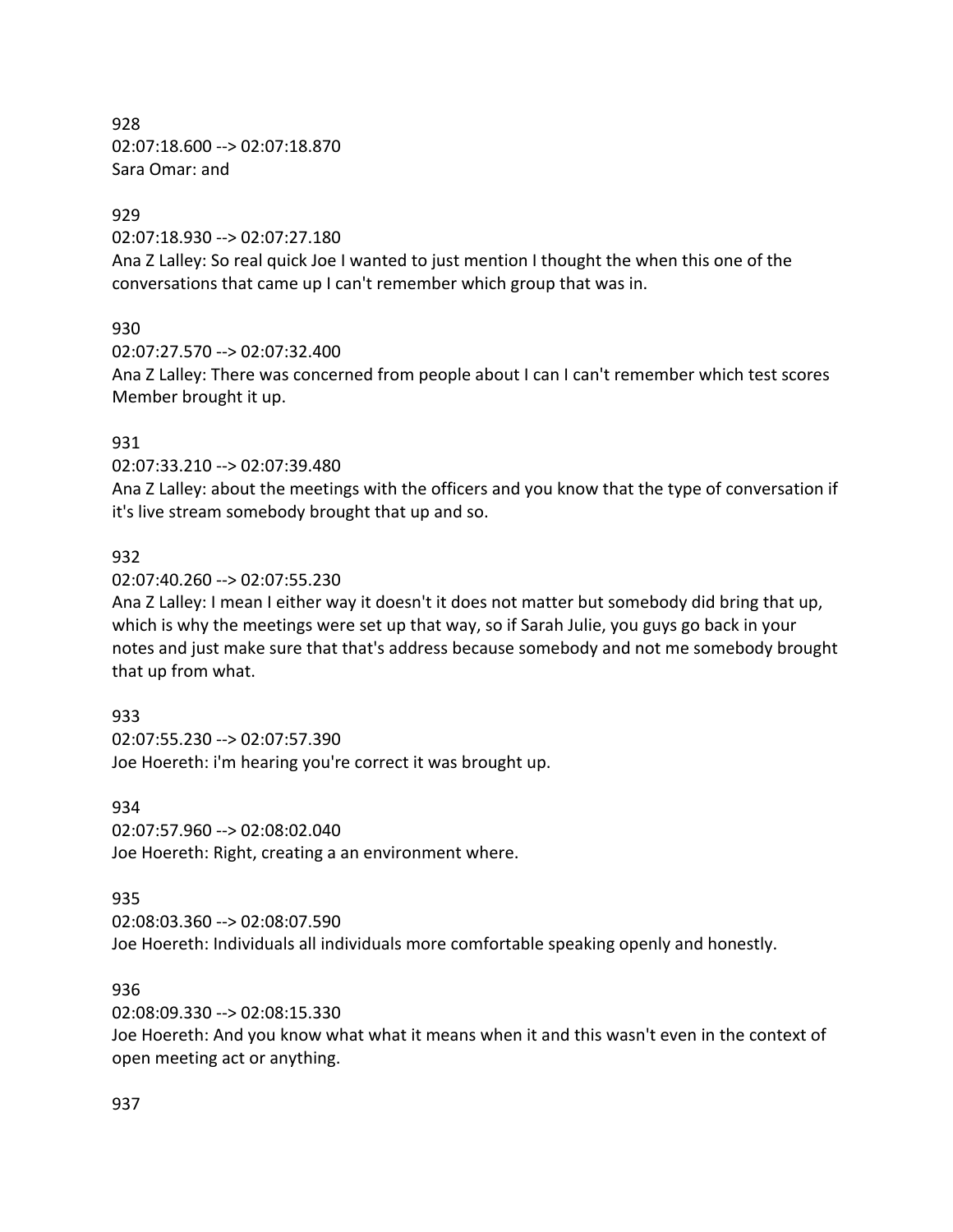02:08:15.570 --> 02:08:22.590

Joe Hoereth: It was you know what kind of conversation is the best kind to have and so.

### 938

02:08:23.760 --> 02:08:33.000

Joe Hoereth: You know we'll have to we'll certainly take it up in in the Subcommittee on racial profiling discussion and.

# 939

02:08:33.990 --> 02:08:46.080

Joe Hoereth: But I do think that, for the time being, people should continue to be signing up for the slots because that's regardless of the approach we need those slots, we need to know when people are available.

940 02:08:47.340 --> 02:08:48.600 Joe Hoereth: format, it takes.

# 941

02:08:48.900 --> 02:08:59.400 Sara Omar: I do think it's just providing those two options, because any subcommittee with advanced notice and depending on officer schedules can request like having.

# 942

02:09:00.030 --> 02:09:08.100

Sara Omar: Like you know chief lolly or an additional police officer in joining a subcommittee for questions or answers I know it was our live stream.

# 943

02:09:08.400 --> 02:09:19.320

Sara Omar: So just we want to prevent present as many options to have as honest and open conversation as possible, so um there was only thing it's just.

# 944

02:09:19.950 --> 02:09:30.480

Sara Omar: Some sub tasks what some Task Force Members might not feel comfortable speaking of now, but would like to have a conversation is officer in a in a setting that can.

# 945

# 02:09:31.560 --> 02:09:42.960

Sara Omar: can have an open and honest conversation so that was just the only thing there, but like Joe said, please continue signing up and we'll follow up with just how the structure of those conversations would look like.